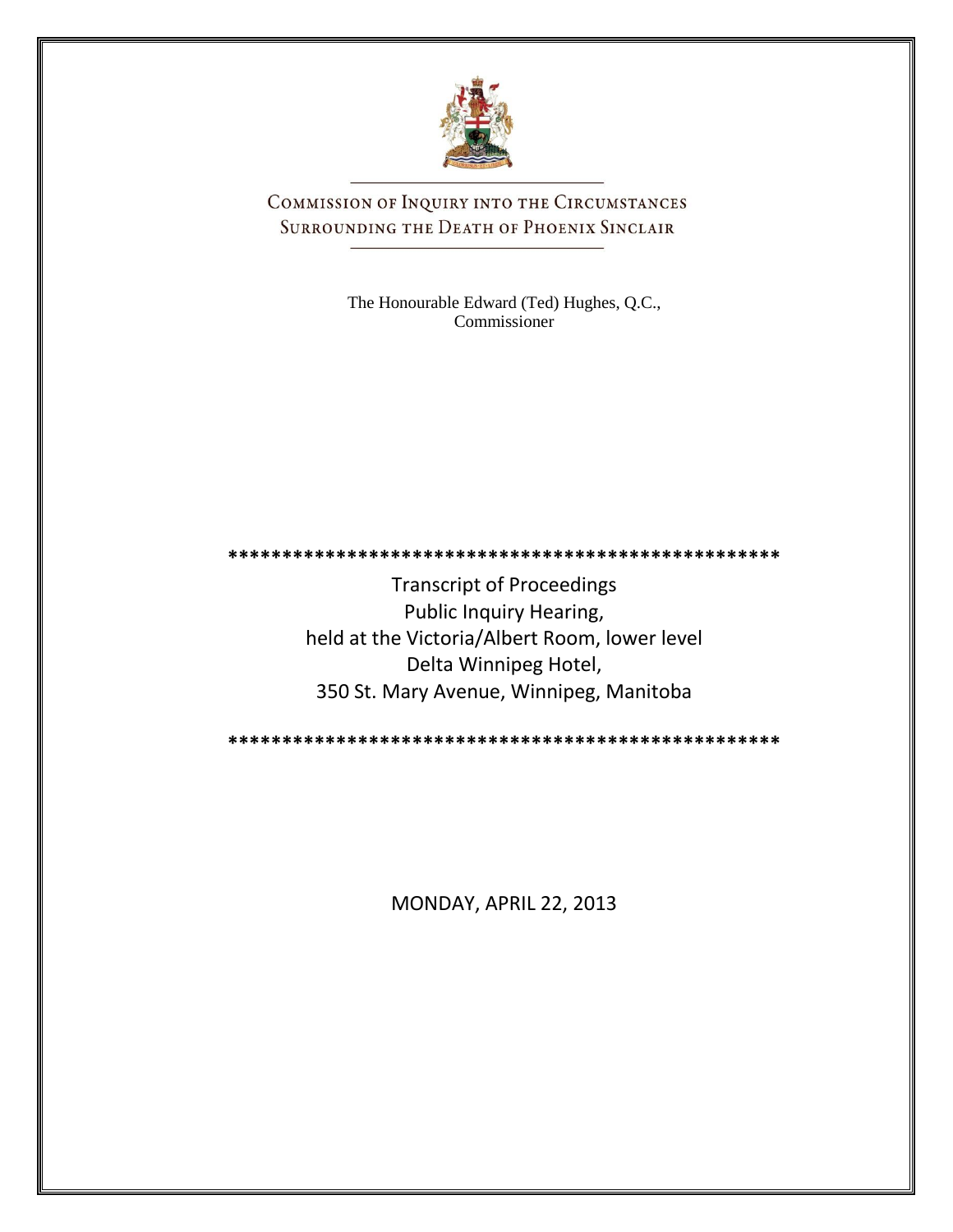## **APPEARANCES**

**MS. S. WALSH,** Commission Counsel **MR. D. OLSON,** Senior Associate Counsel **MR. R. MASCARENHAS**, Associate Commission Counsel

**MR. G. MCKINNON** and **MR. S. PAUL,** for Department of Family Services and Labour

**MR. T. RAY,** for Manitoba Government and General Employees Union

**MS. M. POLLOCK-KOHN,** for General Child and Family Services Authority

**MR. K. SAXBERG** and **MR. S. SCARCELLO,** First Nations of Northern Manitoba Child and Family Services Authority, First Nations of Southern Manitoba Child and Family Services Authority, and Child and Family All Nation Coordinated Response Network

**MR. H. KHAN** and **MR. J. BENSON,** for Intertribal Child and Family Services

**MR. J. GINDIN** and **MR. G. DERWIN,** for Mr. Nelson Draper Steve Sinclair and Ms. Kimberly-Ann Edwards

**MR. W. GANGE and MS. K. BOMBACK**, for DOE #1, DOE #2, and DOE #3....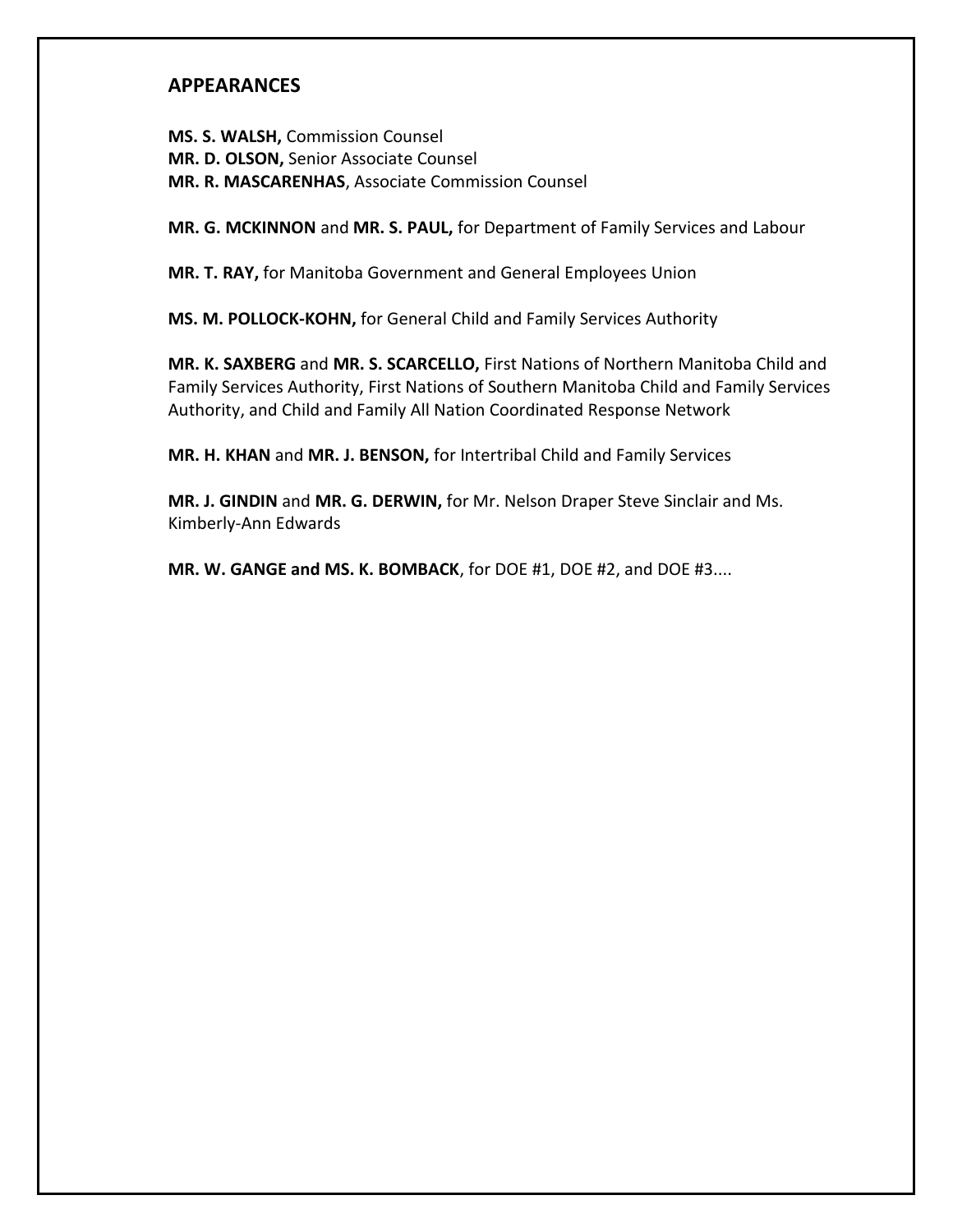## **INDEX**

| PROCEEDINGS       |                                                                                |                                            |                     |  |
|-------------------|--------------------------------------------------------------------------------|--------------------------------------------|---------------------|--|
| <b>WITNESSES:</b> |                                                                                |                                            |                     |  |
| DOE #3            |                                                                                |                                            |                     |  |
|                   | Direct Examination<br>Cross-Examination<br>Cross-Examination<br>Re-Examination | (Walsh)<br>(McKinnon)<br>(Khan)<br>(Gange) | 4<br>59<br>77<br>85 |  |
| DOE #1            |                                                                                |                                            |                     |  |
|                   | Direct Examination<br>Cross-Examination                                        | (Walsh)<br>(Khan)                          | 93<br>136           |  |
| DOE #2            |                                                                                |                                            |                     |  |
|                   | Direct Examination                                                             | (Walsh)                                    | 143                 |  |
| PROCEEDINGS       |                                                                                |                                            | 159                 |  |
|                   |                                                                                |                                            |                     |  |

## **EXHIBITS**:

| 33 | Report of Bruce Foster signed<br>April 10, 2013                                      |    |
|----|--------------------------------------------------------------------------------------|----|
| 34 | Bank record from Canada Trust                                                        | 18 |
| 35 | Letter dated April 16, 2003 from<br>Manitoba Health re Point Douglas<br>Clinic visit | 43 |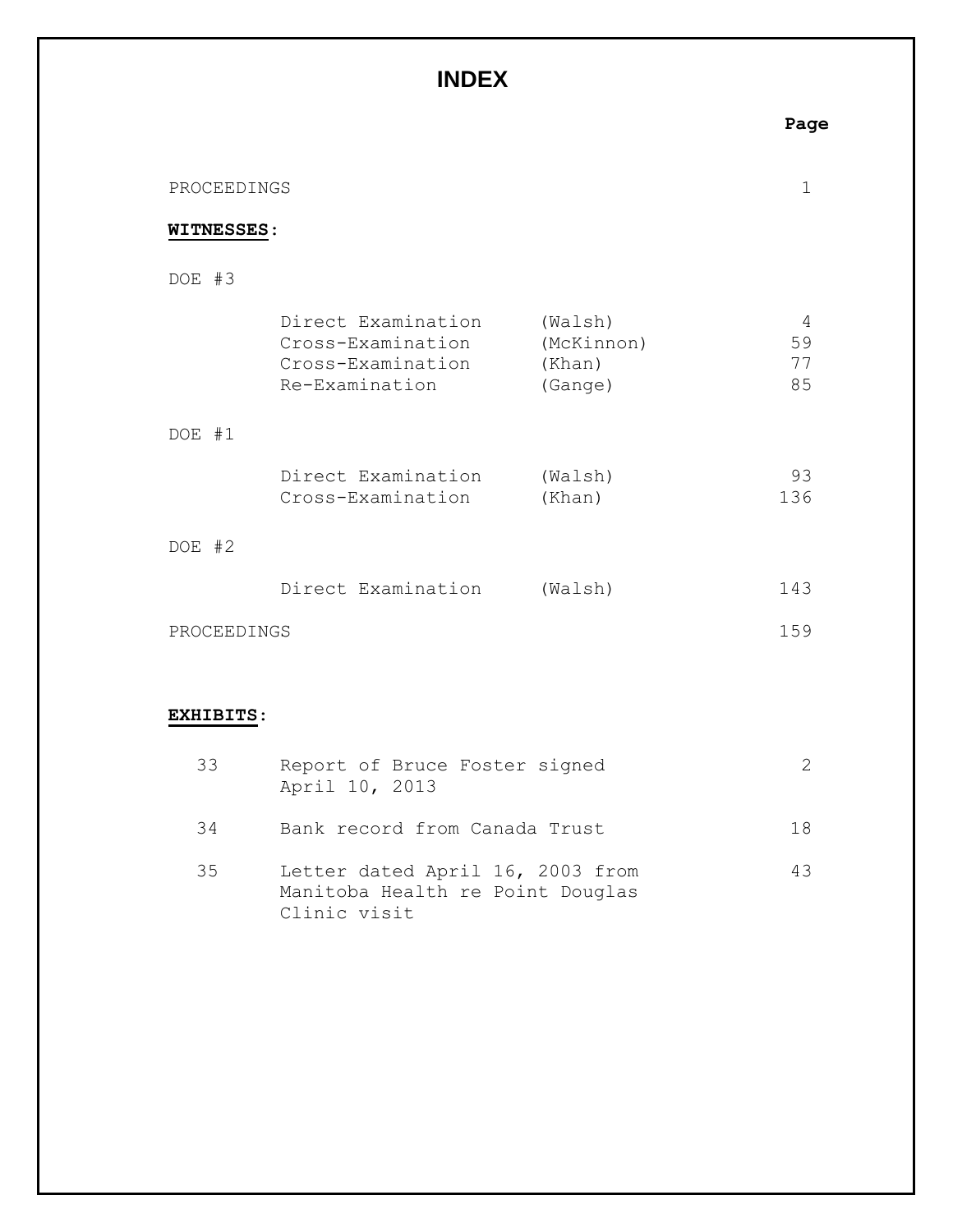PROCEEDINGS APRIL 22, 2013

 APRIL 22, 2013 PROCEEDING CONTINUED FROM APRIL 18, 2013 MS. WALSH: Before we call our first witness, I wanted to tender into -- can you hear me? THE COMMISSIONER: No. MS. WALSH: You can't hear me? How about now? Yes? 9 MS. EWATSKI: (Inaudible). MS. WALSH: Oh, Mr. Commissioner, you need to be in the other chair. 12 THE COMMISSIONER: Oh. 13 MS. WALSH: That's right. 14 THE COMMISSIONER: Oh, I'm the witness. Not good. MS. WALSH: I'm happy to ask you some questions. 17 THE COMMISSIONER: Not good. Okay. MS. WALSH: All this moving around from room to room is confusing. The first thing I want to do, Mr. Commissioner, is put into evidence as the next exhibit the report of Bruce Foster signed April 10, 2013. All counsel have seen a copy of this report. 24 THE COMMISSIONER: And that's exhibit what? UNIDENTIFIED PERSON: Thirty-three.

 $- 1 -$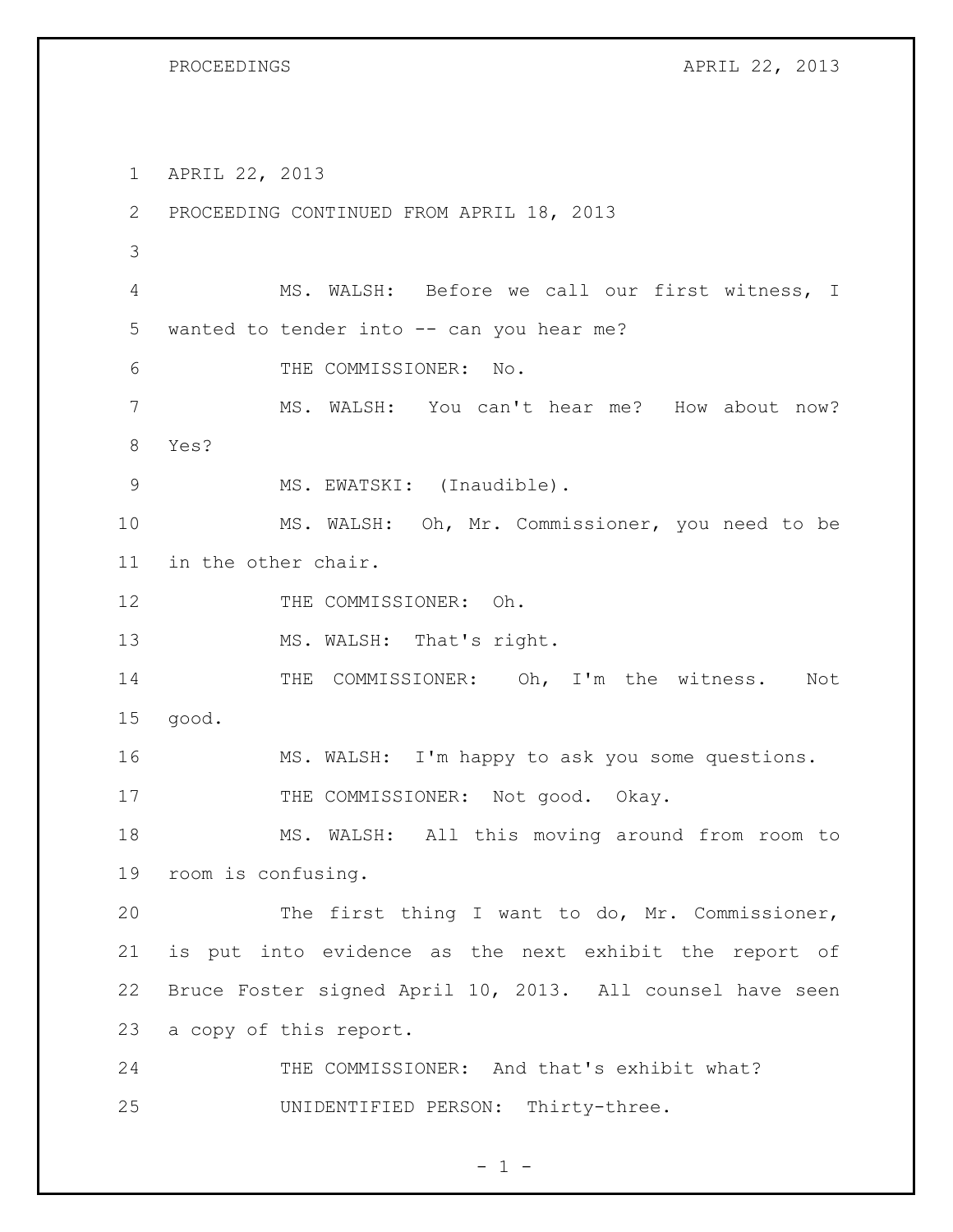PROCEEDINGS APRIL 22, 2013

1 THE CLERK: Exhibit 33. 2 THE COMMISSIONER: Thirty-three. **EXHIBIT 33: REPORT OF BRUCE FOSTER SIGNED APRIL 10, 2013** THE COMMISSIONER: Will that be referenced this morning? MS. WALSH: It will. 10 THE COMMISSIONER: Thank you. MS. WALSH: The thing I want to say before we start, Mr. Commissioner, is as the media and the public know, the witnesses for today have been provided with a form of publication ban, a slight variation on the SOR media protocol in that we do know the relationship between these witnesses and, for instance, Karl Wesley McKay. However, it may well be that during the testimony of the three witnesses we hear today they inadvertently use the actual name rather than the pseudonym, and I would just caution the media and the public to, not to report those names. It may well be that the name of a former partner of Wesley McKay might also inadvertently come out and should again -- it's not a relevant matter and it has been redacted to the extent that it was part of documentary disclosure. And again, I would ask the media to be careful

 $- 2 -$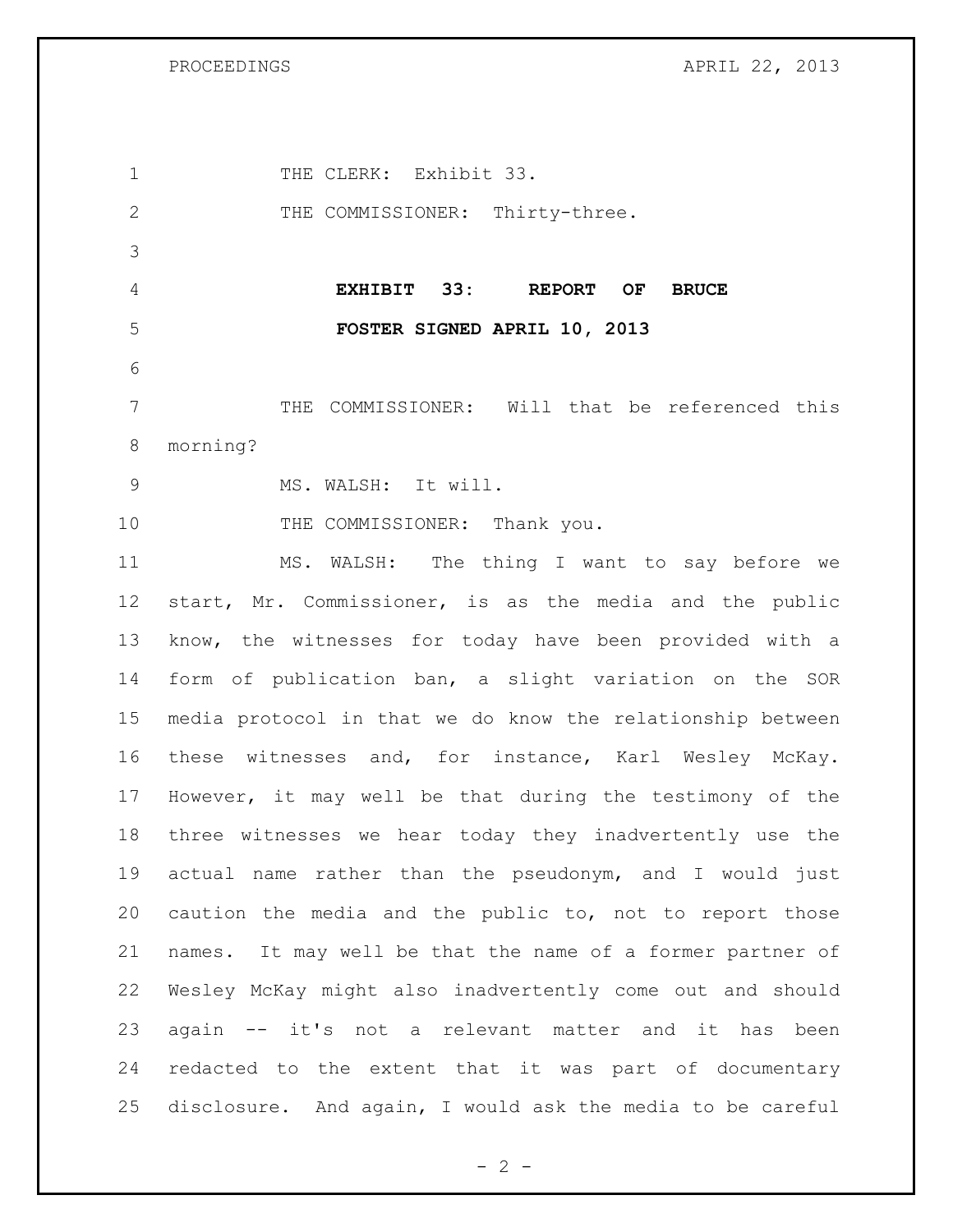not to report that name.

 THE COMMISSIONER: Well, the media has been quite cooperative in that regard up till now and I think -- MS. WALSH: Yes. 5 THE COMMISSIONER: -- we, we can expect continuance of that. MS. WALSH: Thank you. We can call our first witness of the day, please. THE COMMISSIONER: Now, I guess we'll go through the exclusion of the public from the room while the swearing takes place? 12 MS. WALSH: Yes, thank you. THE COMMISSIONER: So I guess we'll do -- we won't be long. Don't go far away. You have to do it three times today. (WITNESS AFFIRMED ON THE RECORD - REDACTED) **DOE #3**, affirmed, testified as follows: THE COMMISSIONER: Now, just before we begin, Commission counsel has pointed out to me the difficulty in not seeing the witness in knowing when the appropriate time is to ask the next question. If I'm able to discern, from

- 3 -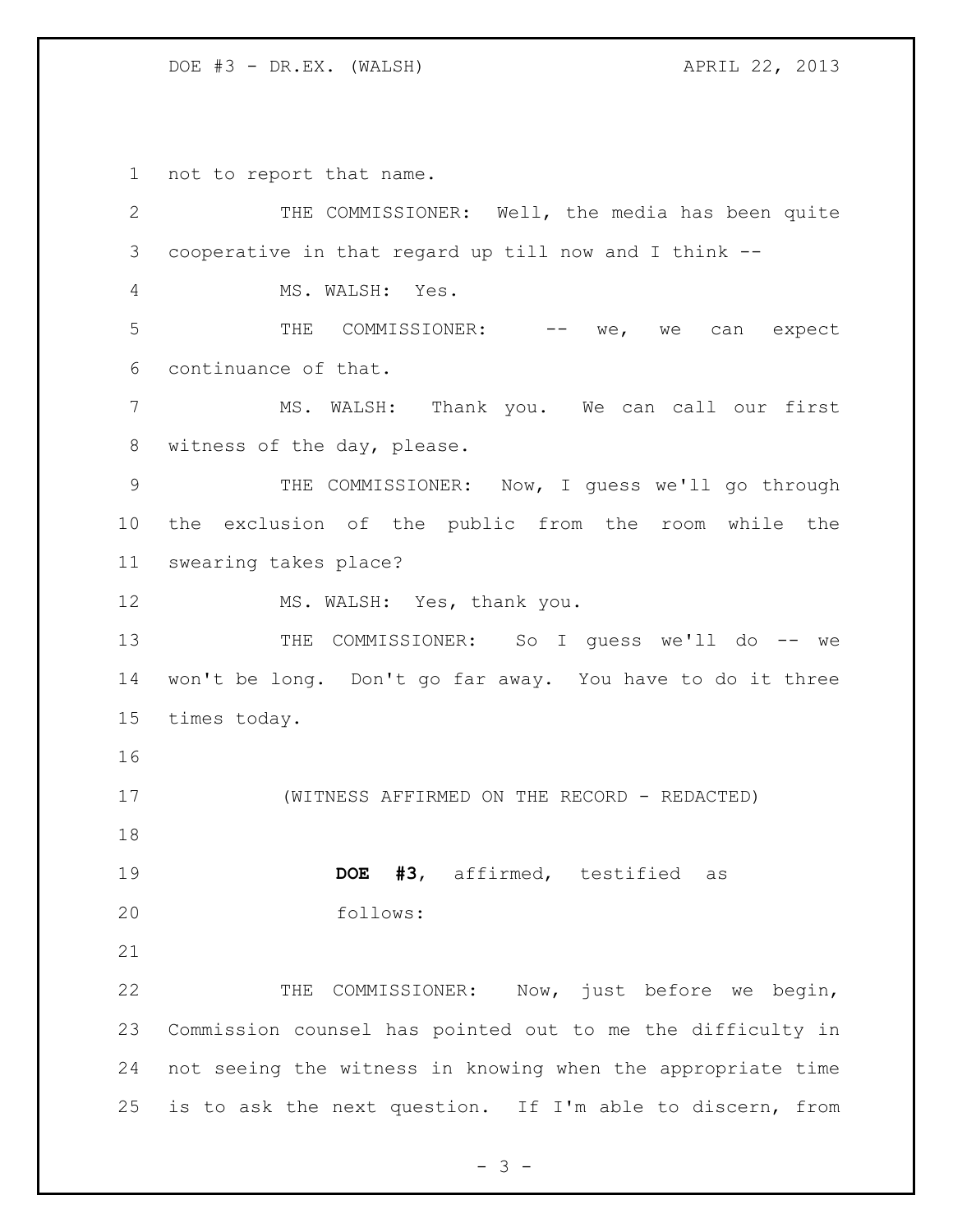looking at the screen, that the witness is getting ready to give an answer and is thinking over the appropriate answer, I'll just hold up my finger for you not to come with the next question until that response has been forthcoming. MS. WALSH: Thank you, Mr. Commissioner. All right. The witness has been duly affirmed in front of you, Mr. Commissioner. THE COMMISSIONER: Yes. And she will be known through the proceedings as DOE #3. 10 MS. WALSH: That's correct. DIRECT EXAMINATION BY MS. WALSH: Q Good morning, witness. 14 A Good morning, Sherri. Q Can you hear me? A Yes. Q And can you see me? A Yes. Q And just so you know, everyone who's in the room except the Commissioner can only hear your voice. None of us can see you. The Commissioner has a small monitor on his desk facing him that allows him to see you. All right? A Okay. Q Now, you should also have in front of you a key which indicates who the DOEs are. You know that you are

 $- 4 -$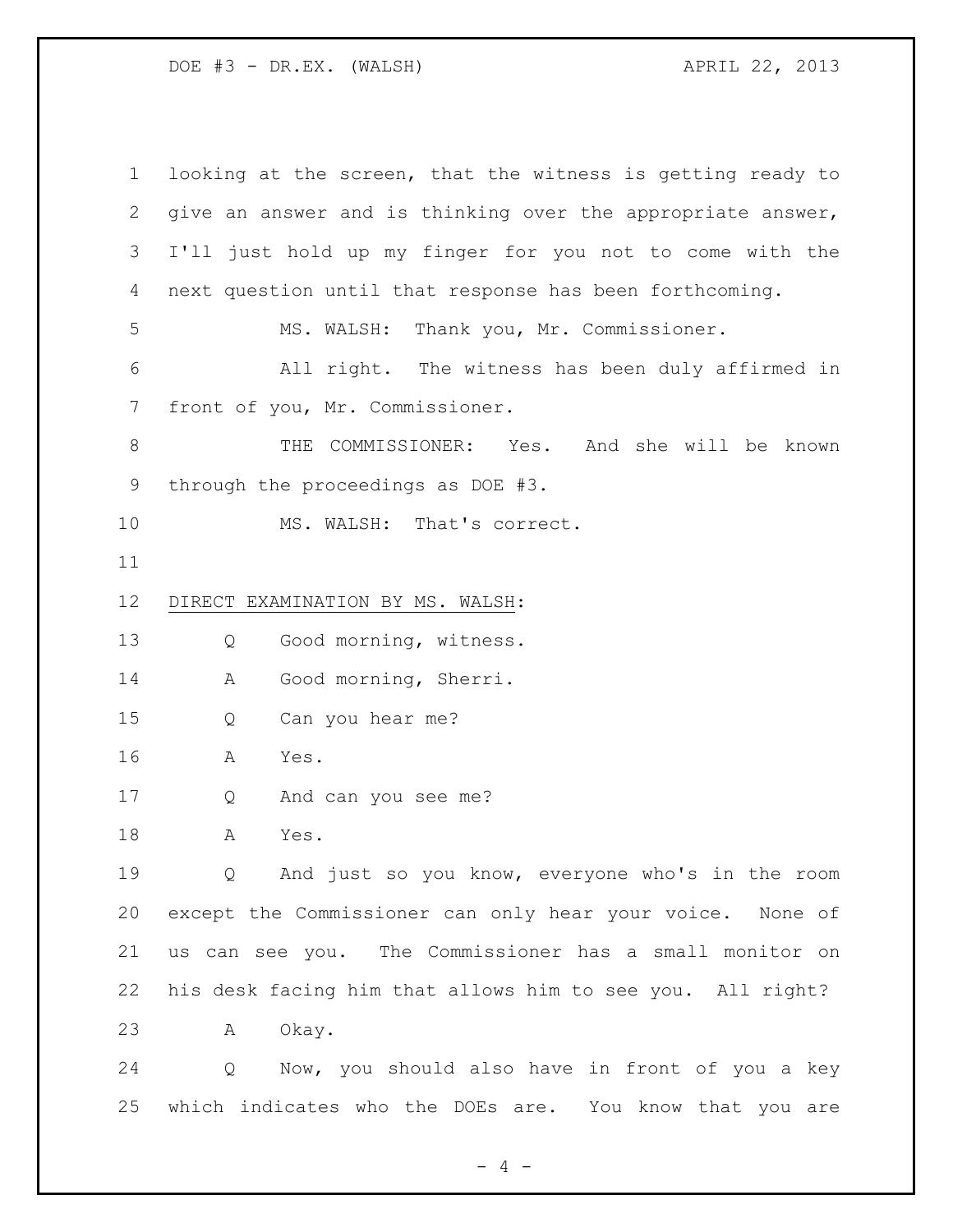being known in these proceedings as DOE #3, right? A Yes. Q And your younger son in DOE #1. A Yes. Q And your older son is DOE #2. A Yes. Q And the media have been cautioned that if you or anyone inadvertently mentions their name, the name is not to be reported. All right? A Okay. Q You are a former common-law partner of Karl Wesley McKay; is that right? A Yes. Q And how did you refer to him? Did you refer to him as Wesley? A Wesley. Q Now, don't tell us where, but are you currently employed? A Yes. Q And do you remember when you met Wesley, how old you were? A I think I was 17 going on 18. Q May I ask how old you are now? A I'm 42. Q How long were you in a relationship with Wesley?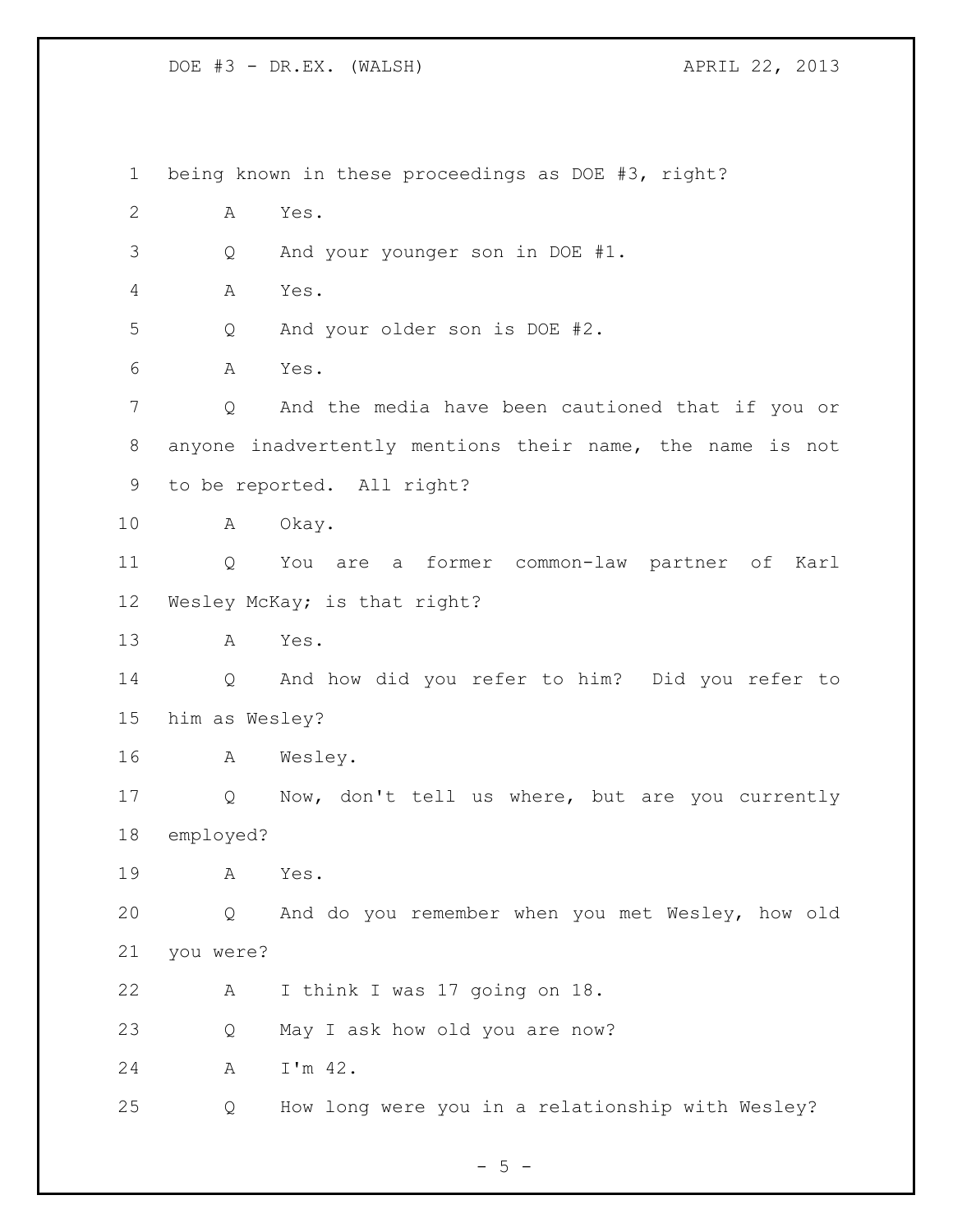1 A Maybe four, five years to six years. Q What was your relationship with him like? A Violent. Q Violent? A Yes. Q I know this is difficult, but can you give us some examples of how he was violent towards you? A He would come back from a road trip and he would be angry for little things, and he always fought me where the bruises wouldn't show. It was always under my clothes. Q Were you afraid of him? A Yes. Q I understand that on two occasions you thought he might kill you; is that right? A Yes. Q Could you briefly describe what happened on those occasions? A One of them was his sister gave me a machete because I was by myself all the time, and he tried to use that machete on me. 21 0 And another time? A He tried to throw me and my son down the stairs. Q How old was your son at the time? A Was just a baby, about six months. Q Was that DOE #1?

 $- 6 -$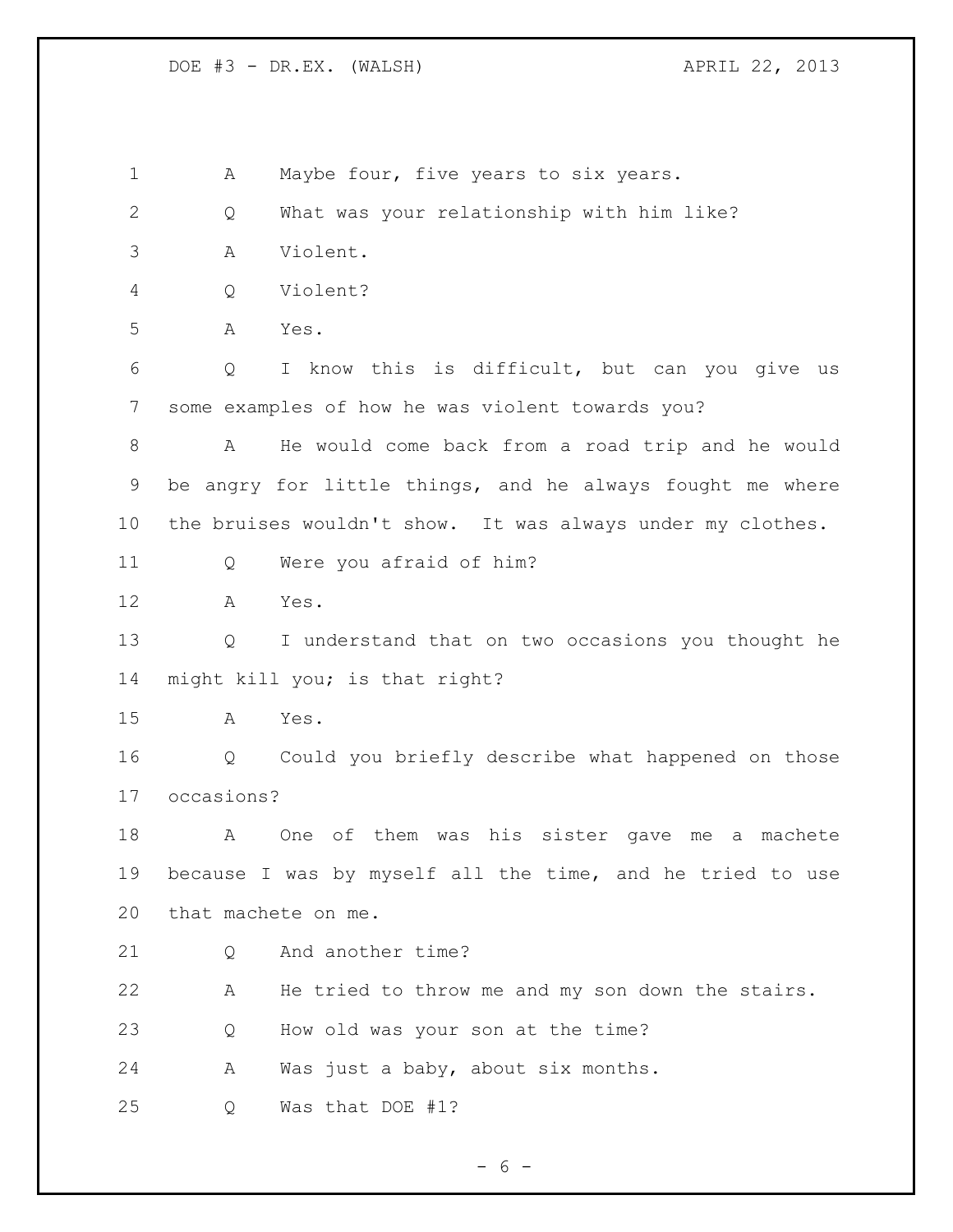A DOE #1. Q Was Wesley abusive throughout your entire relationship? A Yes. Q You have two children with Wesley, right? A Yes. 7 Q The first son, who we're calling DOE #2, he was born in 1990? A Yes. Q And then you have a second son, DOE #1, and he was born towards the end of 1992? A Yes. Q Did you and Wesley live together and parent your sons together at all? A Off and on. Q Did you ever see Wesley be abusive to either of your sons? A No. Q Did you ever see -- A He would get angry but I never seen him get violent with them. Q Did you ever see Wesley be abusive to any other children? A His family members, their children. He was very strict.

- 7 -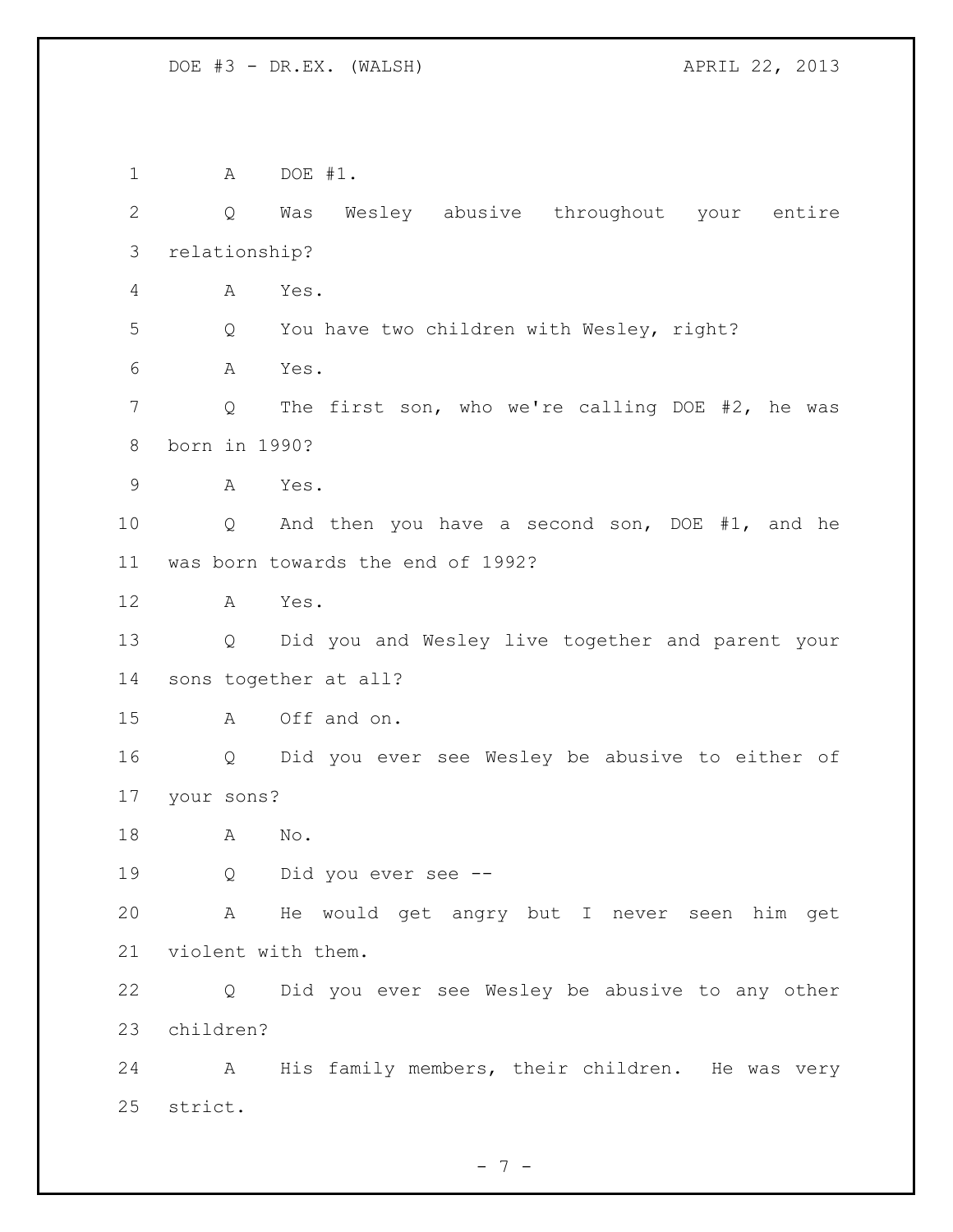Q Did you see him be physically abusive to any other children? A Sometimes. Q We heard evidence last week from Jeremy Roulette. He described himself as your foster son. Is that an accurate description? A Yes. Q Did he live with you when he was a child? A Yes. Q And how did Wes treat him? 11 A He was strict. Q Do you Wesley being violent towards Jeremy? 13 A He would spank Jeremy if Jeremy ... Q Jeremy testified that you would try to protect him. Do you recall that? A On some occasions, yeah. Q At some point you and Wesley separated? A Yes. Q What made you separate? A When he tried to throw me and my son down the stairs, DOE #1, I just had enough and took my kids out of there and left. Q So you said DOE #1 was, was a baby at that point? A Yeah. Yeah. Q And that DOE #2 would have been just a couple

- 8 -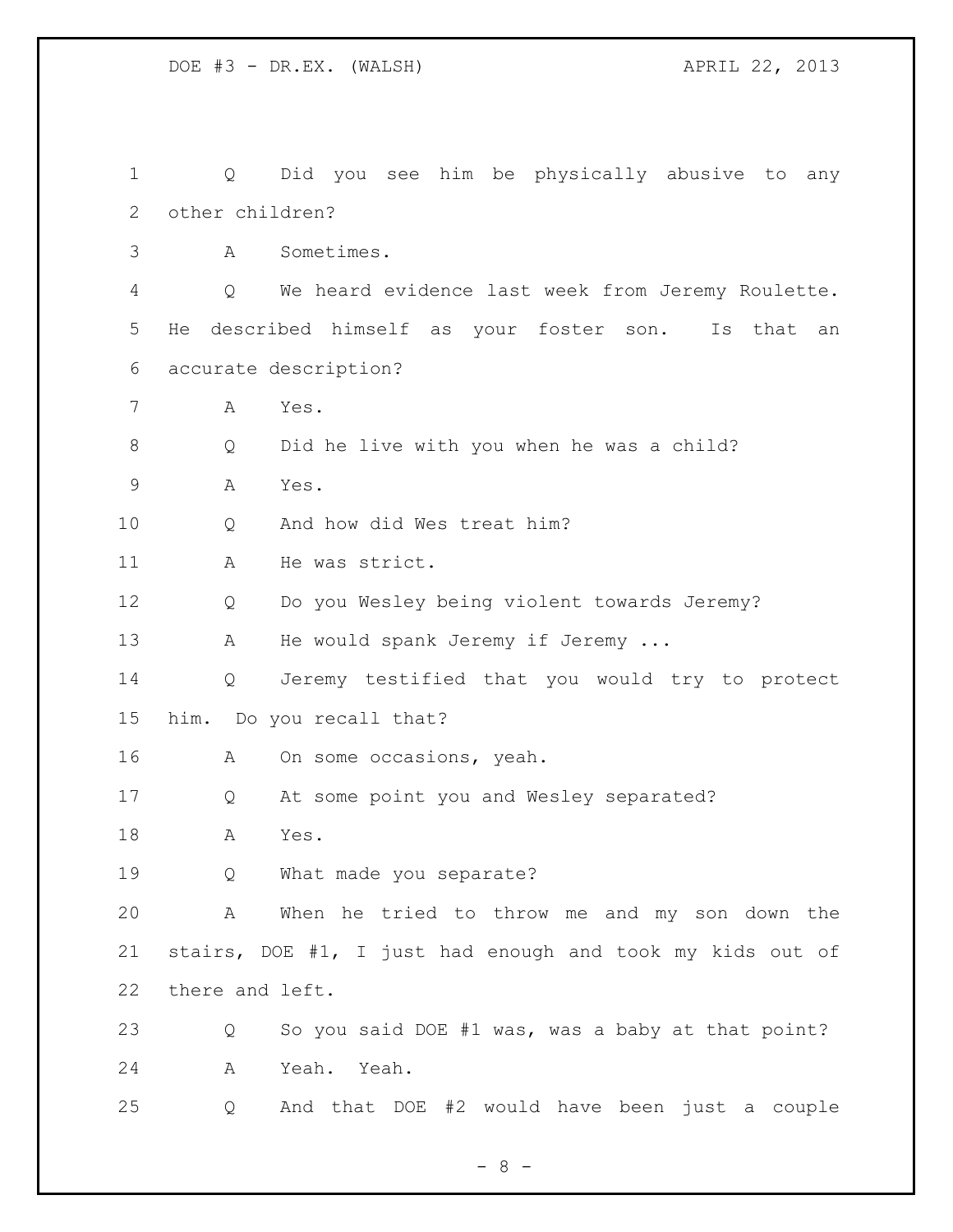years older? A Yes. Q Did you stay in contact with Wesley after you split up? A Not for a long time. Q I'd like to ask you some questions about things that took place in 2005 now. 8 A Okay. Q First, I understand that at some point in 2005 you were having some difficulty with your son, DOE #1. A Yes. Q Is that right? A Yes. Q At that point, what, what did you know about what was happening in Wesley's life? A I heard he had a new girlfriend, they were getting married, he was a Christian, she had her own children and they were moving to Fisher River. Q Did you know the name of the girlfriend? A Not right away. Q Ultimately, though, that girlfriend was Samantha Kematch? A Yeah. Q Do you remember when you met Samantha Kematch? A I met her once.

 $-9 -$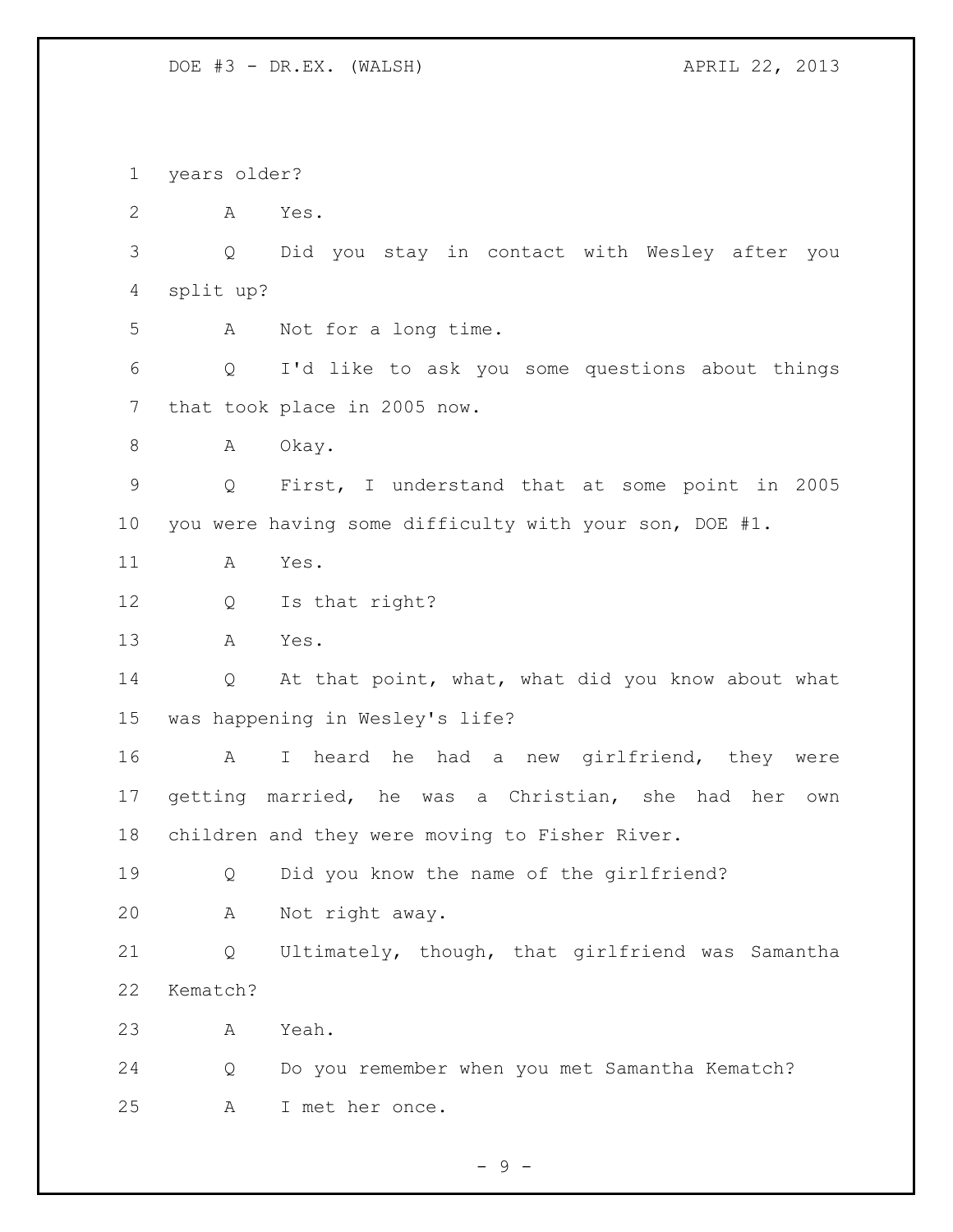Q Where?

| $\mathbf{2}$ | Α                | When I was living in West Kildonan.                       |
|--------------|------------------|-----------------------------------------------------------|
| 3            | Q                | Did she come to your house?                               |
| 4            | Α                | Yes.                                                      |
| 5            | Q                | What do you remember about her?                           |
| 6            | Α                | She was very quiet and shy.                               |
| 7            | Q                | Did she have her little girl with her?                    |
| 8            | Α                | The one time she had her daughter there, yeah.            |
| 9            | Q                | Now, was that Phoenix or her baby?                        |
| 10           | Α                | I don't know. Don't remember. But I know that             |
| 11           | wasn't Phoenix.  |                                                           |
| 12           | Q                | Okay. In 2005, then, because you were having              |
| 13           |                  | trouble with DOE #1, you decided to send him to live with |
| 14           |                  | his father in Fisher River?                               |
| 15           | А                | Yes.                                                      |
| 16           | Q                | How old was he?                                           |
| 17           | A                | DOE #1?                                                   |
| 18           | Q                | Um-hum. In 2005.                                          |
| 19           | Α                | He was $--$                                               |
| 20           | Q                | Was he 12?                                                |
| 21           | Α                | Thirteen, 12, 13.                                         |
| 22           | Q                | Okay. Do you remember when in 2005 your son went          |
| 23           | to Fisher River? |                                                           |
| 24           | Α                | April.                                                    |
| 25           | Q                | So that's, that's before his birthday?                    |

 $- 10 -$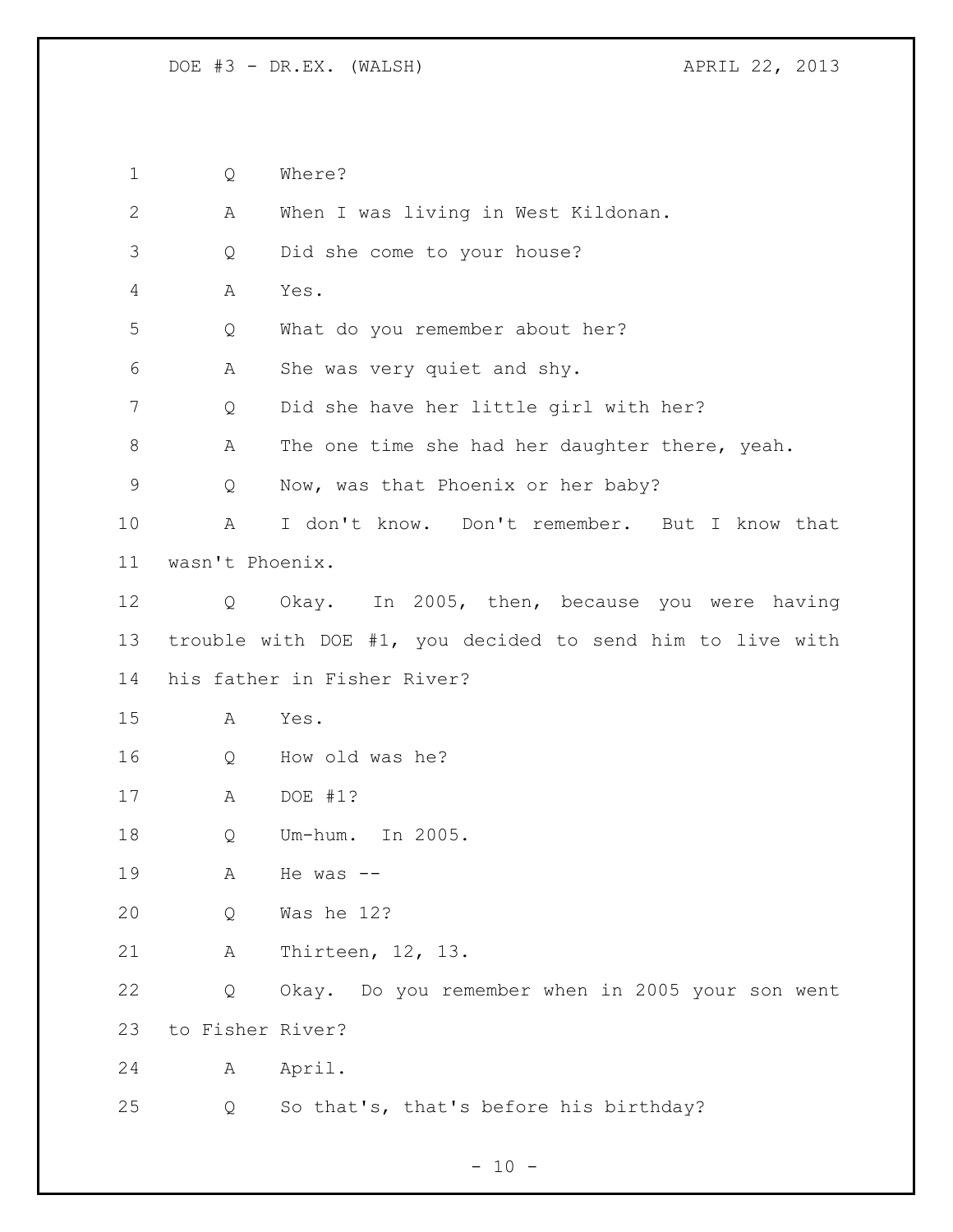A Yes.

2 Q So he would still have been 12?

A Yes.

 Q Okay. I want to review for the Commission's record some documents that we have from a Child and Family Services file that just discuss and reference the plans that you were making for DOE #1 to go to Fisher River. We can --

A Okay.

 Q -- pull up, please, page 10165. You have these documents in front of you as well.

A Not yet. Okay.

 Q So this document is entitled, Community Based Early Intervention Program Closing Summary. And it's got your name at the top and the address where you were living at the time, a file number. It identifies -- Mr. Commissioner, this is page 10165 from CD233.

18 THE COMMISSIONER: 10165?

19 MS. WALSH: Yes.

20 THE COMMISSIONER: Yes, I have it.

21 MS. WALSH: Okay.

BY MS. WALSH:

 Q It identifies an intake service worker as B. Leskiw and a date of April 18, 2005.

 $- 11 -$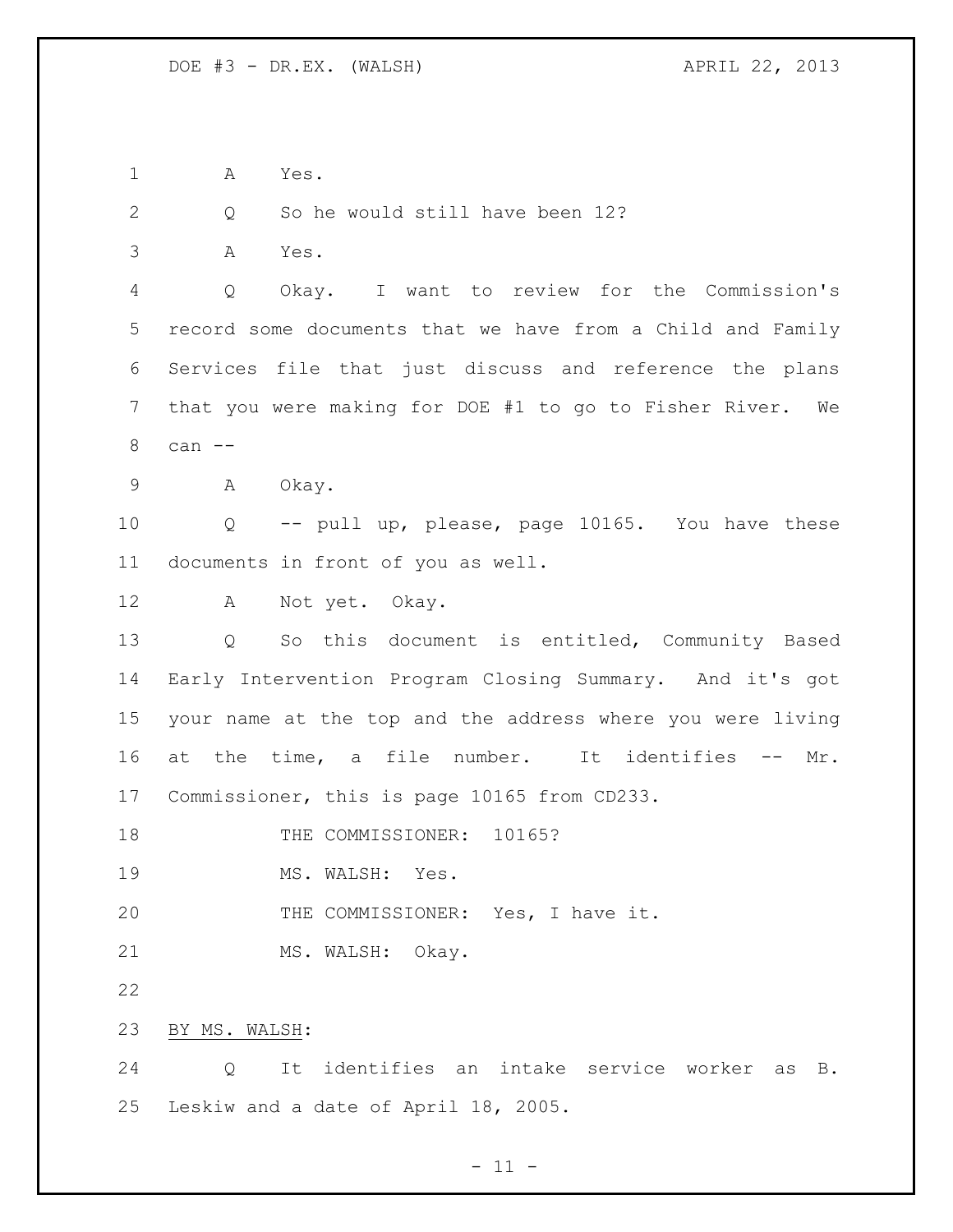If we go to the next page, please. Scroll down towards the bottom of the page. It says: April 18 spoke with ... And it's your name that has been redacted: "Mom recently has been making plans for [DOE #1] to stay with his bio-dad at Peguis. She was apprehensive as the dad was not 11 that reliable in ..." Next page, please: **"...** following through on some of 16 the things he had agreed to do in 17 the past. Mom indicated that the 18 school thought this might be a good consideration to have him go and get more connected with him by doing some work with his dad in 22 the community up north. They also have a good school in the area and mom was contacting relatives who would be helpful to this move for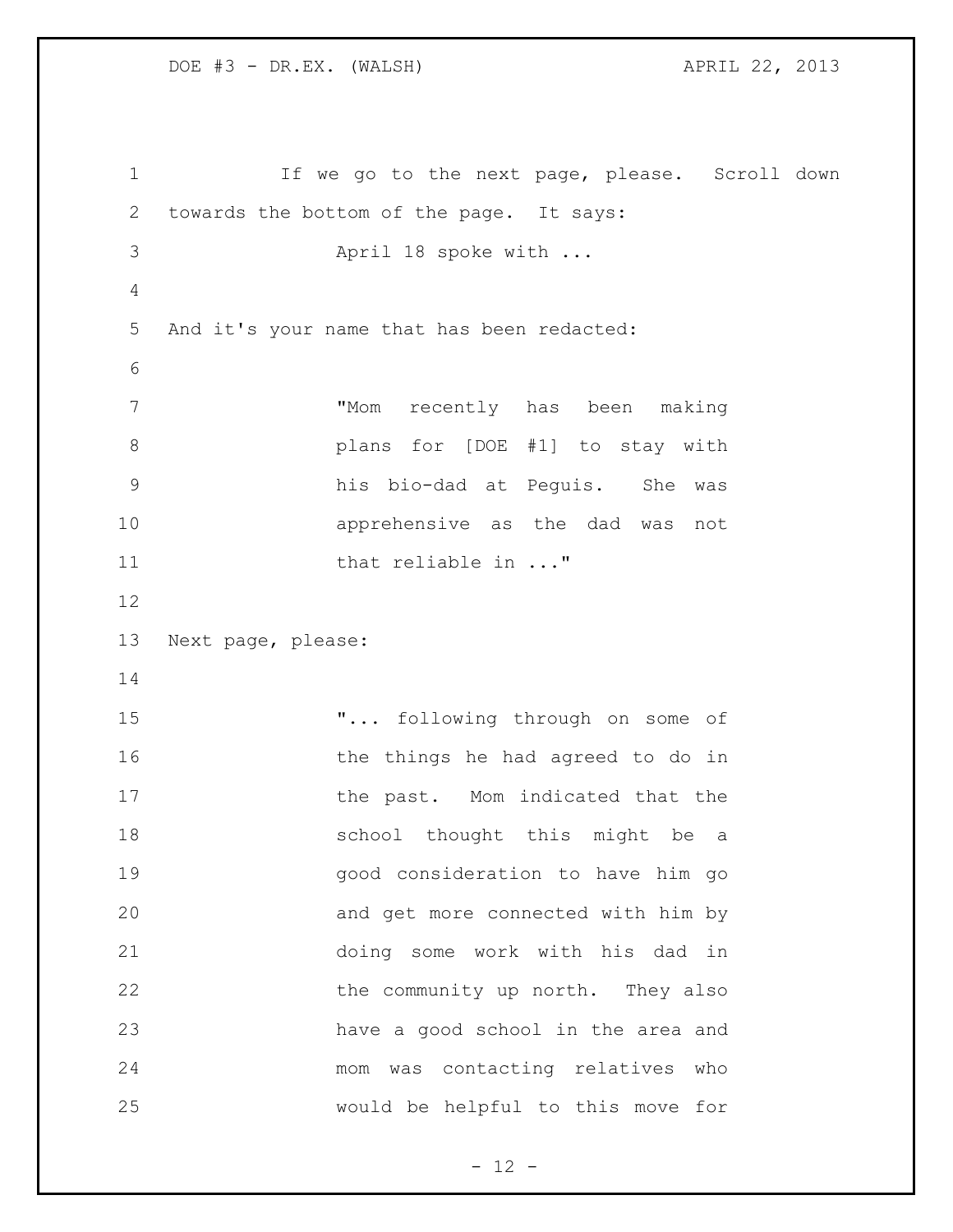1 [DOE #1]. Spoke about a witnessed letter of agreement outlining the terms and duration of this arrangement, any financial considerations to be given to the dad; and some prior agreed upon process should the inter-family **8 arrangement** break down. This might be put into effect next 10 month for a two week trial basis. This worker indicated that he would recommend closing this case 13 at this point, but that she could call should she like some informal 15 support or suggestions." And then the last page of this file recording says: "Mother has recently adopted plans to have [DOE #1] stay with his birth dad, Karl McKay, for the upcoming summer. 23 Mother is aware that she may contact this agency or worker for **further assistance.**"

 $- 13 -$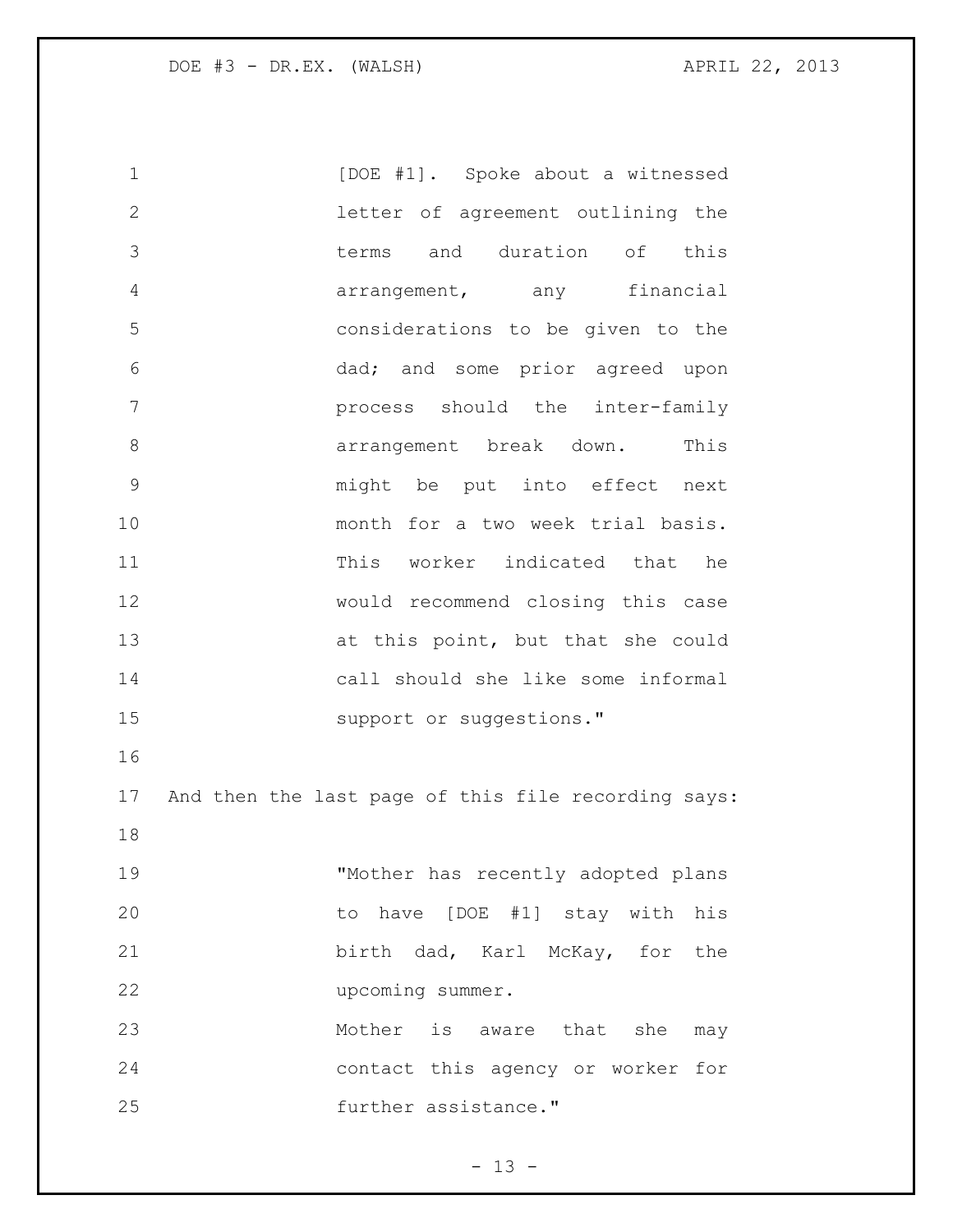"It is [recommended] that the file be closed as there are no protection or child welfare matters." And it's dated April 18th, 2005. That's simply a record that Child and Family Services had of your plans to send DOE #1 to Fisher River. Then another document that we have, page 5700, please. Do you have that document in front of you? A Yes. Q This is dated February 22nd, 2005 and it says, "I", and it has your name:  $\ldots$  yive Karl Wes McKay permission for my son [DOE #1] to stay with him on a trial basis as of April 20/05" It has your signature, it's witnessed by Jeremy Roulette and it has Karl McKay's signature. What was the purpose of, of this note, do you remember? A The purpose of the note? Q Yes. A I just wanted to do it the right way. I didn't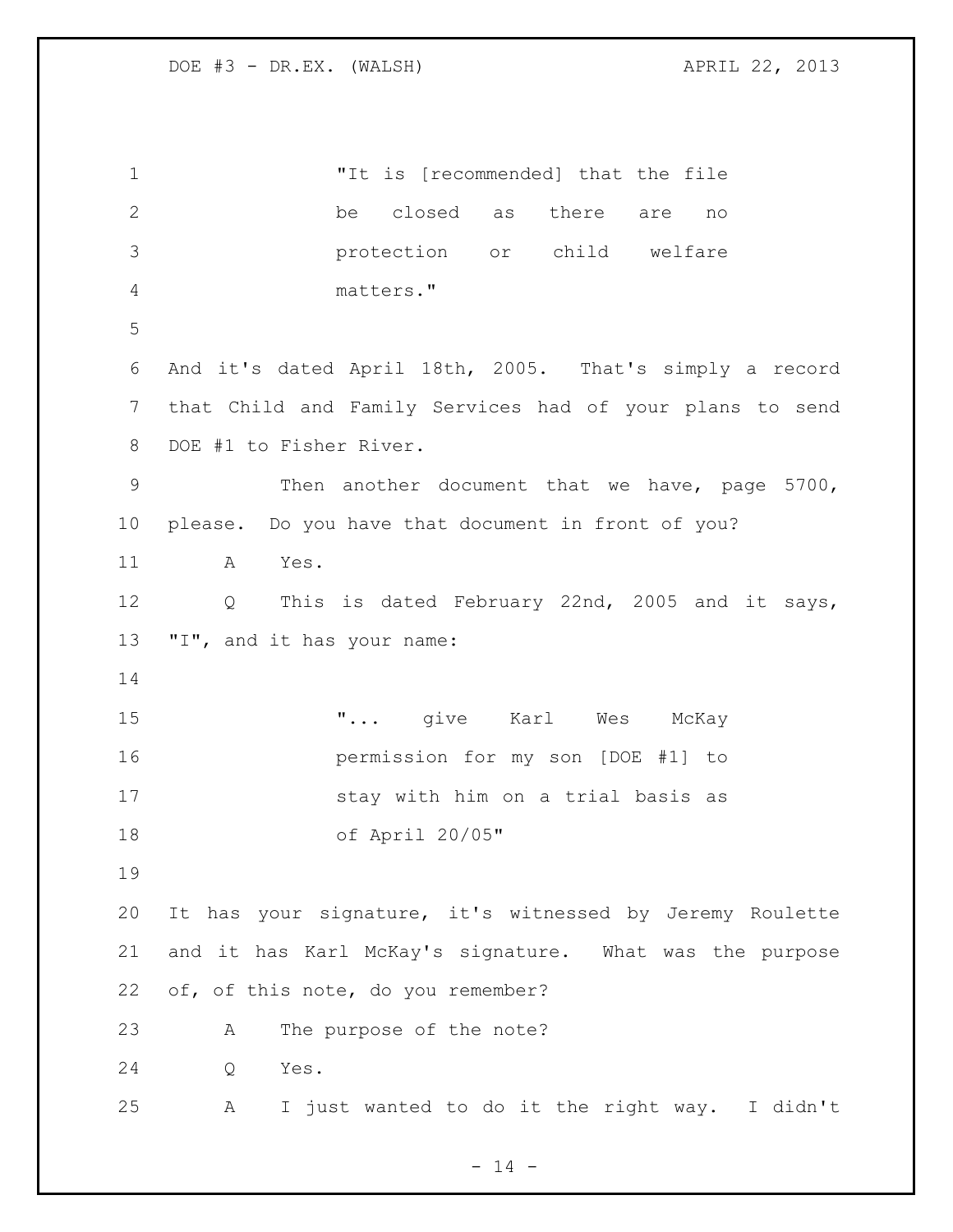want Wesley to say that I committed fraud, I committed some kind of criminal activity.

 Q Why, why would he think that, or why would someone say that?

 A Because Wesley was very sneaky and if things didn't go his way he would make sure that you would pay for it, so I wanted to have it in writing that my son was going to be there for two weeks, three weeks, a couple months, like on a trial basis, just to have proof that I went the proper way.

 Q And so according to this note, DOE #1 was going up to Fisher River as of April 20th, 2005?

A Yes.

14 Q And does that sound right, about as to when he did, in fact, go to Fisher River?

A Yes.

 Q Who was going to live with DOE #1 and Karl Wesley McKay in Fisher River?

A Samantha and her kids.

 Q What kind of kids did she have? Don't -- you 21 don't have to give me the names of, of them at this point.

 A I don't know. I just know she had a couple of kids. I didn't know nothing about her.

Q Did you know how old her kids were?

A No.

 $- 15 -$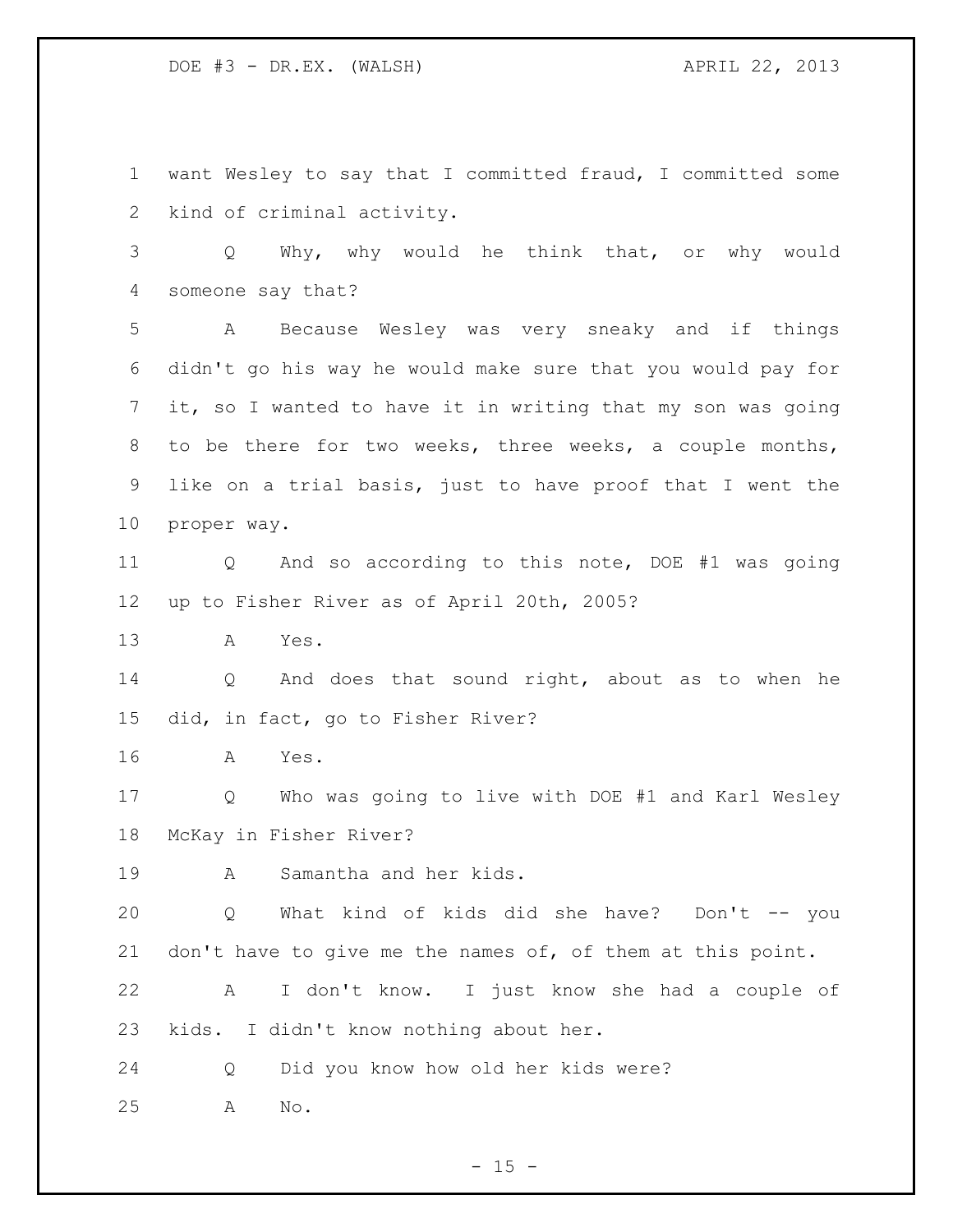DOE #3 - DR.EX. (WALSH) <br>
APRIL 22, 2013 1 Q Did you know that she had a, a toddler? A I heard she had a daughter, yeah. Q And was -- A I didn't know her age at the time. Q And was that ultimately the person you know to be Phoenix? A I believe so. Q How was DOE #1 going to get to Fisher River? A They came to pick him up. Q Who's they? 11 A Wesley and Samantha. Q What do you remember about the day that Wesley and Samantha came to pick your son up? A They told me they were here to pick up grey paint. Q Now, I'm talking about April of 2005. 17 A My foster boy went to the car. Q Was that Jeremy Roulette? A Yes. Q So he was at your house that day? A Yes. Q And you recall that he went to the car? A Yes Q Who -- what did he see? A Jeremy came back and told me that the little girl

 $- 16 -$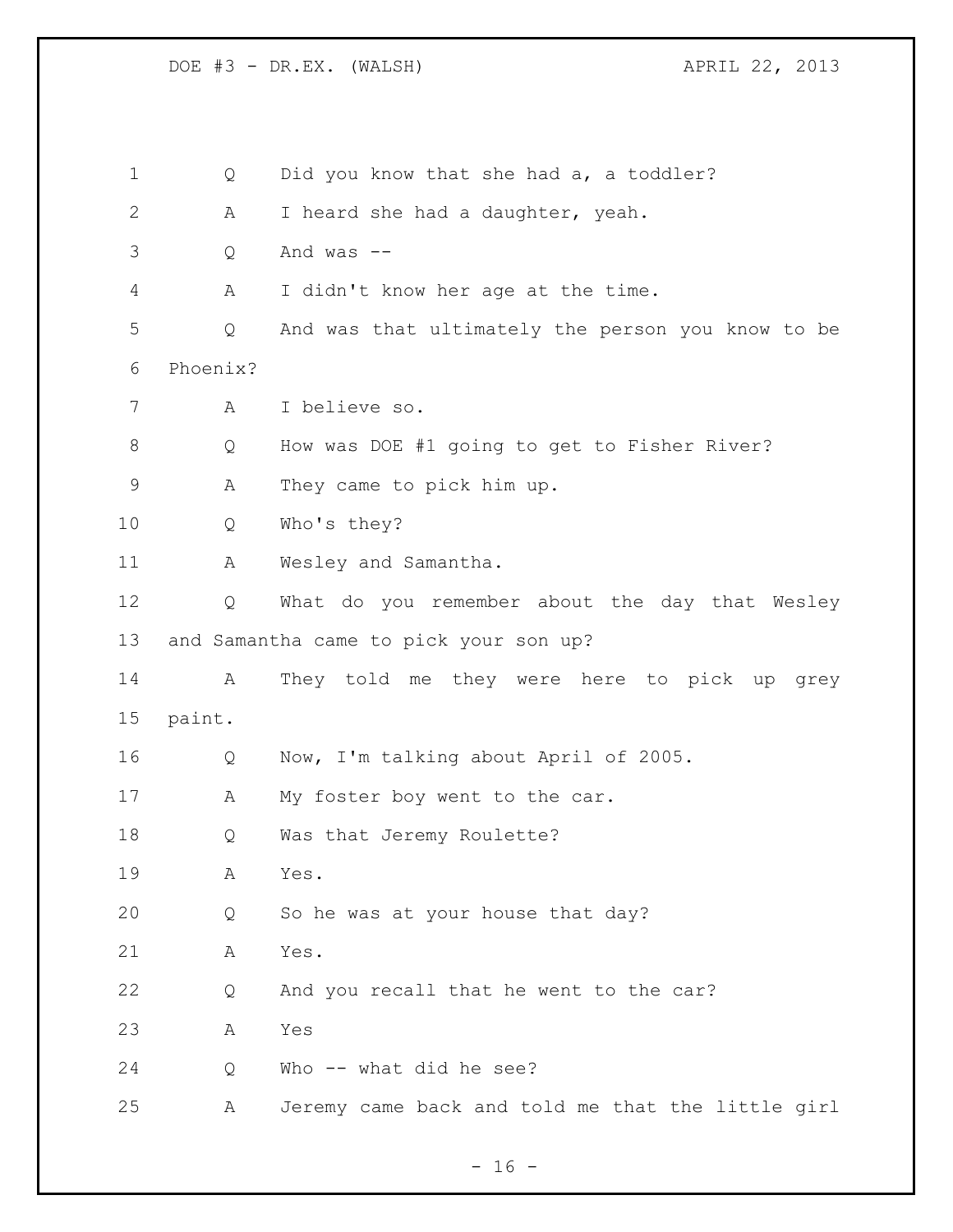had a gash on her forehead and her eyes were rolling back. Q Did he say the little girl's name? A I don't remember. Q Did you hear Jeremy talk to Wesley about the little girl that day? A Wesley was using my washroom upstairs and as he was coming down, Jeremy asked him what happened to her. Q Did you hear what Wesley said? A He told Jeremy that she banged her head on a corner of the table, coffee table. Q Did he say whether they were taking the little girl anywhere? A They said they were going to take her to emergency, Children's Emergency. Q Did you hear Wesley say that? A Yes. Q Do you remember when you first heard Phoenix's name? A I don't remember. Q Was it some time after your son went up to Fisher River? A I think so. Q Before Wesley and Samantha and your son went to Fisher River, had you yourself ever seen Phoenix? A No. I seen her in a car from a distance.

- 17 -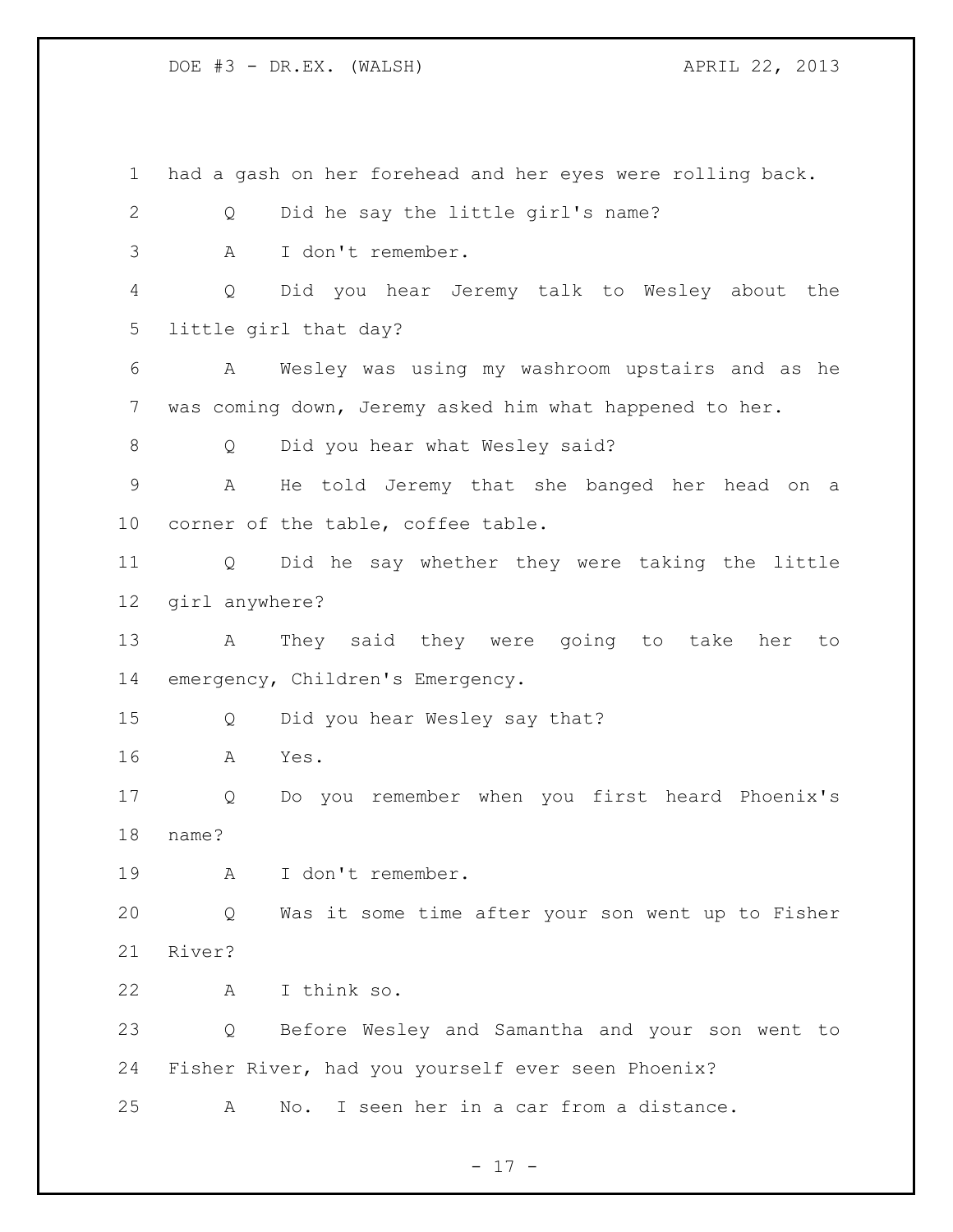1 Q Do you remember what you saw? A She was always covered up. Q Covered with what? A Blankets or she'd be wearing a sun hat. Q Did you ever ask Wesley anything about her? A I told them, how come you don't bring your little girl into the house. He always said they were in a rush. Q Now, there was a point when you gave Samantha Kematch some money for looking after DOE #1; is that right? A Yes. MS. WALSH: I'm going to tender as the next exhibit, Mr. Commissioner, a bank record from Canada Trust. 13 THE COMMISSIONER: Yes. Exhibit 34. 14 THE CLERK: Exhibit 34. **EXHIBIT 34: BANK RECORD FROM CANADA TRUST** BY MS. WALSH: Q Do you have the Canada Trust document in front of you? A Yes. Q We'll just put it up on our screen, please. Just waiting to get it up on our screen. Now, this document is entitled TD Canada Trust

- 18 -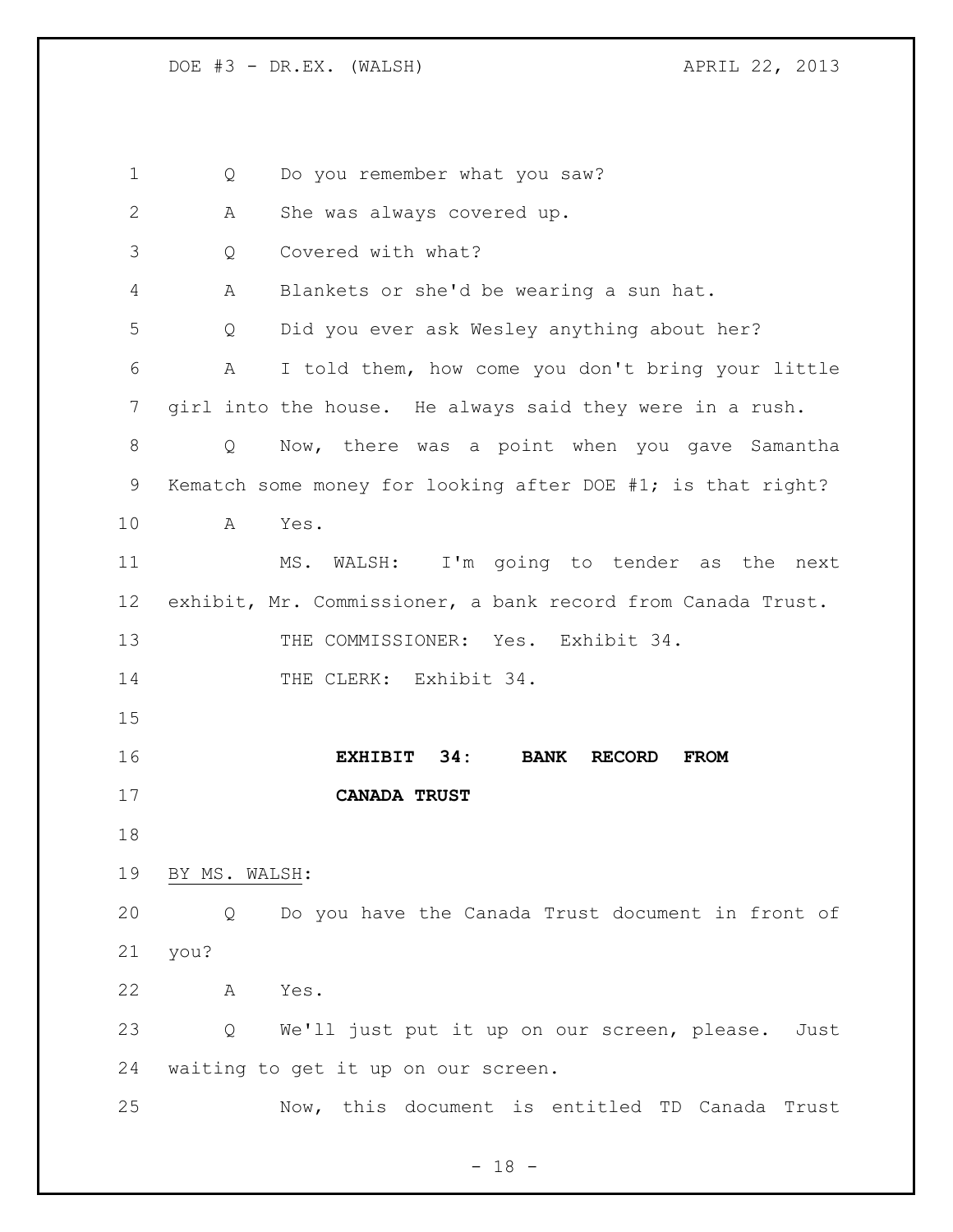| $\mathbf 1$    | Transaction Record. It's dated April 28th, 2005 and it      |
|----------------|-------------------------------------------------------------|
| 2              | shows a hundred dollars deposited to Kematch. What can you  |
| 3              | tell us about what this record is a reference to?           |
| 4              | My sons were phoning me saying that they had<br>А           |
| 5              | nothing to eat, they had no toilet paper, they were hungry. |
| 6              | And your response was to deposit money into<br>Q            |
| $7\phantom{.}$ | Samantha's account?                                         |
| 8              | Yes, so they could feed my boys.<br>A                       |
| $\mathsf 9$    | Now, you found this record of a deposit on April<br>Q       |
| 10             | 28, 2005. Did you do this on more than one occasion? Did    |
| 11             | you make deposits to Samantha's account?                    |
| 12             | No, this is the first deposit. The other times<br>A         |
| 13             | were cash.                                                  |
|                |                                                             |
| 14             | How often did you give Samantha money?<br>Q                 |
| 15             | Oh, a couple of times. I don't remember how many<br>Α       |
| 16             | times, but Wesley would come and get money.                 |
| 17             | So you would give the money to Wesley?<br>Q                 |
| 18             | Yeah.<br>Α                                                  |
| 19             | Would this be when he would be transporting one<br>Q        |
| 20             | or both of your boys to and from Fisher River?              |
| 21             | Sometimes, yeah. But he would also come into the<br>А       |
| 22             | city for errands, appointments.                             |
| 23             | And that would give him an occasion to come see<br>Q        |
| 24             | you, for you to give him money for the boys?                |

- 19 -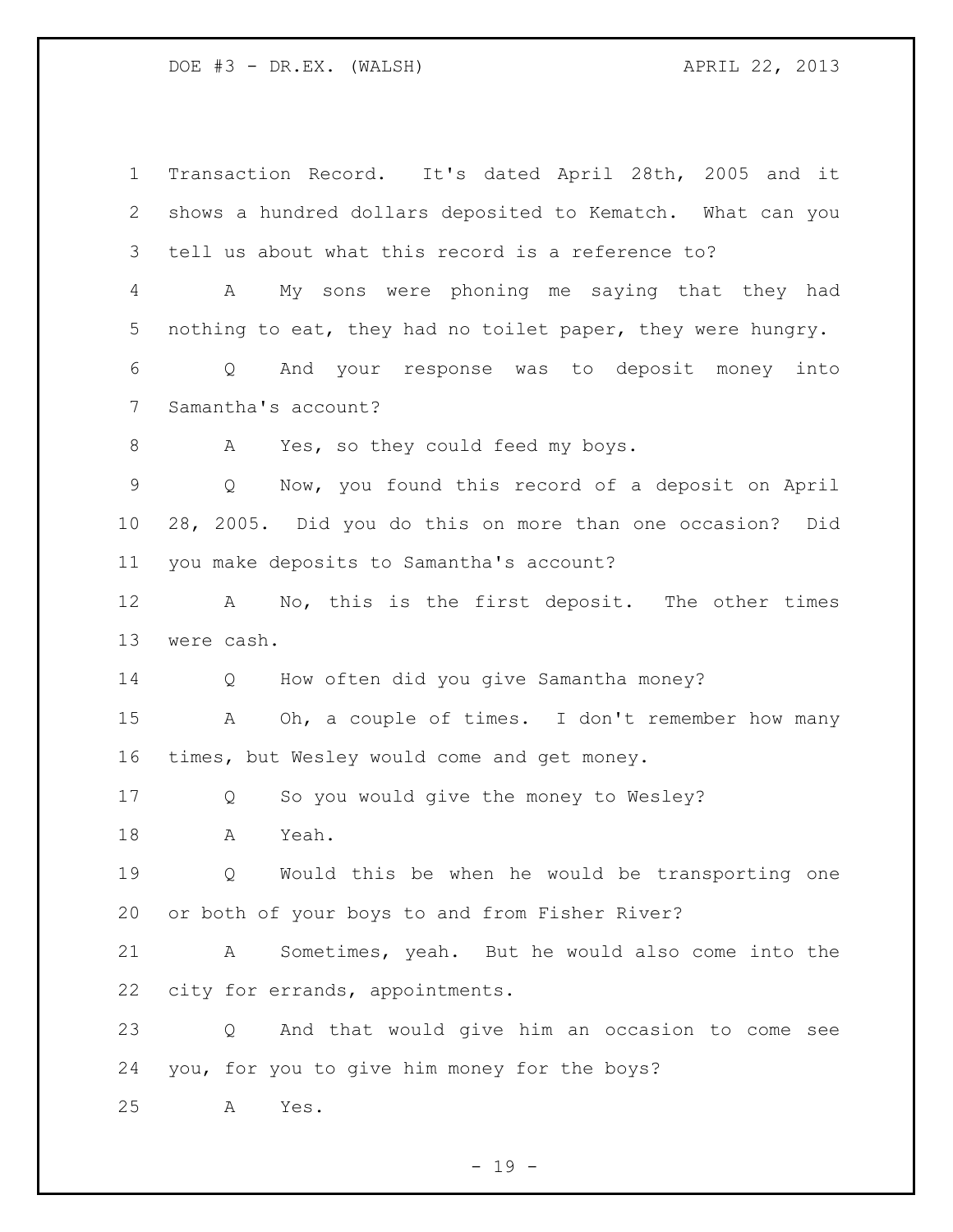1 Q Now, I understand that your other son, DOE #2, went to Fisher River at some point in 2005? A Yes. Q Did he live there with DOE #1 and Wesley and Samantha as well? A No, he just went to visit. Q How long would he stay there when he went to visit? A Weekends, during school break. Q These visits, then, were in the spring and summer of 2005? A Yes. Q While DOE #1 was in Fisher River, did you speak with him? A Yes. Q I understand that you would web chat with him? A Yes. Q Would he also call you on the phone sometimes? A Sometimes, yeah. Q Do you remember how often you communicated with DOE #1 when he was in Fisher River? A It would be webcam once every few weeks and then phone call, but I don't recall how many times. Q You think you would have spoken with him in some form once a week?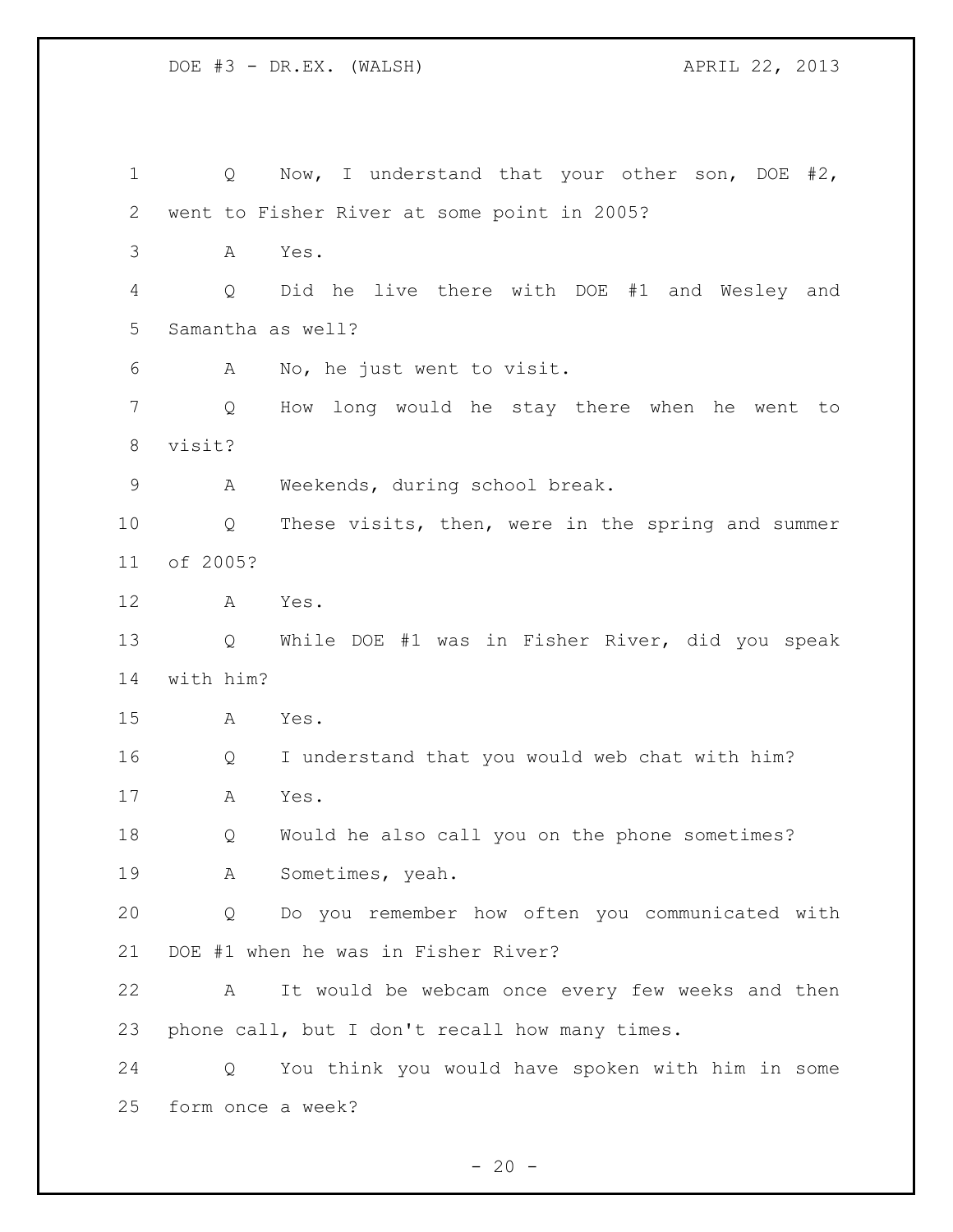A Once a week maybe if we were lucky, yeah. Q Could you see DOE #1 on the computer screen when you spoke with him by the webcam? A Yeah. Q Do you know whether Wesley was around when DOE #1 contacted you? A No. Q No you don't know or, no, he wasn't around? A He wasn't around. Q Could you see anyone else in the house when you were on the webcam? 12 A No. It was dark all the time and late, very late. Q How did DOE #1 seem when you spoke with him? A Scared. Scared, and he looked like he was in a rush to get off the computer. Q Did you ever ask him whether he was scared? A I think so. Q Do you remember what he told you? A I know one time he told me his dad was mean, mean to him. Q Did DOE #1 ever tell you anything about how Wesley and Samantha were treating the little girl? A Sometimes. Q What do you remember him telling you?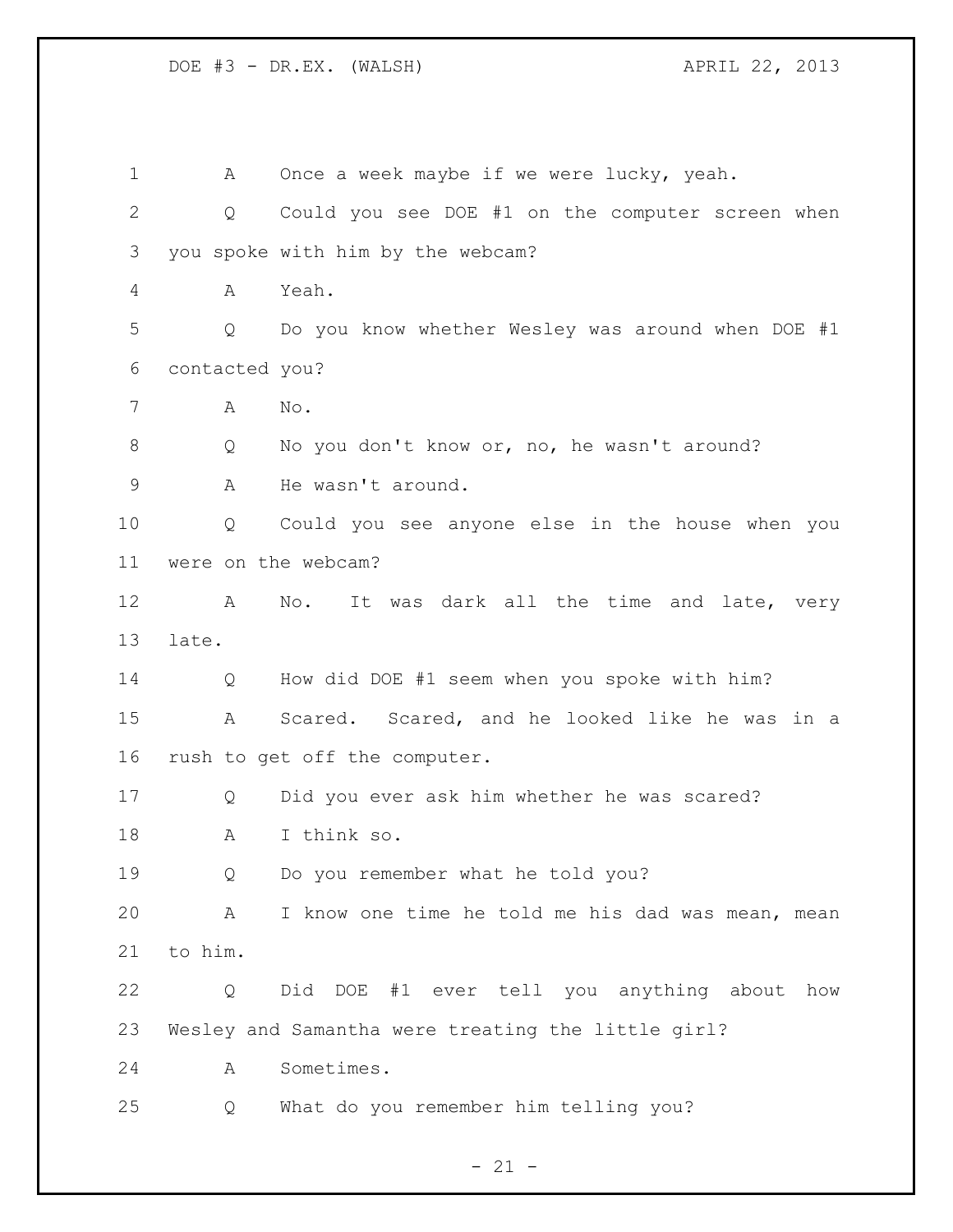A They would spank her, lock her in a bedroom, hit her.

 Q Did he tell you anything about how he was doing? A Said he was doing fine, but he wanted to come home.

 Q Now, we know from witnesses we heard last week, and I will come back to this with you, but we know that the boys were brought home on July the 12th, 2005. Are you with me?

A Yeah.

 Q How -- and you told us that DOE #1 went to Fisher River around April 20th, 2005. Do you remember how soon after he got to Fisher River DOE #1 said he wanted to come home?

 A Maybe after a couple of weeks, a month, month and a half.

 Q Did he tell you why he wanted to come home? A He didn't like it there. There was nothing for them to do.

 Q Did you also speak with DOE #2 when he was in Fisher River?

A Sometimes.

 Q Did he ever tell you anything about how Wesley and Samantha treated the little girl?

A They -- he told me they were mean to her and they

 $- 22 -$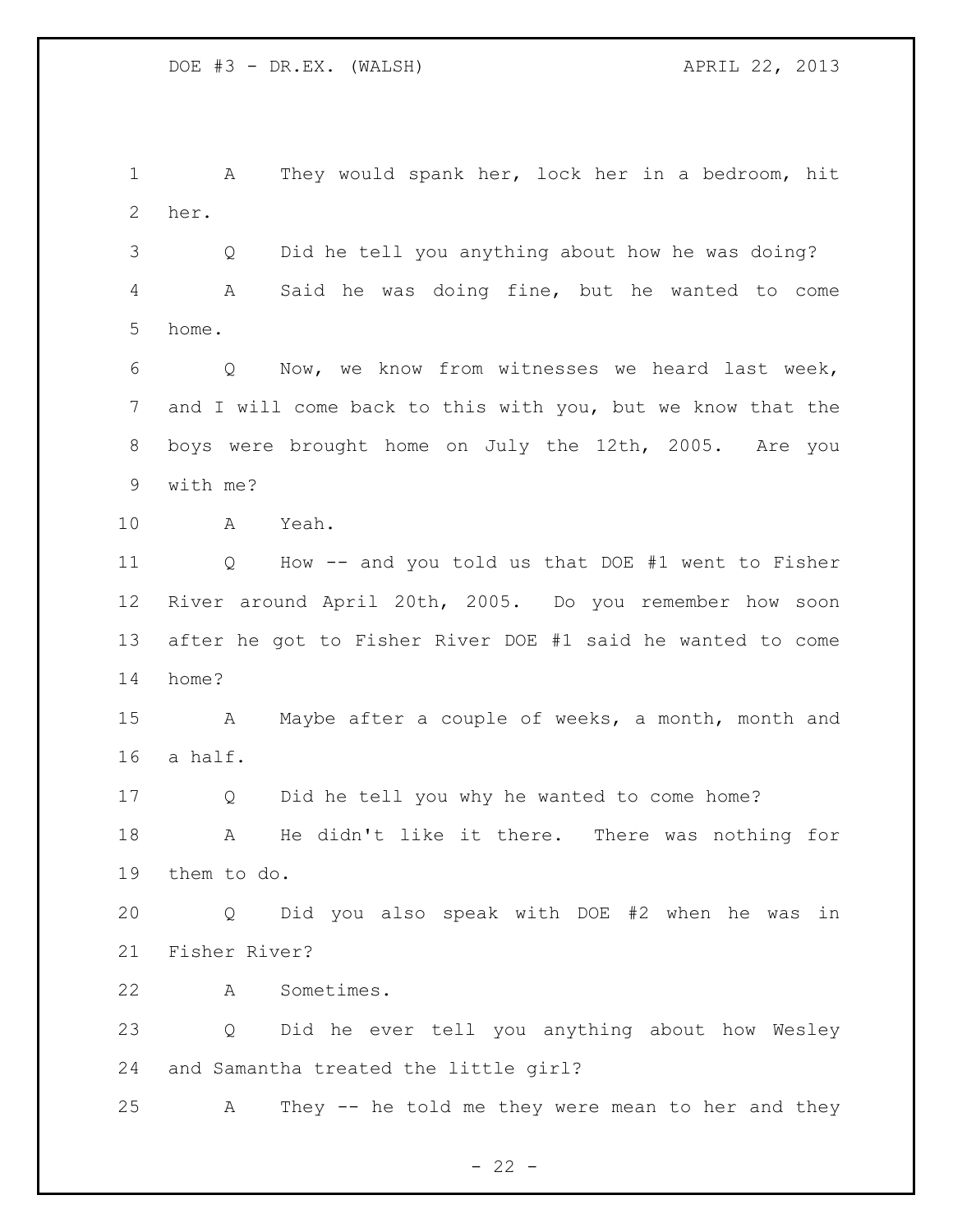would hit her with stuff.

| 2              | When I say "the little girl", you understood $-$ -<br>Q    |
|----------------|------------------------------------------------------------|
| $\mathcal{S}$  | how old did you understand the child to be?                |
| $\overline{4}$ | Five.<br>Α                                                 |
| 5              | Could you ever see this child on the webcam?<br>Q          |
| 6              | $\mathrm{No}$ .<br>Α                                       |
| 7              | During the spring and summer of 2005, when DOE #2<br>Q     |
| $8\,$          | was not in Fisher River, he would come stay with you, come |
| $\mathsf 9$    | home and stay with you?                                    |
| 10             | Yes.<br>A                                                  |
| 11             | Q<br>When he was at home with you, would he tell you       |
| 12             | anything about how Wesley and Samantha were treating the   |
| 13             | little girl?                                               |
| 14             | That they were mean to her.<br>A                           |
| 15             | Now, when your sons told you about how Wesley and<br>Q     |
| 16             | Samantha were treating the little girl, did you believe    |
| 17             | them?                                                      |
| 18             | I didn't know what to believe, but I knew Wesley<br>A      |
| 19             | was strict.                                                |
| 20             | We'll come back to that, we'll come back to what<br>Q      |
| 21             | the boys told you and what you did with that information,  |
| 22             | if anything.                                               |
| 23             | Do you remember calling your Aunt Cecilia while            |
| 24             | the boys were in Fisher River?                             |
| 25             | Yes.<br>A                                                  |
|                |                                                            |

- 23 -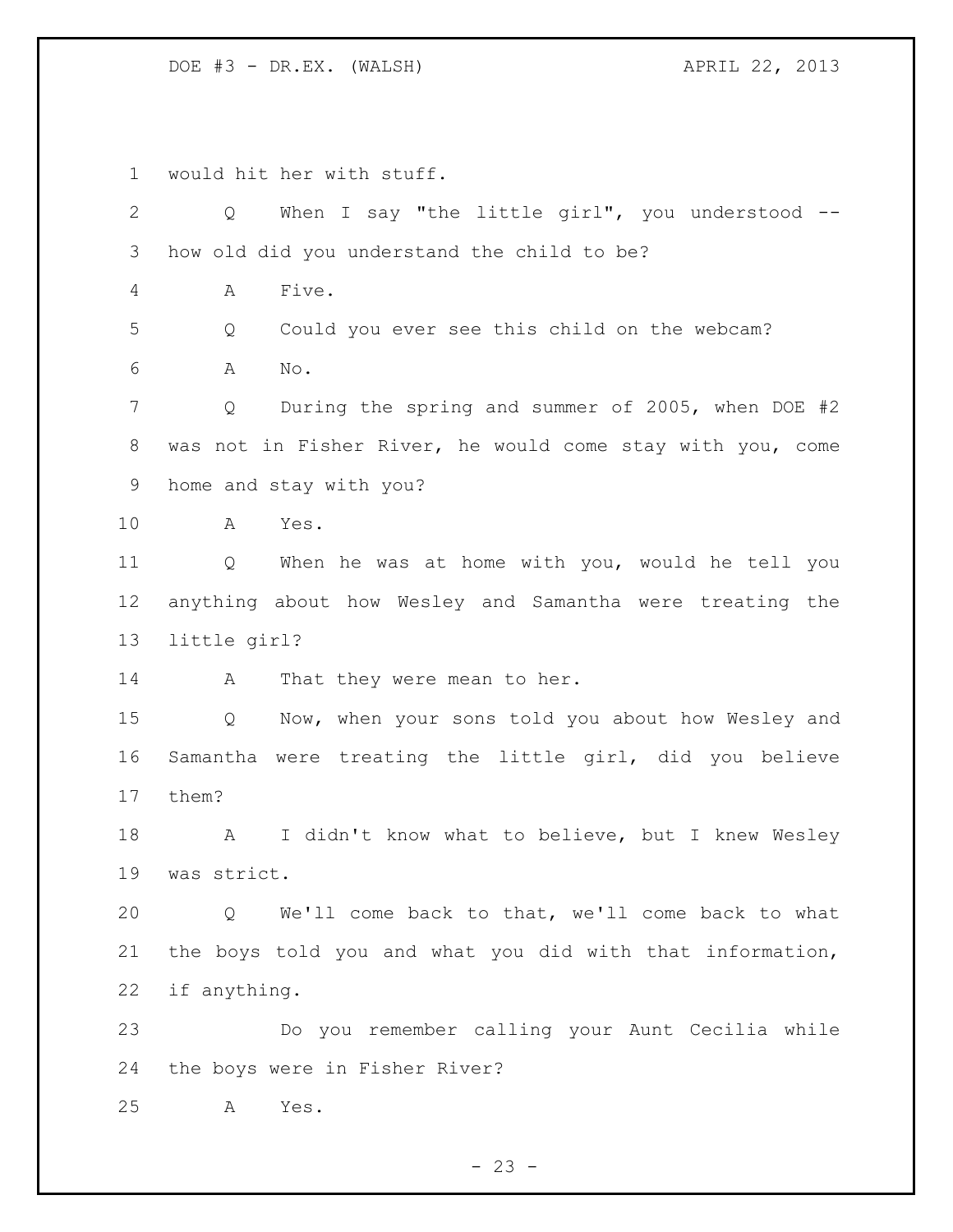Q Did you ask her to check up on them? A Yes. Q And she did? A Yes, she would check on them. Q Did she tell you anything about how the boys seemed? A She told me DOE #2 seemed very upset, angry. He was burning garbage. Q And we said that the boys started going up to Fisher River in April of 2005, and DOE #1 lived there all the time until he came home in July, right? A Yes. Q And #2 visited on weekends or holidays? A Yes. Q And as I said, ultimately we heard that they were brought home to you in July of 2005, right? A Yes. Q Between April of 2005, when the boys went up to Fisher River and, and when they came home in July, they would sometimes come home and visit with you in Winnipeg? A Yes. Q And do you remember, during those visits, the two of them telling you, together, anything about how Wesley and Samantha were treating the little girl? A That they shot at her with a pellet gun.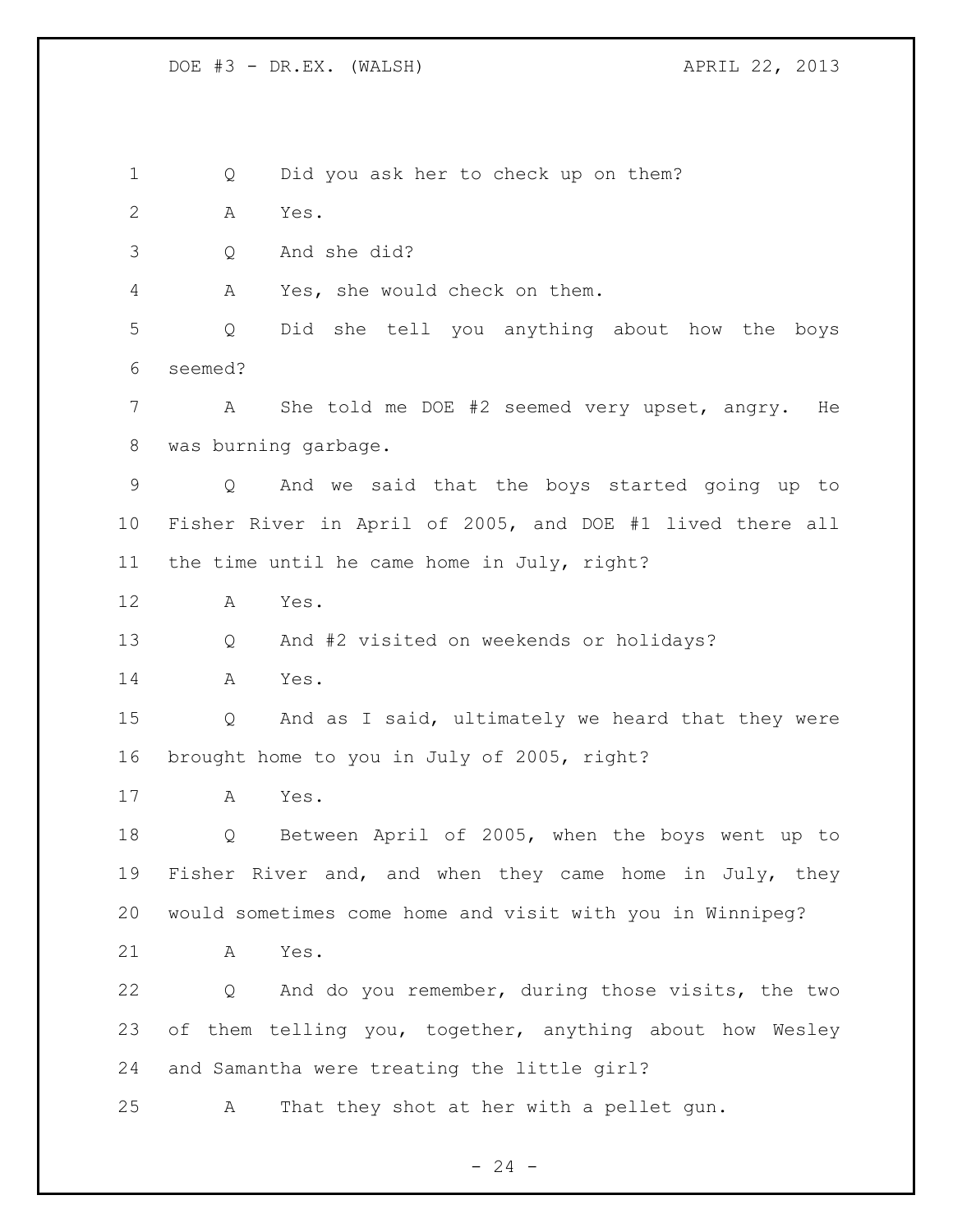Q Do you remember where you were when the boys told you this? A I think we were in a restaurant. Q In Winnipeg? A Yes. And they told me they, they played a game called choking the chicken. 7 Q How did they describe that game? A That Wesley would, would grab her and choke her on the couch and they all would laugh. Q Who would laugh? 11 A Samantha and Wesley. Q And was this the little girl who was being thrown on the couch? A Yes. Q And choked? A Yes. Q So I asked you whether you believed the boys when they told you about how Wesley and Samantha were treating the little girl. A I didn't know what to believe. Q And they gave you information about how Wesley and Samantha were treating the little girl on more than one occasion? A A few times, yes. Q Sometimes over the phone or webcam when they were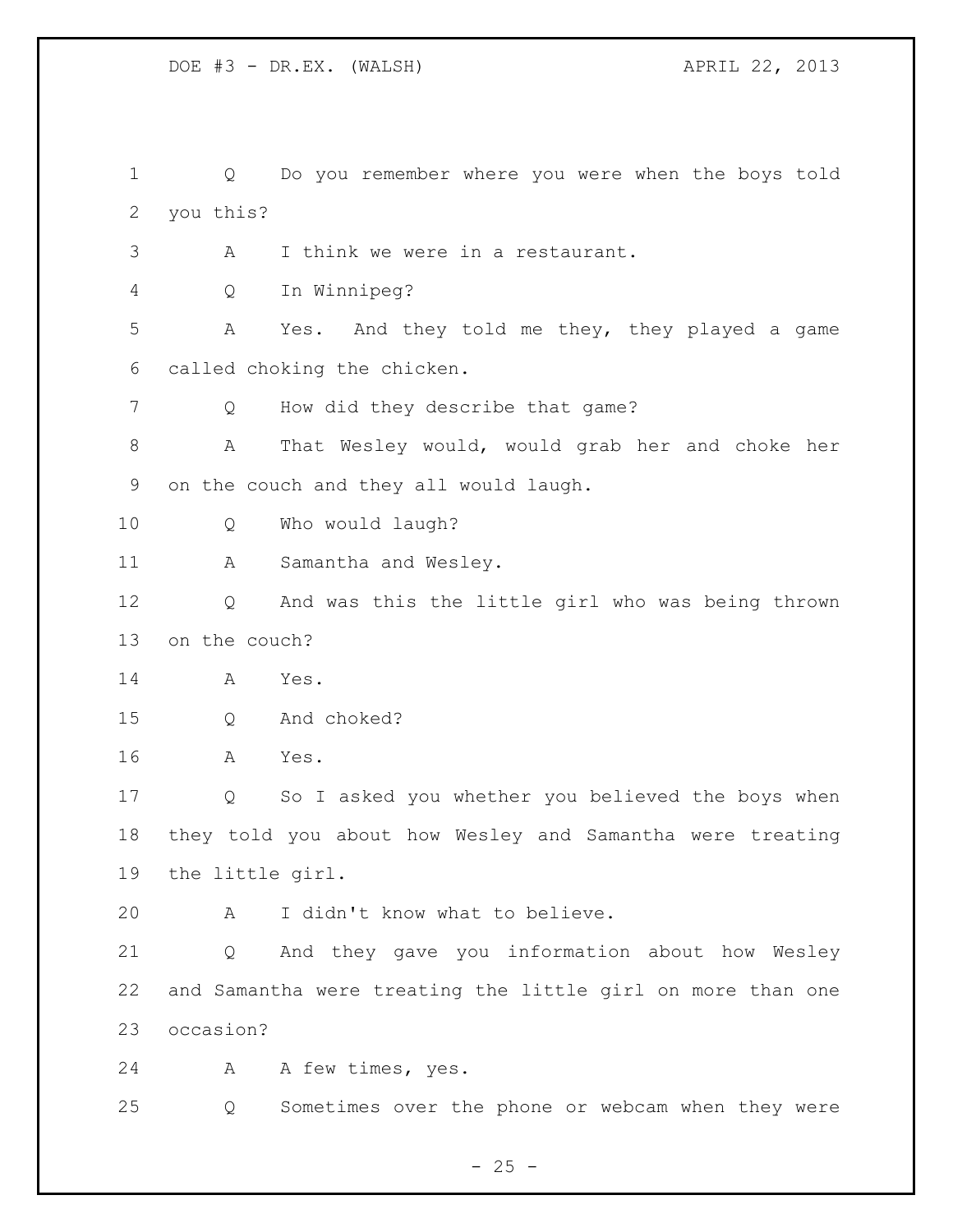in Fisher River?

A Sometimes, yeah.

 Q And then this time you remember in a restaurant in Winnipeg?

A In a restaurant, yes.

 Q What, if anything, did you do with the information you received from the boys about how Wesley and Samantha were treating the little girl?

 A At first I didn't do anything right away. And then I remembered and I called an agency.

Q What did you remember?

 A That my boys and Wesley and Samantha and her kids were living there, my kids had nothing to eat.

 Q You said, you said -- I was asking you what, if anything, you did with the information that the boys gave you.

A I phoned a CFS agency.

Q Do you know which agency you called?

 A I believe it was Fisher River because that's where they were residing.

 Q And how did you know what number to call? A 411.

Q So you went through directory assistance?

A Directory assistance, yes.

Q What would you have asked for?

 $- 26 -$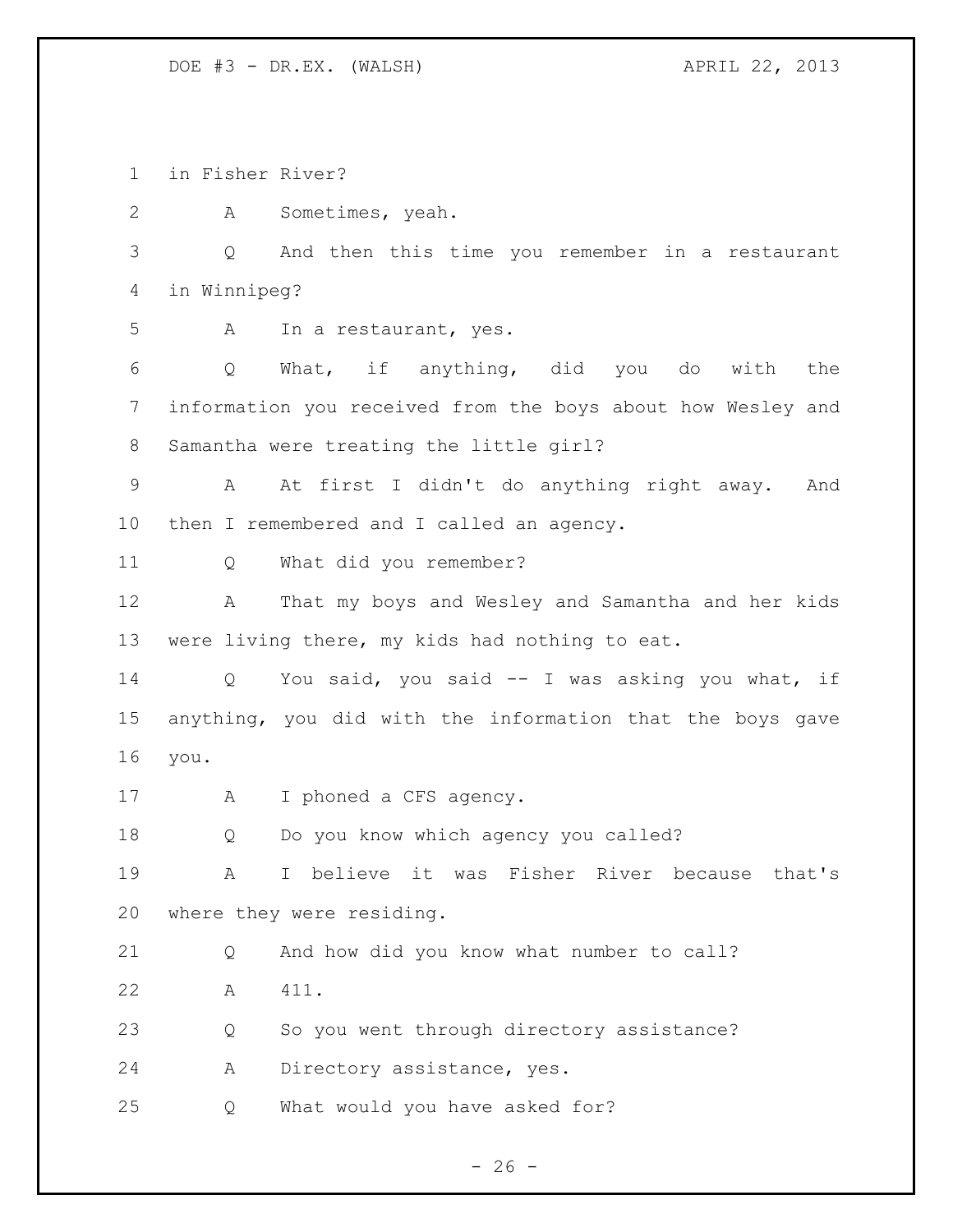A Child -- Fisher River Child and Family Services agency. Q And so you got the number? A Yes. Q And did you make a call? A I phoned there, yes. 7 Q Do you remember when you made that call? 8 A I don't remember what date. Q Okay. Was it while the boys were still in Fisher River? A I believe so. Q That is, before they were brought home in July 2005? A Yes. Q Do you remember how much before they were brought home you made the call? A I don't remember. Q Did you make any notes of the call? A No. Q What phone did you use to make the call? A My house phone. Q Was that a, a land line? A Yes. Q Did you own a cell phone in the summer or spring of 2005?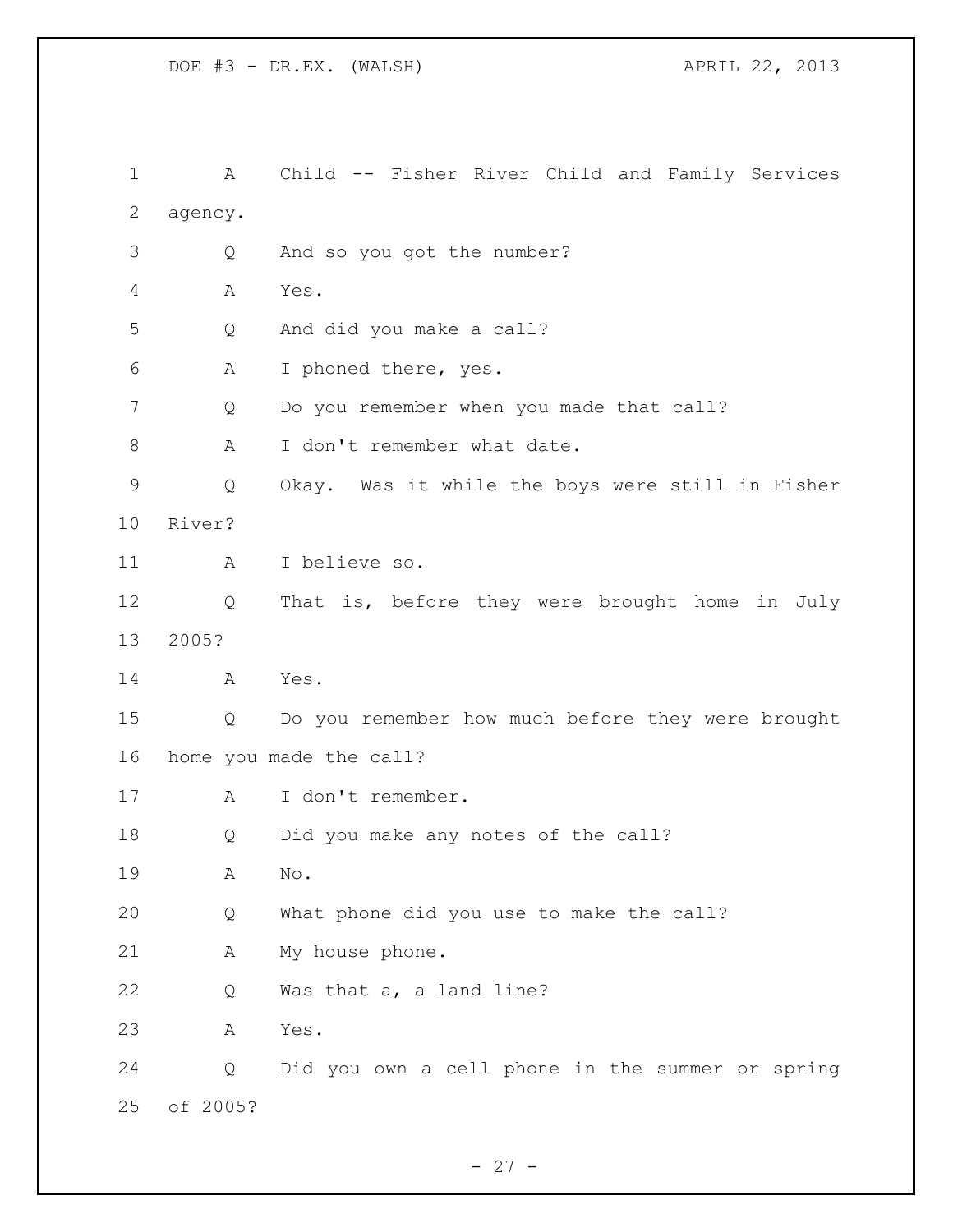A No. Q So you made a call. Who did you speak to? A I don't know who I spoke to but she told me that they were on holidays. Q So it was a woman who answered the phone? A Yes, a woman. Q Did you give her your name? 8 A I gave her my information. Q So what, what was your information, your name? 10 A My name and my phone number. Q What did you tell the woman as to the reason for your call? A I wanted somebody to go check on my boys because I had concerns about them. Q Did you say anything else to the person who answered the phone at the agency you called? 17 A I told them Samantha had a daughter there, too, and I don't know what was happening with her because I was told she was living with her dad and they would take her on road trips. Q Did you tell the person any of the things that the boys had told you about how Wesley and Samantha were treating the little girl? A I don't remember if I told them. I don't know. Q You didn't get the name of the person you spoke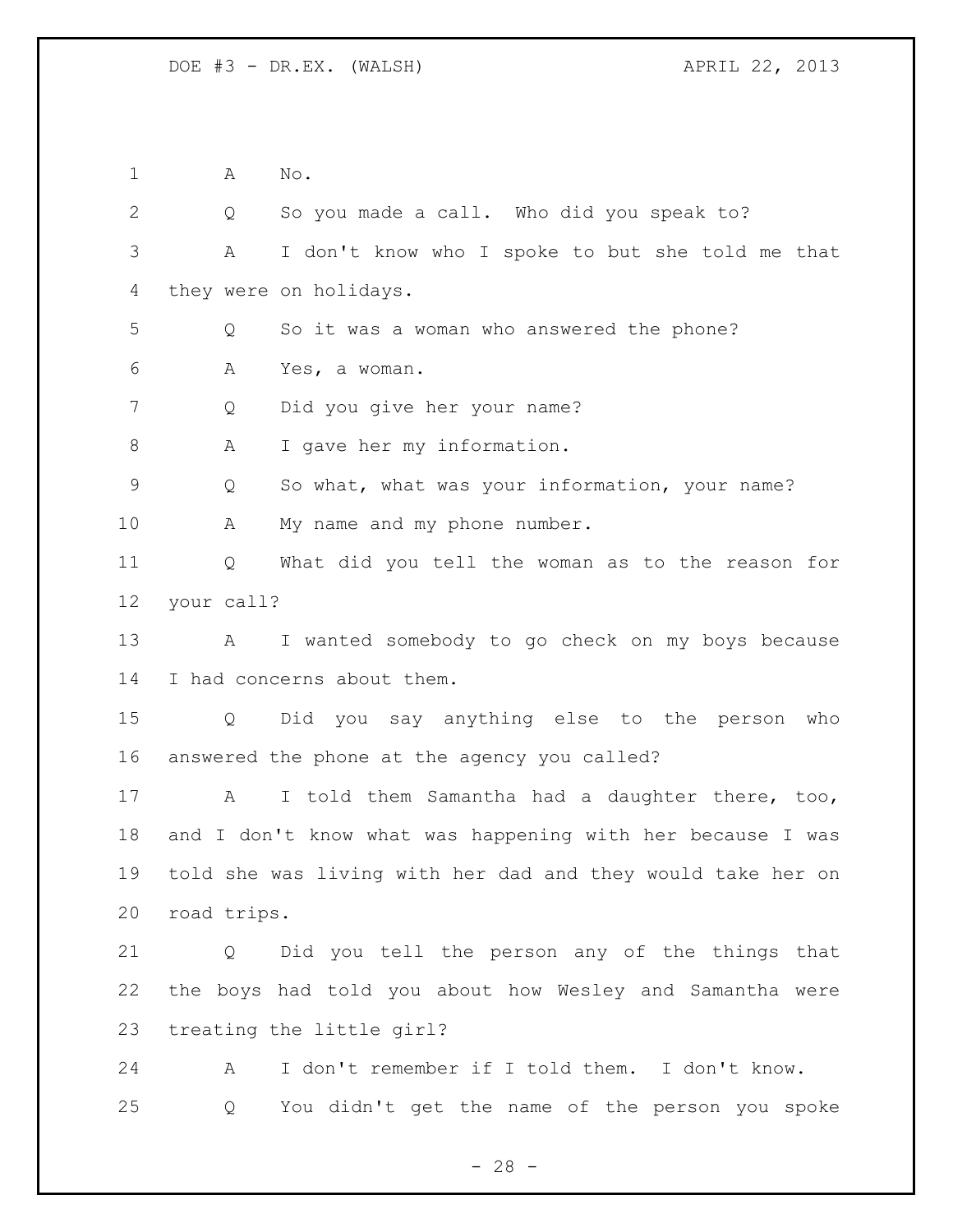with? A No. Q Were they a social worker, do you know? A I don't know. Q And what did you say they told you? A That they went on holidays and somebody would get back to me, but I don't recall anybody phoning me back. 8 Q Now, as, as we said, the day the, the boys were ultimately brought home to you in July of 2005, we've heard evidence from social workers for the agency at Fisher River who arranged for that to happen. And you remember the boys being brought home to you in July of 2005? A Yes. Q Do you remember the day that you found out the boys were coming home? Do you remember how that day was? A Yes. Q What can you tell us about that day? A My boys phoned me that morning. They wanted me to send for them to come back to Winnipeg. And I was trying to make arrangements. I talked to somebody in Fisher River. And then I had a three-way calling so my line was always beeping, and their grandfather was on the phone. Q The boys' grandfather? A Yes.

 $-29 -$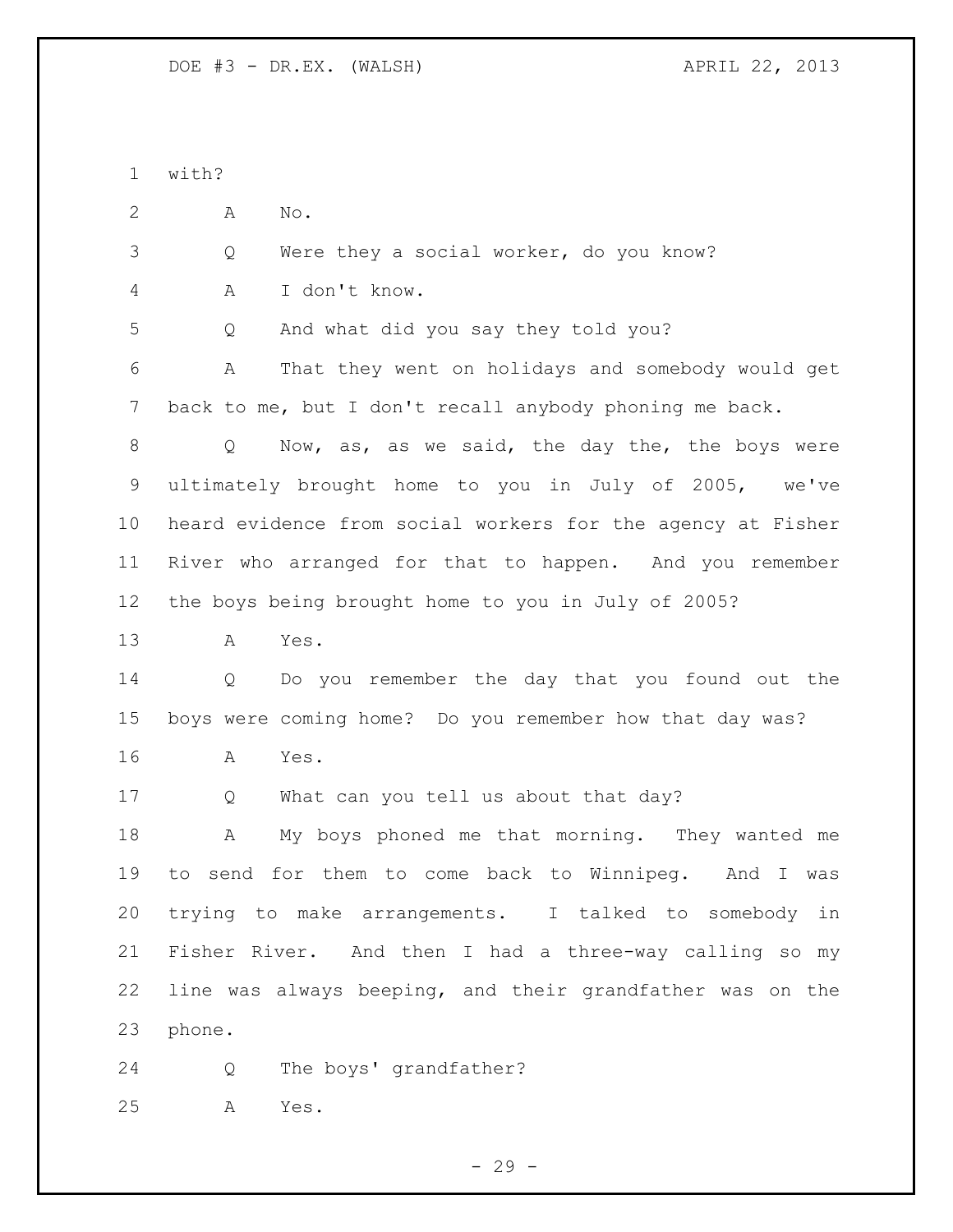Q Wesley's father? A Yes. Q Why was he calling you? What did he say to you? A He told me to take my boys home and look after them. And he said Wesley was poison. Q You said your boys called you as well? A Yeah. Q Did they tell you there were social workers in the house? A They told me social workers were coming to get them. Q How did the boys -- 13 A And then somebody phoned me from, from somewhere, 14 I don't remember where, but somebody phoned me, said they were going to bring my boys home. Q Do you remember calling to the agency on Fisher River yourself that day after you heard from the boys? A Did I call them? Q Do you remember -- A Yes, to find out what was, what was going on because I had no clue what was happening. Q And you spoke to a social worker at the Child and Family Services agency on Fisher River that morning? A Yes. Q Do you remember her name?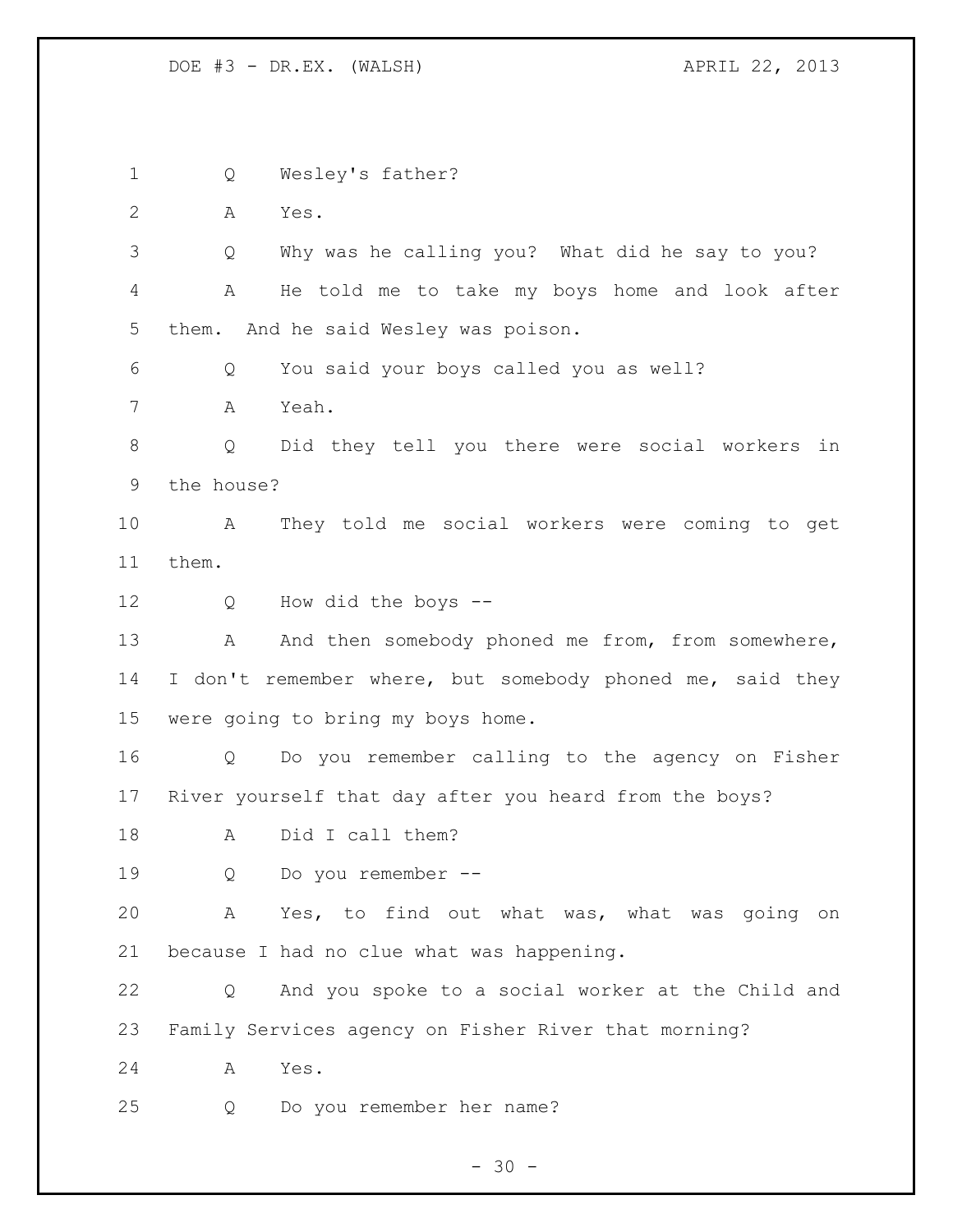A No. Q Okay. A Everything was happening so fast that morning. Q What do you remember telling the social worker at the Fisher River agency? A That I wanted my boys back home. Q Did you tell them about the call from Wesley's father? A Yes. Q Did you say anything to them about the little girl? A That there was a little girl living there but I didn't know where she was. Q Do you remember what else you said to them? A I don't remember. Q Who else did you speak to that morning or around the time of the calls? 18 A My sons, their grandpa, then Wesley phoned me, got mad at me for phoning CFS. Q What did he say to you? A He told me they weren't going to do anything because his cousin worked there. Q Did he give you his cousin's name? A No. Q Did you know who his cousin was?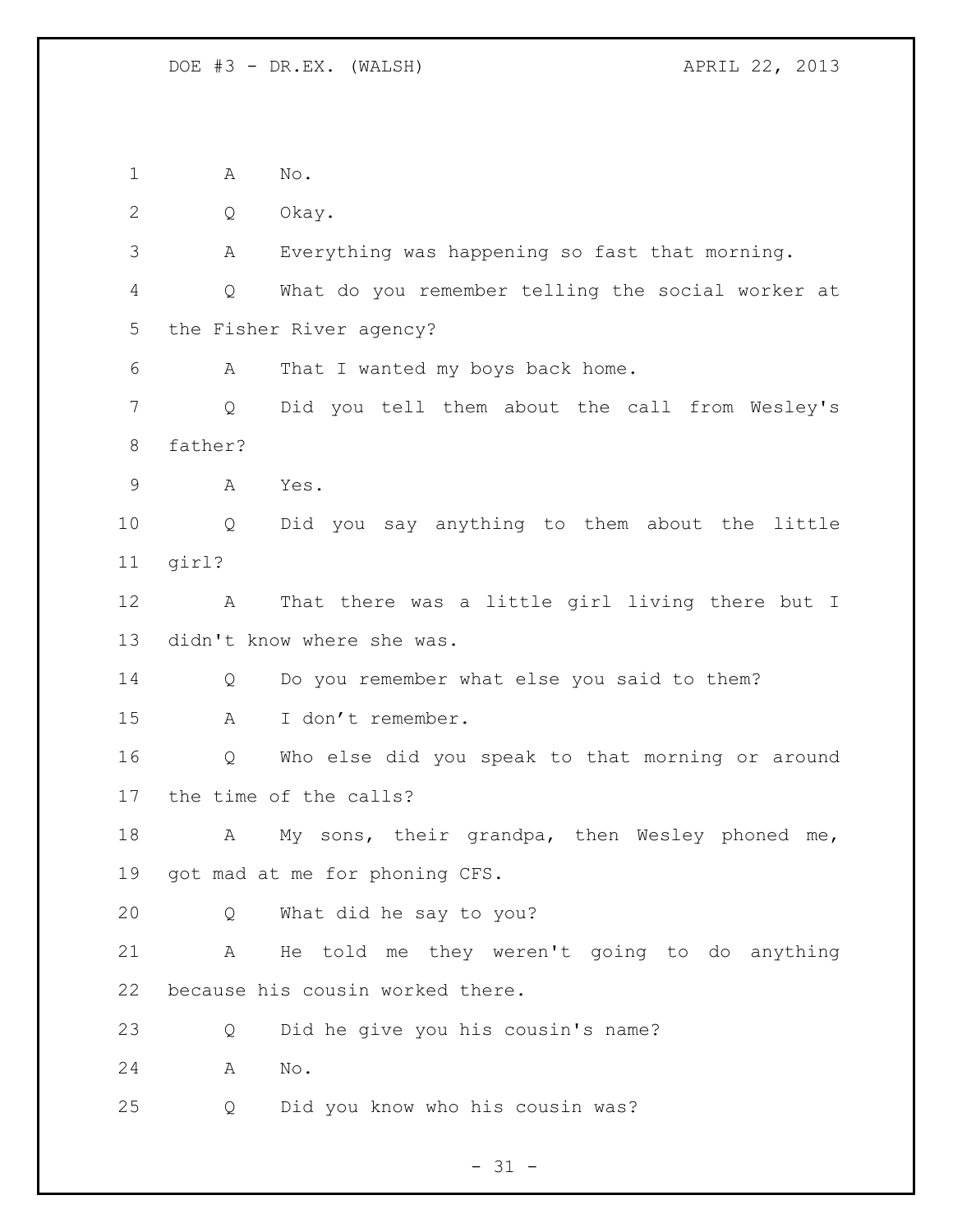A No.

| $\overline{2}$ | Did you know, on this day when, when the boys<br>Q          |
|----------------|-------------------------------------------------------------|
| 3              | were calling you and you spoke to the social worker, did    |
| 4              | you know where the little girl was?                         |
| 5              | I had no idea where she was.<br>A                           |
| 6              | Did you know whether --<br>Q                                |
| 7              | I was told they went on a road trip.<br>A                   |
| 8              | Who told you that?<br>Q                                     |
| $\mathsf 9$    | My boys.<br>Α                                               |
| 10             | So you knew that Wesley was not at the house the<br>Q       |
| 11             | day that the boys phoned you and you spoke to ICFS on July  |
| 12             | 12th?                                                       |
| 13             | I was told he went on a road trip to Alberta.<br>Α          |
| 14             | Did your boys tell you that?<br>Q                           |
| 15             | Yeah.<br>Α                                                  |
| 16             | Did you know who was taking care of your boys?<br>Q         |
| 17             | I had no idea who was there. I didn't even know<br>Α        |
| 18             | Wesley went to Alberta.                                     |
| 19             | Did the boys tell you who went with Wesley?<br>Q            |
| 20             | A He told me that Sam and the kids went and there           |
| 21             | was a young guy staying there with them taking care of      |
| 22             | them, and I didn't know who this guy was.                   |
| 23             | Okay. Now, when you called the agency of Fisher<br>Q        |
| 24             | River on this day that the boys were coming home to you, do |
| 25             | you remember what number you called?                        |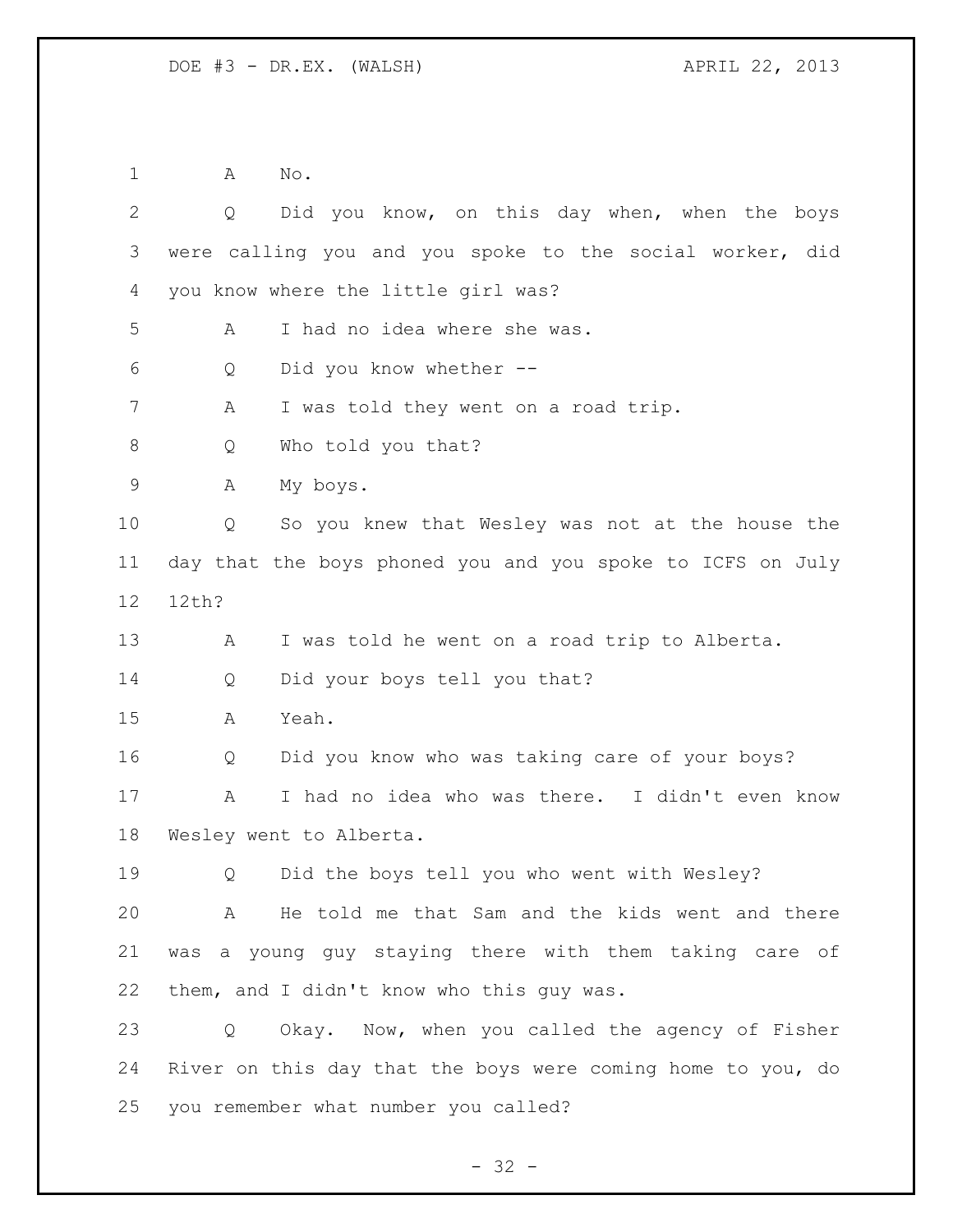A What number I called when my boys were coming back?

 Q Yes. Let me ask you this: You told us that, that on this day, which we know was July the 12th, 2005, you had a phone call from Wesley's father, you had a phone call from your sons, and you made a call to the agency on Fisher River, right?

A Yes.

 Q How did you know what number to call when you called the agency on Fisher River?

11 A The first time was directory assistance.

Q That's the call you were telling us --

A (Inaudible).

 Q Sorry. That's the call you were telling us about earlier, right?

 A Yeah. But then the second time, I remember I wrote down a number.

 Q And the second time is the time we're talking about on July the 12th, 2005, when the boys phoned you and they were brought home?

A Yes.

Q You said you wrote down a number.

A I wrote down a number.

Q Do you know where --

A I don't remember the number.

 $- 33 -$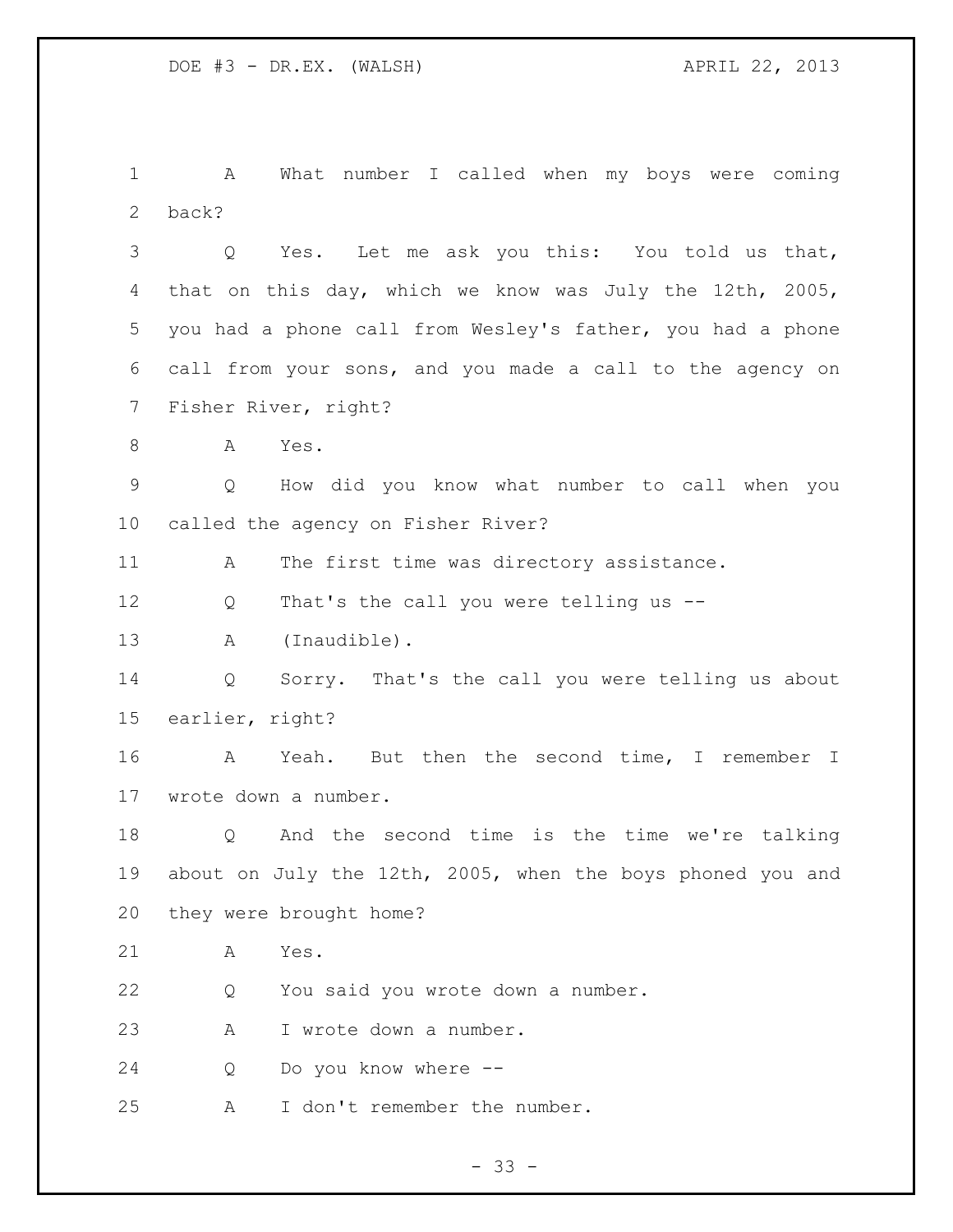Q No. Do you know where you got the number? A Directory assistance. Q Do you know what phone you used to call the agency on Fisher River on July 12th, 2005? A My house phone. Q Was that the land line? A Yes. Q Was that the same phone you used to make the earlier call you told us about? A I believe so. I've had a couple of different numbers when I lived on Manitoba. Q And you know Mr. -- A (Inaudible). Q Sorry, go ahead. A I don't remember the exact number because I had a number of different numbers at one time. Q Do you know whether between April and July of 2005 you had different phone numbers? 19 A I think I had two at the time. Q Okay. You know Bruce Foster? A Yes. Q He's an investigator and someone that has been assisting the Commission in locating people and bringing them to and from hearings; you know him? A Yes.

- 34 -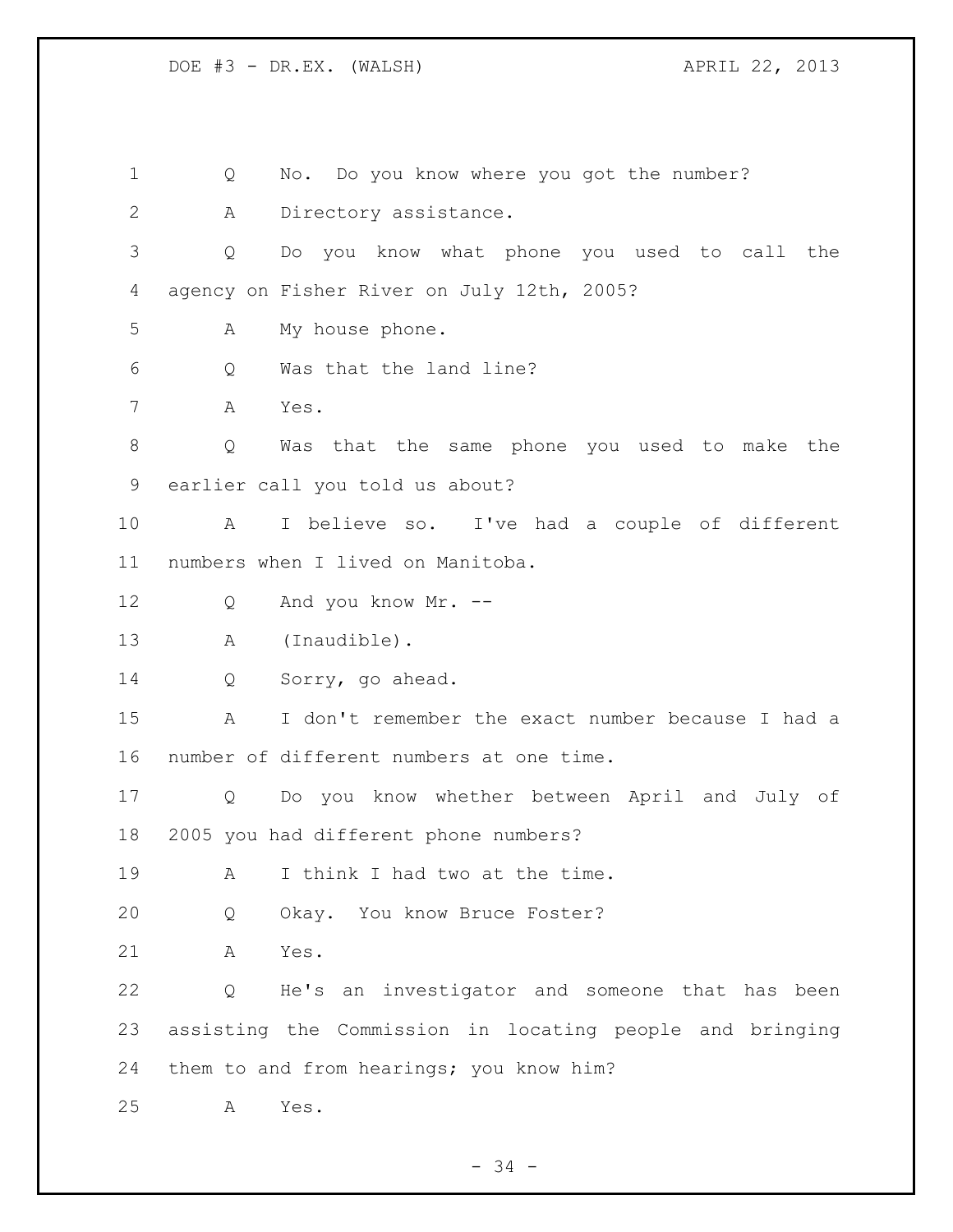Q And you gave him the phone number that you thought you used when you called to the Child and Family Services agency on Fisher River?

A Okay.

 Q You remember giving him the number that, that you thought you used?

A I don't remember the number now.

Q But do you remember giving him that number?

A Vaguely.

10 0 Okay. And we have filed an exhibit, Mr. Commissioner, Exhibit 33, which is Mr. Foster's report of what he found. He looked through phone records, and I'm just paraphrasing, at Intertribal Child and Family Services for the period April to July of 2005 and he made inquiries to Manitoba Telephone System with respect to the landline that DOE #3 reports she used to make the call to the Fisher River office.

18 And I think, DOE #3, you know that Mr. Foster's review found that during the time period April to July 2005 your landline was blocked from making long distance or toll free calls because of billing issues. Do you remember that?

 A No. I remember I did have a restrictor but you can dial 1-800.

Q Mr. Foster could not find any record of the phone

 $- 35 -$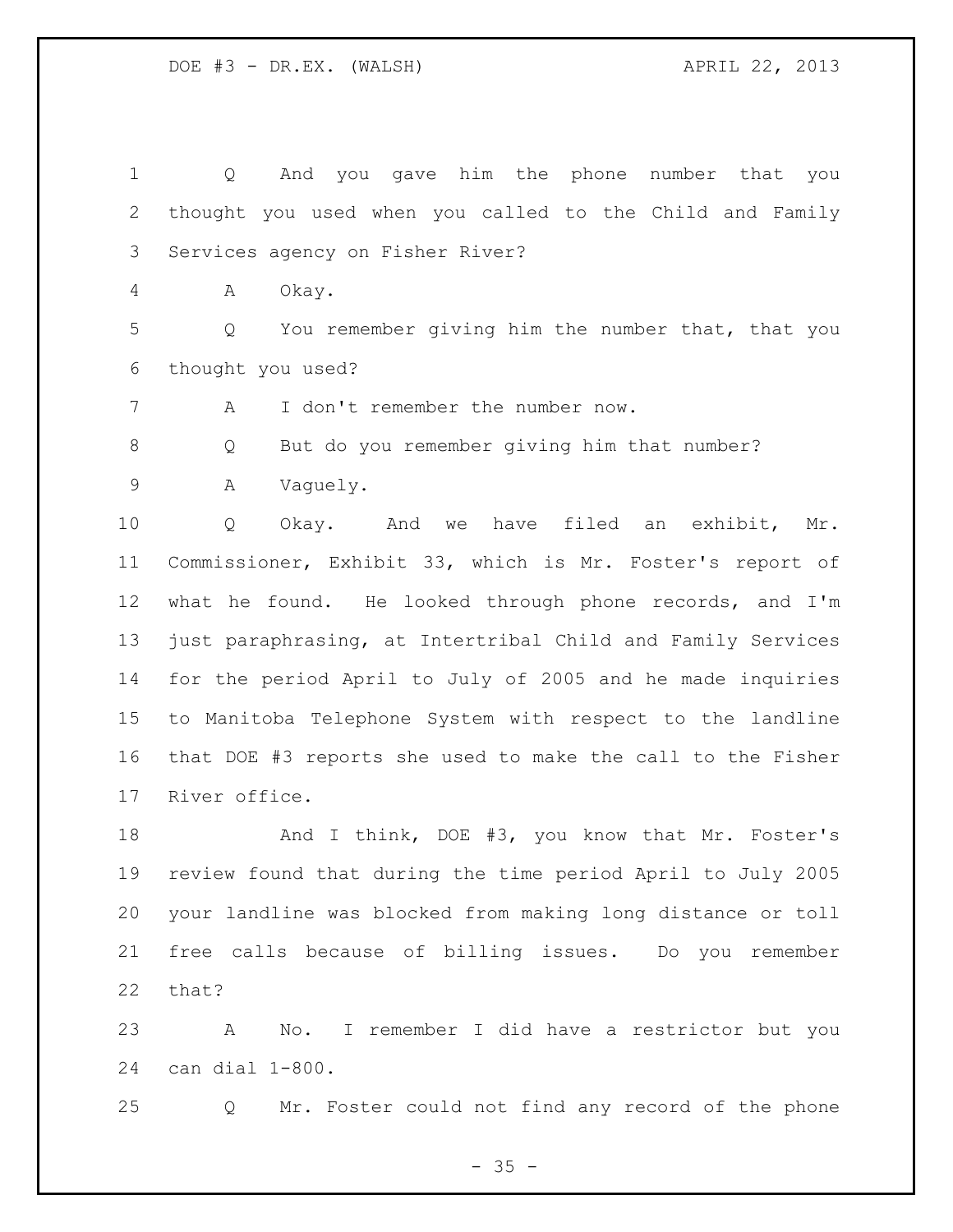call that we know from the social workers at ICFS who testified last week, the phone call that you made to the agency on Fisher River on July 12th, 2005. Mr. Foster could not find a record of that call. He did find a record of a call that was made from the Intertribal Fisher River agency to you on the next day, July 13. Nor did he find records of any other calls made from the number that you gave him to Intertribal Child and Family Services on Fisher River. But we heard, as I said, from the witnesses from the Fisher River Child and Family Services agency, and it's documented in their file records, that you did call the agency after the boys phoned you on July 12th, 2005. You remember making that call. That's the call you called second time? A Okay. Q How is it that you were able to make that call to

Fisher River?

A I don't know. You can dial 1-800.

 Q You were able to do that with your land line in July of 2005?

A Yes.

 Q We also heard evidence from your aunt, Cecilia Stevenson, that you would call her when she lived on Peguis and you were in Winnipeg?

A Yes.

 $- 36 -$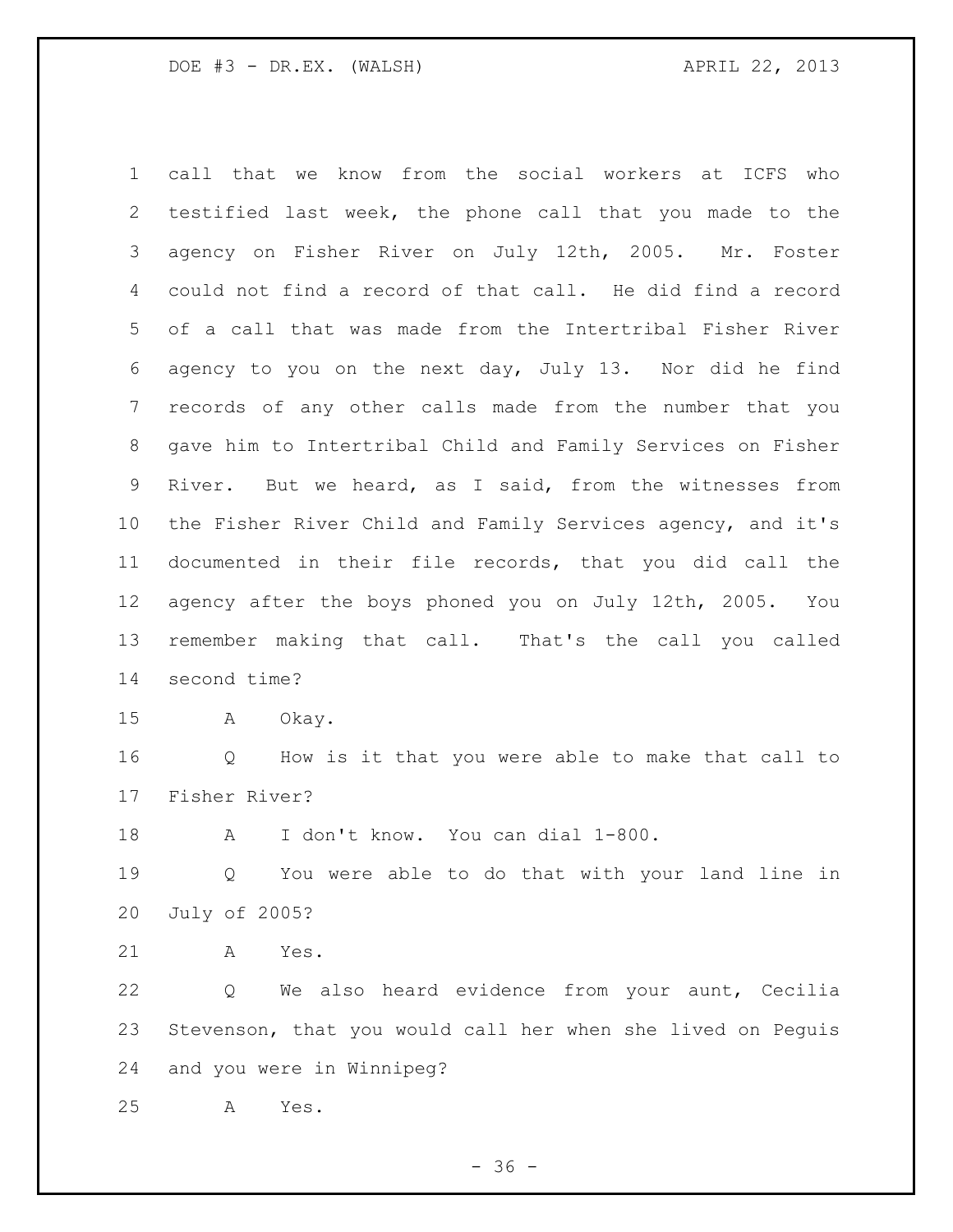1 Q That would have been a long distance call? A Yes. Q What phone did you use to make those calls? A My land line. Q So again, how were you able to make a call to Cecilia Stevenson if your land line was blocked from making long distance calls? 8 A She had a toll free number. Q That's what you recall you used? 10 A To talk to her, yeah. Q Yes. A Her toll free number. Q And the boys were brought home to you on July 12th, 2005, right? A Yes. Q Do you know who brought them home? 17 A It was an older couple, man and woman. Q Did you get their names? A I don't remember their names but they did mention their names. 21 O We heard evidence from one of the social workers at the Fisher River Intertribal Child and Family Services agency that on the next day, July 13th, after the boys were brought home, she called to confirm that they had arrived safely. Do you remember her calling you?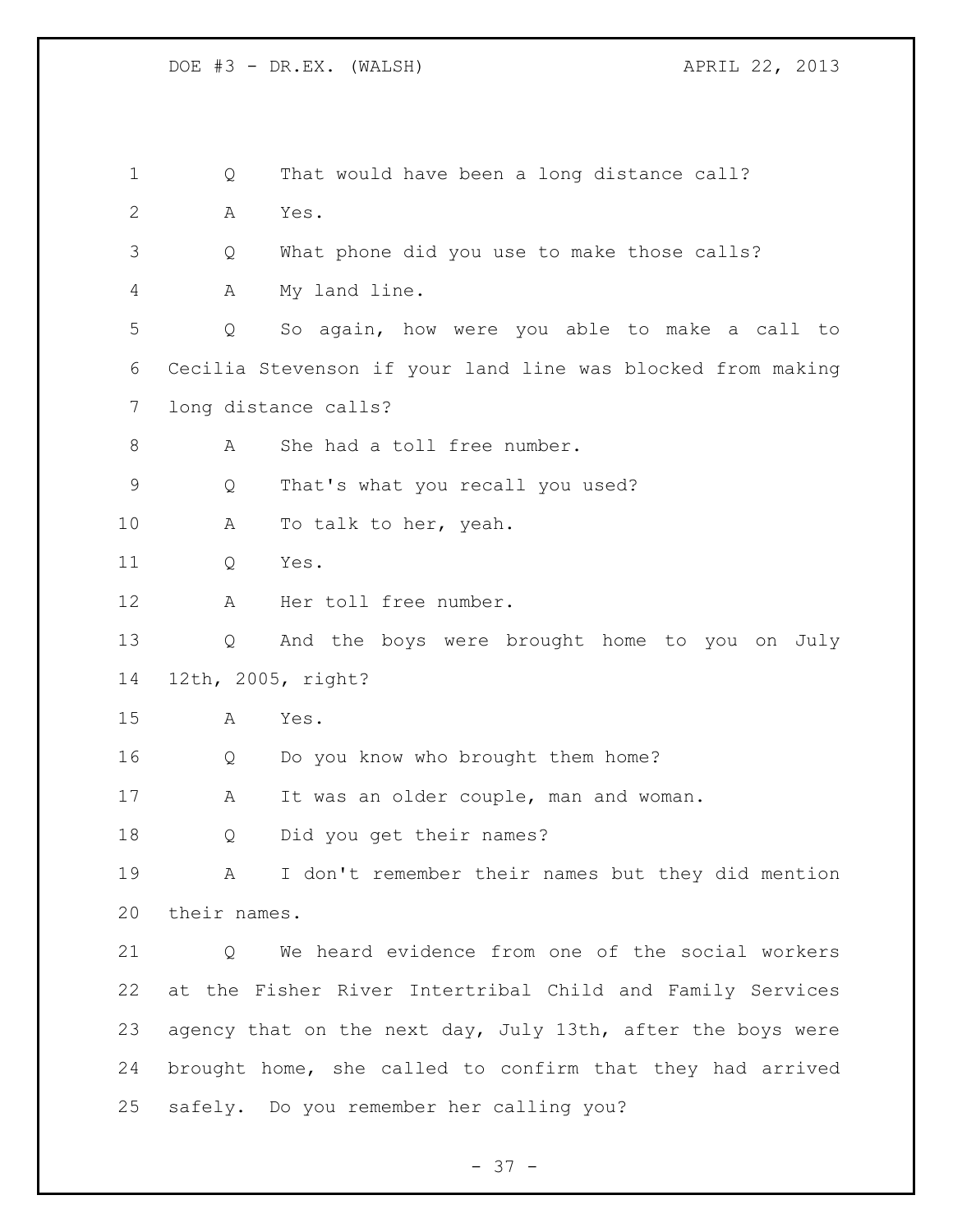A No, I don't remember her calling me. Q As I said, Mr. Foster's report indicates that he found a record of that call that she made to your line and at page 2 of his report he said it was for a duration of 36 seconds, so it was just a brief call. After the boys came home in July of 2005 -- THE COMMISSIONER: Just a minute. I think she -- did you want to say something about that call, witness? 9 THE WITNESS: No. 10 THE COMMISSIONER: All right. MS. WALSH: And if you need a break, DOE #3, just let us know. 13 THE WITNESS: Yeah, I need a break. THE COMMISSIONER: Fair enough. We'll, we'll take a 15-minute break now and then return. Yeah. 16 MS. WALSH: Thank you. 17 THE COMMISSIONER: Yeah. (BRIEF RECESS) 21 THE COMMISSIONER: All right, Ms. Walsh. MS. WALSH: Thank you, Mr. Commissioner. BY MS. WALSH: Q DOE #3 are you ready to carry on?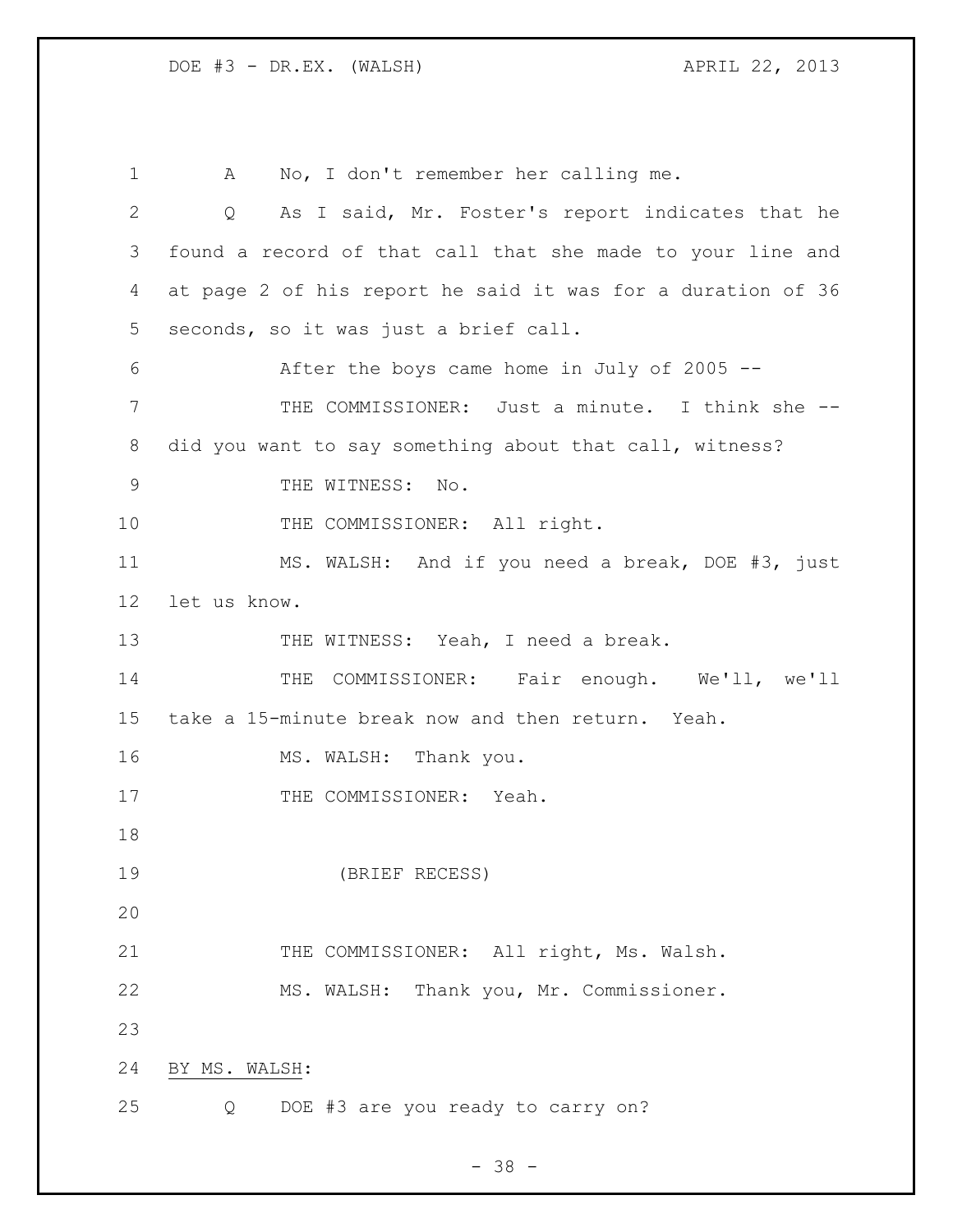A Yes.

 Q Okay. After your boys came home in July of 2005 did they have much contact with Wesley? A No. Q And once they were home, did they tell you anything about where the little girl was? A That she was living with her father. Q Did you know where her father was living? A I had no idea. Didn't know anything about him. Q Did you have any concerns for the little girl at that point? A No. Q Why not? A Because I was told she was with her father. Q How did the boys seem when they came back to live with you after being in Fisher River? A Scared, sad, angry. Q And I understand that at some point DOE #1 had some involvement with an agency called Macdonald Youth Services. Do you remember that? A Yes. Q That was in the fall of 2005? Do you remember that? A Yes. Q Yes. Do you remember having contact with a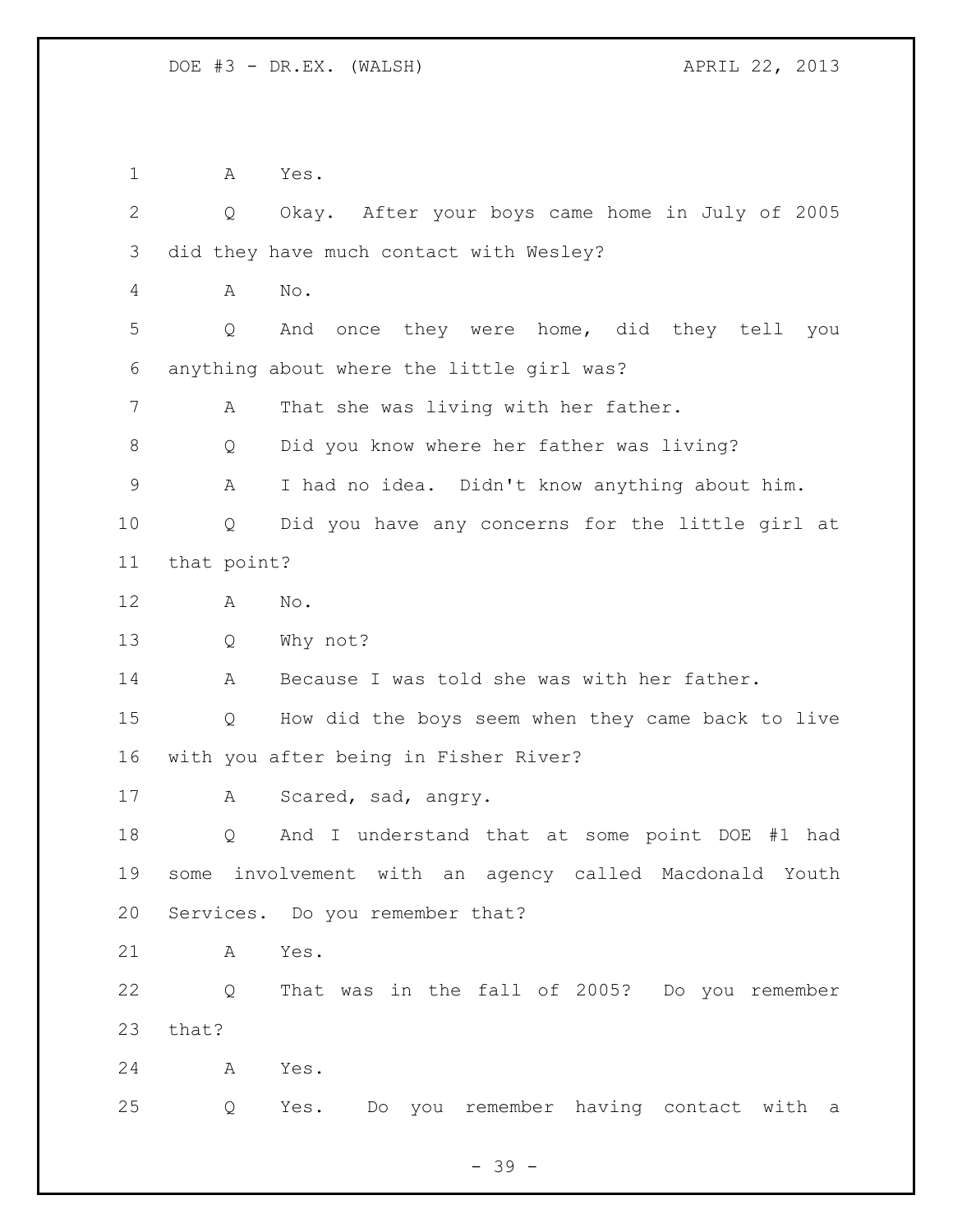worker at Macdonald Youth Services named Grant Wiebe? A I remember speaking with somebody, yes, but I don't remember his name. Q And what kind of difficulties caused you and DOE #1 to be in contact with Macdonald Youth Services? A I was trying to get resources for my son. Q Why? What did he need? A He was out of hand and I, I wanted to do it the right way, what agencies they can direct us to, to get help for him. Q Mr. Wiebe testified before us last week and he said that he had a meeting with you and DOE #1 and he made notes of in November of 2005. A Yes. Q Do you remember meeting with Mr. Wiebe and your son in November of 2005? 17 A I remember being there briefly, yes. Q Okay. Do you remember what you said to Mr. Wiebe? A No, I don't remember. Q Do you remember what your son, DOE #1, told him? A I don't remember. Q Going to, if we can put up page 37991. You have that in front of you? A Yes.

 $- 40 -$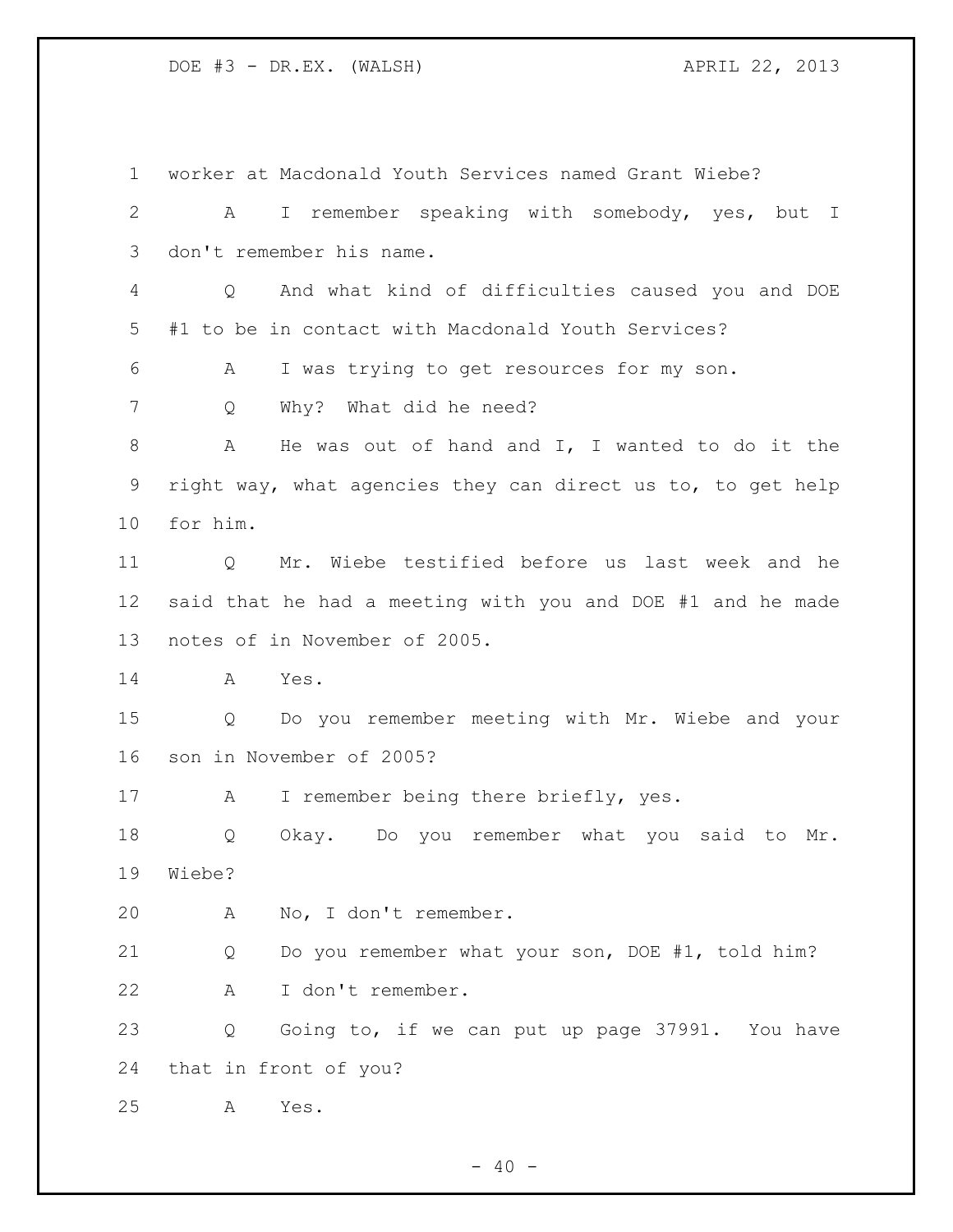Q This is a, an assessment and treatment plan that Mr. Wiebe testified he made notes of, or it's a document that he created. It's dated November 22nd, 2005. And much of it we've crossed off for your son's privacy. MS. WALSH: Mr. Commissioner, do you have that? THE COMMISSIONER: Yes, I do. MS. WALSH: If we could just scroll down a little bit, please, so we can see the parts that are not redacted. BY MS. WALSH: Q Mr. Wiebe read his notes to us last week, and in particular he reported and recorded the client, who was your son, DOE #1: **"...** also reports difficulty over 16 the summer. The client reports 17 that he resided with his biological father at Fisher River **from May to July of this year.**  The client reports he was returned home after Child and Family Services intervened when the client was left with an **inappropriate** caregiver. The client also reports that while in

 $- 41 -$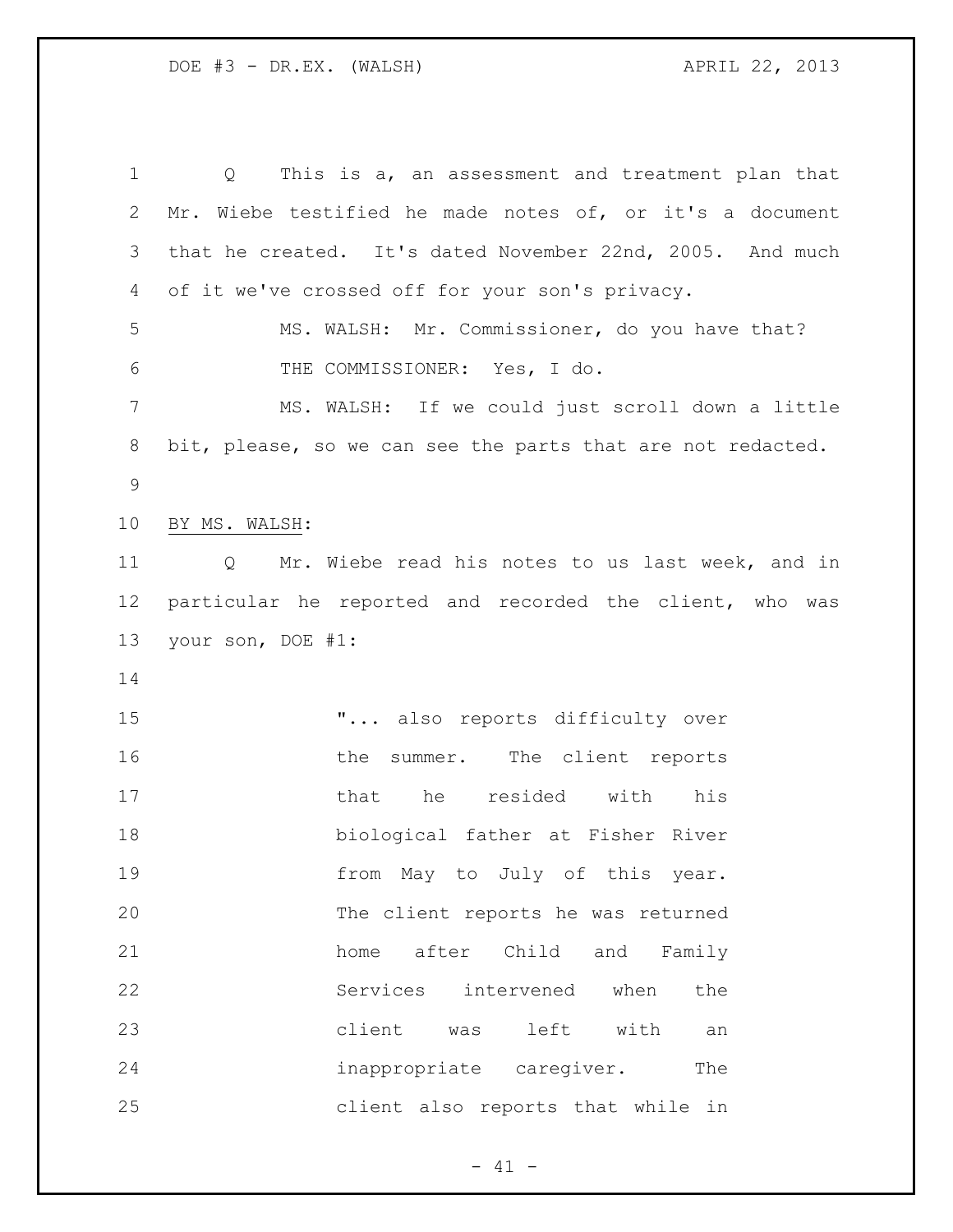1 the home a four-year-old girl was being abused by the father and the stepmother. The client informed his mother secretly via the internet of the ongoings and the mother contacted Child and Family Services. The mother reports that 8 b the family was then investigated and the client and his older brother were returned home. The client reports witnessing his father being abusive towards the child. The client is also aware 14 that the father has a history of 15 being abusive towards the mother." Now, does that help your memory with respect to anything you discussed when you met with Mr. Wiebe and DOE #1? A No. Q So you have no independent recollection of that meeting or of anything -- A I remember, I remember being there at Macdonald Youth Service but I don't remember what was said. Q Okay. So that meeting was documented as having

 $- 42 -$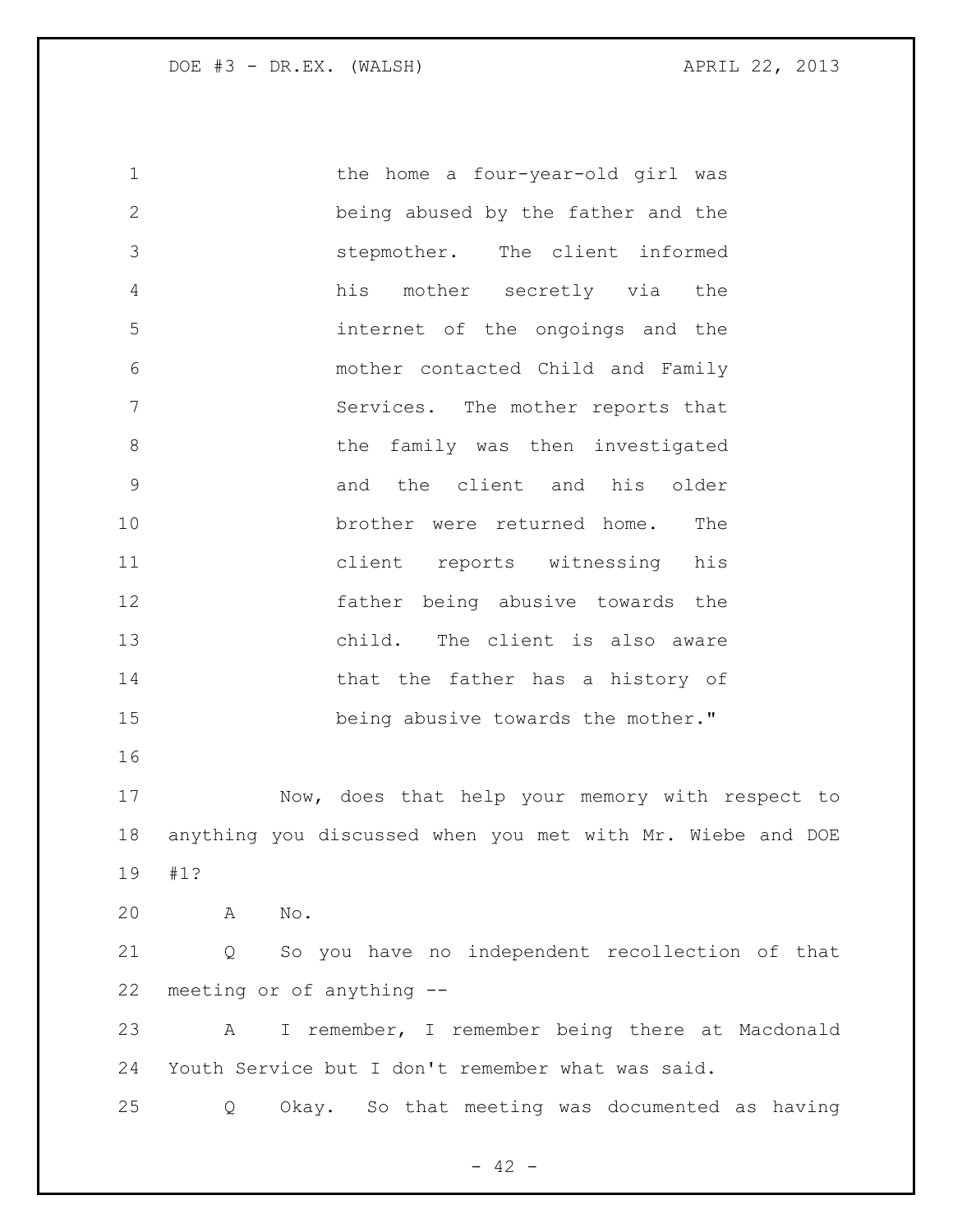| $\mathbf 1$ | taken place in November of 2005. And then a few months      |
|-------------|-------------------------------------------------------------|
| 2           | later, your son, DOE #2, told you something very            |
| 3           | disturbing. Do you remember that?                           |
| 4           | Α<br>Yes.                                                   |
| 5           | THE COMMISSIONER: DOE number what?                          |
| 6           | MS. WALSH:<br>Two.                                          |
| 7           | MR. GANGE: Two.                                             |
| $\,8\,$     |                                                             |
| 9           | BY MS. WALSH:                                               |
| 10          | What did he tell you?<br>Q                                  |
| 11          | That his dad killed the little girl.<br>A                   |
| 12          | Was this the little girl that you knew to have<br>Q         |
| 13          | been living in Fisher River with your sons?                 |
| 14          | Yes.<br>A                                                   |
| 15          | Where were you when DOE #2 told you this?<br>Q              |
| 16          | At a walk-in clinic.<br>A                                   |
| 17          | Now, we have just finally received records from<br>Q        |
| 18          | Manitoba Health of a date that your son, DOE #2, attended   |
| 19          | the Point Douglas Clinic, and I'm going to file that as the |
| 20          | next exhibit, please.                                       |
| 21          | THE COMMISSIONER: That would be 35.                         |
| 22          | THE CLERK: Thirty-five.                                     |
| 23          |                                                             |
| 24          | EXHIBIT 35:<br>LETTER DATED APRIL                           |
| 25          | 16, 2013 FROM MANITOBA HEALTH RE                            |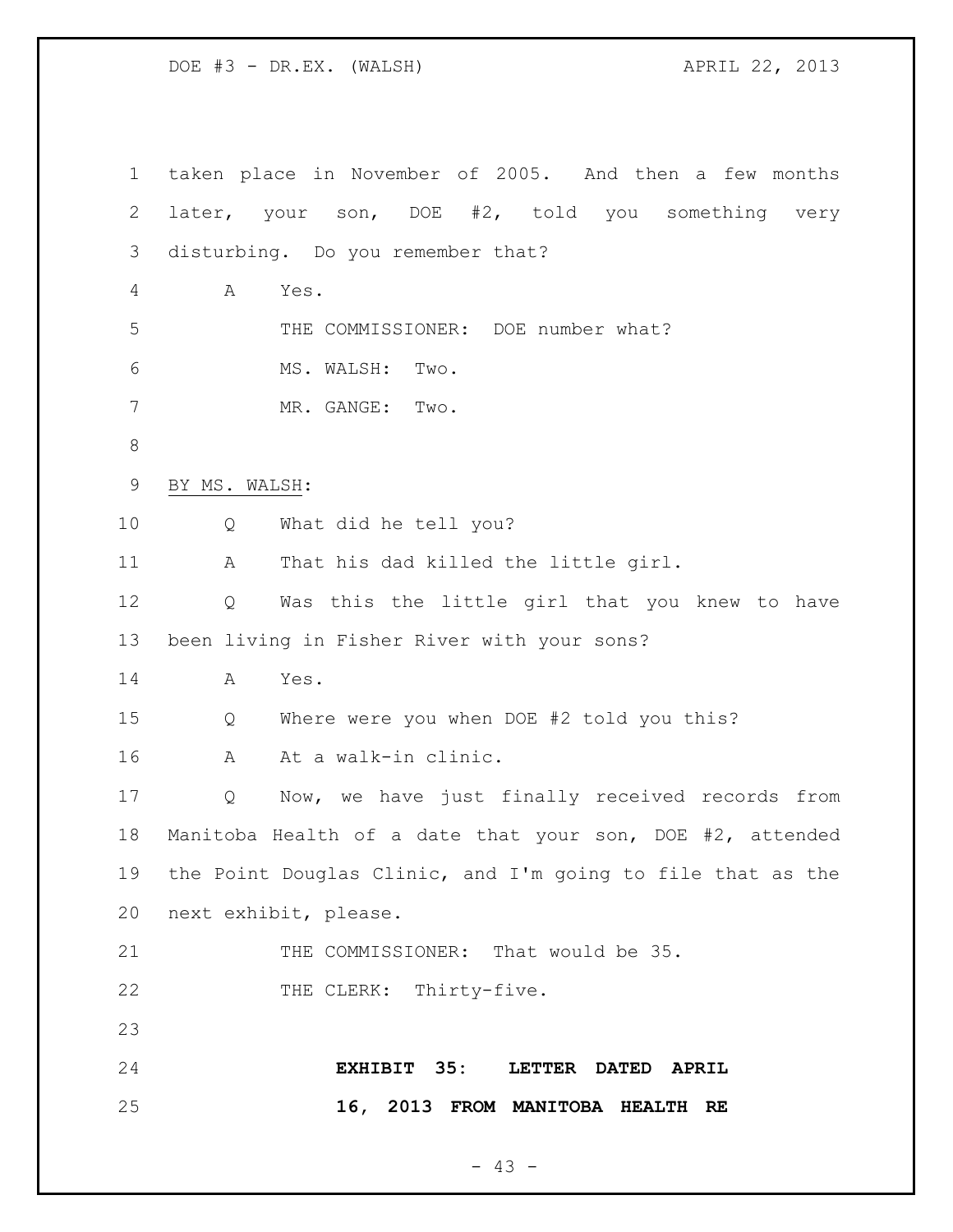**POINT DOUGLAS CLINIC VISIT** THE COMMISSIONER: Thank you. BY MS. WALSH: Q If we can pull that up on the screen, please. This is a letter that was just dated this year to your counsel, Mr. Gange, from Manitoba Health, and it's with respect to your son, DOE #2. Do you have this letter in front of you? A Yes. Q It says: "This is in response to your letter regarding services provided 16 to the above registrant. [who is DOE #2]. Below is a list of dates where [DOE #2] attended the Point Douglas Clinic in 2006:" And it has a date of February 28th, 2006. Is that the visit when DOE #2 told you about the little girl being killed? A Yes. Q What do you remember about DOE #2 telling you

- 44 -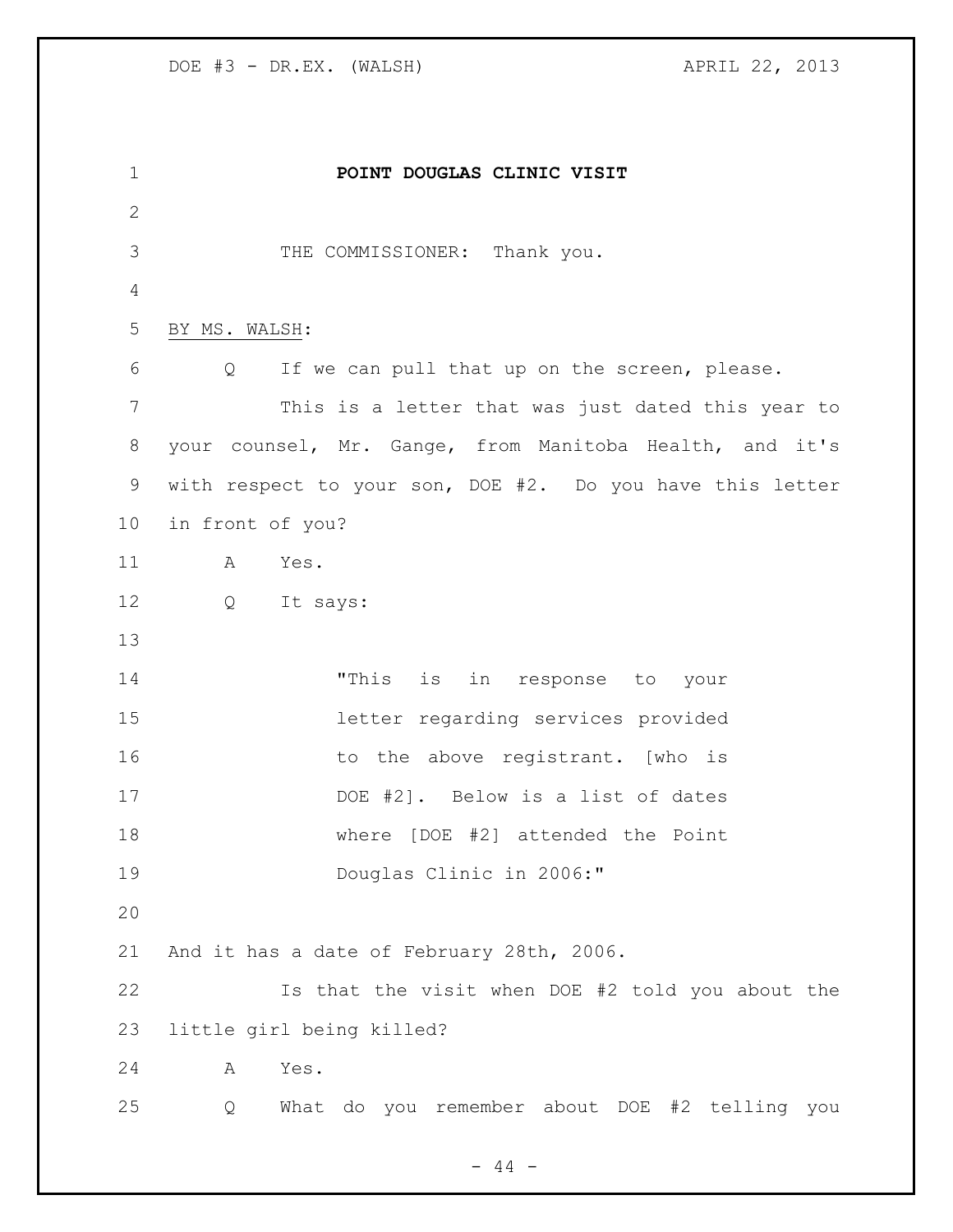this information? Was it before you saw the doctor? A Think it was after he saw the doctor. I remember being in the waiting room. Q Was this the first time that you had heard that Wesley had possibly killed this little girl? A Yes. 7 Q And the little girl was Phoenix? 8 A Yes. Q What did you do after DOE #2 told you this information? A We went home and I phoned an agency here in the city. Q Let me just ask you, how did DOE #2 seem when he told you this information? A Scared. Q You said you went home. Did you talk to DOE #1 about this -- A Yes. Q -- possible murder? A Yes. Q What did he say? A He got mad. Q Why was he mad? A Because DOE #3 told me what happened. Q You mean DOE #2, sorry.

 $- 45 -$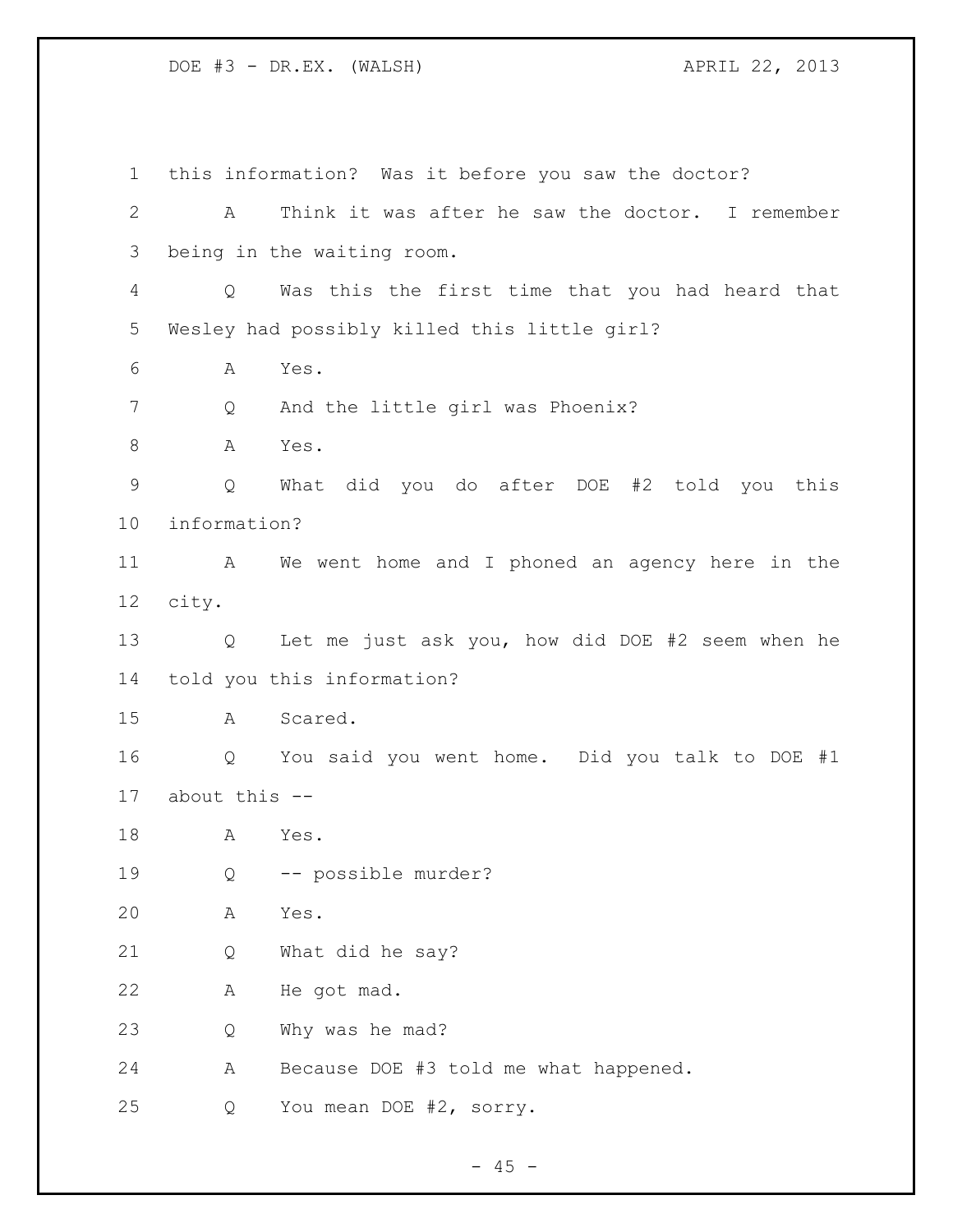1 A DOE #2, yes. Sorry. Q Did DOE #2 say how he knew this information about the murder? A I don't remember. Q Do you know whether DOE #1 had told him this information? A I don't know. Q So then you said you called somewhere after you got home and the DOE #2 had told you about the murder? A Yes. Q And where did you call? A I phoned ICFS. Q If we can pull up on the screen, please, page 34633. If you can put that in front of you, DOE #3. You have that? A Yes. Q Now, this is a phone record that Randy Murdock made, and we heard Mr. Murdock testify about this last week. It's dated March 6, 2006. It says: Monday at 11:50 a.m. phone call from [DOE #3]. Her two sons made a gruesome disclosure to her. 

 $- 46 -$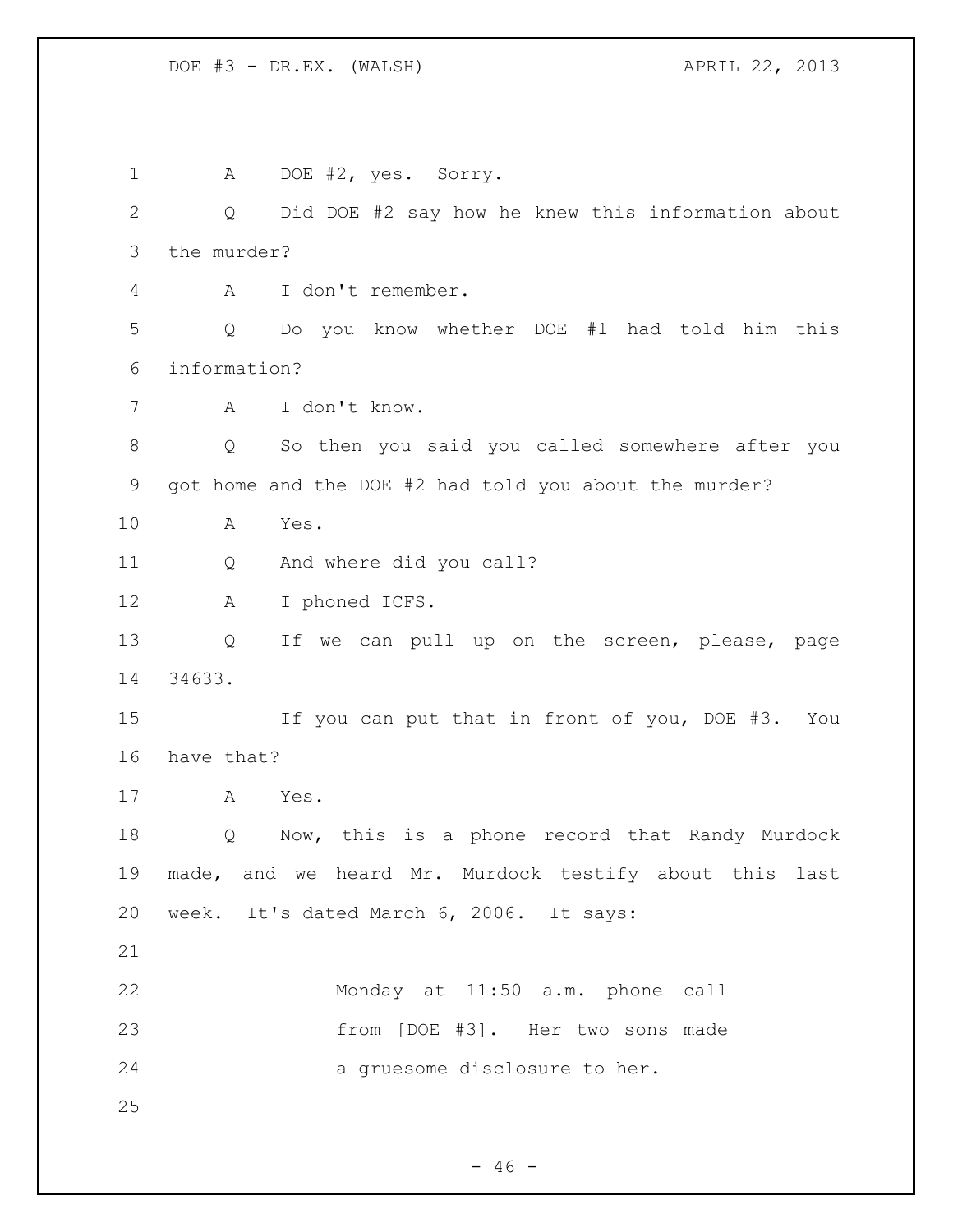clinic that I phoned.

 And it goes on all the way to the bottom. You can scroll down, please. It also says: [DOE #3] did state she called [either] a or the agency regarding her concerns. And that's dated March 8, 2006. 10 Now, according to, to this document -- and Mr. Murdock was in the Winnipeg ICFS office. Do you recall speaking with Mr. Murdock? A Yes. Q And let's just start with the day this phone call is recorded. The notes say that the phone call you made to Mr. Murdock to Intertribal Child and Family Services was March the 6th, 2006. Right? You see that? A Yes. Q And the date that the clinic records indicate as being the date when you and DOE #2 were at the clinic where you said he told you about the murder was February 28th, 2006, so about a week before the, this call is documented by Mr. Murdock. You see -- A If I remember, the same day we came back from the

- 47 -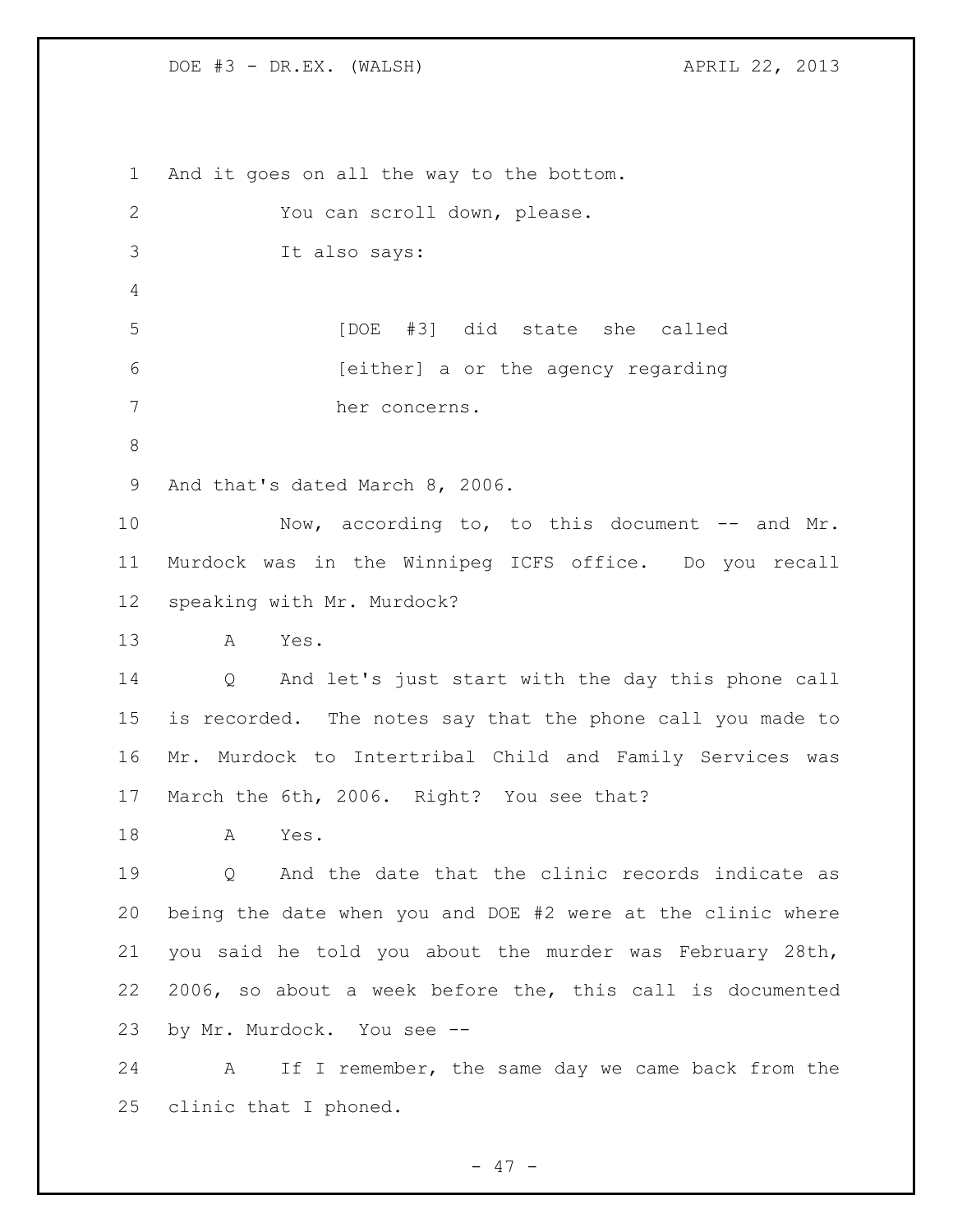Q Okay.

 A It wasn't a week later, it was the same day. Q Okay. Now, you said you called the Winnipeg office of Intertribal Child and Family Services? A Yes. Q That's not the office that you called on the day that your boys were brought home on July 12th, 2005, right? 8 A Right. Q Because the agency's records show that you called them in Fisher River. Why did you call the Winnipeg office when you phoned to report the murder? 12 A Because I, I was sitting at a restaurant and I seen Wesley and one of his spouses, and I asked them what they were doing there, and she told them that they had a worker there. Q When was this? A Oh, this was years ago, that's how come I remembered to phone that place. 19 Q So that was a Winnipeg office? A Yes. Q So in July of 2005, when you spoke to social workers at Intertribal Child and Family Services, you called the office in Fisher River, right? A Yes. Q And in 2006 when you phoned to report the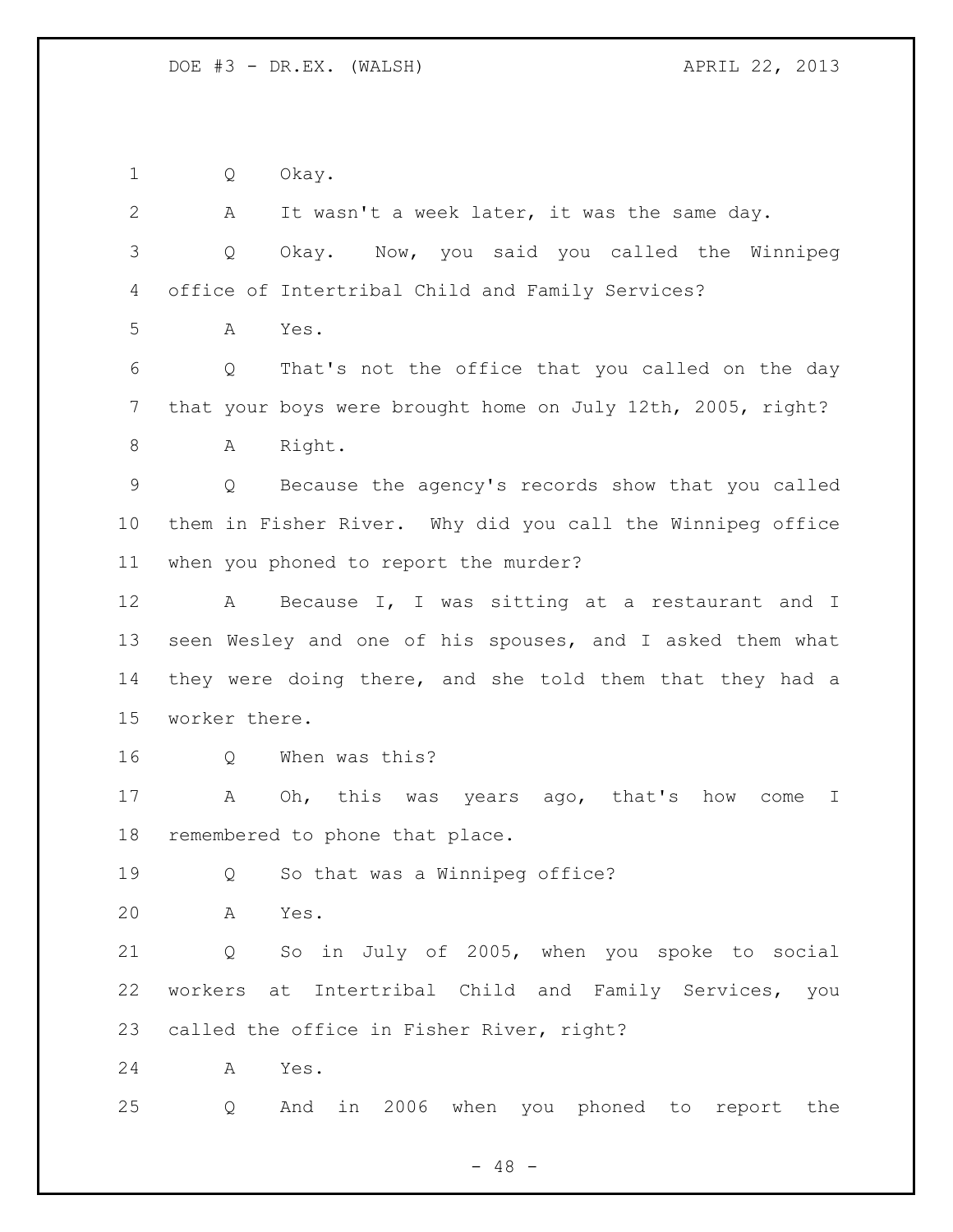possible murder of Phoenix Sinclair, you phoned the offices of Intertribal Child and Family Services in Winnipeg? A Yes. Q And you told us this morning about a call that you had made to Intertribal Child and Family Services to report that your boys needed food and that you may have had concerns about the little girl? A Yes. Q Which Intertribal office did you make that call to? 11 A I don't remember. Q And how did you feel when your sons told you about the murder? A I didn't know what to feel. Everything was just going so fast. Q You were upset? A Very upset. Q Do you remember speaking with Randy Murdock when you made the call about the murder? A Yes. Q You remember telling him that you had called the agency earlier in the year? A I don't remember what I said to him but I remember speaking to him. Q And after you spoke with Mr. Murdock, what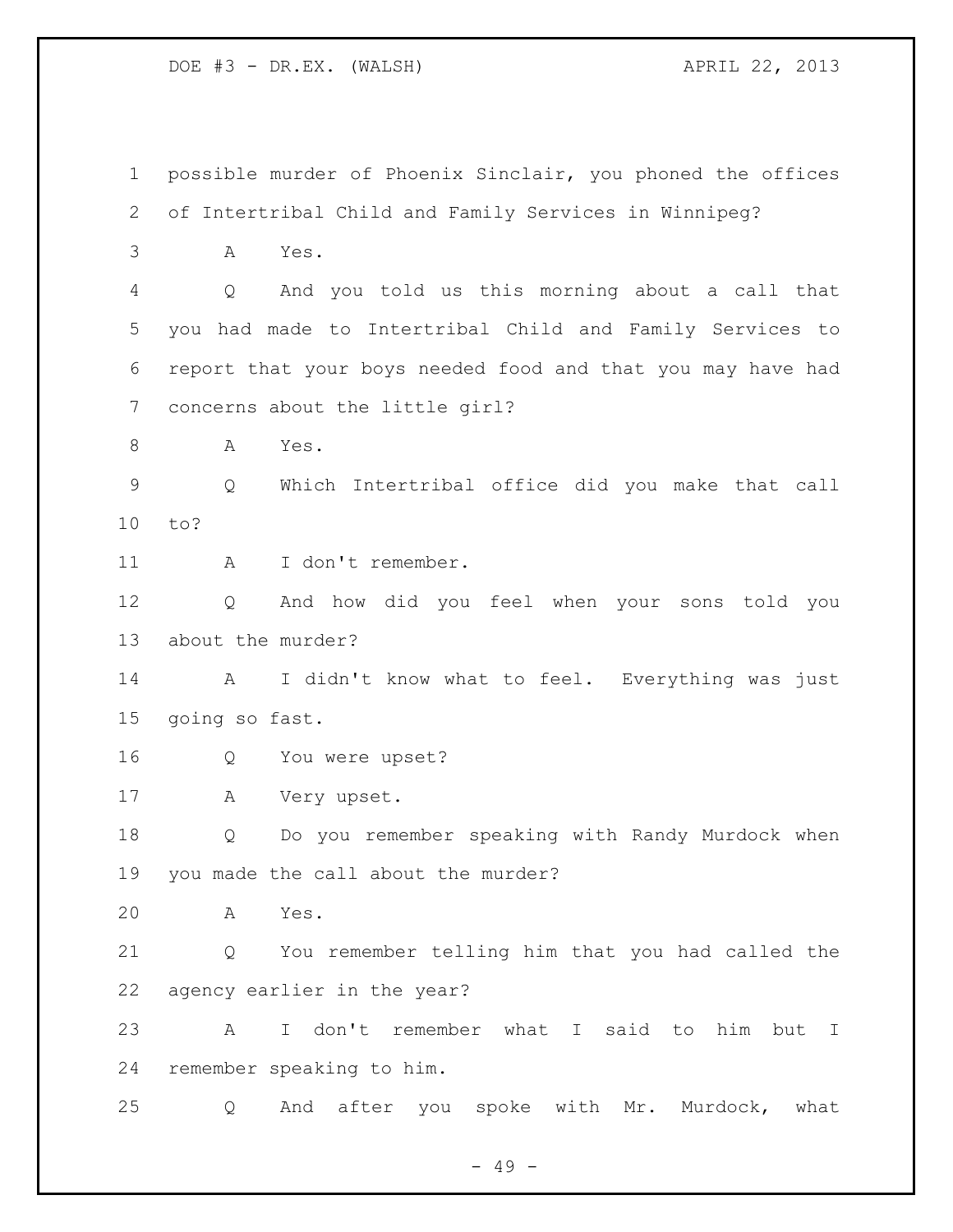happened next?

| $\overline{2}$ | All these guys showed up at my house.<br>А                 |
|----------------|------------------------------------------------------------|
| 3              | You mean police officers?<br>Q                             |
| 4              | Police officers, guys in suits.<br>Α                       |
| 5              | Was that the same day that you spoke to Mr.<br>Q           |
| 6              | Murdock?                                                   |
| $7\phantom{.}$ | Yes.<br>Α                                                  |
| $8\,$          | Did you speak to Mr. Murdock on more than one<br>Q         |
| 9              | occasion, do you remember?                                 |
| 10             | I don't think so. I think it was just that one<br>A        |
| 11             | time.                                                      |
| 12             | So if we can pull up on the screen, please, page<br>Q      |
| 13             | 4085. 4085. Have you got that in front of you, DOE #3?     |
| 14             | A<br>Yes.                                                  |
| 15             | This is a Winnipeg Police Service occurrence<br>Q          |
| 16             | summary, and it shows, if we scroll towards the bottom, it |
| 17             | says:                                                      |
| 18             |                                                            |
| 19             | "At approximately 1316 hours "                             |
| 20             |                                                            |
| 21             | Which would be about quarter after one in the afternoon:   |
| 22             |                                                            |
| 23             | " 06 03 06, crew was dispatched                            |
| 24             | to attend and speak with [DOE #3]                          |
| 25             | regarding a call she had made to                           |

- 50 -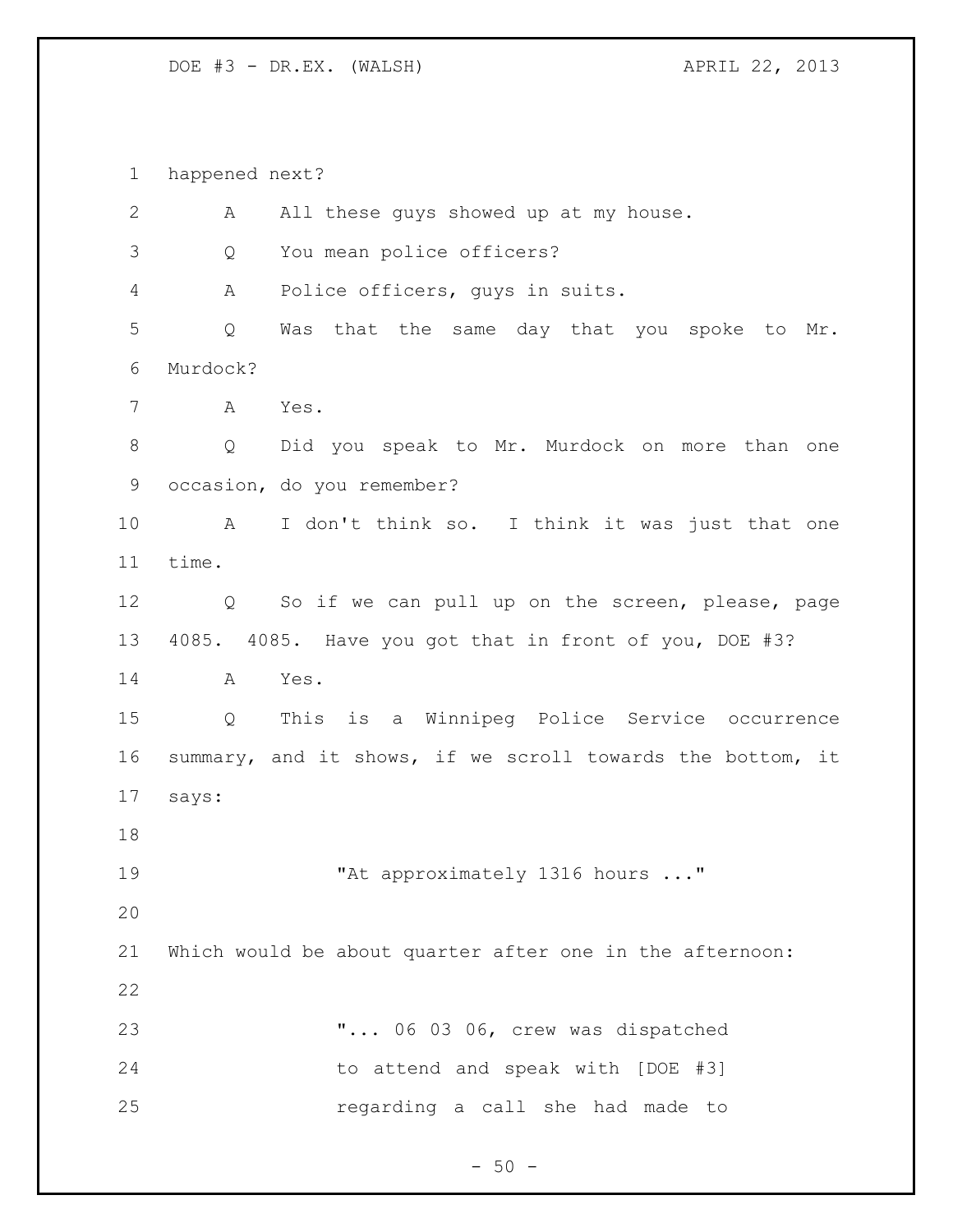Child and Family Services. Further information indicated that a Randy MURDOCK of CFS had contacted [Winnipeg Police Services] advising that he had received a call from [DOE #3] with information regarding a possible homicide at the Fisher River Indian Reserve." 11 and then it goes on, on the next page, to describe the meeting that the police services had with you and what you told them. Do you remember meeting with the police on March 6, 2006? A Yes. Q And do you remember what you told them? A No. Q How were you feeling when you met with the police? A I didn't know what to feel, how to feel, because everything was happening fast. Q Were you upset? A Yes, I was. Q And that's certainly understandable, given the information you'd received.

 $- 51 -$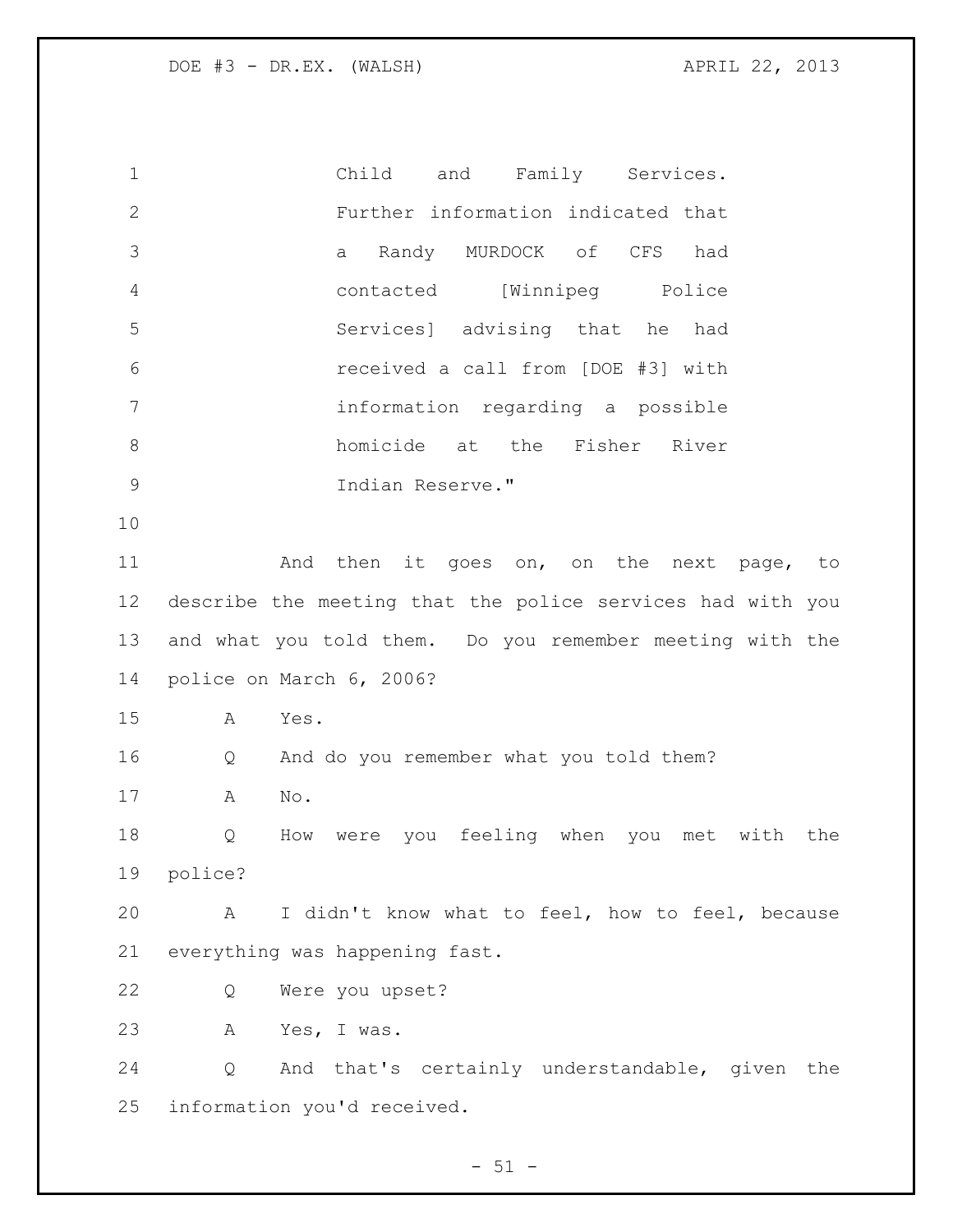Do you remember what you did after speaking with the police services?

A No.

 Q We can pull up on the screen, please, page 37983. Do you have that?

A Yes.

 Q This is an intake form that was filled out by Mr. Wiebe, the worker at Macdonald Youth Services, and it's dated at the top, March 6, 2006 and the time is 1430 or 2:30, duration of 30 minutes. And it evidences a call that you had with Mr. Wiebe at 2:30 on March 6, 2006, which would have been after you met with the police. Do you remember contacting Mr. Wiebe that day?

A No.

 Q Mr. Wiebe recorded that, that you did speak with him, but you don't have a memory of, of the specific conversation that you had?

A No.

 Q And how were you feeling, other than being upset, how were you feeling on the day that you were talking about what had been disclosed to you about the murder?

 A I don't remember how I was feeling that day. Just like I was in a dream.

Q Like you were in a dream?

A Yeah.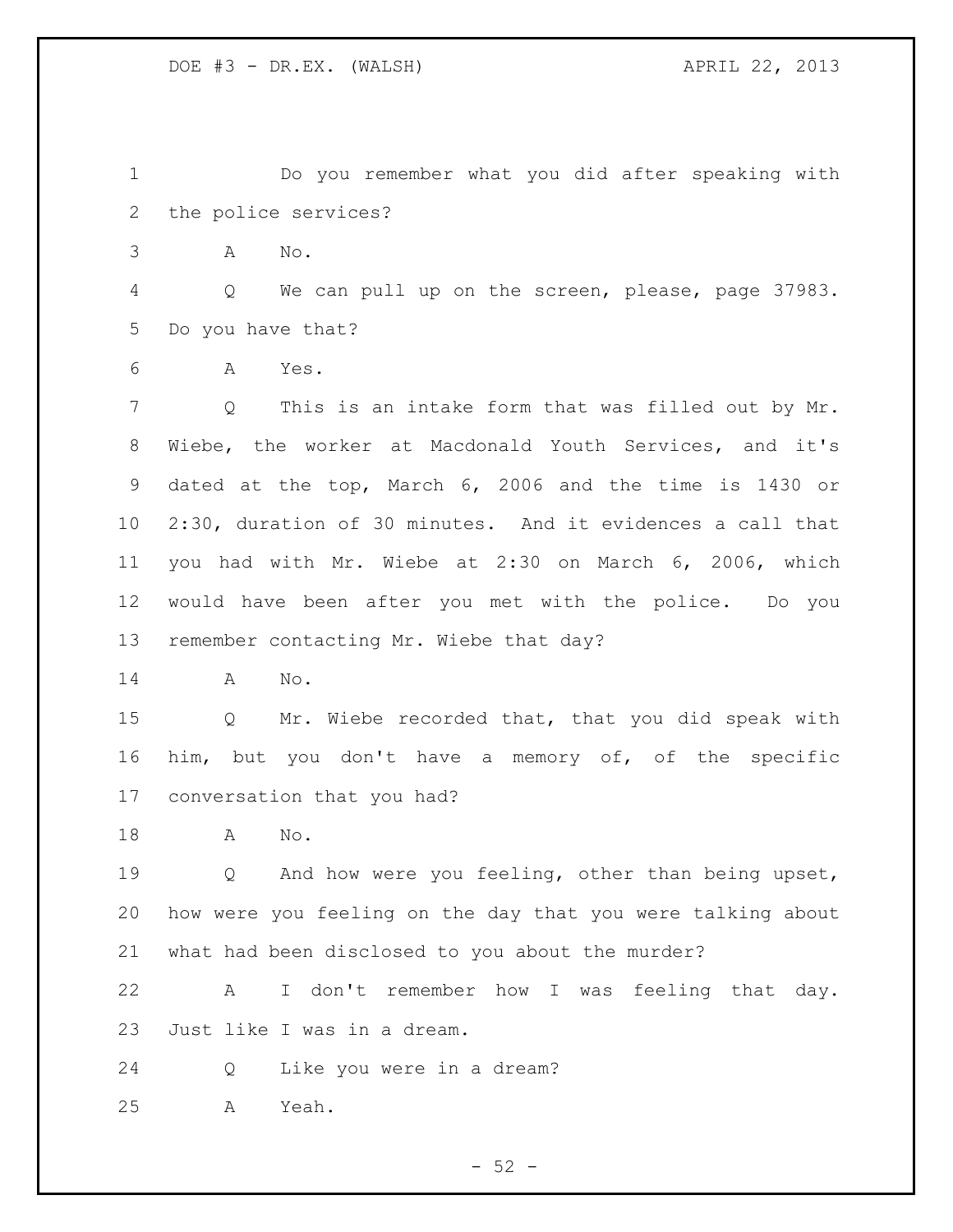Q Mr. Wiebe testified that he spoke with you again on the next day by telephone. Do you remember having that conversation?

A No.

 Q Now, as a result of the public and the government learning about Phoenix's death, there were a number of reports that were written about the services, the Child and Family services, that Phoenix received about the circumstances surrounding her death. One of them was prepared by a man named Andrew Koster and a woman named Billie Schibler. Do those names mean anything to you?

A No.

Q Do you recall speaking with Mr. Koster?

A No.

 Q If we can pull up a portion of his report, please, page 62. And it really -- if we -- it starts at page 61, his reference to speaking with ICFS, and then goes on to page 62. He says:

"With this as a beginning, ..."

This is the first full paragraph not in italics:

 "With this as a beginning, I contacted the client ..."

 $-53 -$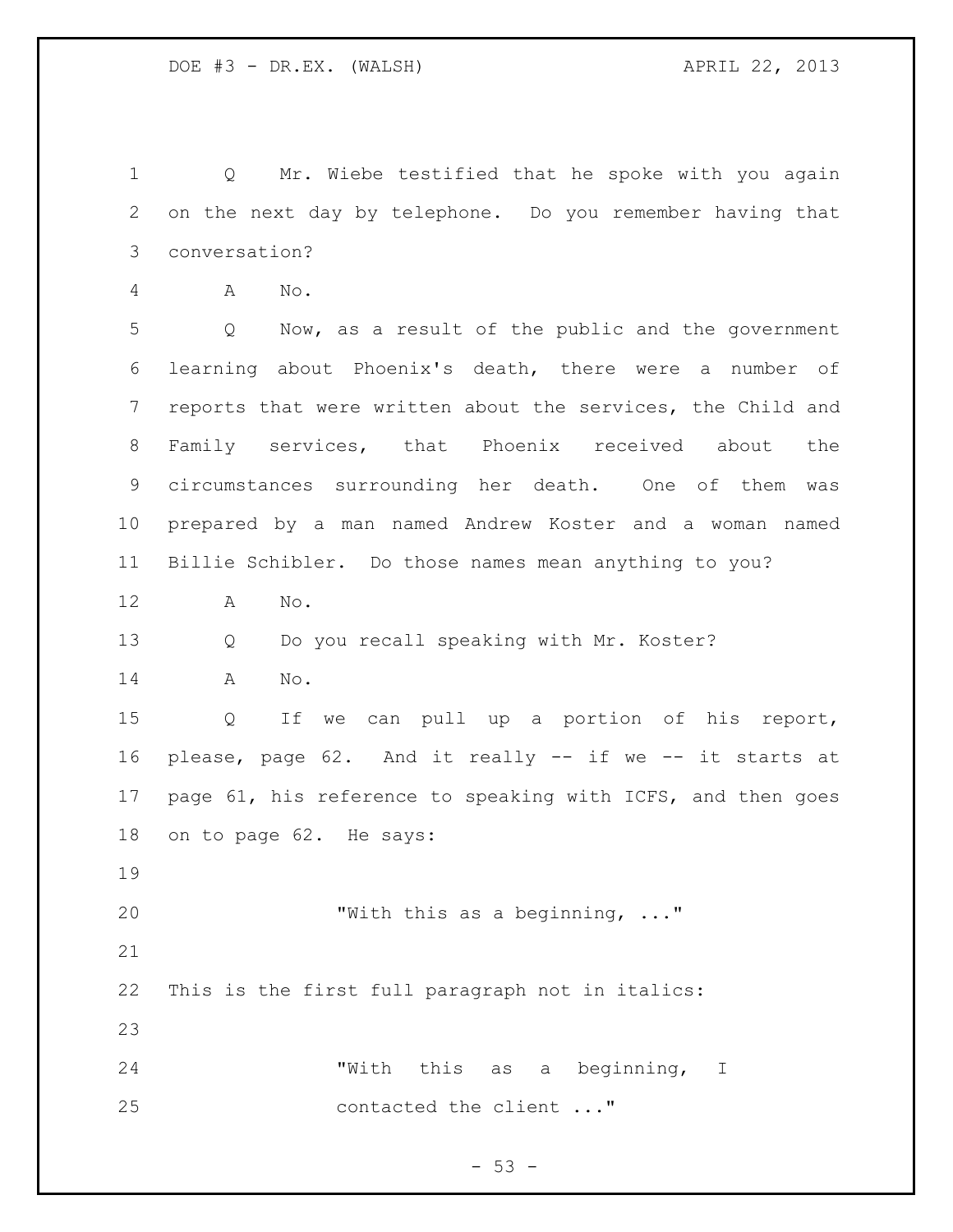That would be you: "... and after several attempts interviewed her in her home in Winnipeg." Do you remember being interviewed by Mr. Koster? A I remember speaking to somebody but I don't remember his name. Q "She said that she had concerns for her son who was staying with 13 Karl Wesley McKay and Samantha 14 Kematch. She knew that he was unhappy about something and she understood that perhaps it could 17 be that a young girl in the home, **Phoenix**, was being mistreated. She indicated that she had called the after hours emergency service at Intertribal CFS and talked to a woman. The woman allegedly told her that she would not receive the referral because it was summer and 25 they were short staffed."

 $-54 -$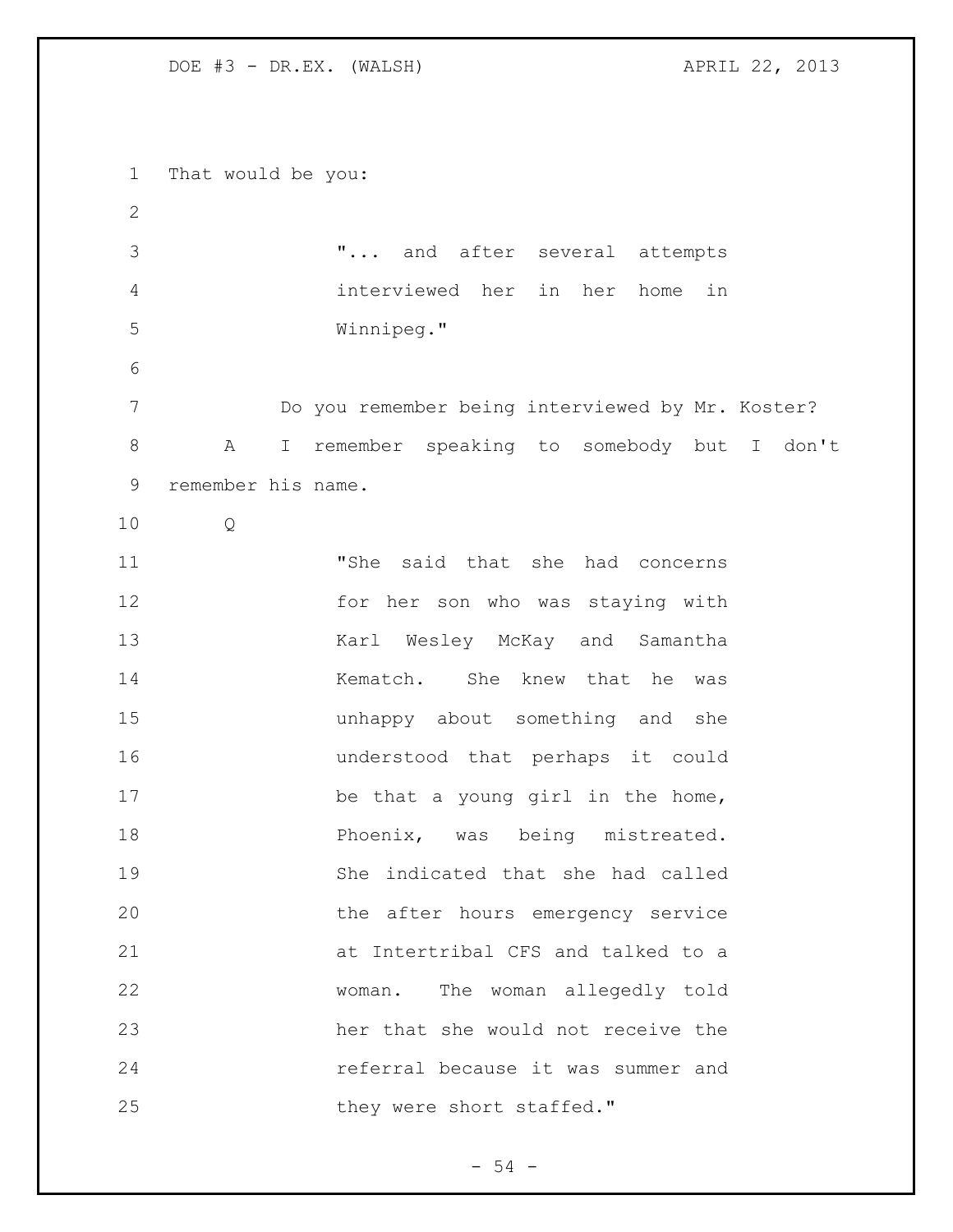1 Do you remember saying that to Mr. Koster? A I don't remember. Q Do you remember, is that, in fact, what the person who answered the phone at Intertribal Child and Family Services said to you when you called about, to report concerns about Phoenix? A I know the Peguis office told me that they were short-staffed. Q The Peguis office? A Yeah. Q When did you receive this office from the Peguis office? A I don't remember when. Q Did you ever call the Peguis office to report concerns about the little girl? A Couple of times, yeah. Q You told us earlier today, I thought, that you had phoned the agency, the Child and Family Services agency on Fisher River. A On Fisher River, yeah. Q Is that different than the office that you're referring to on Peguis? A I don't know. (Inaudible) Fisher River and Peguis two different or are they all the same? Q Well, the two communities are side by side, but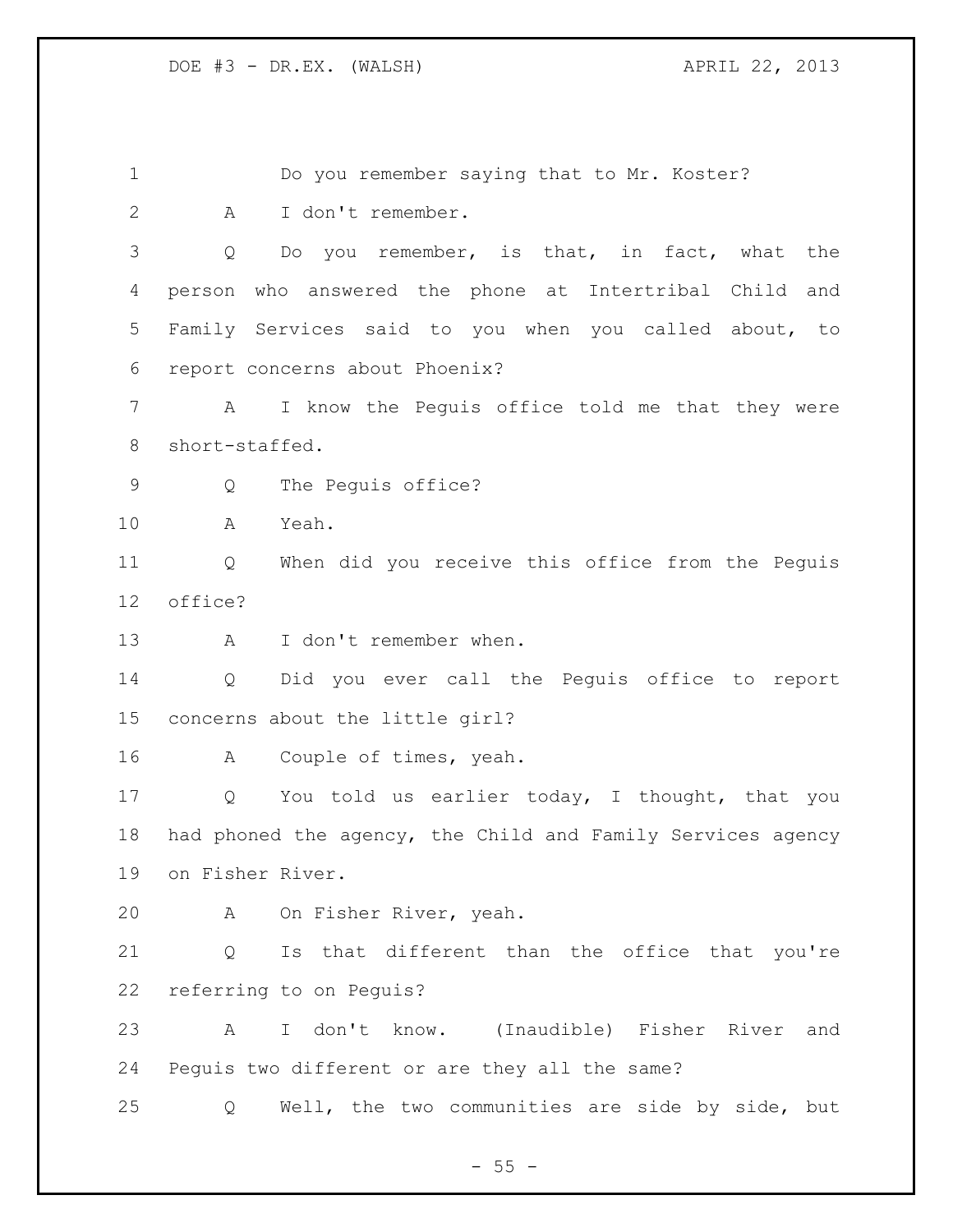in your mind, when you said you called an agency, Child and Family Services agency on Fisher River, could it have been on Peguis?

 A I don't know. All I know is Fisher River. Q Okay. With respect to the call that you said you made to a Child and Family Services agency, remember you said before the boys came home, while [redacted], while DOE #1 was still living on Fisher River, you called an agency on Fisher River to report concerns about DOE #1 and about the little girl? Remember you told us about that this morning?

12 THE COMMISSIONER: Is that when --

13 THE WITNESS: Yes.

14 THE COMMISSIONER: -- when a shortage of food? 15 MS. WALSH: Yes.

```
17 BY MS. WALSH:
```
 Q And I think you said they told you they were short-staffed?

A They were short-staffed, yes.

 Q And you said you gave them your phone number and your name?

A Yes.

 Q I believe you told me they never called you back? A They never called me back.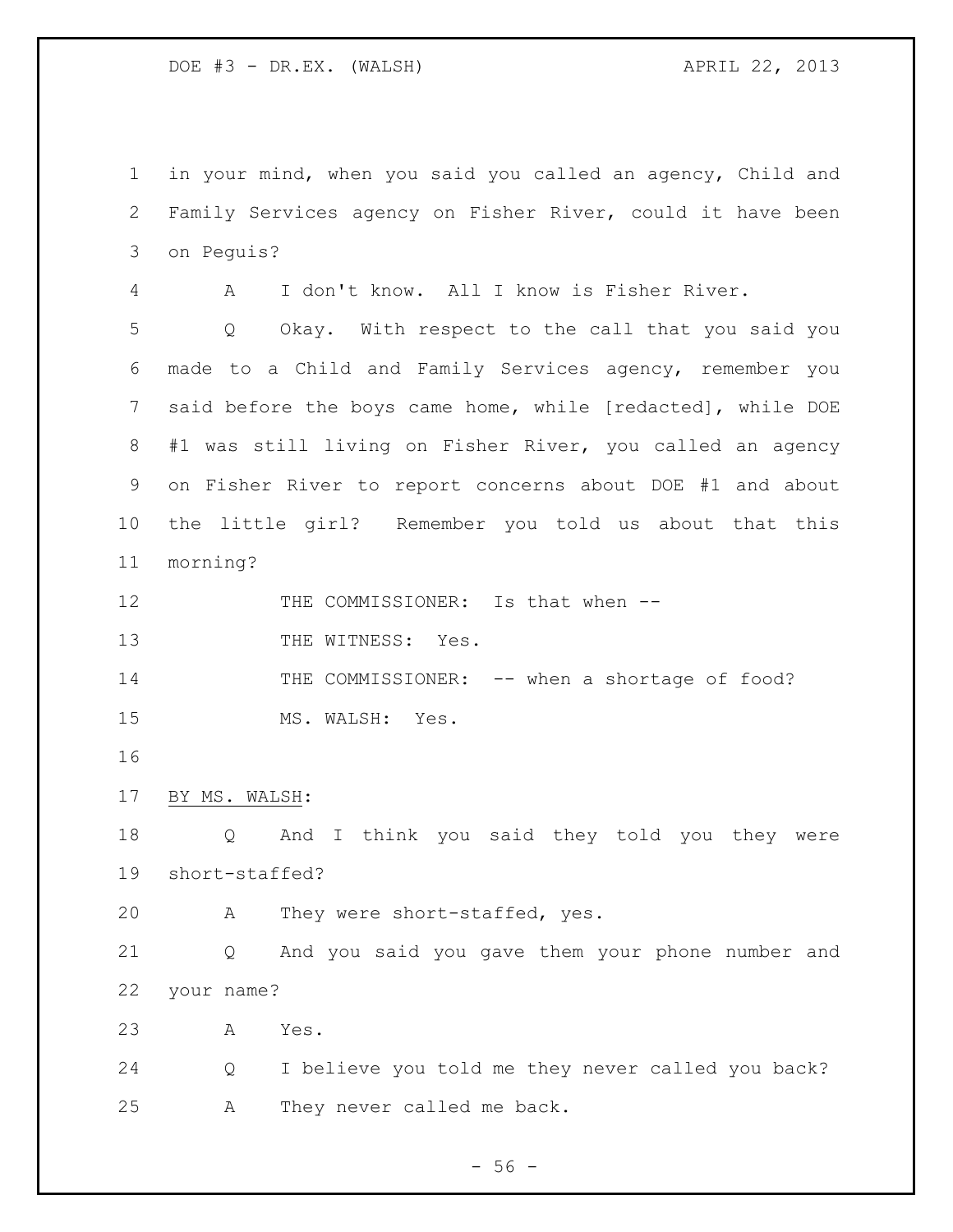Q Were you not worried that, about whether or not someone was going to look into the wellbeing of the little girl?

 A I thought because they're CFS that they had to do these checks. Like, it wasn't my responsibility to make sure that they were doing their job.

Q Okay.

8 A And if they didn't call me back I figured there is no, there is nothing going on because nobody called me back.

 Q When your aunt testified, Cecilia testified before us last week, she said that you told her only recently about how Wesley abused you when you were in a relationship with him. Is that --

A Yes.

Q -- is that true?

A Yes.

18 THE COMMISSIONER: Is that Cecilia?

19 MS. WALSH: Yes.

BY MS. WALSH:

 Q That abuse happened a long time ago, though, right?

A Pardon me?

Q The abuse that you recently told your Aunt

 $-57 -$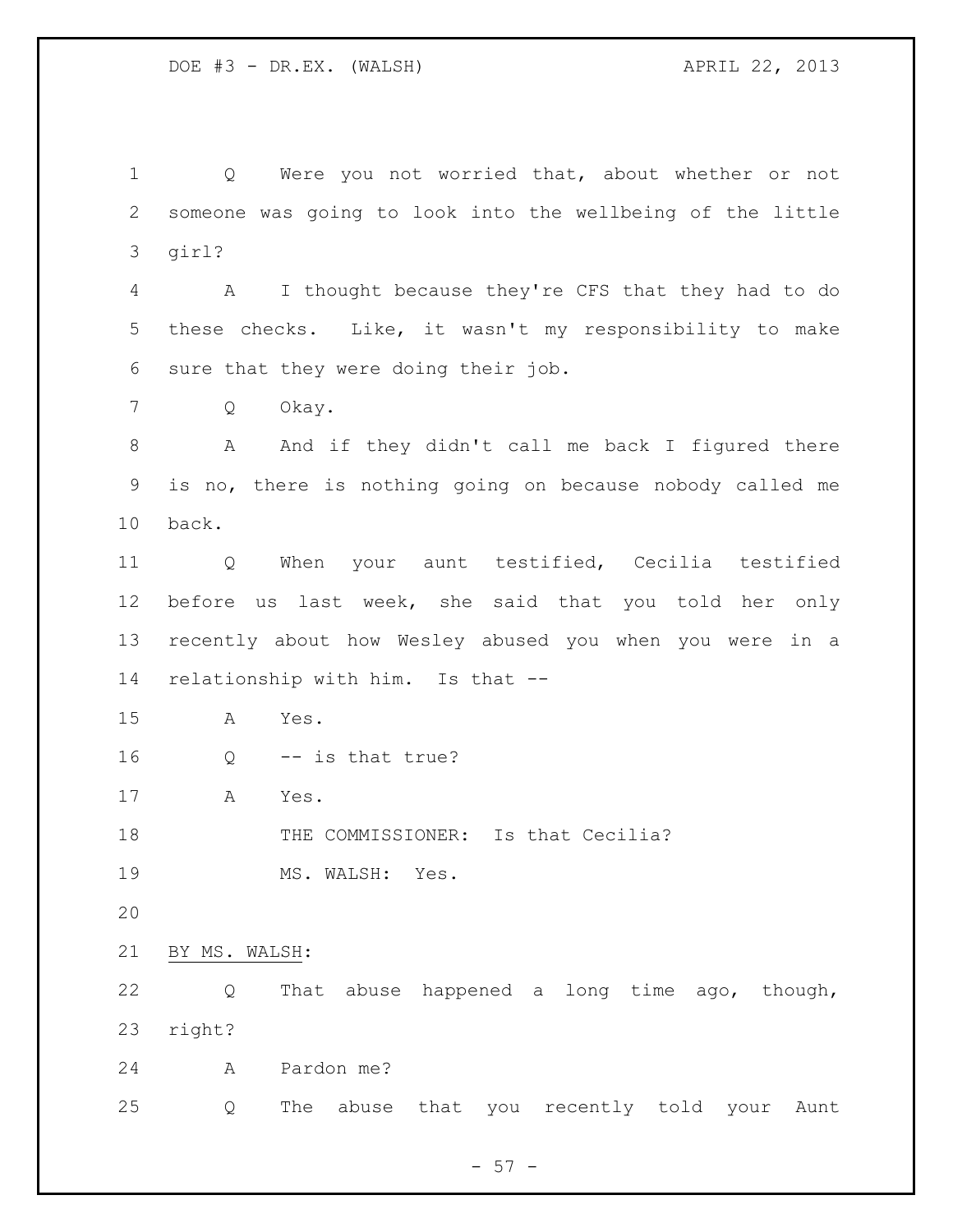Cecilia about, the abuse that you suffered from Wesley McKay, that actually happened a long time ago? A Yes. Q Why is it that you -- A Lot of people didn't know. Q Can you tell us why it is that you only recently told your aunt about this abuse? A I don't know. Q Was it difficult to tell her? A Yes, it was. Q Why is that? 12 A I was ashamed. Q And I'm sorry, I know it's hard for you to talk about, but can you tell the Commission how you and, and your boys have been affected by being involved with this life and death of Phoenix Sinclair? A It's very hard. Q Is there anything else you want to tell us about how the three of you have been affected? A We're not close anymore. We're angry, we're hurt, we're sad. Q Is there anything else you want to tell us? A That I hate him for what he done to my family. He broke us. MS. WALSH: Those are my questions, DOE #3.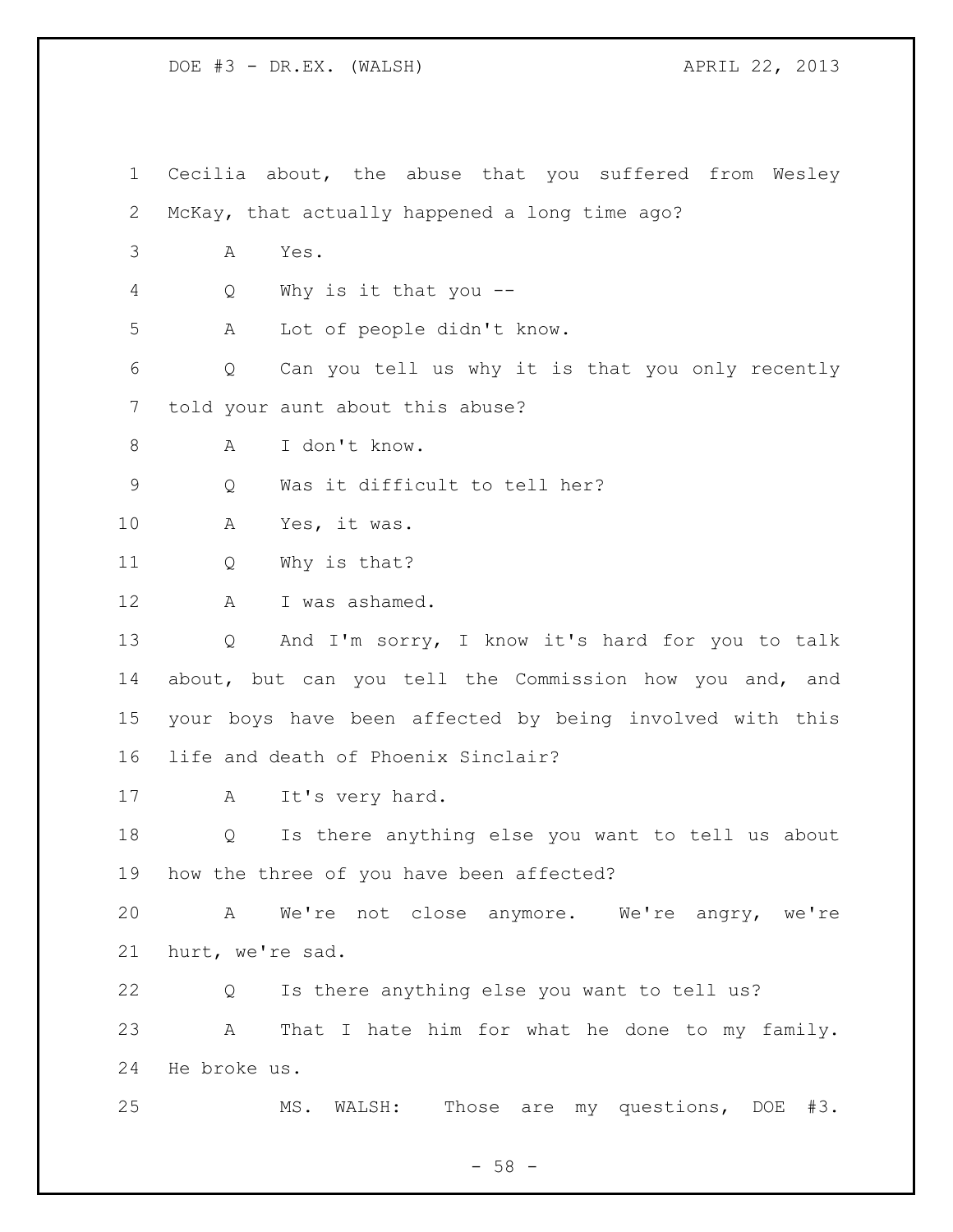Thank you for answering today.

| $\overline{2}$ | THE COMMISSIONER: Witness, I know how difficult             |
|----------------|-------------------------------------------------------------|
| 3              | this has been for you. There's going to be some other       |
| 4              | questions that have to be answered. But I want to tell you  |
| 5              | this, that I've heard what you've just said and I don't     |
| 6              | know what I can do, but whatever I can do to help your      |
| 7              | family by speaking to people who have responsibility, I     |
| 8              | will do that because I hear you when you say your family is |
| 9              | broken and you've had what this has done to you, and I'll   |
| 10             | tell you, whatever I can do, I'll do. And I know the        |
| 11             | people that I talk to will do their part to try to put your |
| 12             | life and your boys' back together so that you once again    |
| 13             | are a family unit that function and get along okay with     |
| 14             | people. All right. Thank you.                               |
| 15             | MS. WALSH: Thank you, Mr. Commissioner.                     |
| 16             | COMMISSIONER: Now, who wish to<br>THE<br>ask                |
| 17             | questions? And notwithstanding the, the emotion of the      |
| 18             | moment, the questions must be asked that counsel want to    |
| 19             | ask and have that opportunity.                              |
| 20             | Mr. McKinnon.                                               |
| 21             | Thank you, Mr. Commissioner.<br>MR. MCKINNON:               |
| 22             |                                                             |
| 23             | CROSS-EXAMINATION BY MR. MCKINNON:                          |
| 24             | Witness, my name is Gordon McKinnon and I'm the<br>Q        |
| 25             | lawyer for the Department of Family Services and Winnipeg   |

- 59 -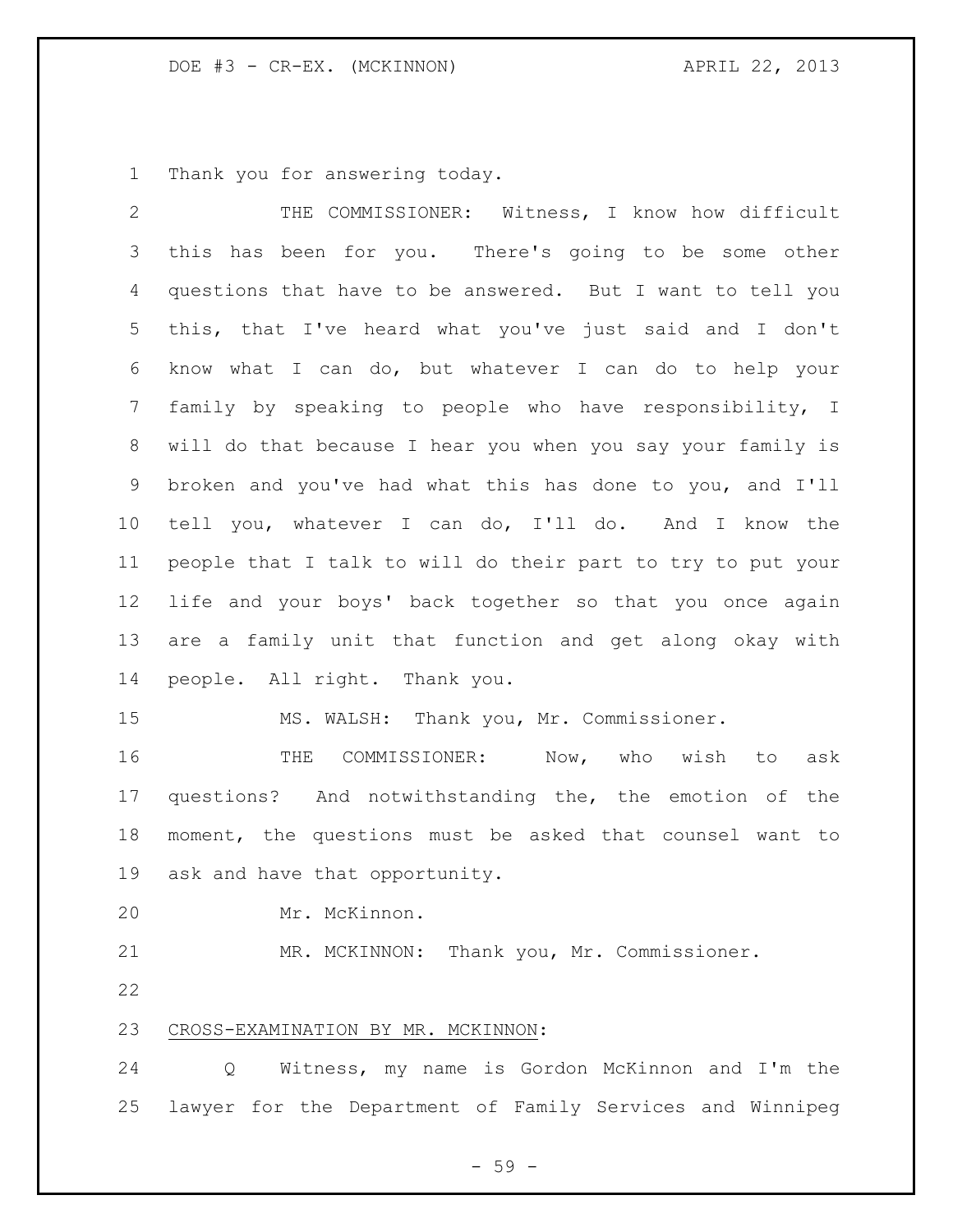CFS. I know this is difficult for you, and I can't see you and I'm going to rely on the Commissioner. If, if these questions are difficult for you, the Commissioner will give me a signal and I'll, I'll pause. Are you able to take a few questions from me now, Witness? A Yes. Q I just want to focus in on a few areas that are of interest to my client. My understanding is that you originally thought it would be good for [redacted] to move in with his father in Fisher River to get away from bad influences in Winnipeg? 13 THE COMMISSIONER: That's DOE #1. 14 THE WITNESS: Yes. BY MR. MCKINNON: Q Sorry, DOE #1. Maybe I'll try to refer to them as your youngest son and your eldest son so that we know which ones we're talking about. Would that be helpful? A Yes. Q Okay. So your youngest son -- A (Inaudible). Q Your youngest son, your, your motivation in having him move to Fisher River was to get away from gangs in Winnipeg; is that correct?

- 60 -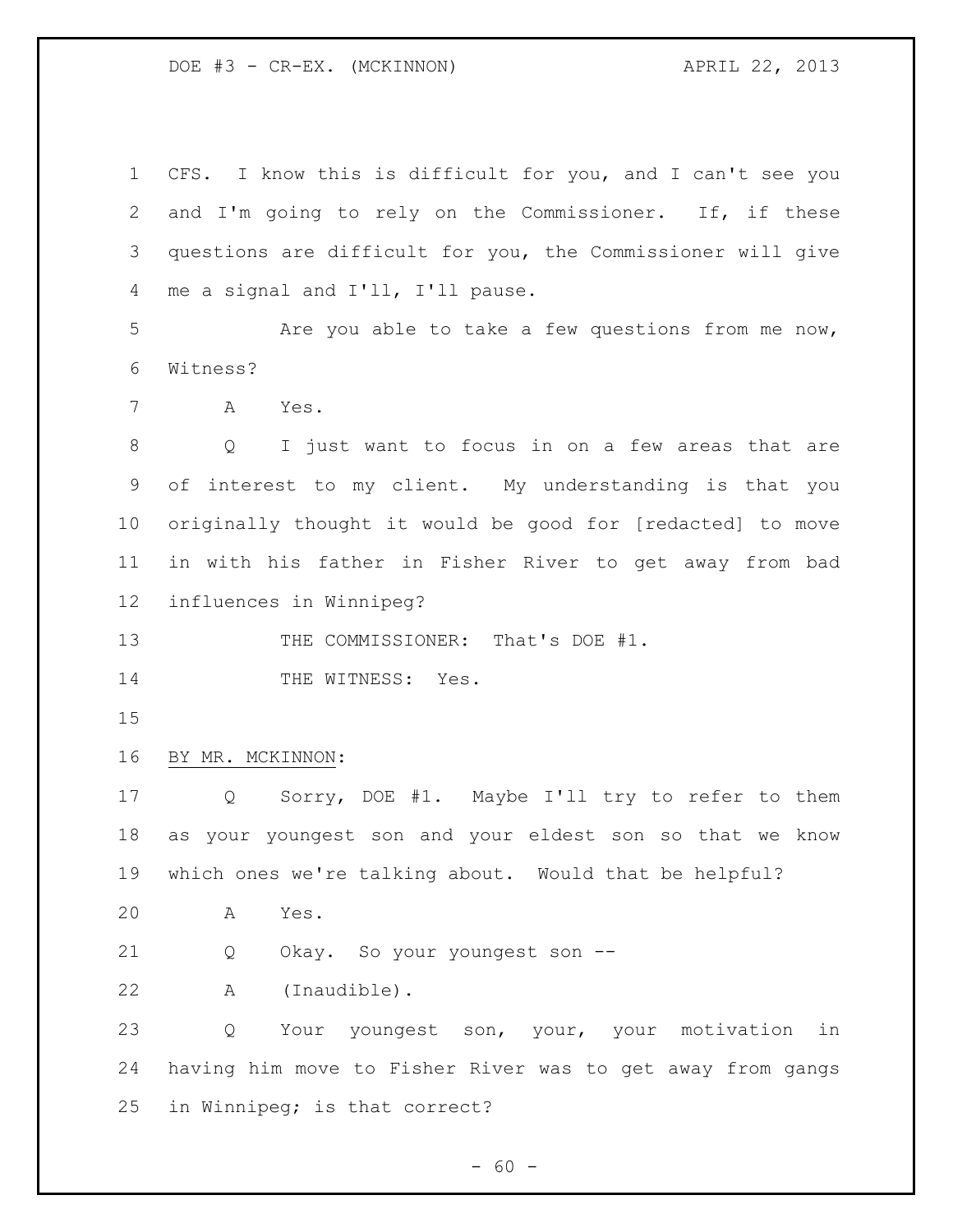A Yes. Yes.

 Q Thank you. And you made, when you made these arrangements, we've seen some evidence today, there's a CFS chart dated April 18th, 2005 where you're talking about sending your youngest son up to Fisher River to live with his father, and then there's another document which Ms. Walsh had you identify which was a bank transfer showing a hundred dollars going to Samantha Kematch's account, and that was on April 28th of '05. So is it fair for me to conclude that your youngest son moved up to Fisher River somewhere in between those dates, that is, the 18th of April and the 28th of April, 2005?

A I believe so, yeah.

 Q And when you made the arrangements for your youngest son to move to Fisher River and live with his father, am I correct in my understanding that Wesley, as you call him, and his common-law wife, Samantha, were already residing there for some period of time, whether it was weeks or days you don't know, but for some period of time they were already up living at Fisher River?

A Yes.

 Q And they drove in from Fisher River to pick up your youngest son --

A Yes.

Q -- somewhere in that window we talked about,

- 61 -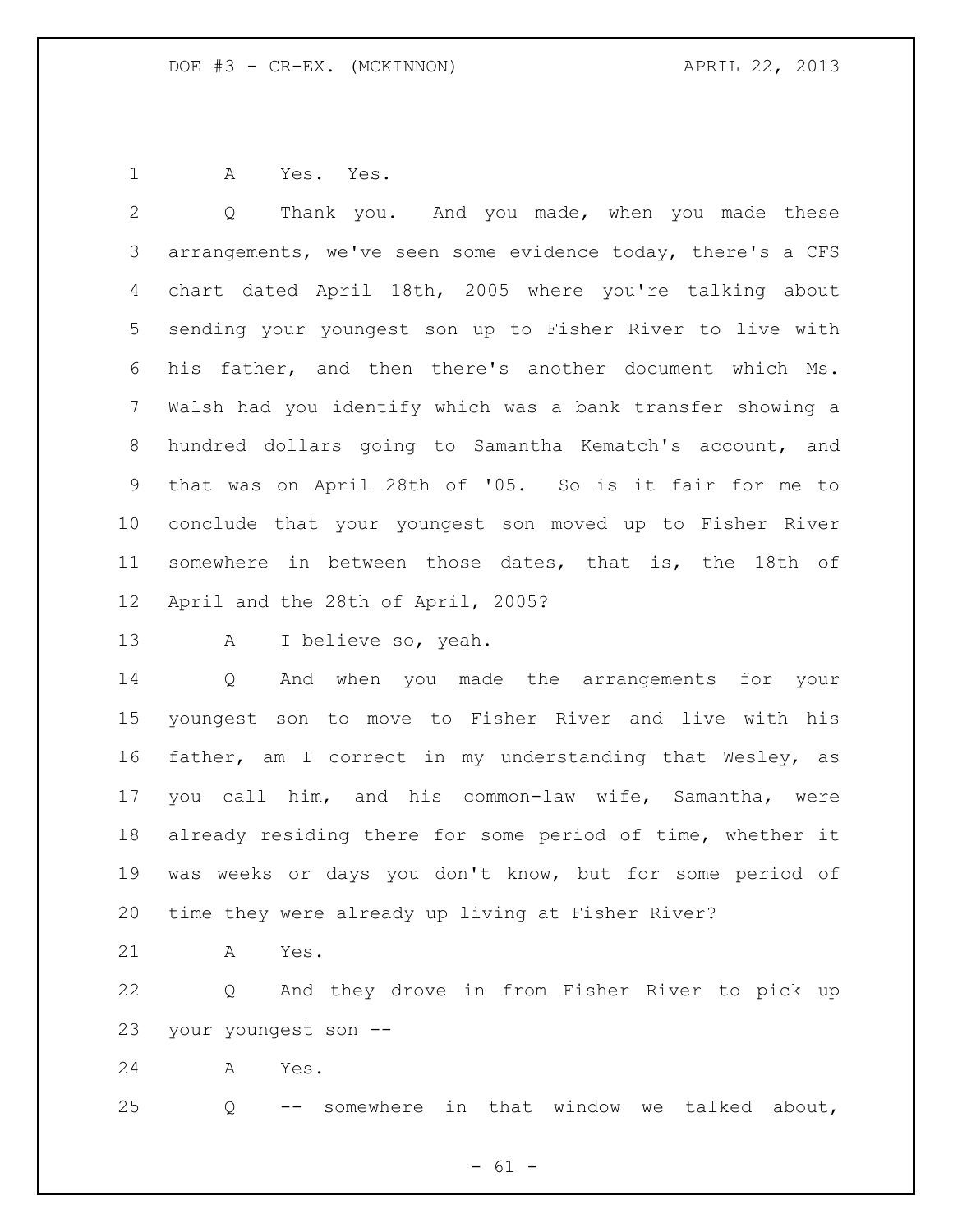between the 18th and the 28th of April?

A Yes.

 Q And that's when we've heard from an individual named Jeremy, who was your foster son, that's when he saw the little girl in the car wrapped in the blanket with a gash on the head, it was when they were coming in from Fisher River to Winnipeg to pick up your youngest son?

A Yes.

 Q Now, he told us what he saw and he described a gash that he felt was not a new gash, it had been there for at least several days because it seemed to be dried over and I think a bit, a bit scabby, is the way I recall his evidence. And he reported that to you?

 A That he saw a gash on her forehead, that's all he said to me.

 Q Okay. And he did not report to you that it appeared to be old?

A No.

 Q Okay. And when you described, a moment ago, that Wesley told you he was going to take the little girl to the emergency, did Jeremy hear that?

A I don't remember.

 Q Okay. But in any event, you did not see the little girl we, we now know to be Phoenix, you did not see the little girl on that occasion?

 $- 62 -$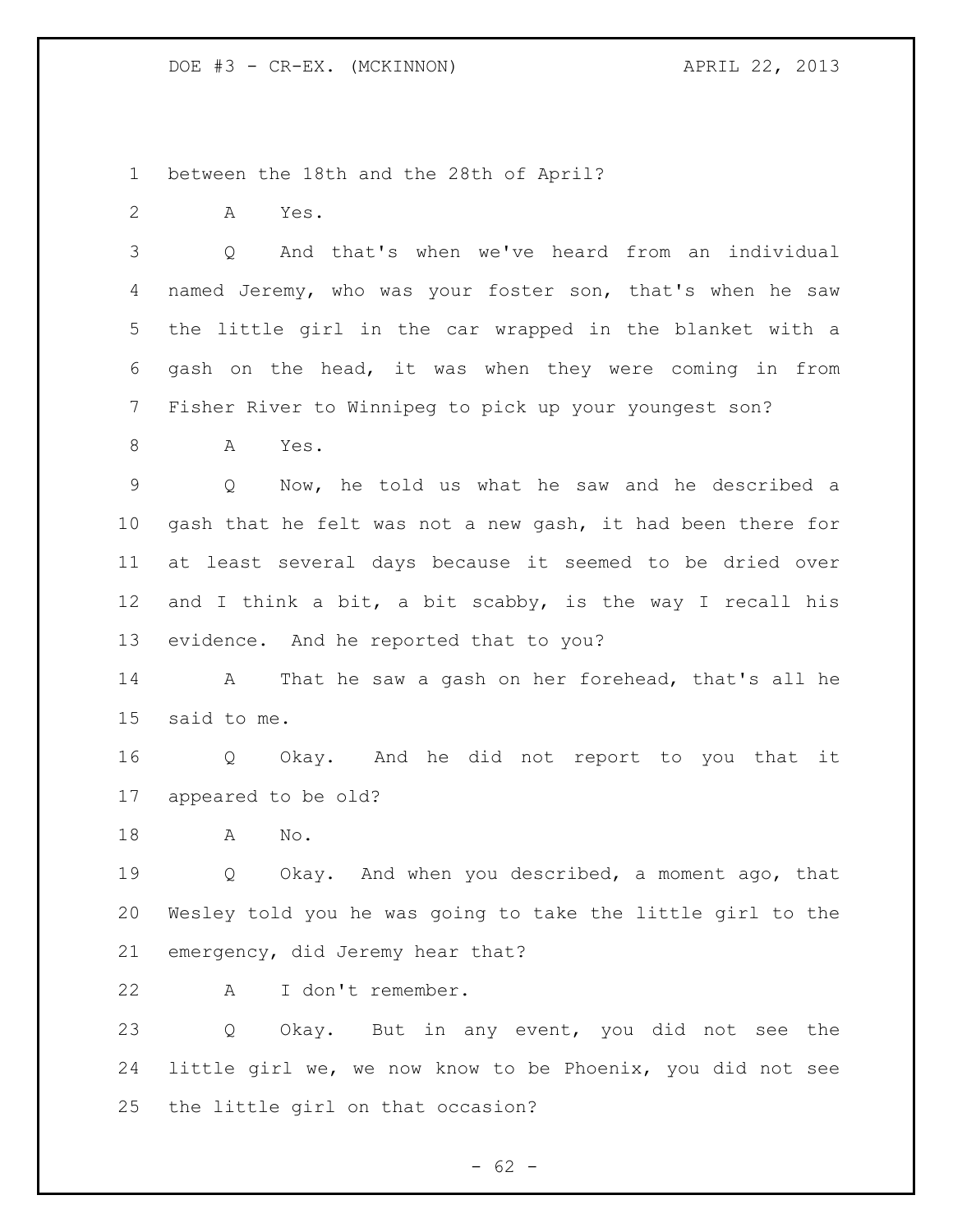A No.

 Q When Jeremy told you about the gash on the forehead, he gave us the impression that he was hoping you would call CFS. Did you understand that's what he wanted you to do?

- A No.
- 7 Q And you didn't call CFS on that occasion?
- 8 A No.

 Q I listened very carefully to your evidence about your call to, I believe you said it was Fisher River, when you were concerned about the lack of food for your son. Do you recall giving that evidence? Is that the same --

A Yes.

 Q -- occasion when you raised some concerns about Phoenix?

 A I don't remember. I think I was mostly concerned that my kids had nothing to eat, they were taking care of an old man, and they were just children.

 Q It's my impression from listening to your evidence this morning that that, in fact, was your primary concern; your concern was for your own boys --

A Yes.

 $23 \qquad \qquad$  0 -- is that fair?

A Yes.

Q And we know from the CFS records that your

 $- 63 -$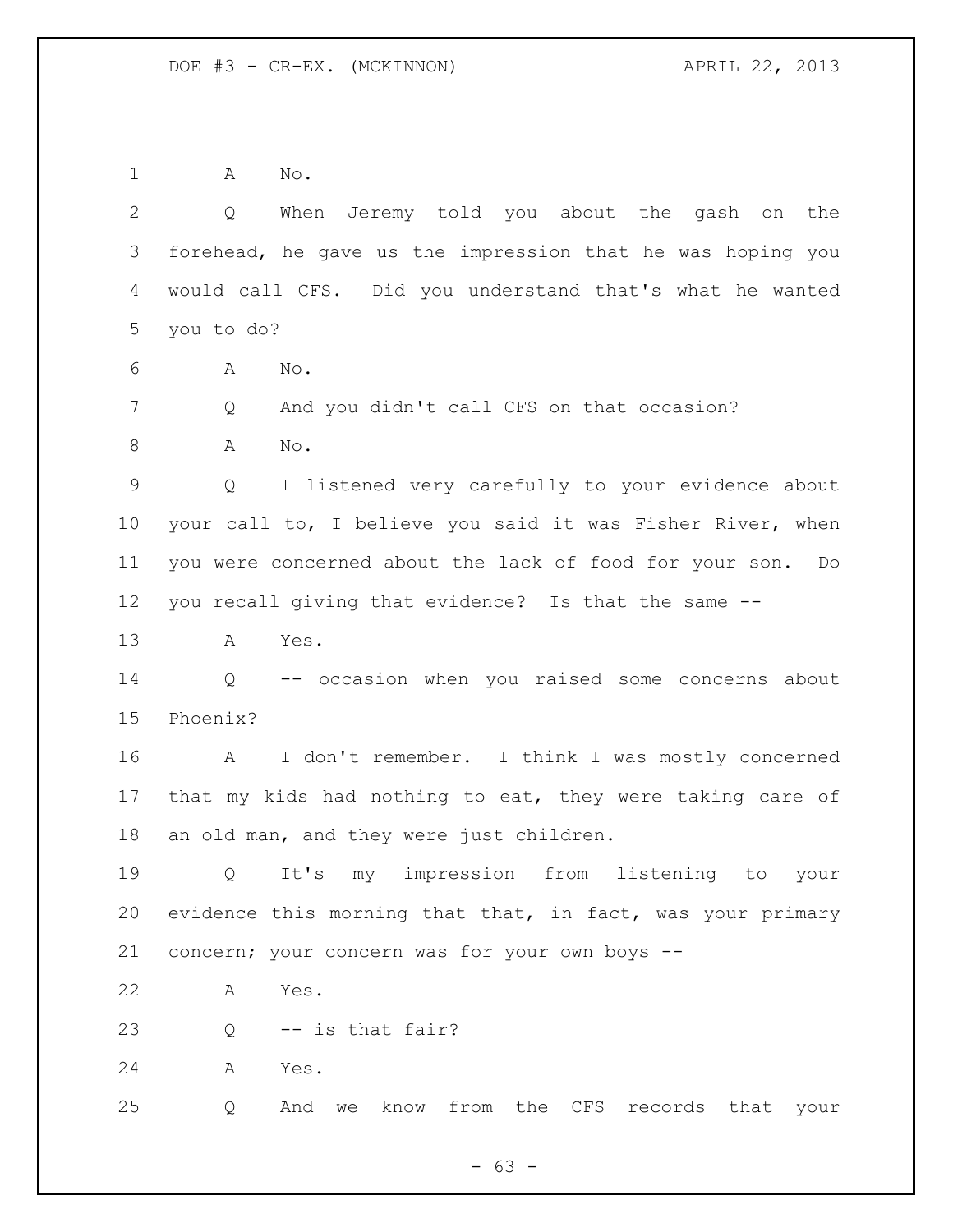youngest son returned to you in Winnipeg and, in fact, he was with your eldest son at that time. They both came back 3 to you on the same day; is that correct? A Yes. Q And we know from the CFS records that that was, I'm looking at my notes here, is it July 11th or July 12th? MS. WALSH: 12th. BY MR. MCKINNON: Q July 12th, 2005 both boys were returned to you? A Yes. Q Now, you gave some evidence this morning about a, an incident when the boys told you this terrible story about, about choking the chicken, and you said that happened when the boys were with you in a restaurant? A Yes. Q Is it fair to say you don't recall when that happened? A Yes. Q Is it possible that happened after the boys had been returned to you in July? A No, this was before. Q Witness, I'd like to take you to your police statement at page 5717. Do you have a copy of that or can you see that in front of you?

- 64 -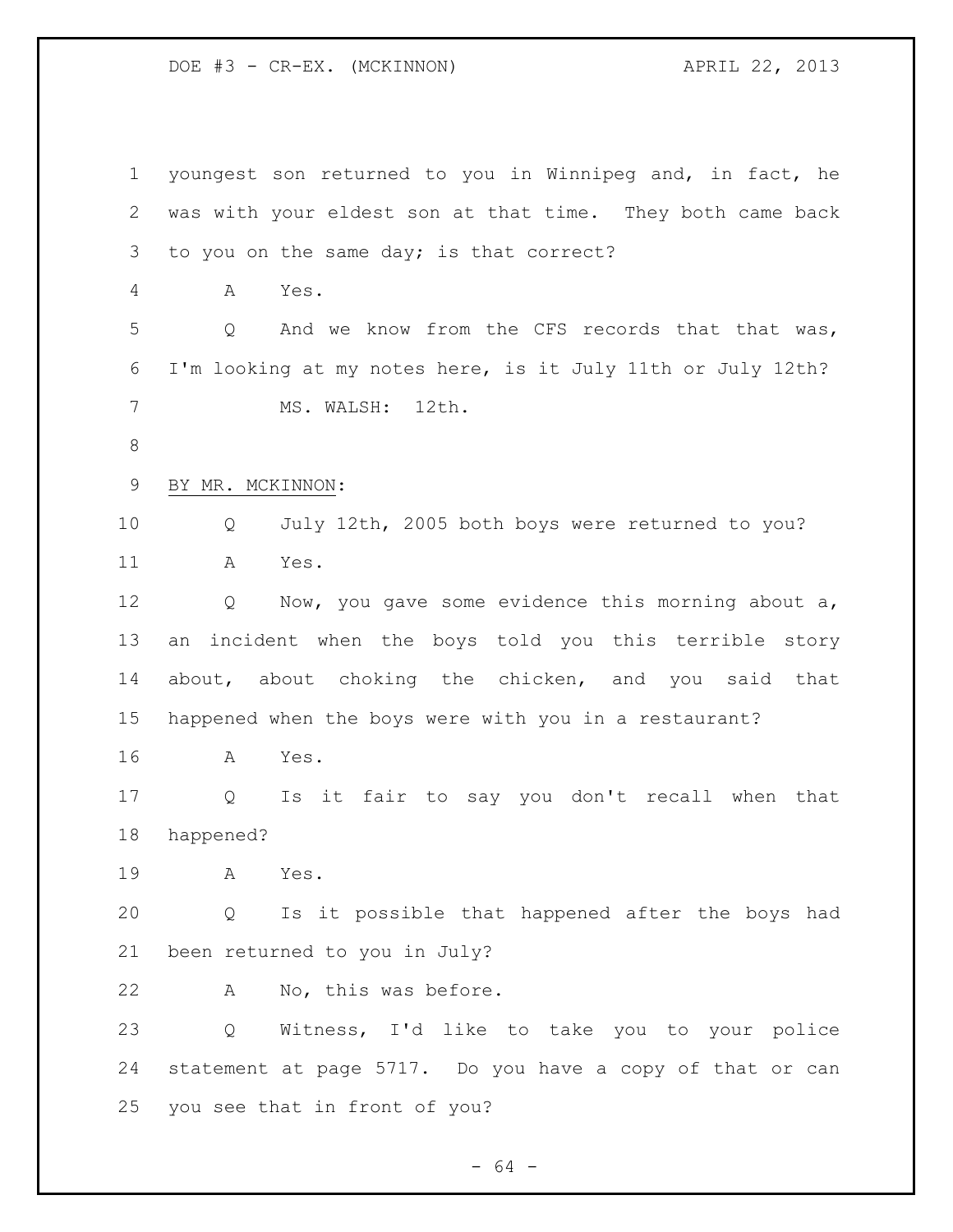A Yes, I do. Q Okay. And near the bottom of the page, the long paragraph, the, the largest paragraph, the first sentence or two there, the officer says to you: "Okay." And then you say: "He was staying with his dad and they were telling me stories like 12 way later after the fact. And 13 uhm, we were sitting in a restaurant and my boys told me 15 [that] their dad ..." Sorry: "... what their dad was doing to 20 this little girl." Was that the same restaurant where they told you that you just described about choking the chicken? A I think so. Q And were you -- when you say it was way later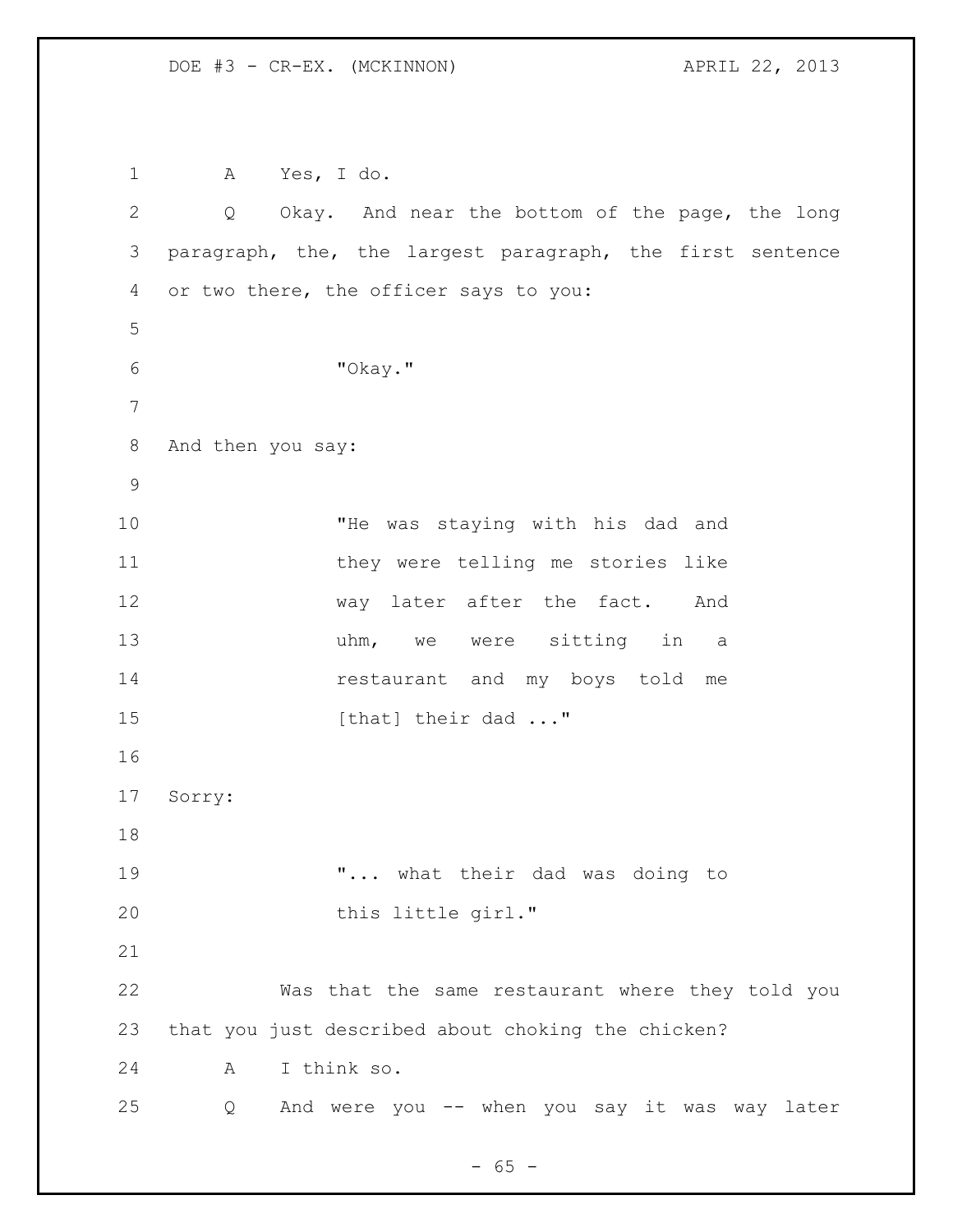$- 66 -$  returned to Winnipeg? A No, no. No. No. Q That's not -- A No. Q -- not correct? A No. They came into the city off and on. This is before. Q And when you phoned CFS, do you recall specifically telling them anything of the nature that you've testified to, that is, choking the chicken? A I don't recall. Q Okay. When the boys did return to you on July 12th, there was a -- you've described in some detail that you were concerned about the boys and you called Intertribal CFS at Fisher River and made arrangements for them to come home; is that correct? 18 A I was trying to make arrangements, yes. Q And if my memory serves me, that was the day you got a call from the boys' grandfather, Wesley's father, and you got a call from Wesley, and were a lot of calls that day? A Yes. Q The following day, we've heard evidence that there was a phone call made to you from a social worker at

after the fact, weren't you saying it was after they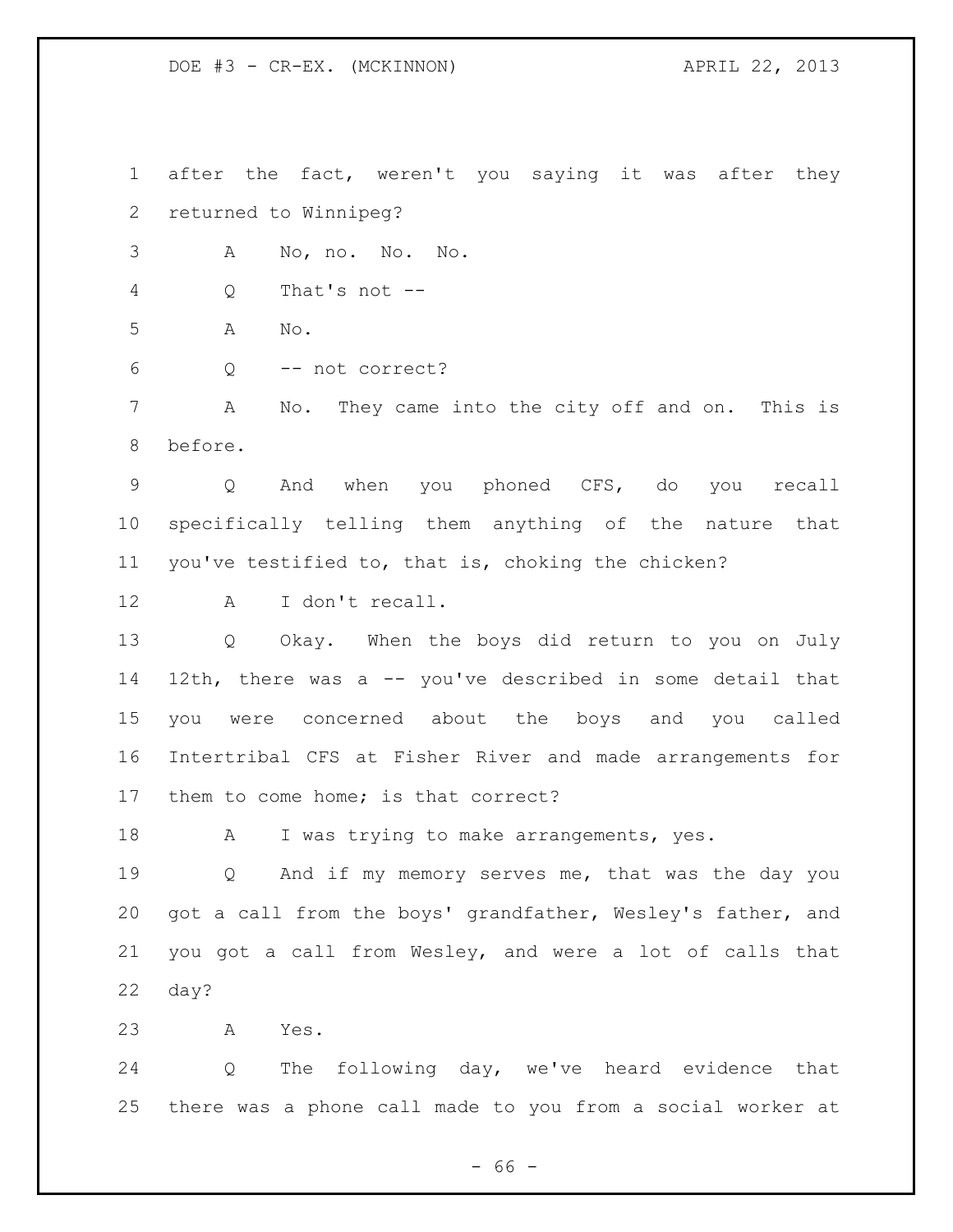Intertribal CFS to see how the boys were. Do you remember that phone call? A Yes. Q And we have a record of that phone call at Commission disclosure 1657, page 34611. Do you have that in front of you? A Yes. Q Just waiting for it to be called up on our screen. 10 THE COMMISSIONER: What page are you waiting for, Mr. McKinnon? MR. MCKINNON: 34611. I see it's typed in but it hasn't come up. 14 THE COMMISSIONER: Oh, I see. Yeah. MR. MCKINNON: Thank you. That's, that's the page. BY MR. MCKINNON: Q Do you have it in front of you, Witness? It's a short paragraph. A Yes. Q My understanding is that this is the follow-up phone call that was made to you and that the social worker called you and you answered the phone, and the social worker identified herself and told you that she was calling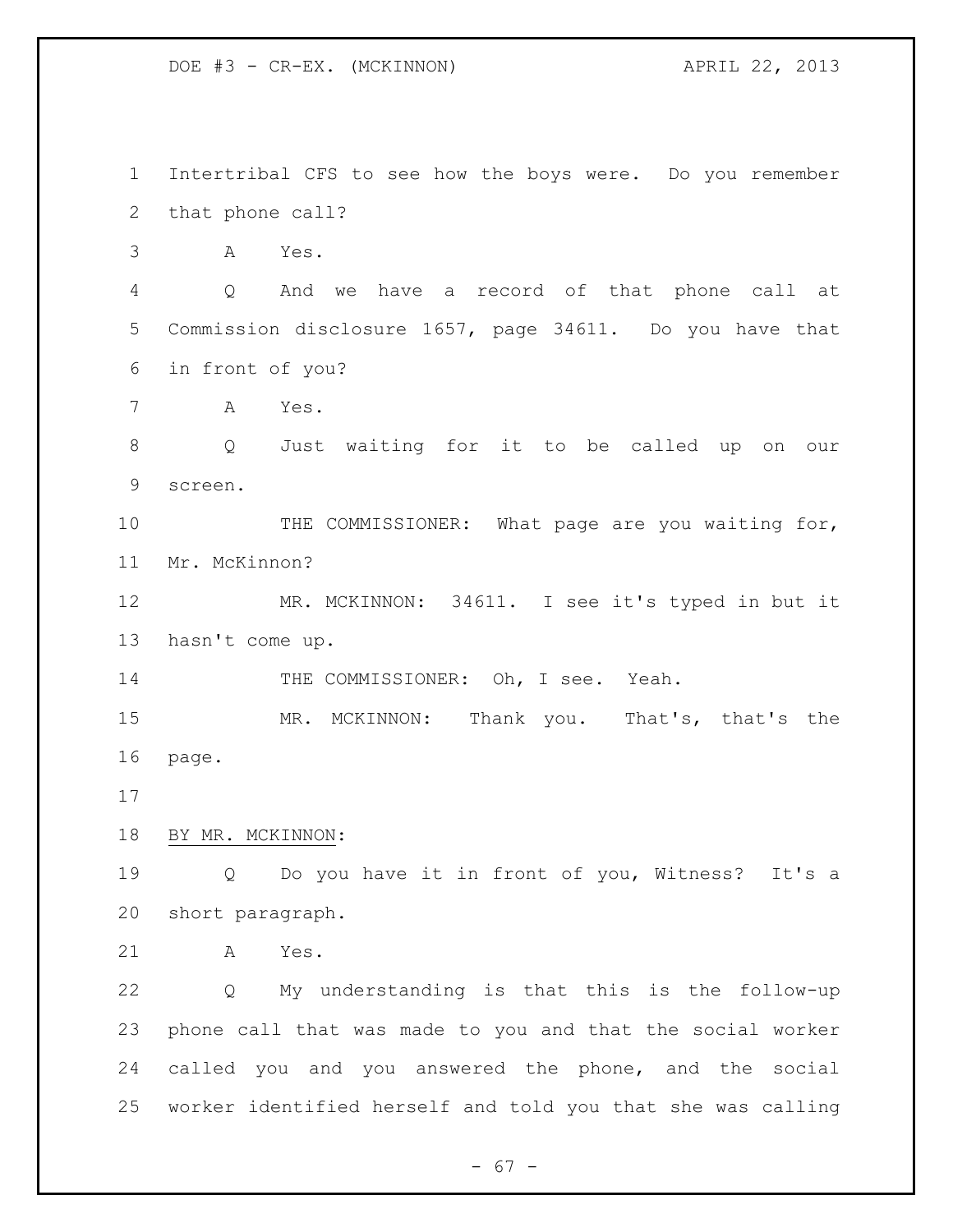| $\mathbf 1$     | to see if the boys made it home safe, and you said that               |
|-----------------|-----------------------------------------------------------------------|
| 2               | yes, they were, they were home safe. And the social worker            |
| 3               | mentioned to you that the boys seemed scared, they were               |
| 4               | happy once they knew they were going back home. Do you                |
| 5               | recall having that discussion with the social worker?<br>This         |
| 6               | would be the day after the boys were returned home.                   |
| $7\phantom{.}$  | I remember her calling to see if they made it<br>$\mathbf{A}$         |
| 8               | home all right, yes.                                                  |
| $\mathsf 9$     | Q And according to this note, you told them that                      |
| 10 <sub>o</sub> | they were scared when the CFS workers went there,                     |
| 11              | suggesting to me, I think, that they might have been afraid           |
| 12              | of the CFS workers, that's what might have made them seem             |
| 13              | Was that what you were conveying to this social<br>scared.            |
| 14              | worker?                                                               |
| 15              | Yes, as I didn't know<br>what<br>happened out<br>A                    |
| 16              | there.                                                                |
| 17              | And the social worker was wanting to ensure that<br>$Q \qquad \qquad$ |
| 18              | everything was fine. And you thanked the social worker for            |
| 19              | having the boys returned home, and that was the end of the            |
| 20              | conversation?                                                         |
| 21              | Yes, it was just a brief conversation.<br>A                           |

 Q And you never made any mention to the social worker at that time that you had concerns about the little five-year-old girl?

A Well, I, I told somebody that there was another

- 68 -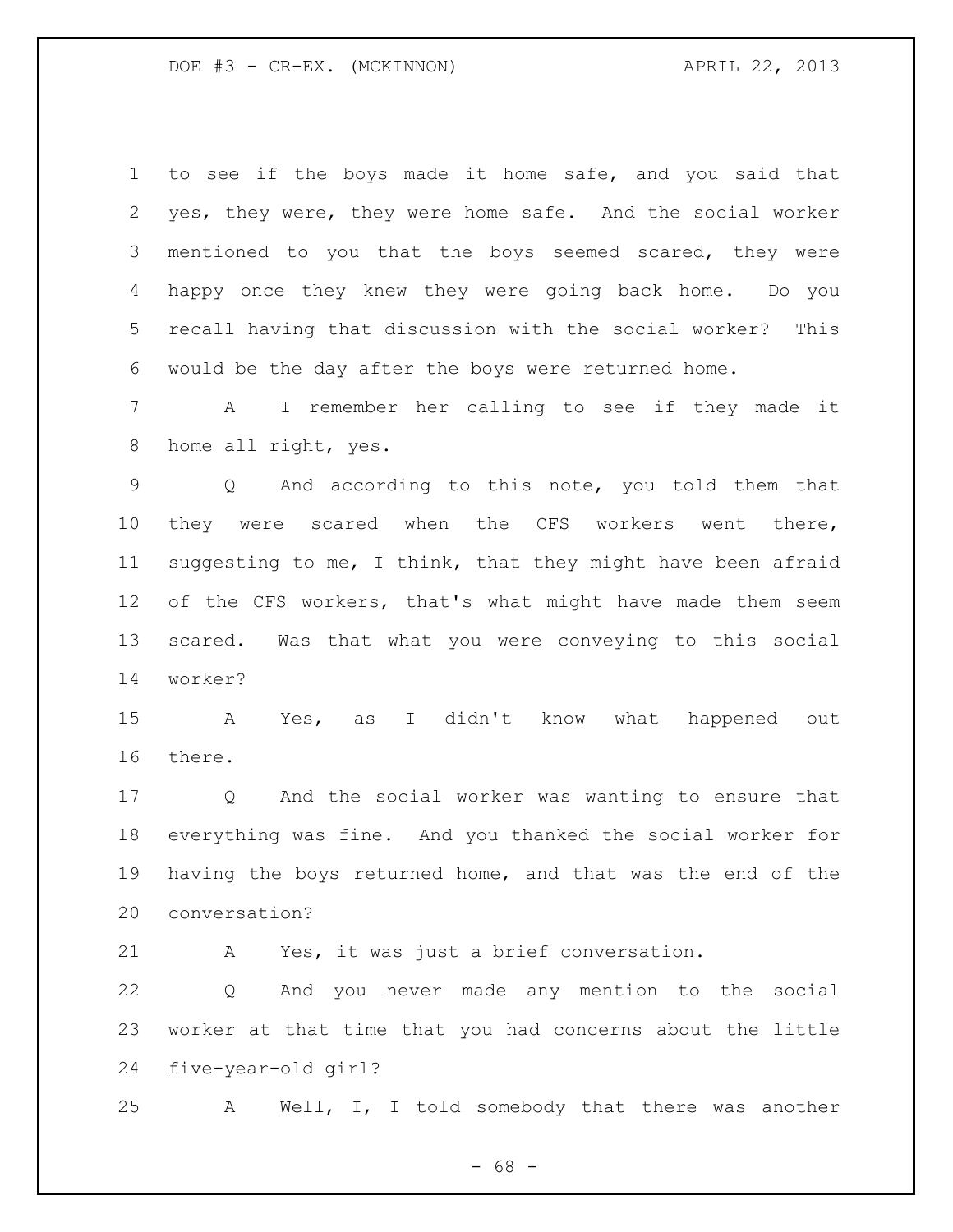child living there. I didn't know how many children were there. Q Was that on this occasion that you -- A I don't know --  $5 \qquad Q \qquad -- \text{ said that?}$  A -- occasion it was. Q Okay. Would you not agree with me that if there was a concern -- you didn't, for example, tell the social worker that the boys were afraid of their father; in fact, you said they appeared to be afraid of the social workers? A Yeah, because they never dealt with social workers. Q Okay. Now, in terms of you first learning about Phoenix's death, we know that from your evidence that that occurred when your eldest son went with you to a walk-in clinic, correct? A I took him to a clinic. Q Right. So the -- A I didn't see the doctor, he did. Q That's -- sorry, that's what I was intending to suggest. He was seeing the doctor and you were in the waiting -- A Yes. Q -- room, accompanying him to the doctor?

- 69 -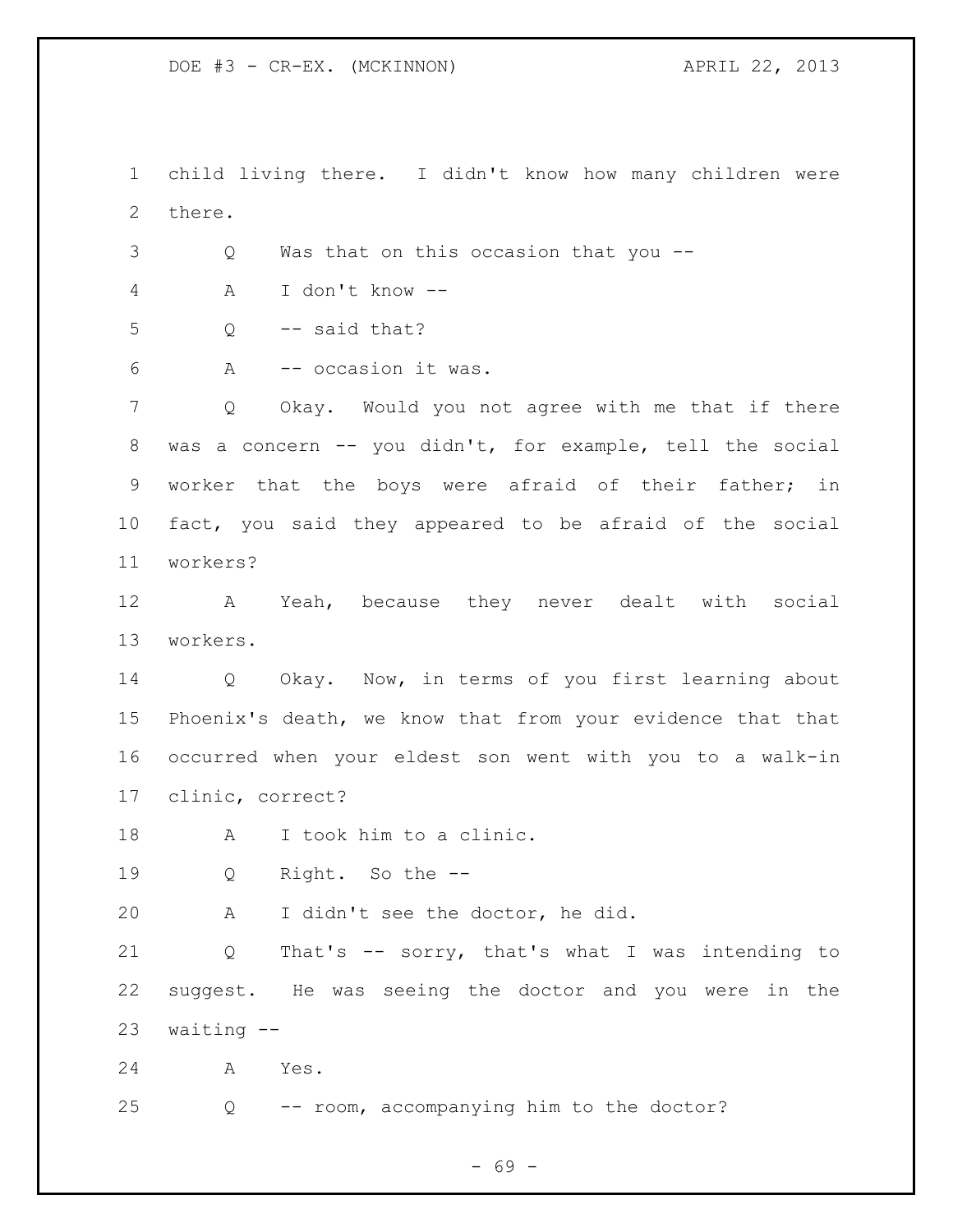A Yes. Q And you, you could tell something was troubling him? And you -- A Yes. Q -- asked him what was wrong? A Yes. Q Now, we have the date on that from the Manitoba Health Services Commission as being February 28th, 2006. That would have been a Tuesday. Does that sound right to you? A No. Q No? A It was during the weekend we went to the clinic. Q You recall -- A Was on a weekend. Q You recall it being a weekend visit? A Yeah. Q Because we know that you reported this terrible matter to Intertribal CFS and, and they promptly reported to the police on March 6th, which would be a Monday, if my memory serves me, or a Tuesday. That would have been a Monday. 23 A A Monday? Q A Monday you reported it. Is it possible you waited six days before reporting this?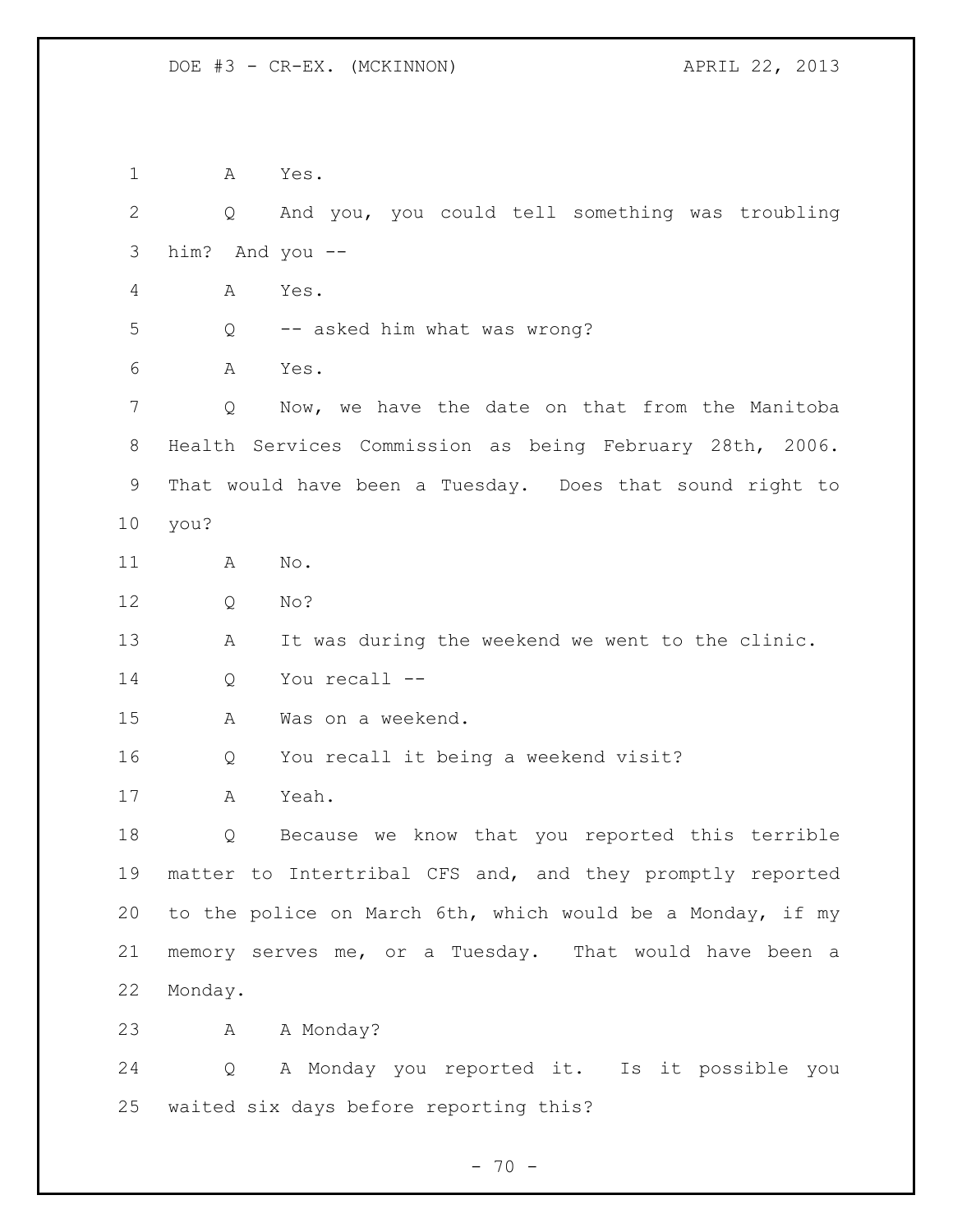A No.

Q Not possible?

A No.

 Q And what your eldest son told you was that something really bad had happened and that he had learned about this from your youngest son; does that ring a bell? Does that sound right to you?

8 A Yeah, I just found that out.

Q You just found that out when?

A Yesterday. I didn't know.

 Q You went back to the house and you talked to your youngest son and he was mad, if I --

A Yeah.

14 Q -- if I understand your evidence.

Do you know why he was mad?

A I don't know why.

 Q But we're fairly clear that you reported this matter to CFS on March 6th, which would be about nine months after the boys returned home in July of 2005, correct?

A Nine months. Can you say that again?

 Q Just want to make sure we got our dates right. We know the boys came home in July of 2005.

24 THE COMMISSIONER: I think, Witness, he's talking about the time the boys came home in July until it was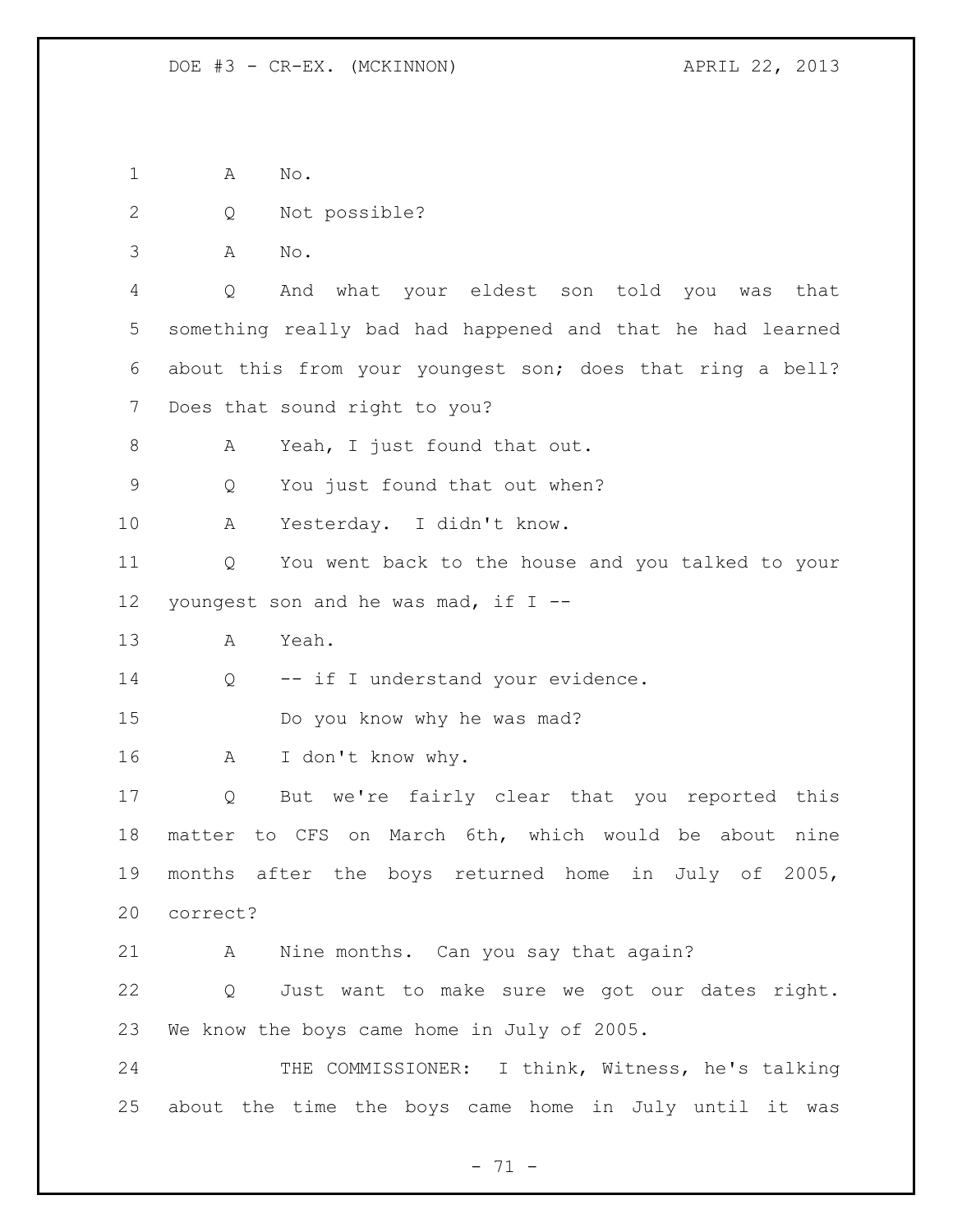DOE #3 - CR-EX. (MCKINNON) APRIL 22, 2013

 reported March of the next year to the police, and that from July to March would have been a nine-month period. Does that sound about right to you? THE WITNESS: No. BY MR. MCKINNON: Q Let me -- because when you gave evidence at the criminal trial, you gave different evidence, and I'm going to take it to you -- or take you to it. If we look at page 1068, that's Commission disclosure 18. This is a copy of your transcript of evidence at the criminal trial. And at line 25, the Crown attorney is asking you a question. He says: 15 "And you know what, I've asked 16 that very awkwardly. When you 17 went to the, the walk-in clinic, 18 the Point Douglas walk-in clinic, do you remember how long [your eldest son] had been back from Fisher River?" And you answered: "I think a week."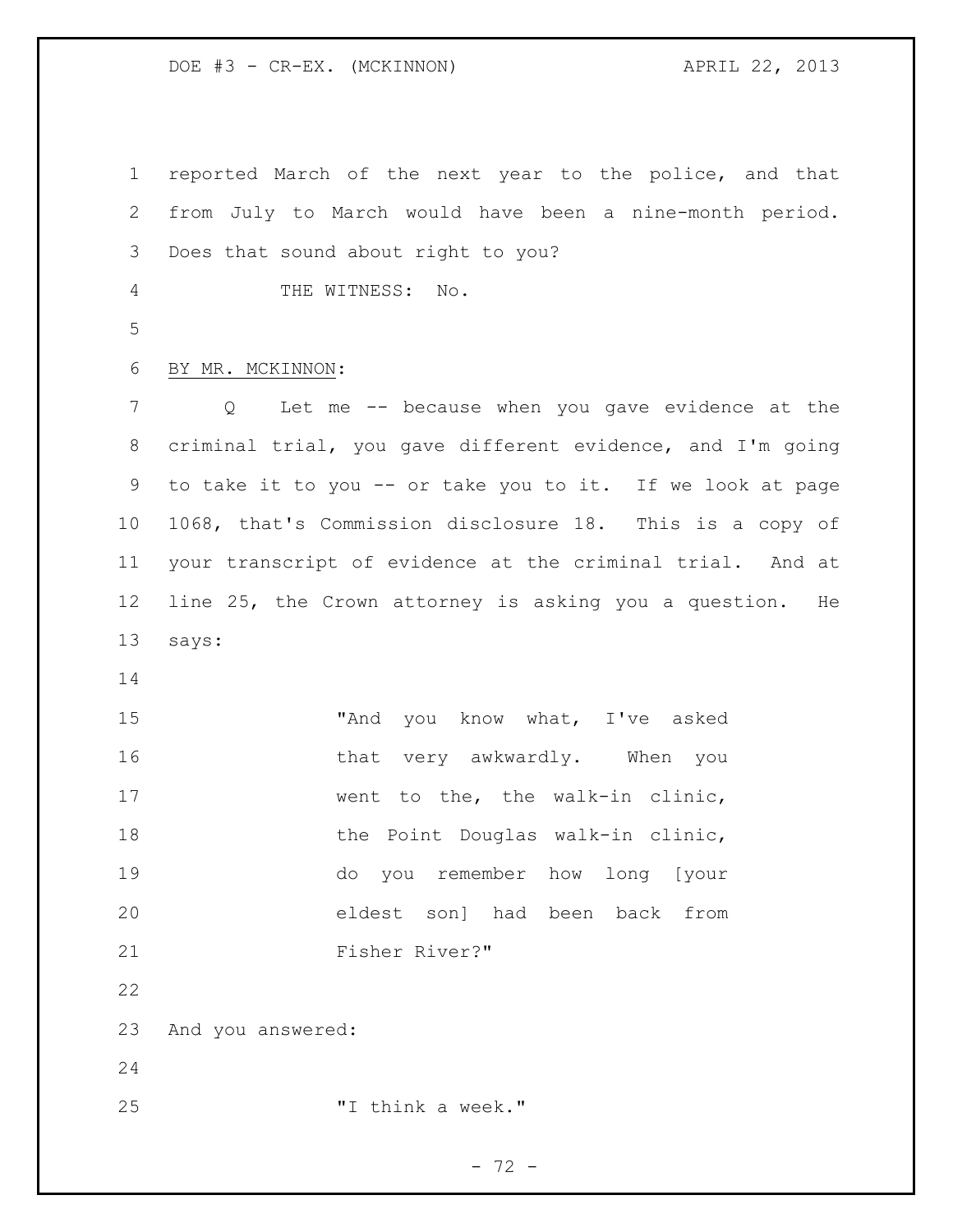1 And if -- 2 A Maybe a week, yeah. 3 Q Okay. And if we go over the next page, at page 4 1069, line 13, he says: 5 6 "Q All right. So just to make 7 sure that I've got it clear, then, 8 about a week after they came back, 9 in July of 2005, that's when 10 [redacted] ..." 11 12 Sorry, that's when son number ... 13 14 A I don't want to do this anymore. 15 Q ... your eldest son. Page 1069. 16 A He's mentioning their names. I don't want to do 17 this. 18 THE COMMISSIONER: Just a moment. 19 THE WITNESS: You're mentioning their names. 20 MR. MCKINNON: I apologize for that. 21 UNIDENTIFIED PERSON: Our names are mentioned. 22 THE WITNESS: You guys should just take 23 accountability. Social workers failed her. 24 MS. WALSH: Now --25 THE WITNESS: I'm done.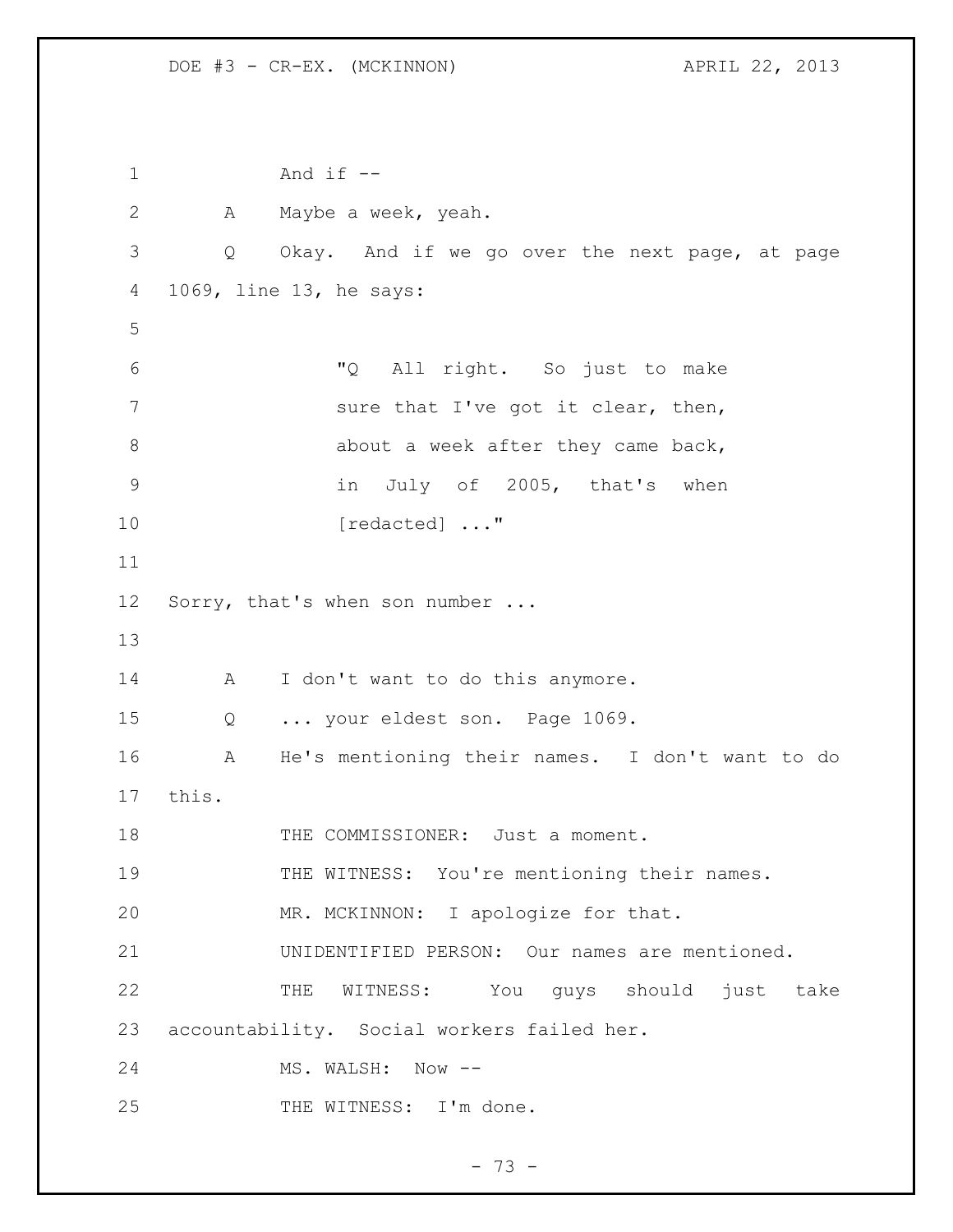THE COMMISSIONER: Witness, would you like a little break? THE WITNESS: No, I'm done. THE COMMISSIONER: No. THE WITNESS: They keep using my boys' names. I'm done. THE COMMISSIONER: She's -- we'll stand adjourned for a few minutes, and I think, Ms. Walsh, you better attend to see that she endeavours to stay if she possibly can. She's left, and I think -- MS. WALSH: I think she should have her counsel with her. 13 THE COMMISSIONER: -- should -- maybe Mr. Gange is -- MR. GANGE: I'm -- 16 THE COMMISSIONER: I'm sorry, I quess I should -- MS. WALSH: She should have her counsel. 18 MR. GANGE: I will. 19 THE COMMISSIONER: I'm sorry, Mr. Gange, it's -- MR. GANGE: No, that's fine. 21 THE COMMISSIONER: -- your responsibility. MR. GANGE: Yes. Yes. THE COMMISSIONER: I hand it to you, and we stand adjourned till you tell us it's time to reconvene. MR. GANGE: Yes, thank you.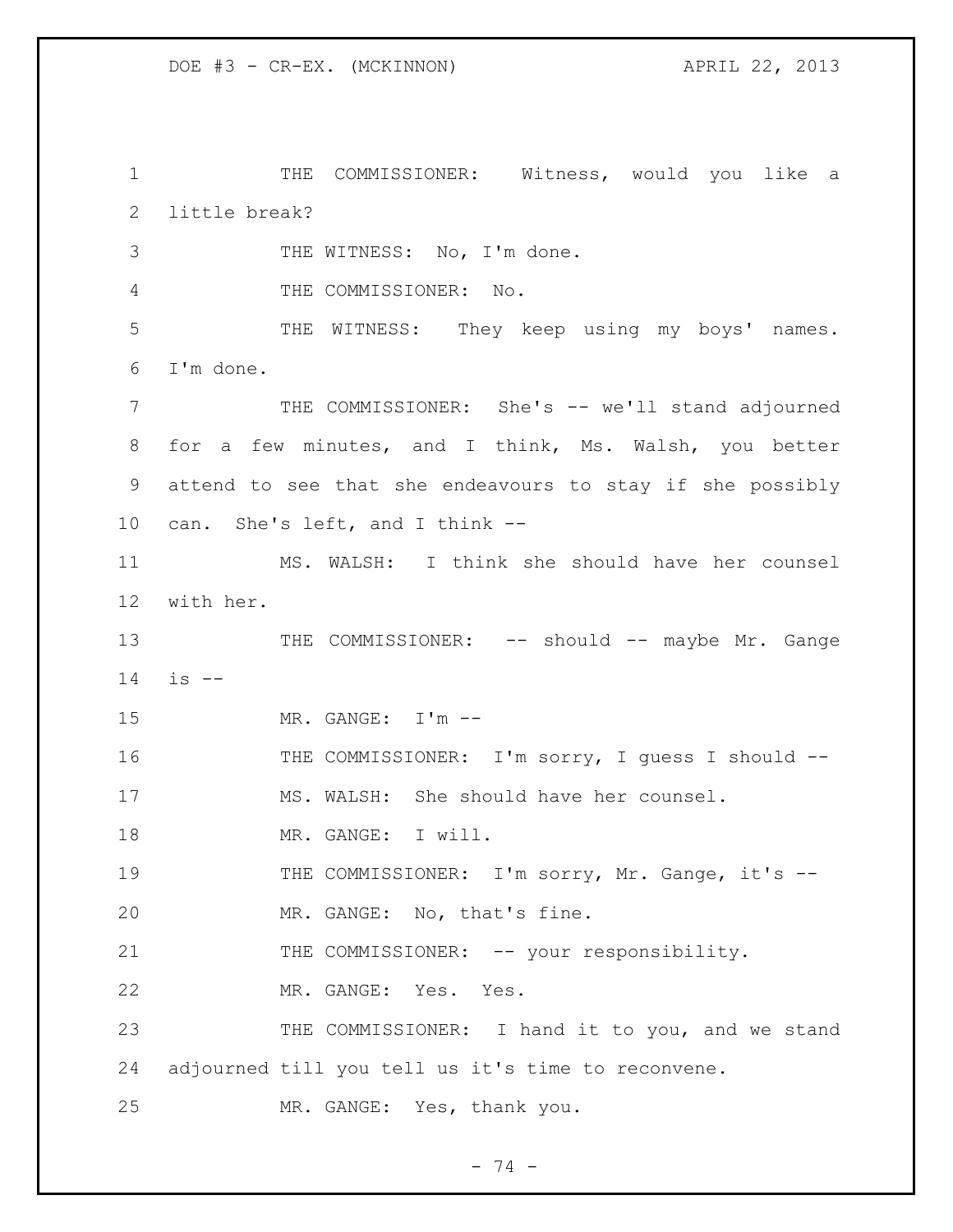DOE #3 - CR-EX. (MCKINNON) APRIL 22, 2013

| $\mathbf 1$  | (BRIEF RECESS)                                              |
|--------------|-------------------------------------------------------------|
| $\mathbf{2}$ |                                                             |
| 3            | THE COMMISSIONER: Mr. McKinnon.                             |
| 4            | MR. MCKINNON: Thank you, Mr. Commissioner.                  |
| 5            |                                                             |
| 6            | BY MR. MCKINNON:                                            |
| 7            | Witness, can you hear me?<br>Q                              |
| 8            | Α<br>Yes.                                                   |
| $\mathsf{S}$ | Okay. Let me apologize for mentioning your son's<br>Q       |
| 10           | name. I assure you that was a slip-up on my part. My copy   |
| 11           | of the transcript is not properly redacted so I, I was      |
| 12           | reading from my copy, and please accept my apologies.       |
| 13           | The question I was asking you, though, was, what            |
| 14           | I'm trying to establish is your memory about when things    |
| 15           | happened, and the question that I was putting to you was    |
| 16           | from your transcript at the criminal trial from November of |
| 17           | 2008. So let me try and read it to you again. This time     |
| 18           | I'll read it properly.                                      |
| 19           | Α<br>Okay.                                                  |
| 20           | The question is at line 13 at page 1069.<br>Q               |
| 21           | Okay.<br>Α                                                  |
| 22           | The question is being asked by the Crown attorney<br>Q      |
| 23           | and it's as follows:                                        |
| 24           |                                                             |
| 25           | "Q"<br>All right. So just to make                           |
|              |                                                             |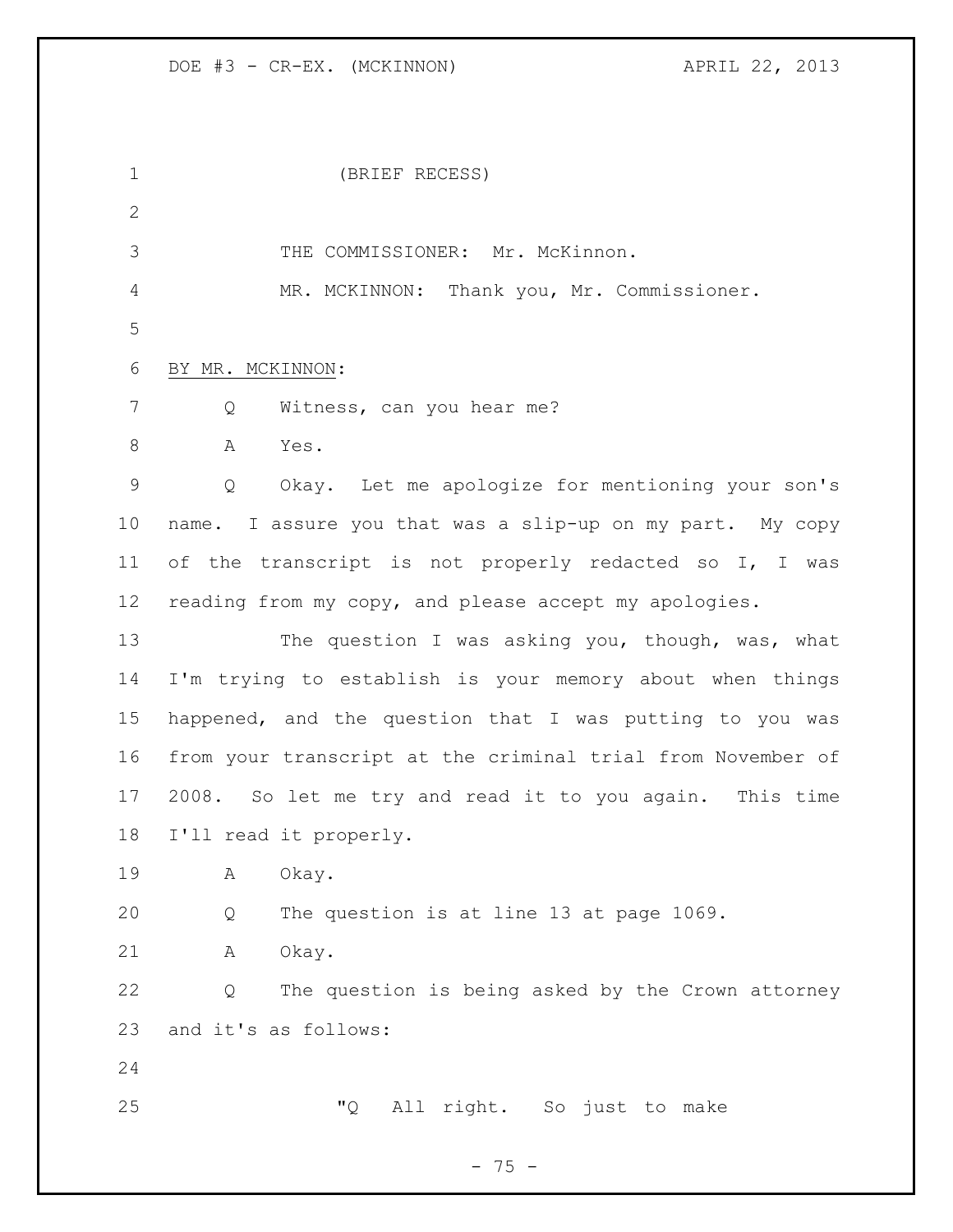1 sure that I've got it clear, then, about a week after they came back, in July of 2005, that's when [DOE #2] told you what happened?" And your answer was: 8 "Yeah." You see where you said that at the criminal trial in November of 2008? My suggestion to you, Witness, is that in 2008 you were confused about dates, that you were saying something happened in July of 2005 when we are now pretty clear that it happened in March of 2006. Do you acknowledge that, that you were just confused? A Yes. Q And that's one of the tricks that memory plays on us, is that we can get confused about when things happened; is that fair? A Yes. MR. MCKINNON: And those are all the questions I have for you, Witness. Thank you. 24 THE COMMISSIONER: Thank you, Mr. McKinnon. See Mr. Khan coming forward.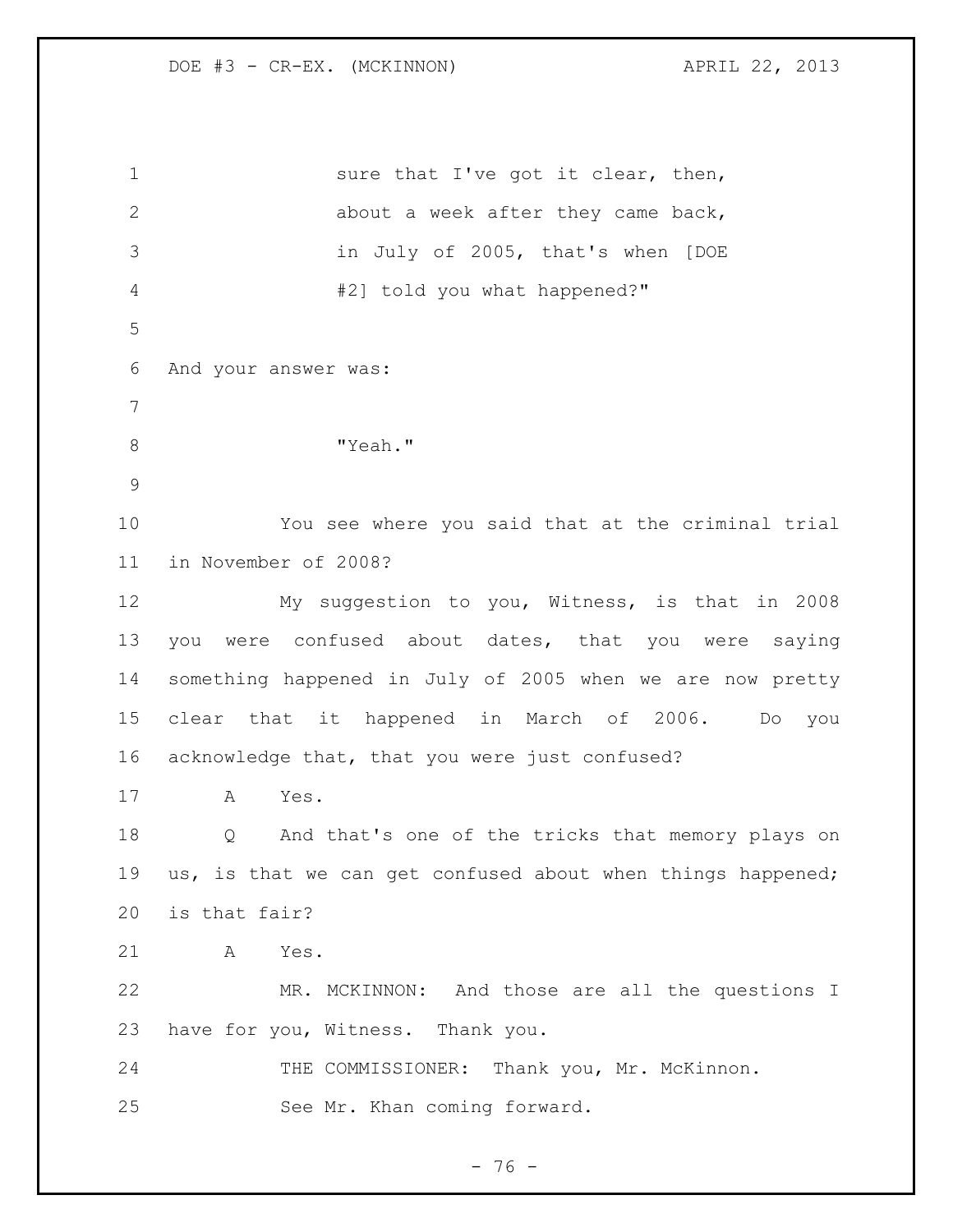DOE #3 - CR-EX. (KHAN) APRIL 22, 2013

CROSS-EXAMINATION BY MR. KHAN:

| $\overline{2}$ | Hello, Witness, my name is Hafeez Khan, I'm<br>$Q \qquad \qquad$ |
|----------------|------------------------------------------------------------------|
| 3              | counsel for Intertribal Child and Family Services. I don't       |
| 4              | have many questions at all for you, just a couple,               |
| 5              | actually, and they just follow up on some of the questions       |
| 6              | and answers that we've already heard.                            |
| 7              | When Mr. McKinnon was asking you some questions                  |
| 8              | you had mentioned that you just found out yesterday. Are         |
| $\mathsf 9$    | you referring to finding out that DOE #2 had told DOE #1         |
| 10             | about the murder?                                                |
| 11             | UNIDENTIFIED PERSON: Other way round.<br>It's                    |
| 12             | (inaudible).                                                     |
| 13             |                                                                  |
| 14             | BY MR. KHAN:                                                     |
| 15             | I'm sorry about --<br>Q                                          |
| 16             | Α<br>Yes.                                                        |
| 17             | Yes. Sorry, that's about DOE #1 having told DOE<br>Q             |
| 18             | #2?                                                              |
| 19             | Α<br>Yes.                                                        |
| 20             | And so you're saying that before yesterday you<br>Q              |
| 21             | weren't aware of that?                                           |
| 22             | I wasn't aware.<br>A                                             |
| 23             | You weren't aware of that fact, that DOE #1 --<br>Q              |
| 24             | Yes.<br>A                                                        |
| 25             | Okay. Do you have a personal recollection of<br>Q                |
|                |                                                                  |

- 77 -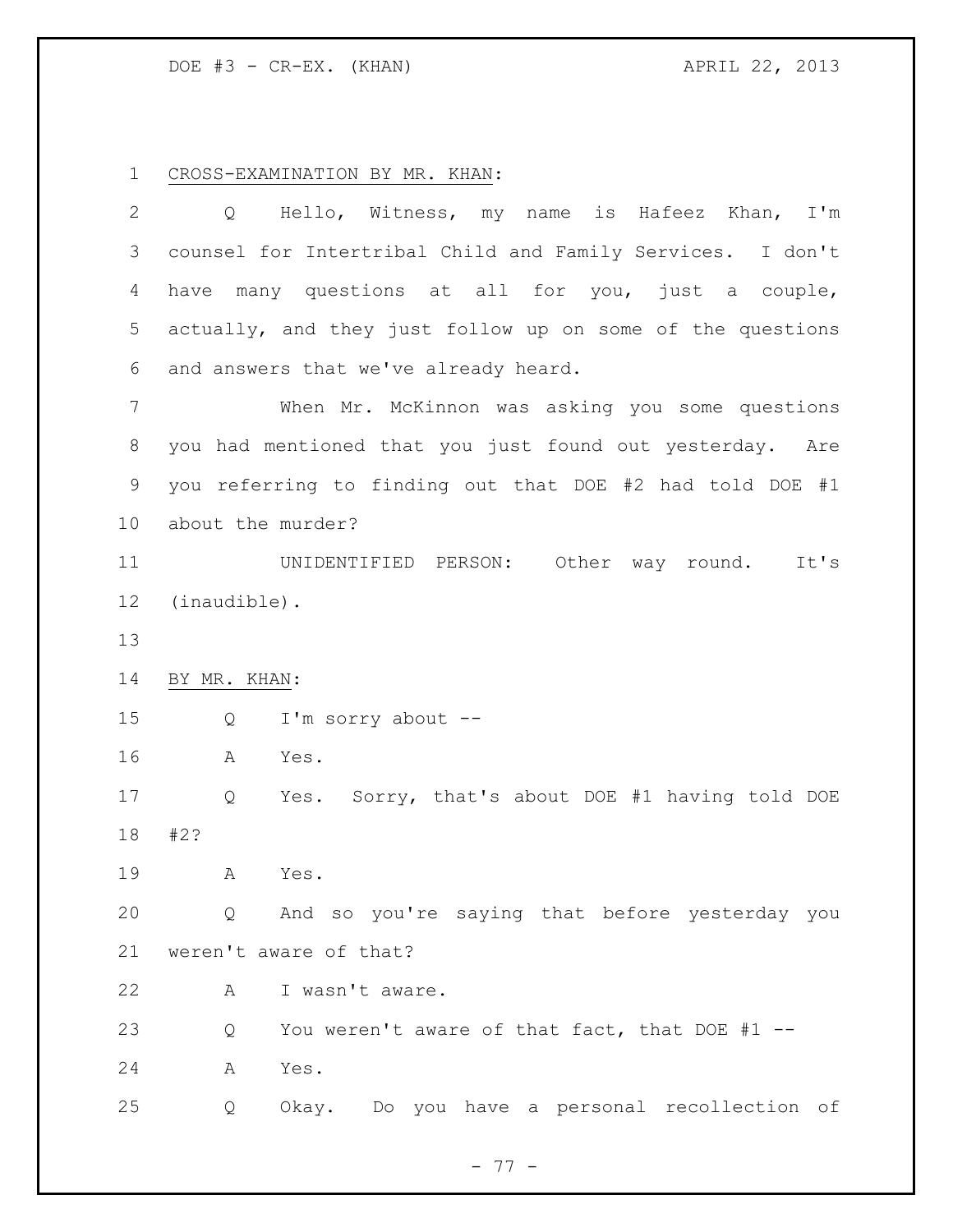DOE #3 - CR-EX. (KHAN) APRIL 22, 2013

 when the boys were returned to you in the summer of 2005? A I just remember it was summertime. Q Do you have -- so you don't remember personally what month it was? A No. Q I have a few phone -- a few questions about your, your phone calls to Peguis. Now, I'm a little confused as to when you may have called Peguis CFS or when you called Fisher River. Now, on the day the boys were returning home, had you made calls on your own to try to bring the boys home? A Yes. Q And the boys had told you for -- that day, that they wanted to come home? A Yes. Q And they -- had they been telling you for a few days prior to that that they wanted to come home? 18 A They would mention it, but it wasn't, you know, it didn't seem like a big deal then. Q Right. And you had testified earlier that a worker had called you on that day and told you that she was bringing the boys home? A Yes. Q Do you know what agency that worker called you from?

- 78 -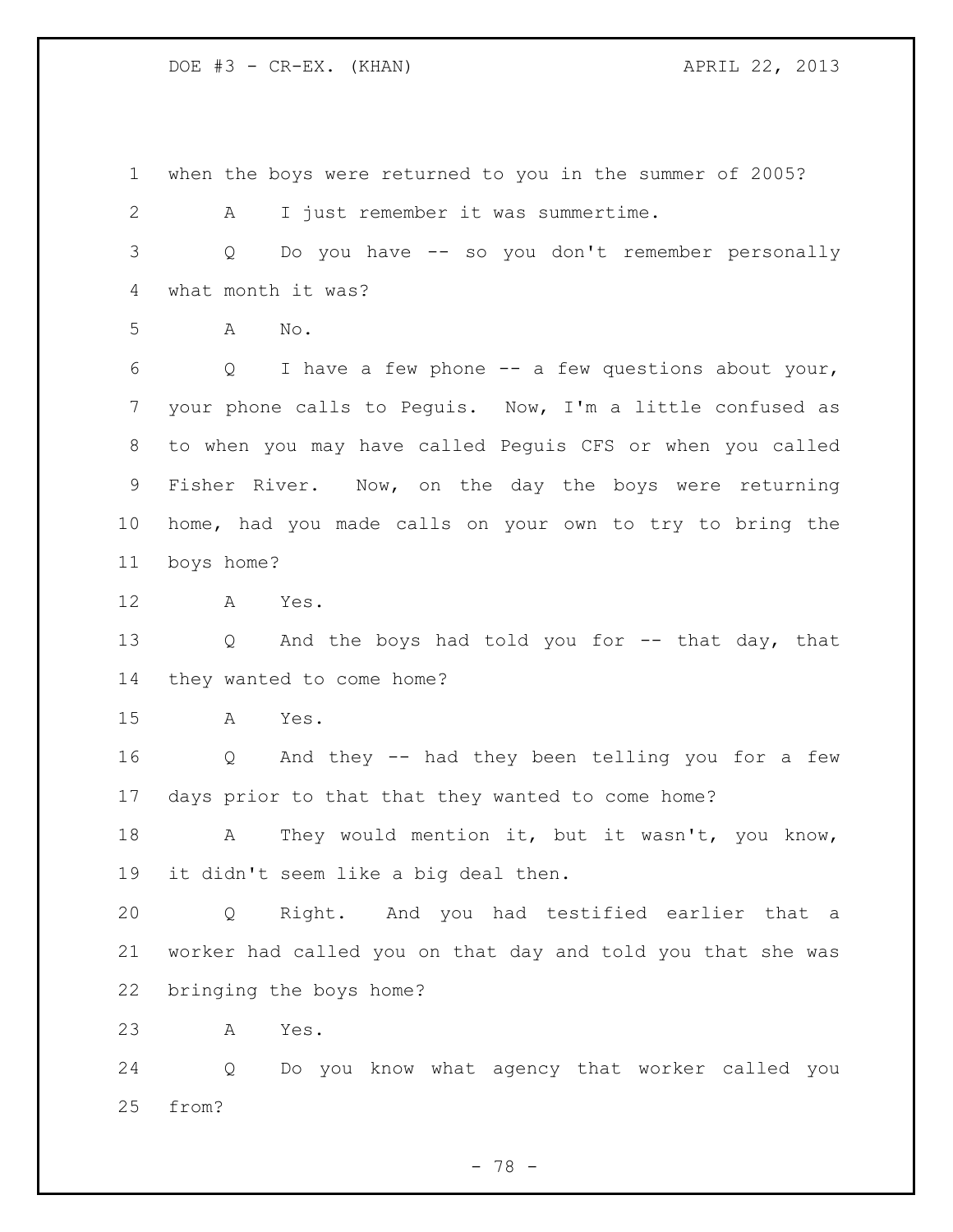1 A I assume Fisher River.

| $\overline{2}$ | MR. KHAN: Mr. Commissioner, I'd like to                    |
|----------------|------------------------------------------------------------|
| 3              | introduce a document. Unfortunately, I have a feeling that |
| 4              | this document hasn't been redacted. Ms. Walsh, it's        |
| 5              | Commission disclosure number 891. And I could advise, Mr.  |
| 6              | Commissioner, that late last week I was -- did receive an  |
| 7              | e-mail from the Commission's office asking to advise which |
| 8              | documents that we would be referring to. And I apologize,  |
| 9              | I wasn't expecting to refer to this document and, and so I |
| 10             | hadn't e-mailed it in advance. And I'm not too sure what   |
| 11             | would be the best process to deal with it.                 |
| 12             | THE COMMISSIONER: Well, can you, can you --                |
| 13             | MR. KHAN: I can --                                         |
| 14             | THE COMMISSIONER: You want to ask her some                 |
| 15             | questions about the document?                              |
| 16             | MR. KHAN: Yes. It's, it's a, it's a very short             |
| 17             | brief contact note.                                        |
| 18             | THE COMMISSIONER: And is your concern about                |
| 19             | putting it on the screen?                                  |
| 20             | MR. KHAN: It is.                                           |
| 21             | THE COMMISSIONER: Well                                     |
| 22             | MR. KHAN: I can read it in.                                |
| 23             | THE COMMISSIONER: Ms. Walsh, what is your                  |
| 24             | suggestion?                                                |
| 25             | MS. WALSH: Well, first, for fairness for the               |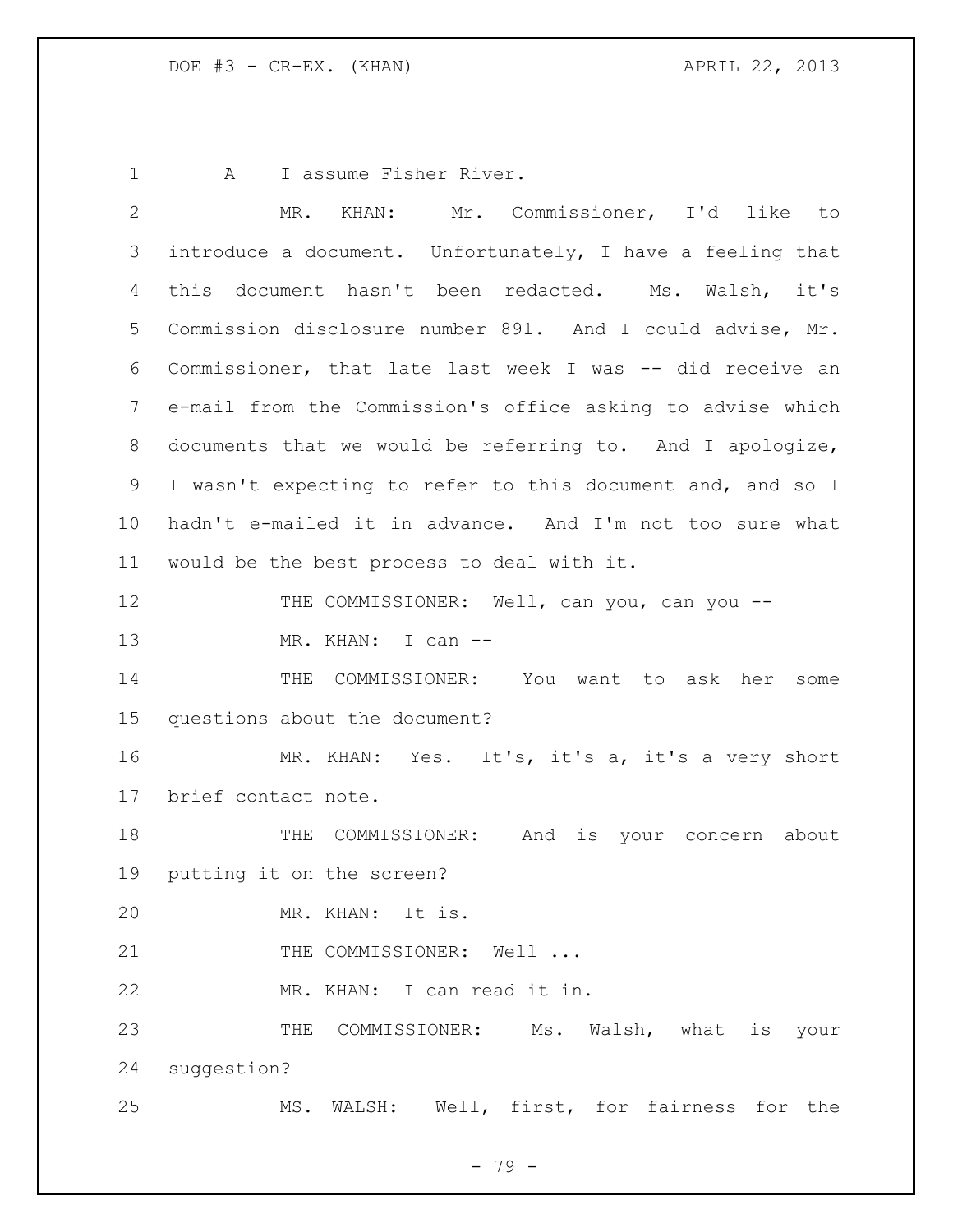DOE #3 - CR-EX. (KHAN) APRIL 22, 2013

 witness, I believe that the staff member from our office who's sitting with the witness could pull the document up for her to see. Then if Mr. Khan wants to refer to the document, if he would read it into the record in a redacted format and then after this session we will redact the document and put it onto the website.

 THE COMMISSIONER: But at the moment it doesn't have to go on our screen.

9 MS. WALSH: It does not. It -- Mr. Khan can read it into the record and the page number and it simply won't be made available to the public until it's been redacted.

 THE COMMISSIONER: Will that suffice to your purposes?

14 MR. KHAN: It does, thank you.

15 THE COMMISSIONER: All right. Now, I see Ms. Pearson has left her chair. Whether she's gone to get it, I -- we'll just see.

MR. KHAN: And again, it's document --

19 THE COMMISSIONER: She's back. Ms. Pearson, are you able to find that document?

MS. PEARSON: Yes.

 THE COMMISSIONER: And can you show it to the witness?

MS. PEARSON: Yes, she can see it.

THE COMMISSIONER: All right. She's -- the

 $- 80 -$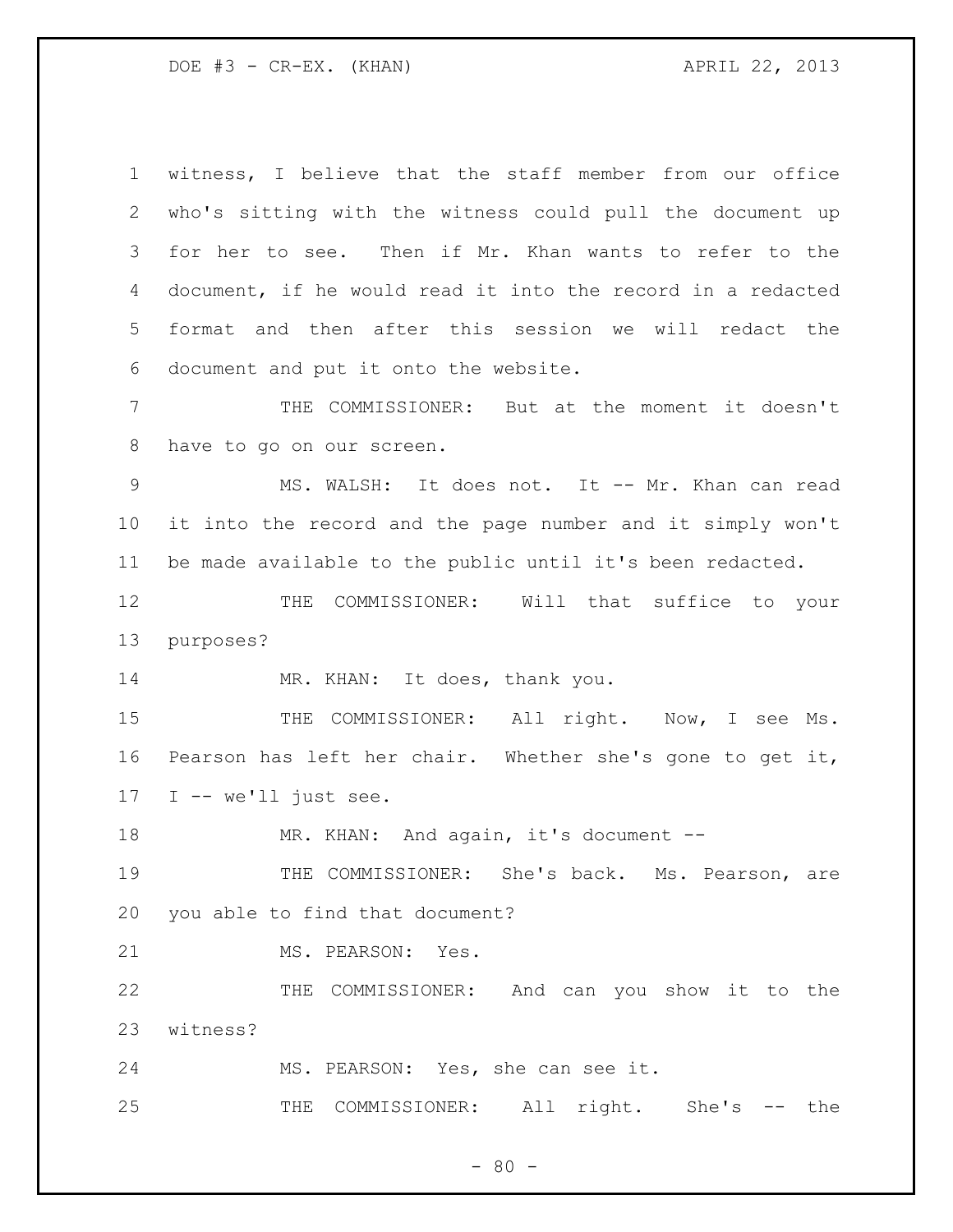DOE #3 - CR-EX. (KHAN) APRIL 22, 2013

 witness is looking at it on the screen. MR. KHAN: Thank you. BY MR. KHAN: Q The document is titled, Brief Services Contact Notes, and it says, name, DOE #3, the date is July 14th, 2005. Case worker, Olive Favel. Entered by Elsie Flett. 8 And then it says, reviewed by O.F.: "Time, 11:55 a.m. Writer received verbal referral from team leader Olive to go to Fisher River ICFS and pick-up two boys who are apparently at home alone. The two boys are Peguis band members and the father is Fisher River band member. Writer went to meet with 18 the workers from ICFS. Violet and Madeline met ... writer [and] who informed writer that the father of 21 the two boys was a big rig driver and was at this time somewhere in Ontario. The father apparently phoned the ICFS office and told 25 the workers that there was a baby-

- 81 -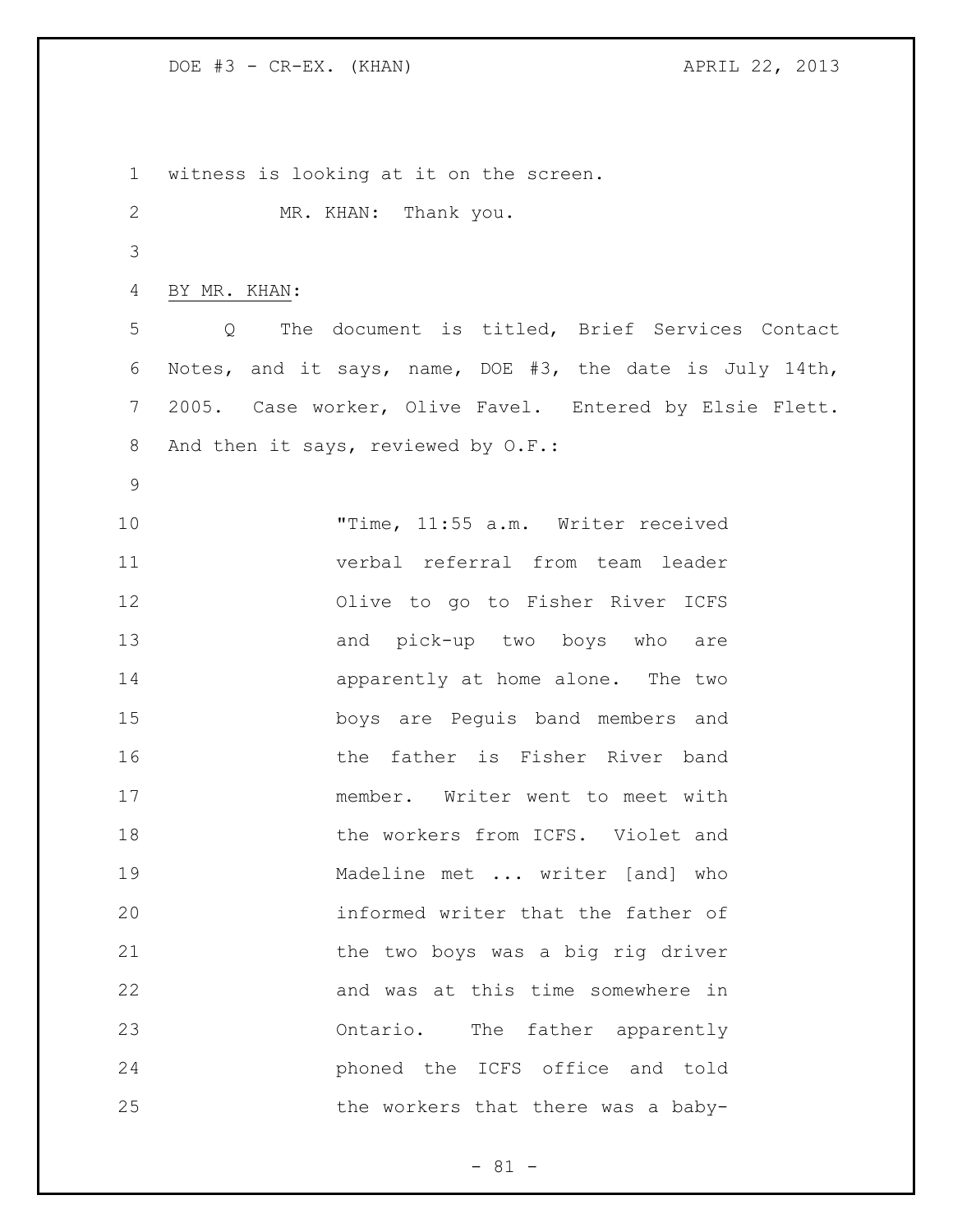| $\mathbf 1$    | sitter with the boys. ICFS         |
|----------------|------------------------------------|
| $\mathbf{2}$   | workers were informed by their     |
| $\mathcal{S}$  | probation officer that the sitter  |
| 4              | (CJ McKay) was the sitter but, was |
| 5              | apparently wanted by the law and   |
| 6              | that there was a warrant for his   |
| $\overline{7}$ | arrest. This is the reason why     |
| 8              | PCFS was involved to make sure     |
| $\mathsf 9$    | that the children were safe and    |
| 10             | returned to their biological       |
| 11             | mother [DOE #3] who resides in     |
| 12             | Winnipeg. Writer contacted [DOE    |
| 13             | #3] to inform her that [the]       |
| 14             | writer will be transporting her    |
| 15             | two boys [DOES #2 and #1] to her   |
| 16             | home address in the city right     |
| 17             | away. Before the actual            |
| 18             | transportation could take place    |
| 19             | writer and ICFS workers along with |
| 20             | two RCMP officer[s] (Constable     |
| 21             | King and Munro) were<br>the        |
| 22             | accompaning (sic) officers that    |
| 23             | helped workers locate [DOE #2] who |
| 24             | had gone with [redacted] to a      |
| 25             | friend's place for a visit.        |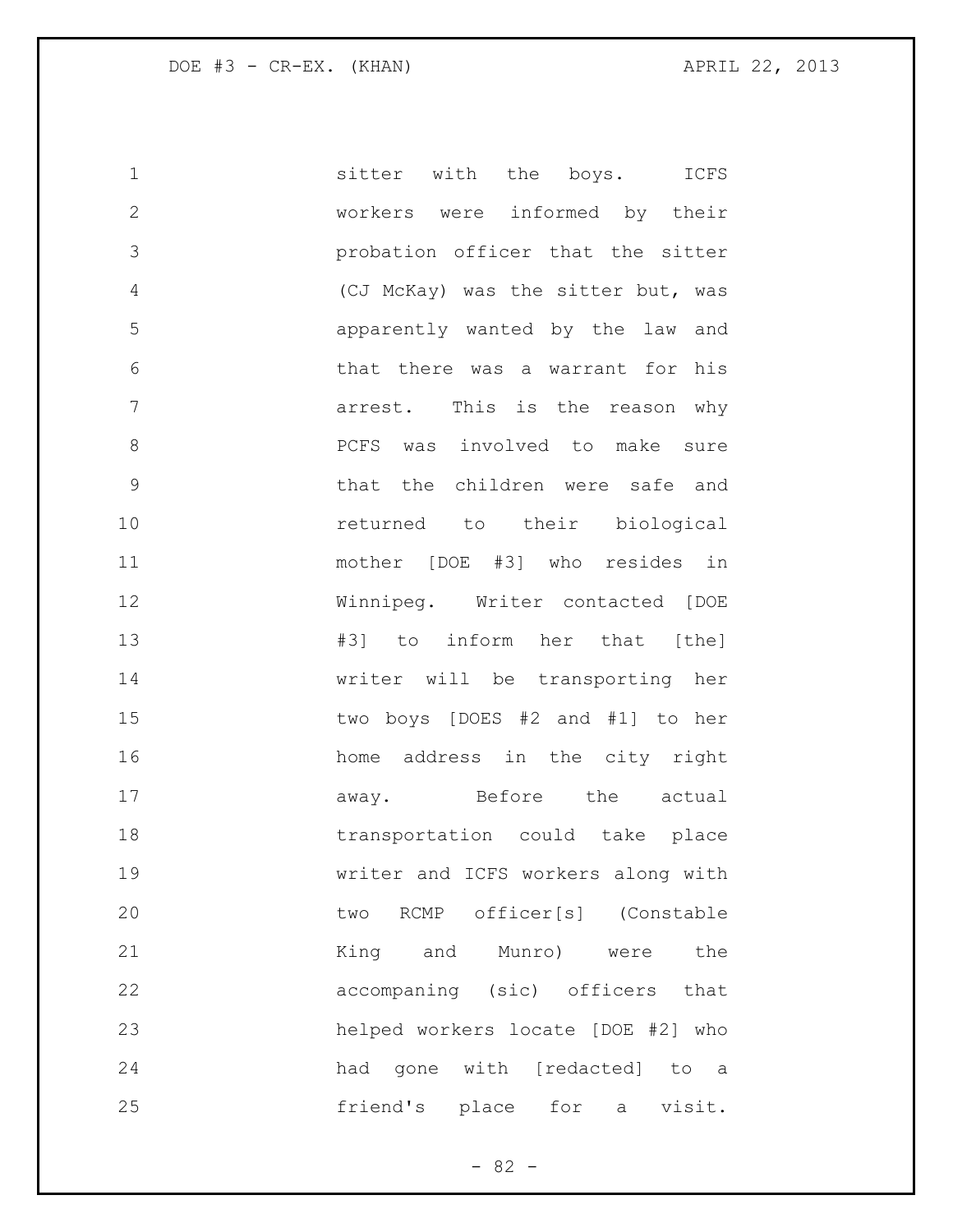Workers found [DOE #2] after a long search and then writer transported them to Pcfs office and then to the mom in Winnipeg. The ride was uneventful the boys slept all the way to Winnipeg. Writer met with the mom [DOE #3] briefly and was told by [DOE #3] that [DOE #3] will not be sending her boys back to the Reserve for awhile now, and [DOE #3] thanked **Extermal Exercise Exercise 12 EXECUTE:** [61] **http://wave.org/modular.com/modular.com/modular.com/modular.com/modular.com/modular.com/modular.com/modular.com/modular.com/modular.com/modular.com/modular.com/modular.co** 13 the safe return of her boys. Writer will continue to work with 15 this family as needed." DOE #3, does that help jog your memory as to whether it was a Peguis worker or a Fisher River worker who 19 transported the boys -- or called you, sorry, on July 12th? A I don't know where they called from but I know somebody called. Q And you had, you had testified earlier that it was a man and a woman who had brought the boys home? 24 An older man and woman. Q Did they identify themselves as workers, CFS

- 83 -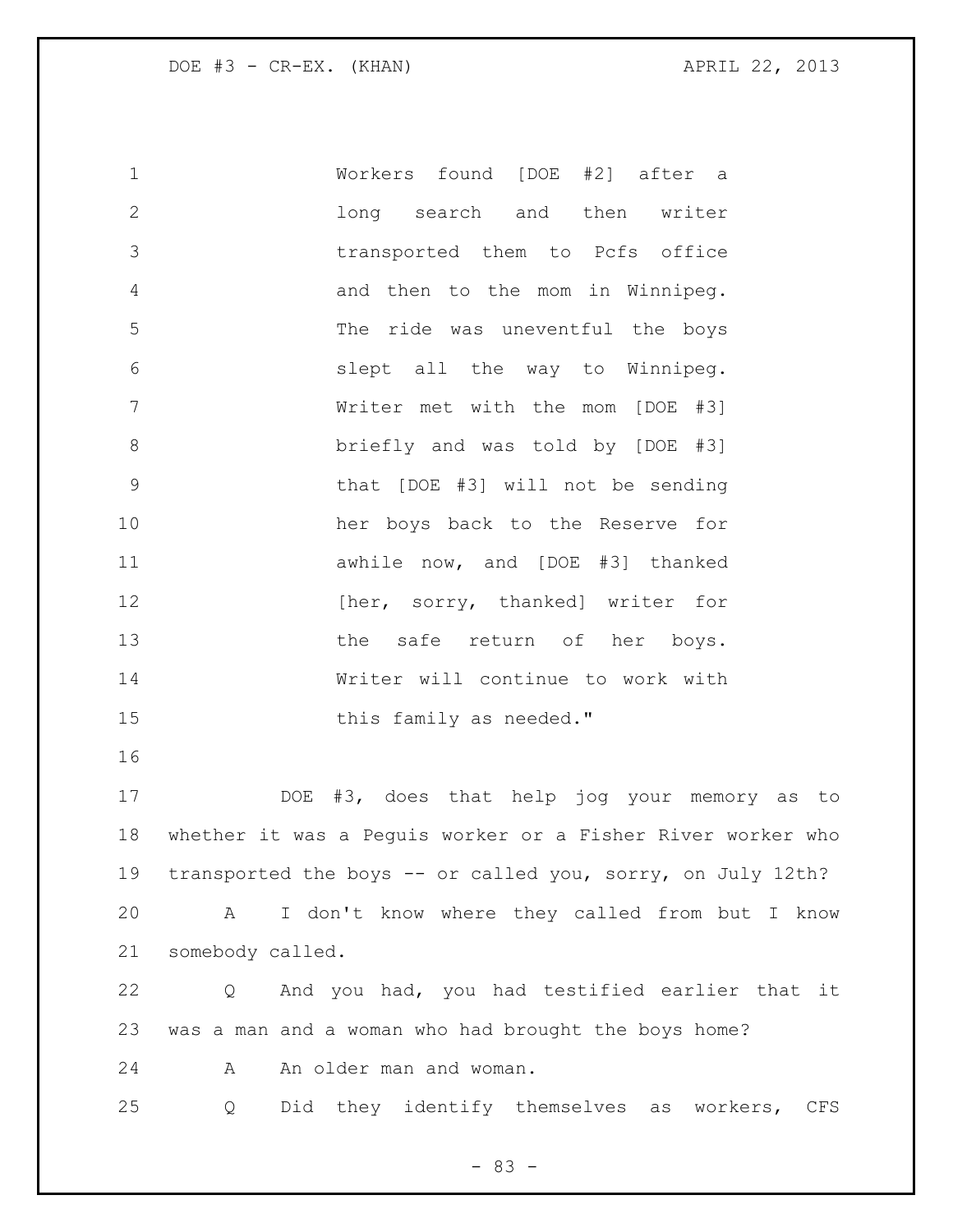DOE #3 - CR-EX. (KHAN) APRIL 22, 2013

 workers? A No. Q And you're sure it was not just one woman, it was a man and a woman? A A man and a woman. Q Witness, do you recall whether you had told that worker anything about a little girl in the home? A I don't recall. Q But you do recall having called Peguis CFS at some point? A Yeah. Q Do you recall whether or not you had told them anything about a little girl in the home? A I don't recall. Q You had mentioned earlier that you obtained the number for, for the agency by dialing 411. Do you recall that? A Yes. Q Do you recall if that was the number for Peguis CFS or, or Intertribal CFS? A I don't know. Q You said during that phone call that you had talked about the boys taking care of an old man. Did I, did I get that correct? A Yes.

- 84 -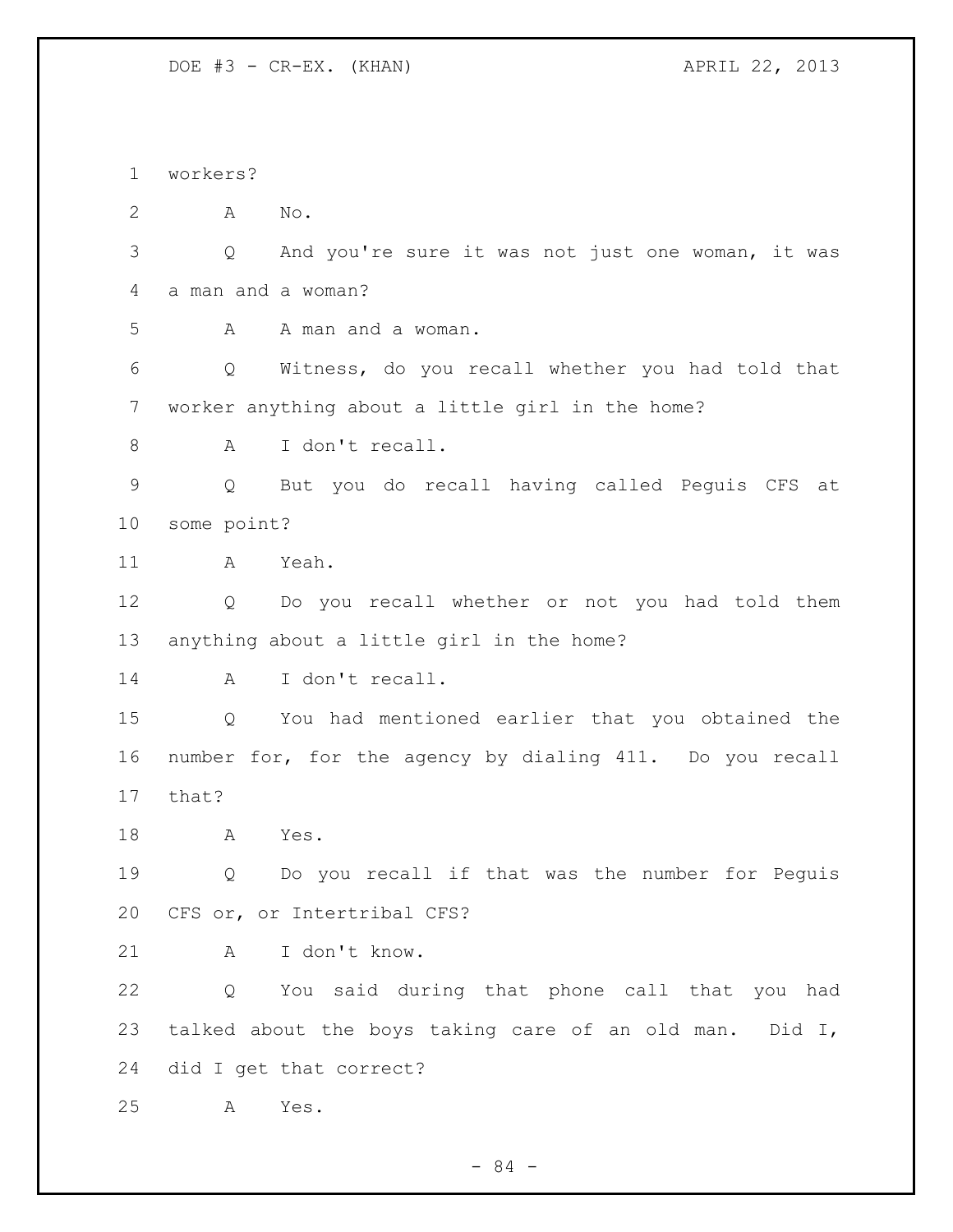Q Did you also talk about the boys being left alone?

 A I don't recall what I said to them. I was just worried about my boys because I didn't know who the caregiver was.

 Q So on that phone call you had mentioned that you were concerned about the babysitter?

 A I was concerned my kids had no food to eat, no toilet paper, they were looking after an old man, I didn't know who the caregiver was. Just a number of things.

 Q Do you recall telling the worker that you had legal guardianship of DOE #1?

13 A I don't remember what I said.

 MR. KHAN: Thank you, Mr. Commissioner, those are my questions. Thank you, Witness.

 THE COMMISSIONER: Thank you, Mr. Khan. Now, before Mr. Gange, are there others that wish to question? It would appear not, Mr. Gange.

19 MR. GANGE: Thank you.

## RE-EXAMINATION BY MR. GANGE:

 Q We're almost done here, Witness. So couple of things that I think that we need to go over.

 It's, it's fair to say that your memory of a number of these things is, gets a little jumbled; is that

 $- 85 -$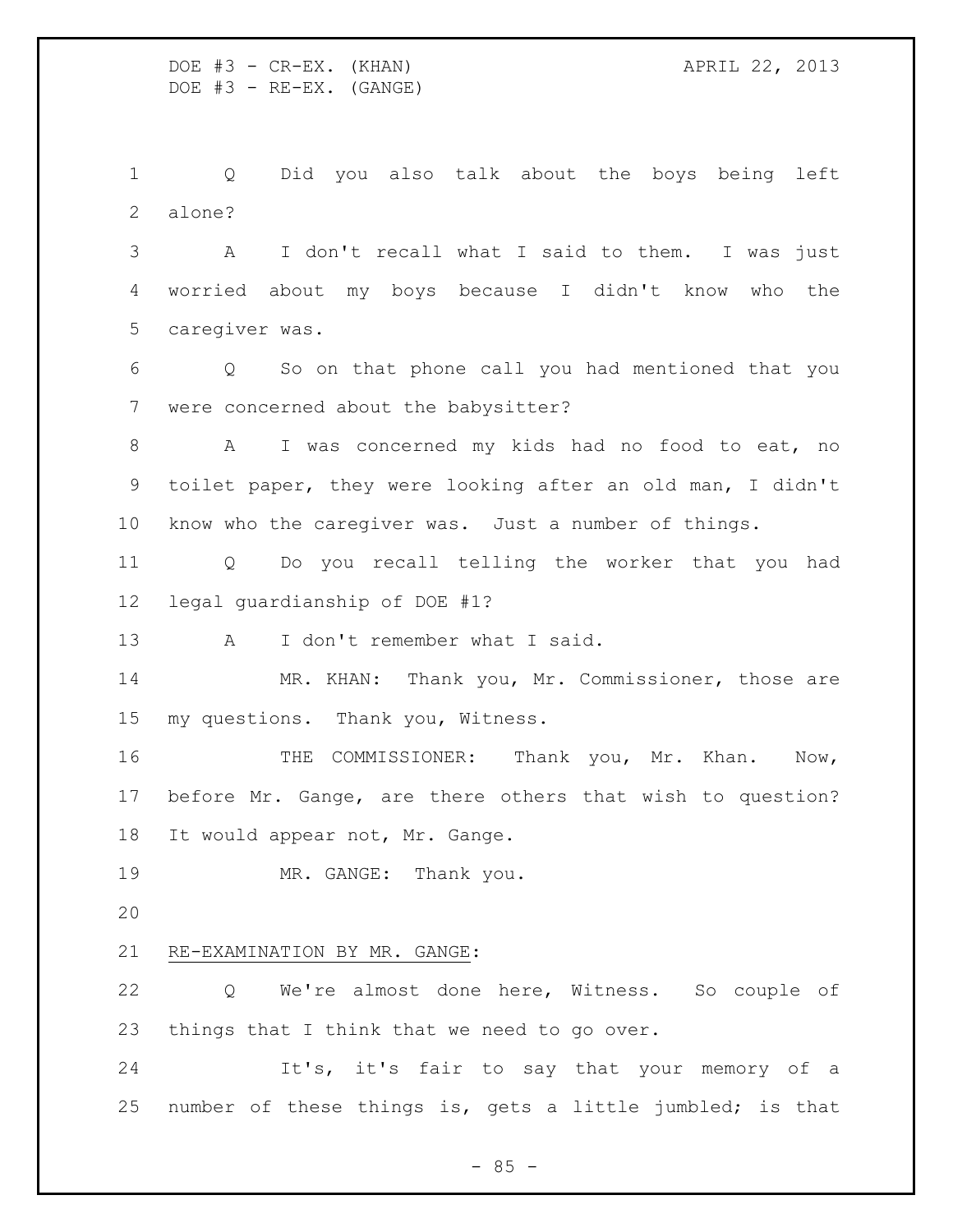correct?

A Yes.

 Q And one of the things that you just said to Mr. Khan was that you only learned yesterday that DOE #1 had told DOE #2 about the fact that their dad had killed Phoenix. Is that what you meant to say when you were talking to Mr. Khan?

A Yes.

 Q But -- and, and Witness, I need you to think about that. When you came back from the walk-in clinic in March of 2006, you confronted your younger son with this information; isn't that correct?

A Yes.

 Q And your younger son responded and was angry at the older son for having told you this information; isn't --

- A Yes.
- 18 Q -- that correct?

A Yes.

 Q And, and your younger son said, why did you tell her, she's going to be a rat. Isn't that what your younger son said?

A Yes.

 Q So weren't you aware at that time that it was only your younger son that had been present when Phoenix

 $-86 -$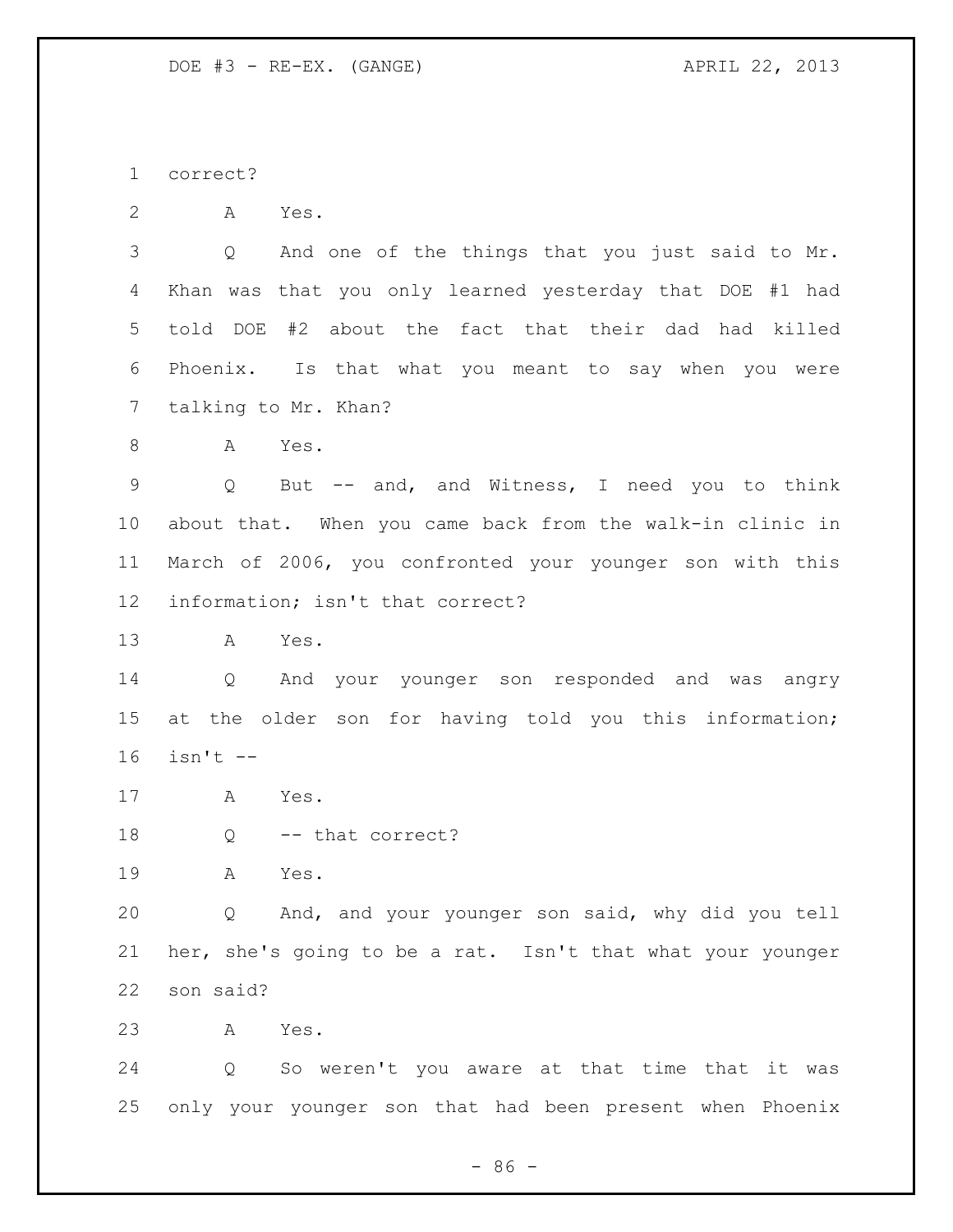was killed?

A I don't know.

Q Did you think that they were both there?

A I thought they were both there.

 Q Oh, I see. Okay. And that's -- okay, fine. I'll, I'll move on from there.

 The question -- Mr. McKinnon asked you some questions about when it was that you learned about the death and the visit to the walk-in clinic. You recall those questions that, that Mr. McKinnon just asked you 10 minutes ago?

A Yes.

 Q Okay. And Mr. McKinnon pointed out that at the criminal trial, the Crown attorney had asked you when the visit to the walk-in clinic had been, and you had responded it was about a week or two after the boys got back from Fisher River. Do you recall that that's what the transcript of --

A Yes.

 Q -- of your testimony had said? If we could pull up page 5717 and, and keep scrolling down. And I just, I just want to go over, you see there's the last full paragraph, and I'm going to read something to you. About in the middle of that paragraph it says: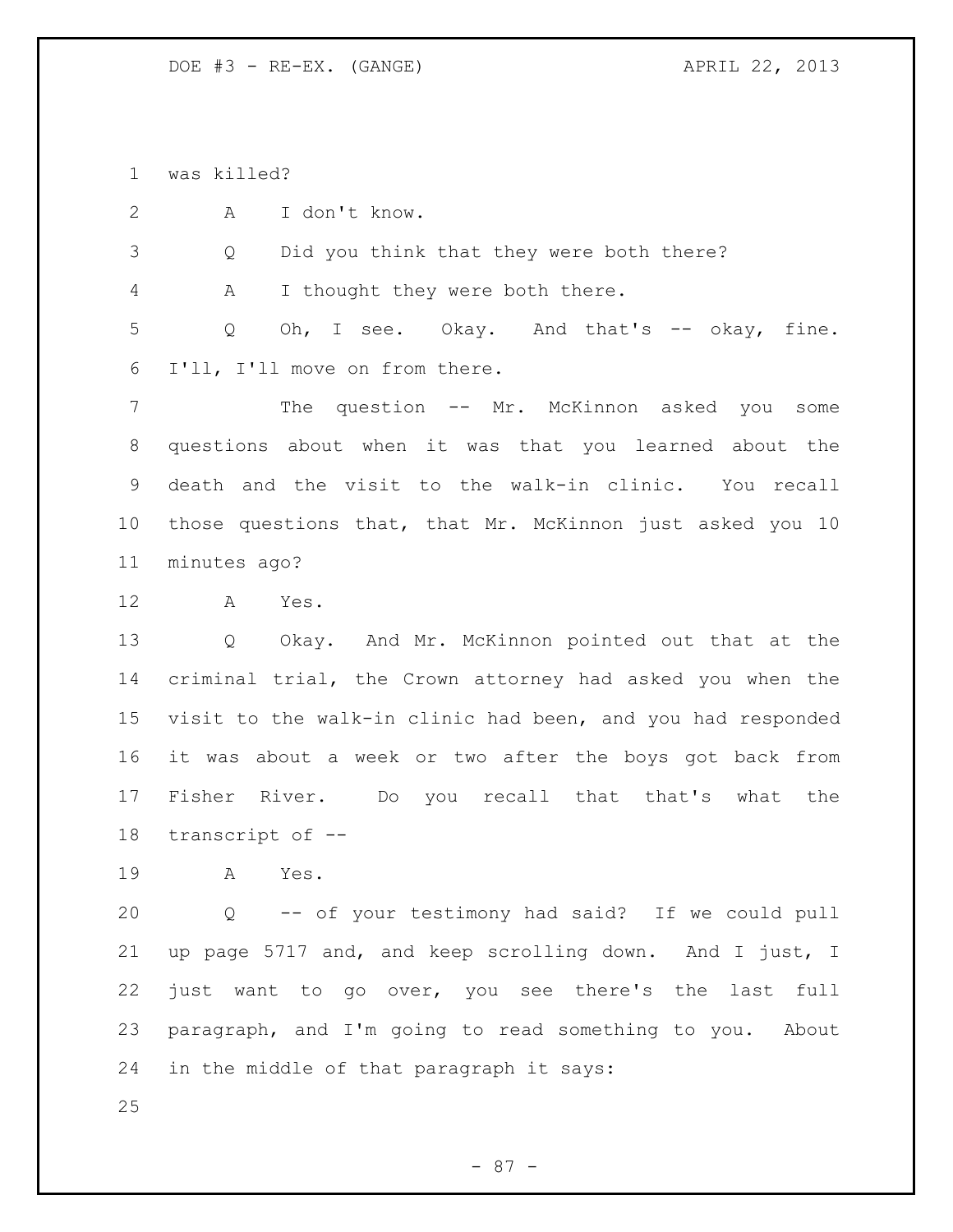```
1 "And they brought back my kids in 
2 August ..."
3
4 Are you with me, DOE #3?
5 A Yes.
6 Q And apparently you cleared your throat:
7
8 WELLET WEEKENS WELLET THE WEEKENS I took [DOE
9 #2] to a walk-in clinic and [DOE 
10 #2] told me that he had something 
11 really bad to tell me."
12
13 Do you see that section?
14 A Yes.
15 Q The phrase and "over the weekend" was that -- and 
16 if you could scroll up to the top of that page, do you see 
17 it's, it's dated March the 7th, 2006. Do you see that 
18 date?
19 A Yes.
20 Q When you were referring to "over the weekend" 
21 when you were discussing this with Constable Baker, were 
22 you referring to over the weekend in March 2006 or were you 
23 referring to over the weekend in August 2005?
24 A I'm not sure.
25 Q Okay. Your recollection is how long after the
```
- 88 -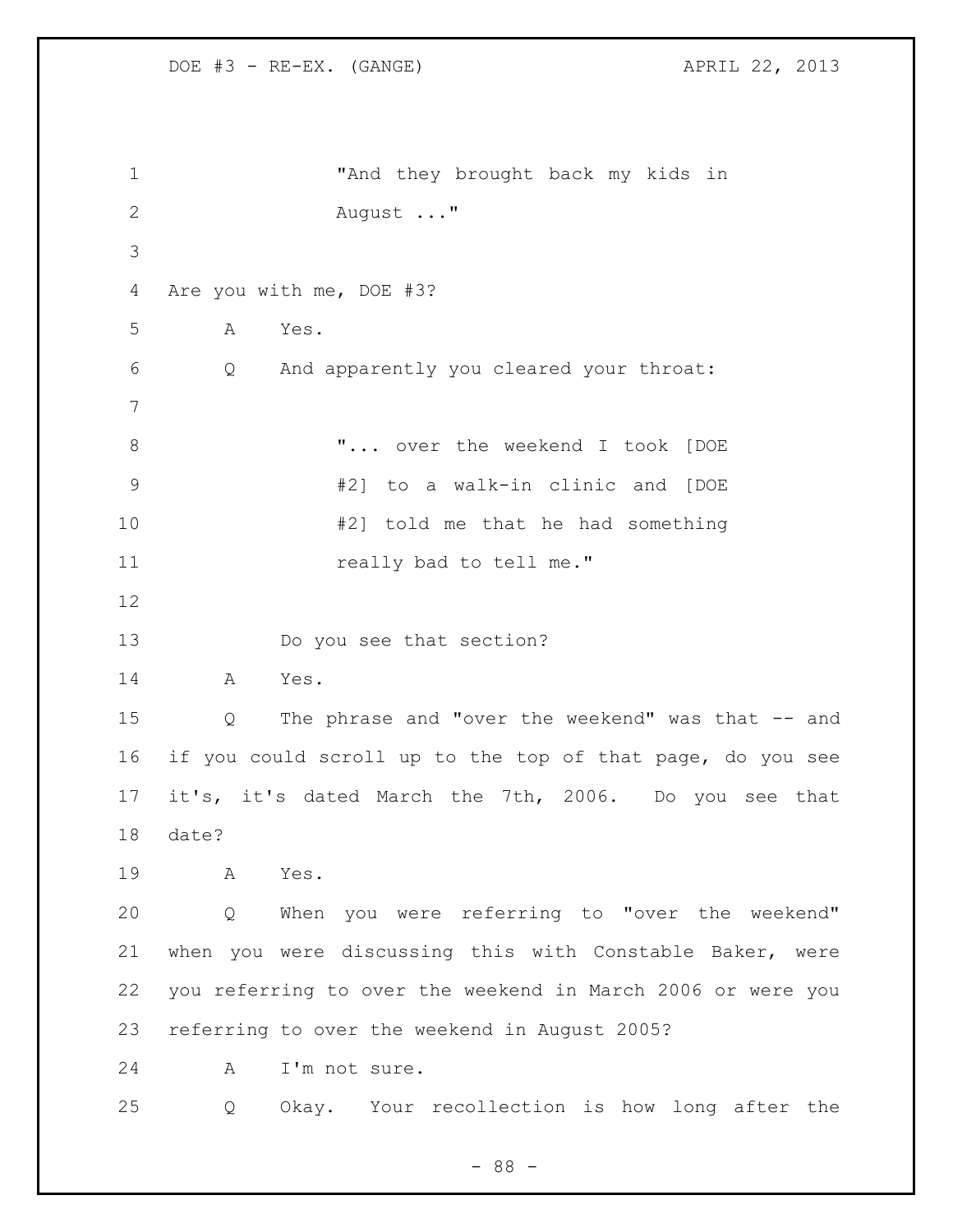DOE #3 - RE-EX. (GANGE) APRIL 22, 2013

 disclosure by DOE #2 was it that you called the police and gave the police your statement? How long was it? A I don't remember. Q Any, any kind of an idea? A Everything just, just seem like happened boom, boom, boom. Q Okay. You don't recall knowing this -- or do you recall knowing this information for a long time or a short time? A A short time. Q Okay. Thank you. When you called the agency to talk about the fact that your boys did not have enough food and, and to talk about the concerns that had been raised about Phoenix, what was the response of the agency to that call? A That they were short-staffed. Q Okay. 18 A They always seemed to be short-staffed. Q So they were short-staffed. And what was to happen? A Nobody got back to me. Q No, but you're -- we're missing one step. They were short-staffed so then what was supposed to happen? What did they say you should do? A They didn't say anything that I should do that I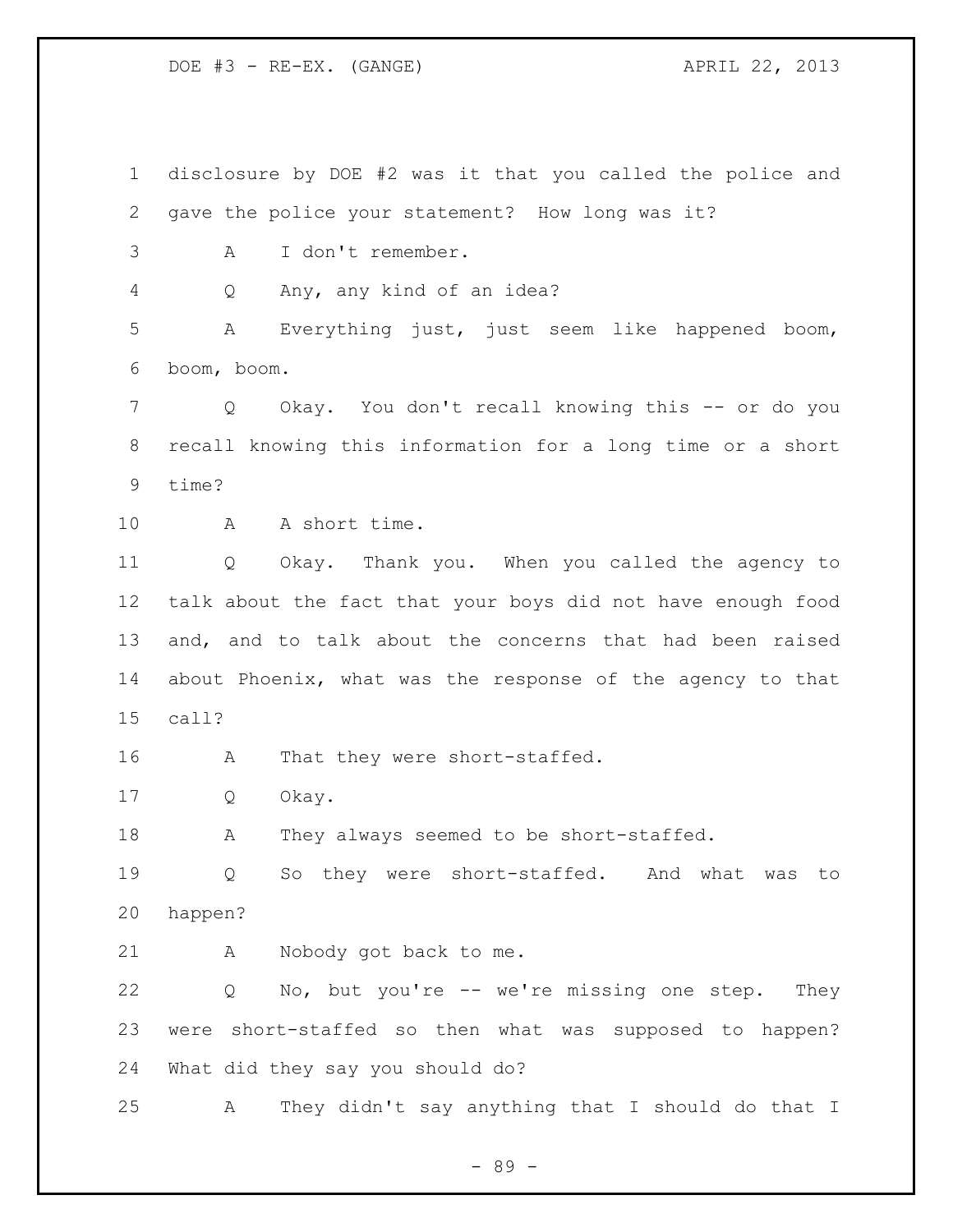DOE #3 - RE-EX. (GANGE) APRIL 22, 2013

 remember. THE COMMISSIONER: Did they say what they were going to do? BY MR. GANGE: Q What, what were they going to do? A I don't know. 8 Q Okay. You said -- your answer to me was that, that nobody got back to you. Did you expect somebody to get back to you? 11 A I thought somebody would get back to me. Q And why, did they tell you that somebody would get back to you? A That's what she said, somebody would get back to me, and nobody ever got back to me. Q Thank you. And, and then this is my last area. 17 At some point Wes McKay called you to -- and, and told you that he knew that you had called the agency. Is that correct? A Yes. Q Okay. Do you recall in relation to which phone call Wes McKay called you? A I don't know. Q What did he say to you? A He just swearing at me, threatening me, that

 $-90 -$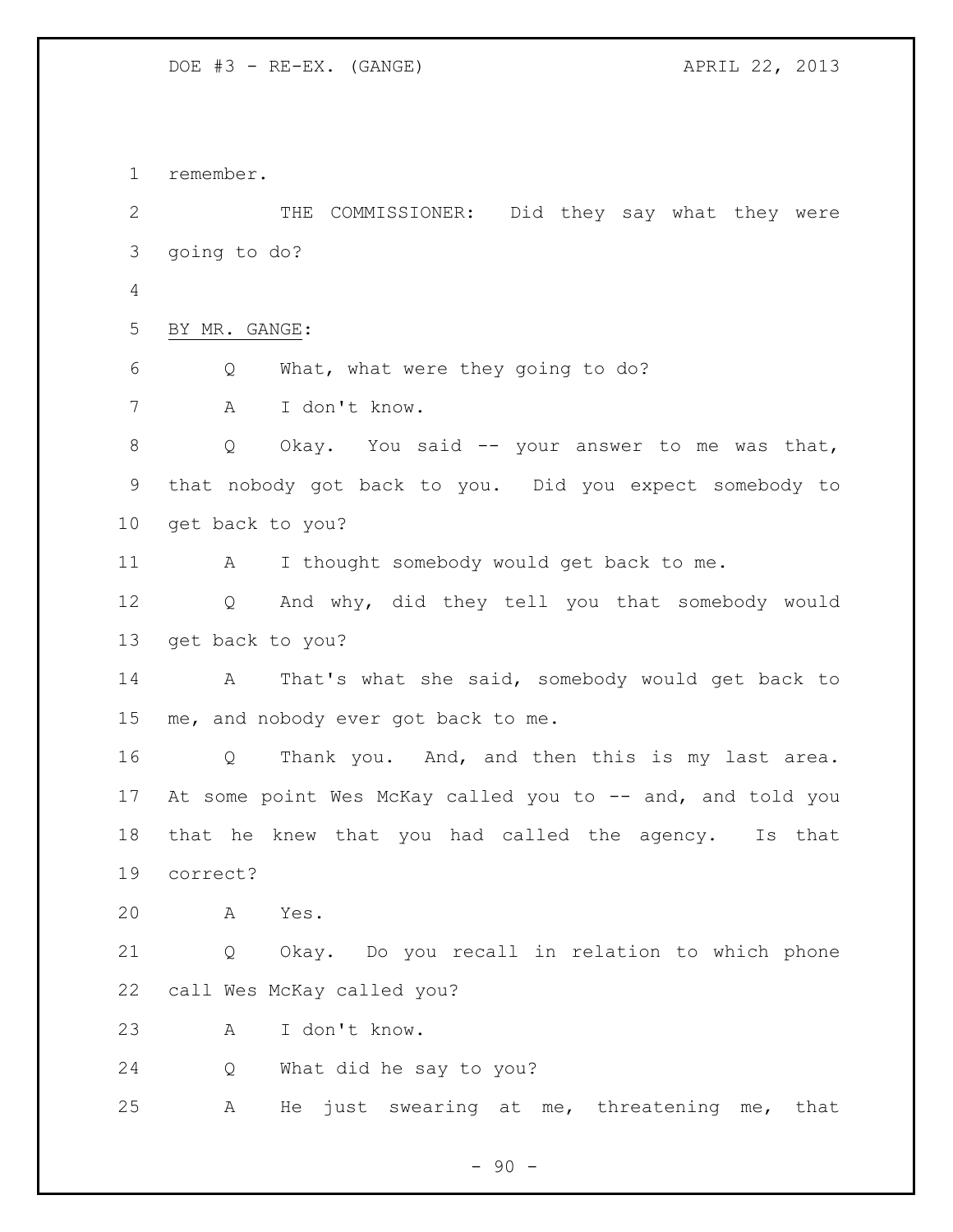nothing was going to be done because his cousin worked there.

 Q Did he tell you that he knew that you had made a call to the agency?

 A He tried to blame me, and I didn't know what was going on at the time. All I knew is my boys wanted to come home. I was trying to make the arrangements. And that's when the other line, the line beeped and it was him, and he was swearing at me, threatening me. So my phone was going crazy that morning.

 MR. GANGE: Okay. Those are my questions. Thank you, Mr. Commissioner.

13 THE COMMISSIONER: Thank you, Mr. Gange.

Any questions, Commission --

15 MS. WALSH: I have no questions, Mr. Commissioner.

17 THE COMMISSIONER: Well, Witness, you're through now all the -- answering all of the questions that have been put to you. I want to tell you that I will keep my word, what I said earlier today. The state, the government has provided you with Mr. Gange to assist you. I think Mr. Bruce Foster has been help to you and the boys, who's member of the Commission staff. And I'll be speaking to 24 Mr. Foster and to other senior people and, and something will happen that we'll -- the state has a responsibility

 $-91 -$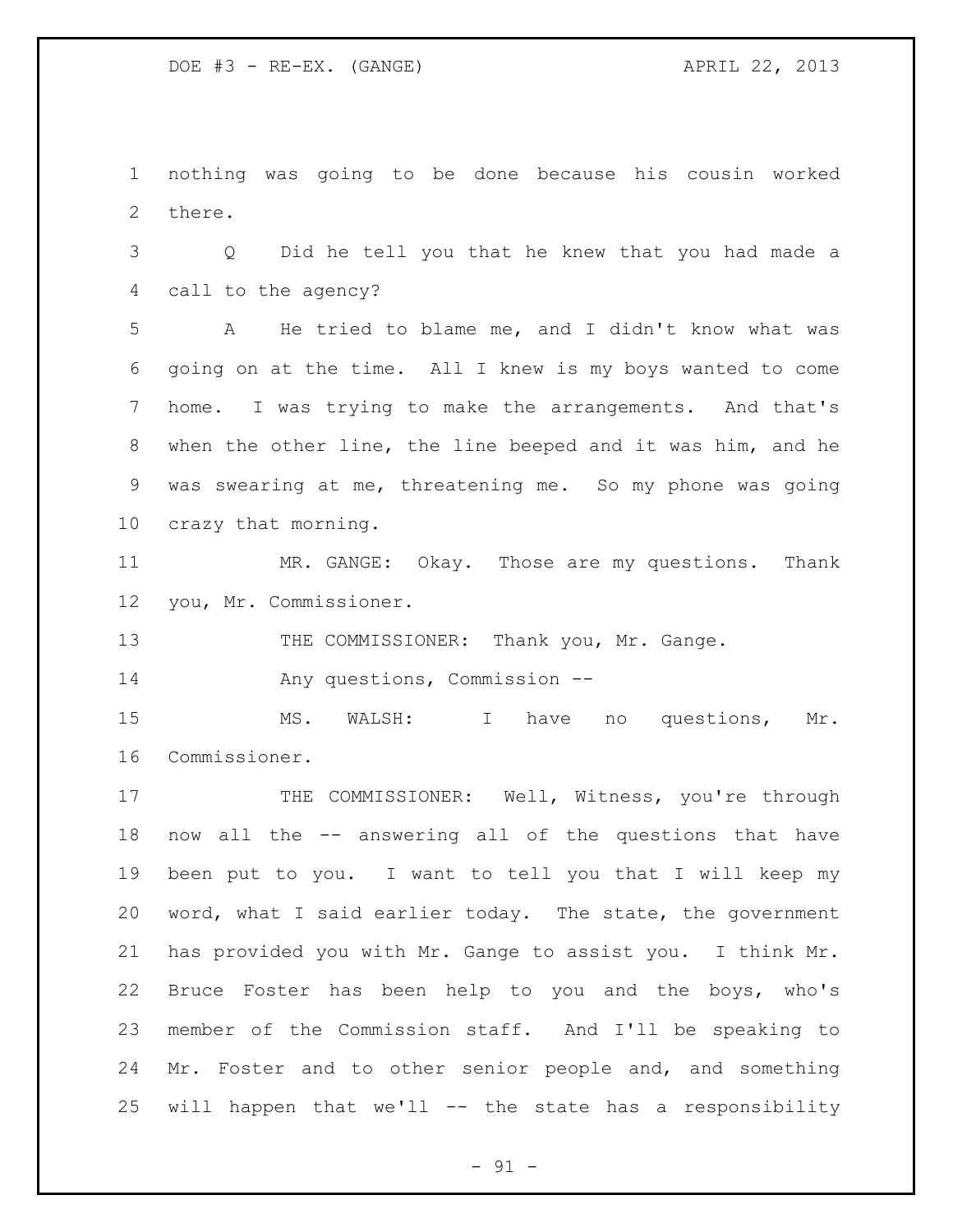PROCEEDINGS APRIL 22, 2013

| $\mathbf 1$   | here and I'll see that, and I'm sure they'll respond                |
|---------------|---------------------------------------------------------------------|
| 2             | willingly and, and without any difficulty, and we'll get            |
| 3             | your family that has gone through this as innocent people,          |
| 4             | a trauma of this kind, you deserve the support and help and         |
| 5             | you'll get it. And with that we'll --                               |
| 6             | THE WITNESS: Thank you.                                             |
| 7             | COMMISSIONER: -- thank you again for<br>THE                         |
| 8             | appearing and giving your evidence.                                 |
| $\mathcal{G}$ | THE WITNESS: Thank you.                                             |
| 10            | THE COMMISSIONER: Thank you.                                        |
| 11            | THE WITNESS: Sorry for my outburst.                                 |
| 12            | COMMISSIONER: No, no, no. Quite<br>THE                              |
| 13            | understandable with what you've been through, Witness.              |
| 14            | Quite understandable.                                               |
| 15            |                                                                     |
| 16            | (WITNESS EXCUSED)                                                   |
| 17            |                                                                     |
| 18            | THE COMMISSIONER: All right. Now, what time are                     |
| 19            | we adjourned to, 2:15 or did you want                               |
| 20            | MS. WALSH: That would be fine.                                      |
| 21            | THE<br>COMMISSIONER: All right. We'll stand                         |
| 22            | adjourned until 2:15 and I'm going to re-arrange my papers.         |
| 23            | Mr. Gange, anything else now?                                       |
| 24            | MR. GANGE:<br>No.                                                   |
| 25            | THE COMMISSIONER:<br>Okay. Thank you.<br>$\mathbb N\circ$ .<br>Just |

- 92 -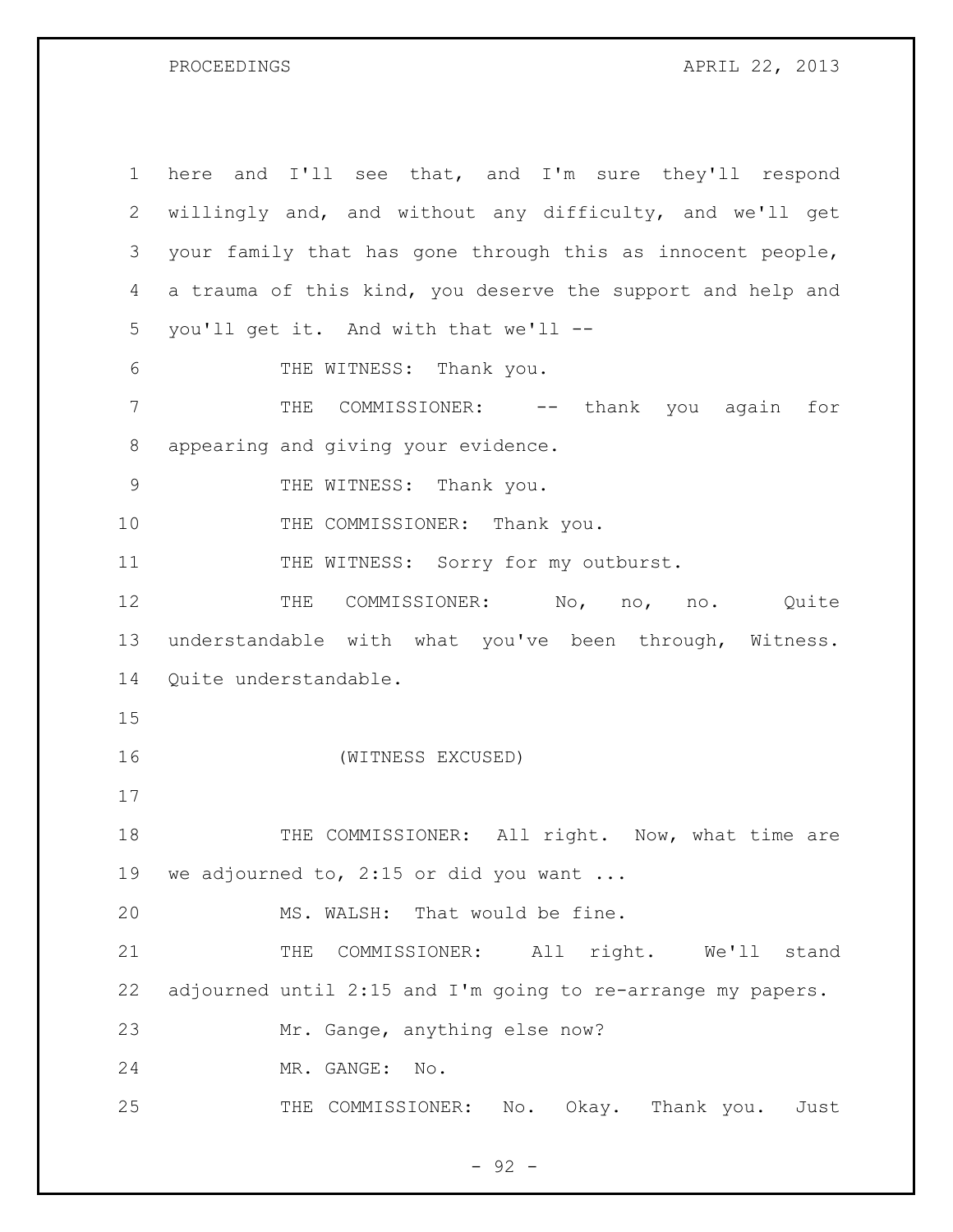DOE #1 - DR.EX. (WALSH) APRIL 22, 2013

 take your leave. I'm going to re-arrange these papers. MR. GANGE: Thank you. (LUNCHEON RECESS) 6 THE COMMISSIONER: I guess we have to go through the clearing of the room process. MS. WALSH: We do, Mr. Commissioner. If we would now. Our witness is ready to be either sworn or affirmed. (WITNESS SWORN ON THE RECORD - REDACTED) **DOE #1**, sworn, testified as follows: 16 THE COMMISSIONER: All right. We can --17 MR. GANGE: Yes, I'll take care of that. 18 THE COMMISSIONER: -- invite our friends back in. MS. WALSH: Thank you. We're just going to wait now to let everyone back into the room. 21 THE COMMISSIONER: We just cleared the room [redacted] so nobody will know you -- who was being sworn in. All right, I think we're ready, Ms. Walsh. MS. WALSH: Thank you, Mr. Commissioner.

- 93 -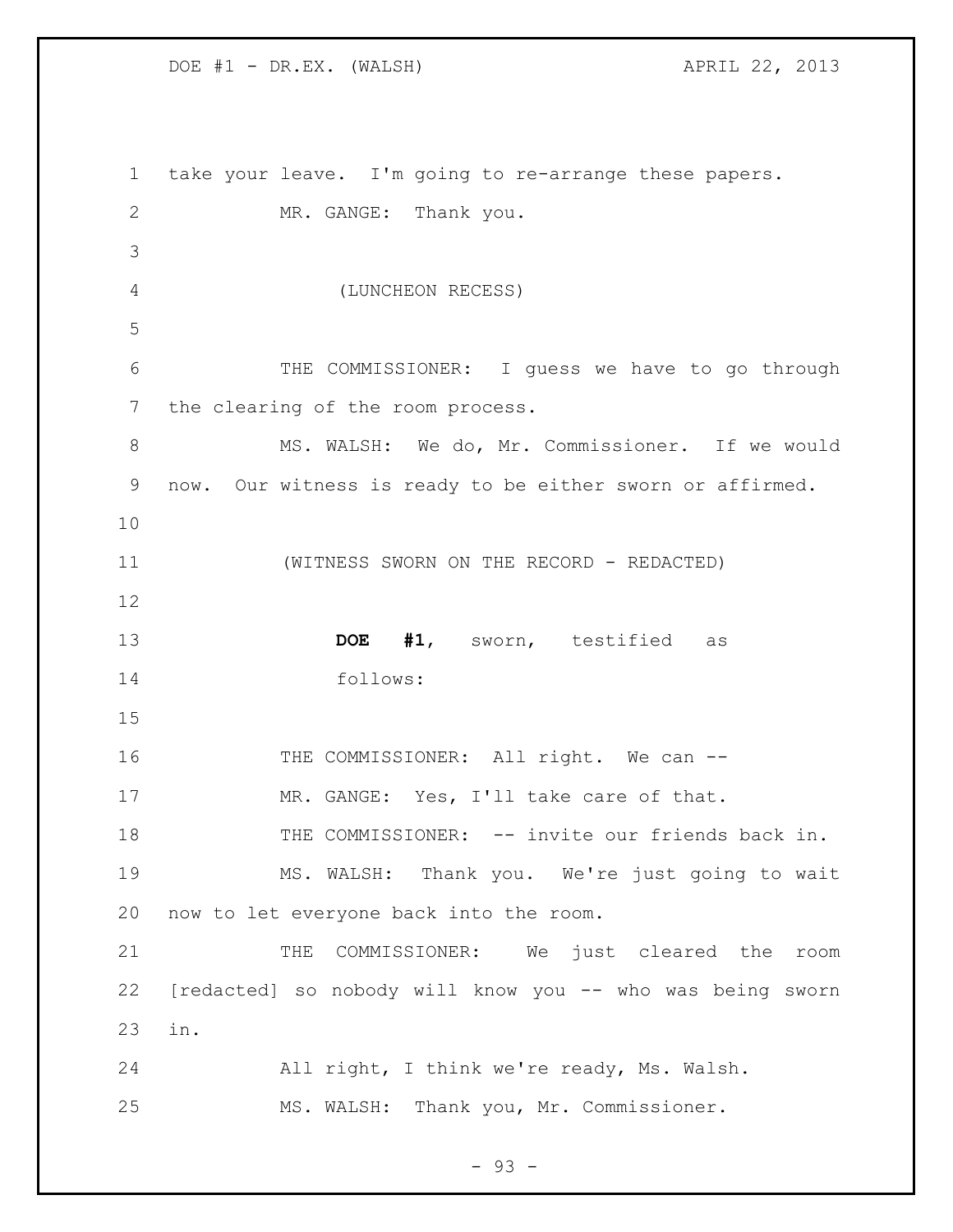## DOE #1 - DR.EX. (WALSH) APRIL 22, 2013

 DIRECT EXAMINATION BY MS. WALSH: Q Witness, can you see me? A Yeah. Q And you can hear me? A Yeah. Q We can hear you but we can't see you. The only person in the room who can see you is the Commissioner, who has a small monitor on his desk facing him and so he's the only person in the room who can see you. Okay? A Yeah. Yeah. Q Now, you know that for the purposes of this proceeding, we are calling you DOE #1, right? A Yeah. 14 Q And your brother is DOE #2. 15 A Just call me DOE 1 or something, then. Q I'll call you DOE 1 and when I say DOE 2, that means your brother. A Yeah. 19 O And when I say DOE 3, that means your mother. A Yeah. Q Okay. And we'll try to stick to those names. But the, the media and the public know that if through, by accident, one of us lets the real name slip out, they're not to report it or make it public. So we'll just do our best, okay?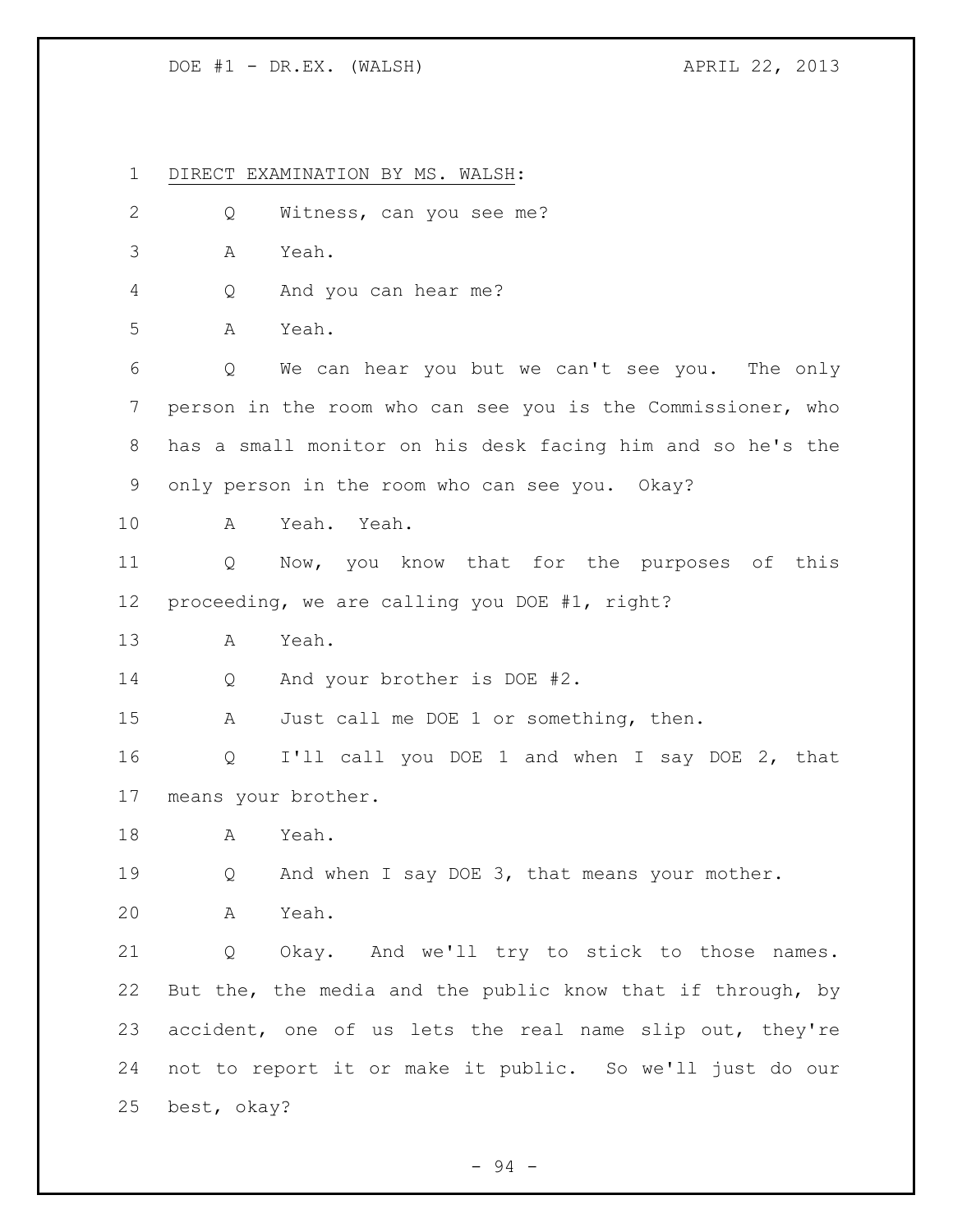A Yeah. Q All right. How old are you? A Twenty. Q Your father is Karl Wesley McKay? A Yeah. Q And I think you've told me that you'd rather that I call him, refer to him as, as Karl or Wesley rather than your dad; is that right? A Yeah, just call him Wesley. Q Wesley. Okay. 11 A Or Karl. Doesn't matter. Q All right. Now, don't tell us where, but you have a job right now? A Yeah. Q And I understand that your parents split up when you were still a baby? A I believe so. I don't know, you know, I was a baby. Q That's true. A I was a baby so I only know by belief (inaudible) told. Q That's what you've been told. And did -- A Yeah. Q -- you spend much time with, with Wesley when you were small?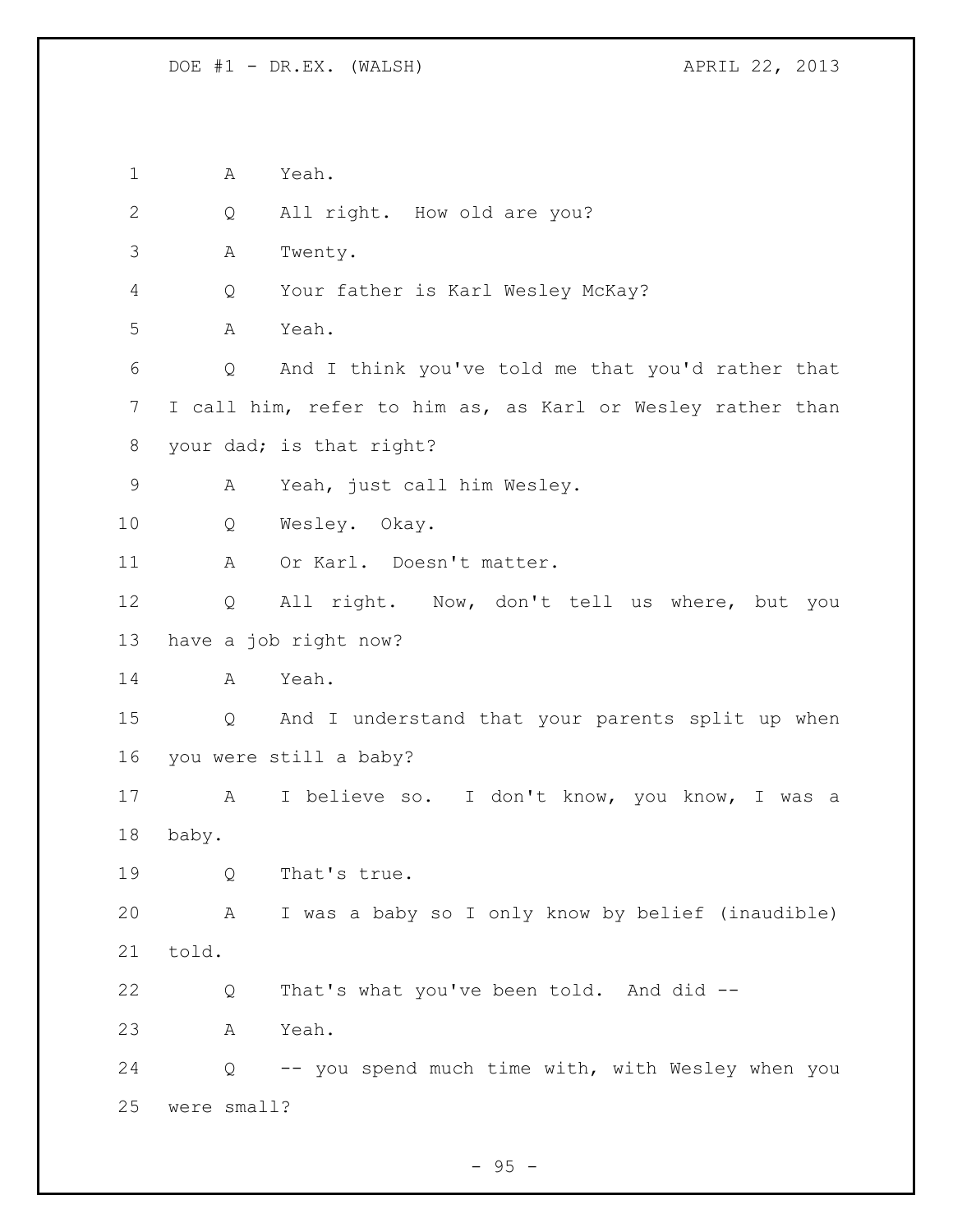1 A On occasion. Q Was he ever physically abusive to you? A Some occasion, you know, spanks, little spank here and there. Q And as you were growing up, did you know that Wesley had been violent to your mother? A Yeah. Q And to other people? A Yeah. Q Who else did you know he had been violent towards? A Just hear stories from my cousins (inaudible) like that. Q Now, in the spring and summer of 2005 you would have been 12 years old; is that right? A I believe so, yeah. Q At some point in 2005 you went to live with Karl and Samantha in Fisher River? A Yeah. Q And was Phoenix there as well? A Like when I moved there? Q Yes. A Yeah. Q Did Karl and Samantha have a baby living with them as well?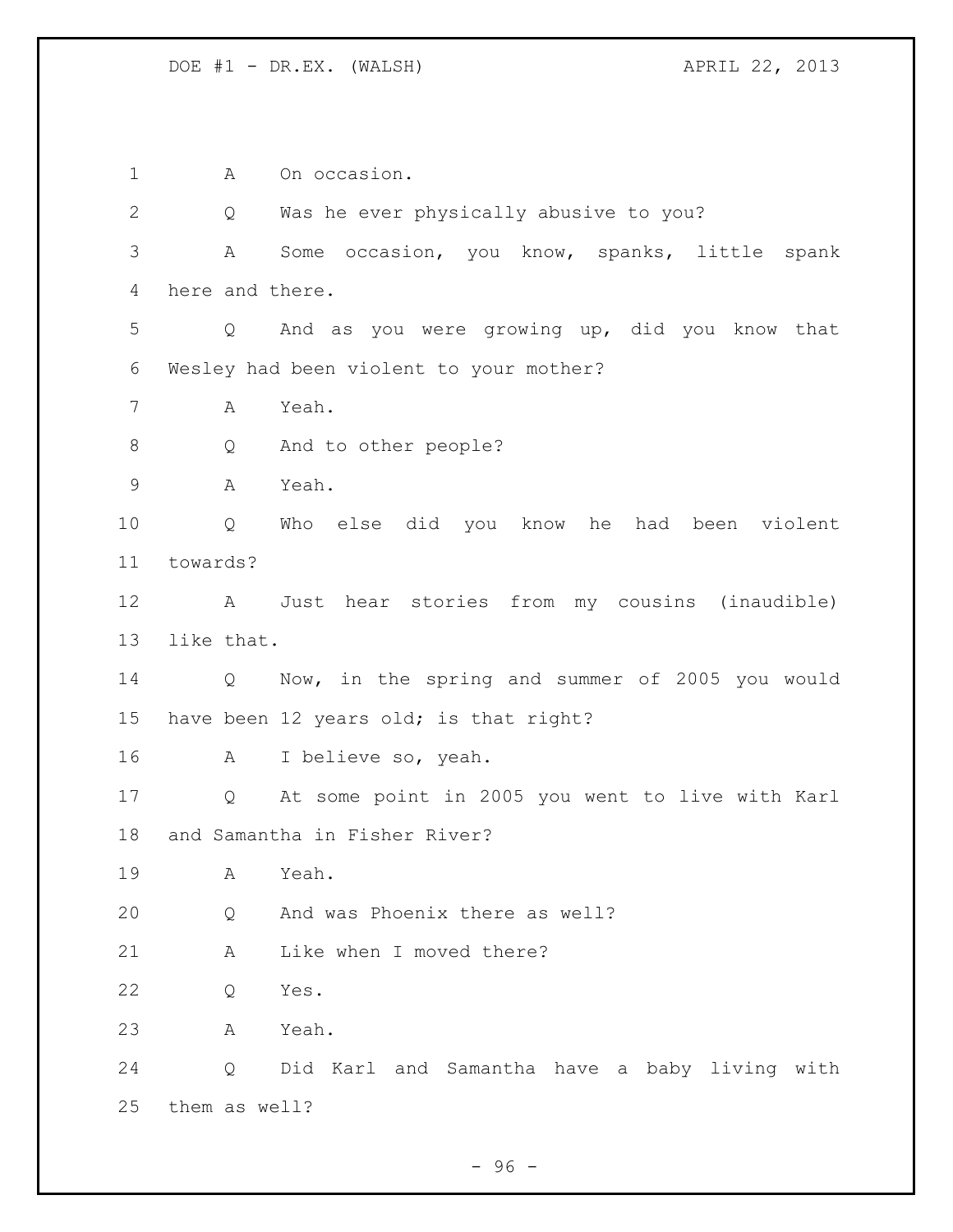A Yeah.

 Q That was the baby they had had together, right? A Yeah.

 Q Had you met Phoenix before you moved to Fisher River?

A Yeah.

Q When did you meet her?

 A Think it was like a year ago, a year before I moved, roughly around a year.

 Q Did you see her on more than one occasion or just once?

A Saw her one time.

Q How did she look?

 A She looked like a toddler, you know, healthy and, you know, long hair, long shiny hair. You know, just a typical, typical kid, typical little toddler.

 Q The evidence that we've heard is that Karl and Samantha moved to Fisher River some time around April of 2005, March or April of 2005. You went to Fisher River after they first moved up there?

 A Yeah. Pretty sure they lived there for a bit and then they came and got me after that.

 Q And we, we heard from your mother that you went up there towards the end of April 2005. Does that seem right?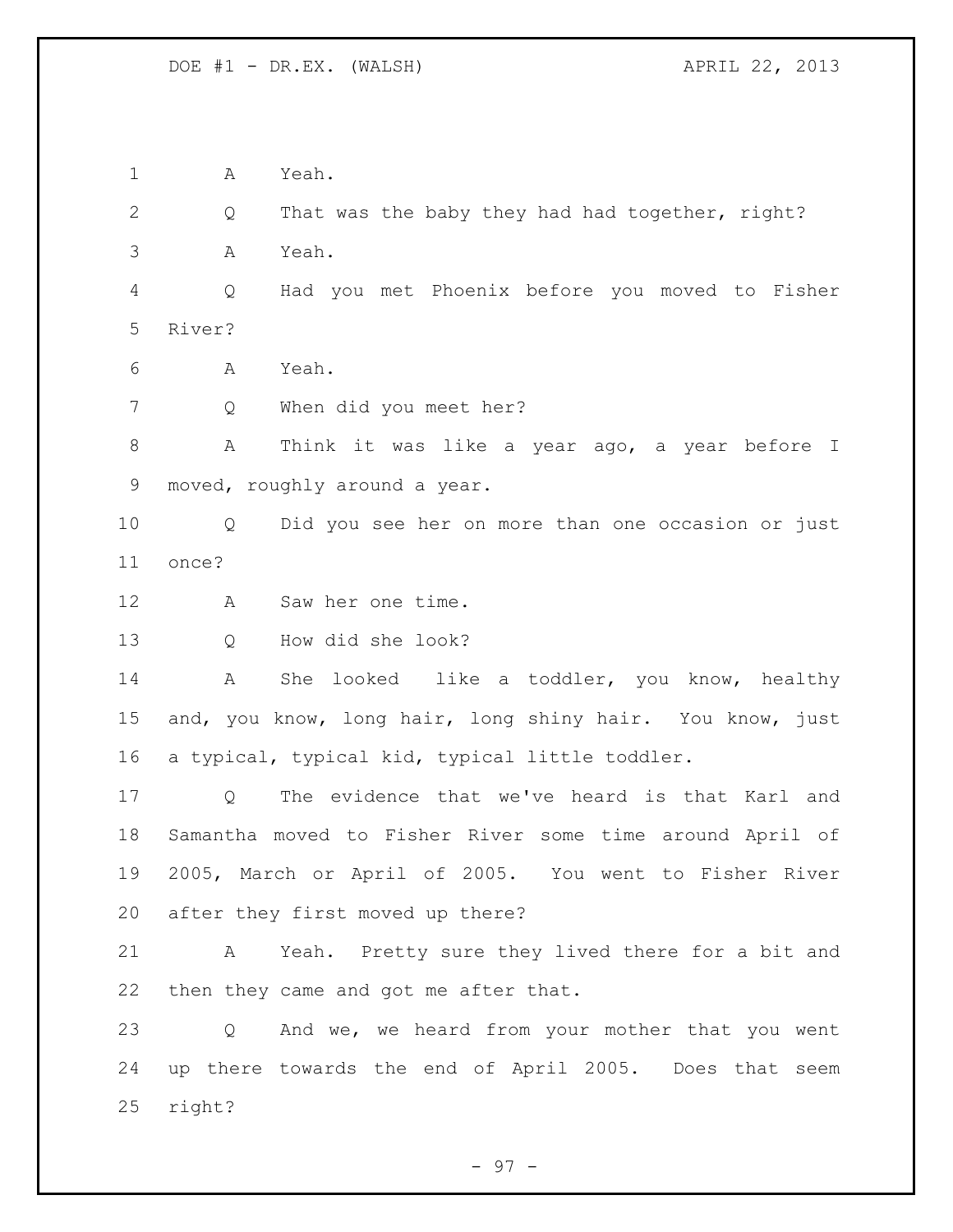DOE #1 - DR.EX. (WALSH) APRIL 22, 2013

1 A Yeah. Roughly around there.

Q Do you remember how you got to Fisher River?

A They came and picked me up.

Q Who's "they"?

A Wesley and Samantha.

Q In a car?

A Yeah.

 Q Who else was in the car with Wesley and Samantha? A There's my little sister and Phoenix.

 Q When you say your little sister, that's the baby that Karl and Samantha had together?

A Yeah.

 Q What did Phoenix look like when you saw her in the car?

 A She looked like, she looked rough, man. She looked all beat up and shit, like she didn't look like she did when I first met her. Now, I mean, she's just like all skinny and whatever. She just didn't look the same.

 Q She didn't look the same as when you first met her?

A Yeah. I only met her once before that.

Q Right.

A Was just a transformation in that one year.

Q Do you remember what she was wearing?

A When I saw her?

- 98 -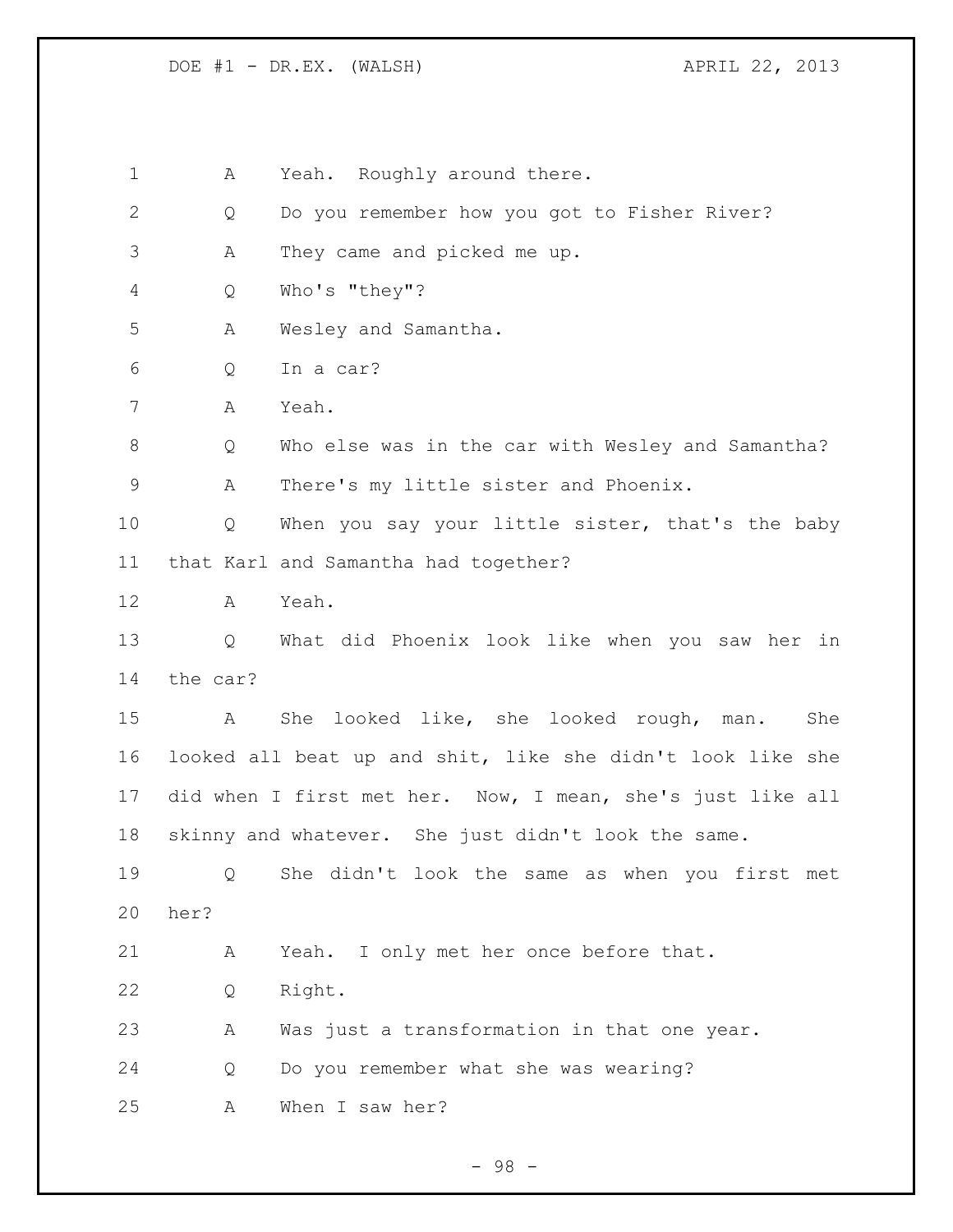1 Q Yes, in the car on the day that --2 A On the way, oh, in the car. Q -- that you went up to Fisher River. A She's wearing a black hat and sun glasses with a black shirt and there was blue jeans. Q When you first went to Fisher River, you stayed at a house that belonged to an uncle? A Yeah. Q You stayed there for a week? A Yeah. Roughly like a week or two, I think. Q And then at some point you and your family were asked to leave and you moved to another house? A Yeah. Q The next house was the house you stayed in until you left Fisher River for the last time; is that right? A Yeah. Q Maybe we'll take a look at a photograph of the house. If we can pull up page 1346, please. How about 3056. Yeah. DOE #1, do you see that picture? A Yeah. Q That the house that you lived in with Wesley and Samantha and Phoenix and the baby? A Yeah. Q When you first moved into this house, this is the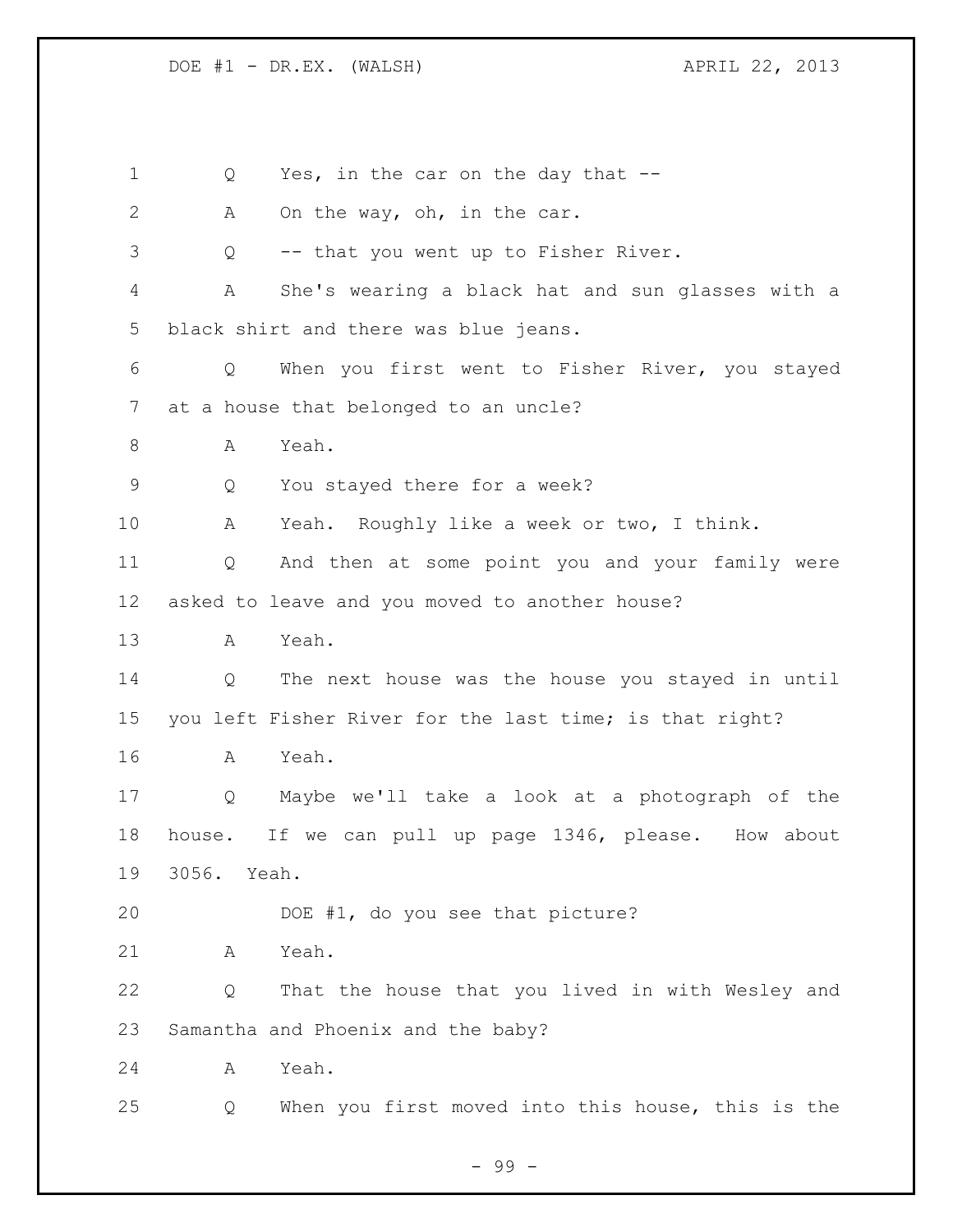DOE #1 - DR.EX. (WALSH) APRIL 22, 2013

 second house, right? A Yeah. Q Where did Phoenix sleep? A Are you guys looking at that picture, too? Q We are. A Well, see where that door is, right. MS. WALSH: Mr. Commissioner, do you have the -- the picture's up on the screen. 9 THE COMMISSIONER: Yes, I have it. 10 THE WITNESS: And you see that door. 11 MS. WALSH: The door --12 THE COMMISSIONER: Oh, I see. BY MS. WALSH: Q The front door? 16 THE COMMISSIONER: I see. 17 THE WITNESS: Yeah, the window, the window on the left of it, that first window. BY MS. WALSH: Q That's where Phoenix slept? A Yeah, for a little bit. 23 Q To the left of the door. A Yeah. Q Okay. You said "for a little bit". And then ...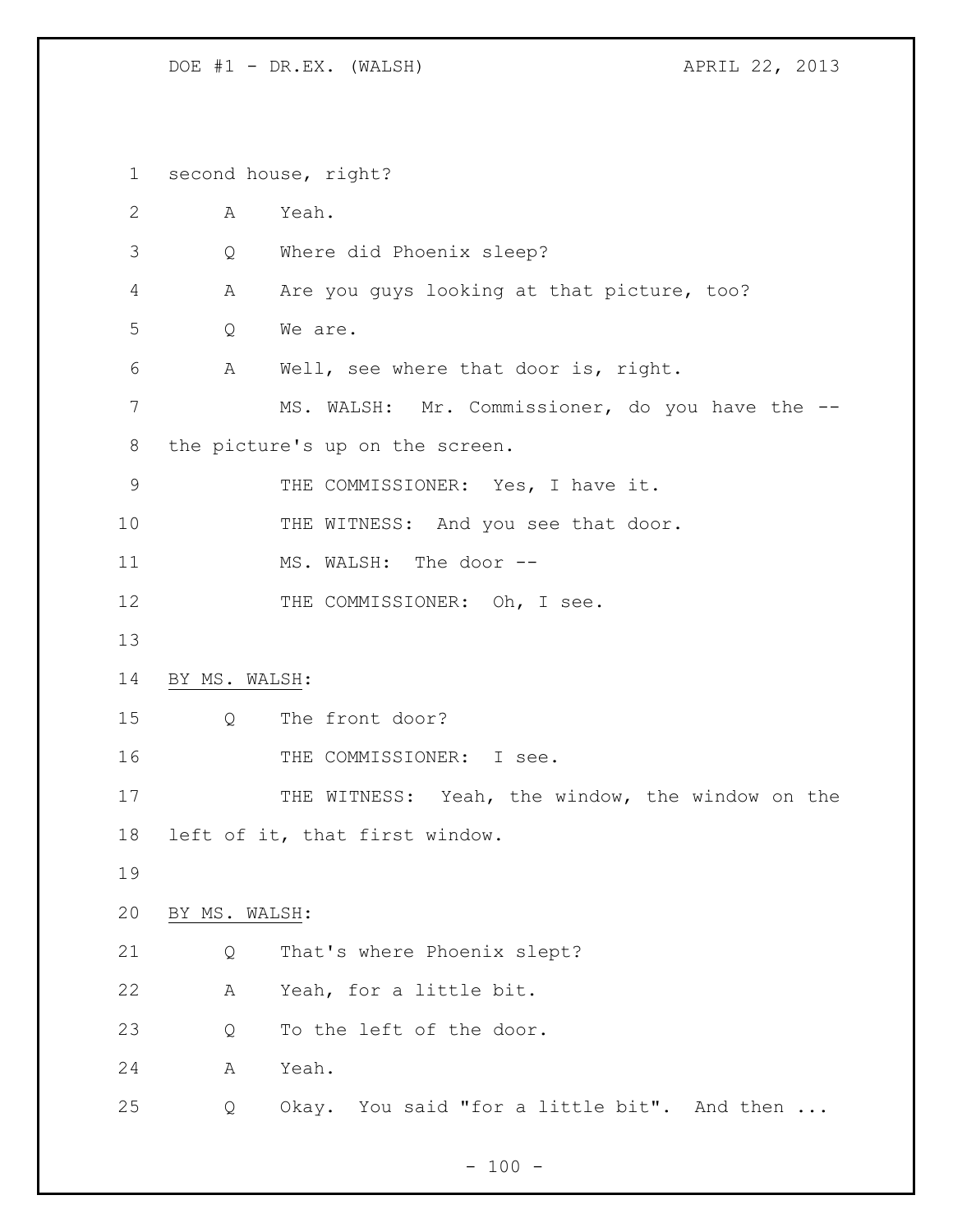DOE #1 - DR.EX. (WALSH) APRIL 22, 2013

A Couple weeks.

Q And then where did she sleep?

3 A And then they put her in the basement after that.

Q They put her in the basement?

A Yeah.

Q Who's they?

A Oh, shit. Ah, fuck, Wesley and Samantha.

 Q Okay. Would Phoenix play around the house or did she stay in her room most of the time when you were there?

 A She mostly stayed inside room. She was let out on occasion to come watch TV or something for a little bit, eat, whatever, just on occasion couple times. Most of the time she was in her room, though.

 Q When you lived in Fisher River, did you attend school?

A Yeah, couple months.

Q And did you start to make friends there?

 A Not really. I made some. I met people but I didn't really like, you know, didn't really much put effort into having friends. I just met people.

 Q Okay. Did you spend much time out in the community when you lived there?

 A Just -- not really. Just mostly stayed inside all the time, went to school and that's it.

Q Okay.

 $- 101 -$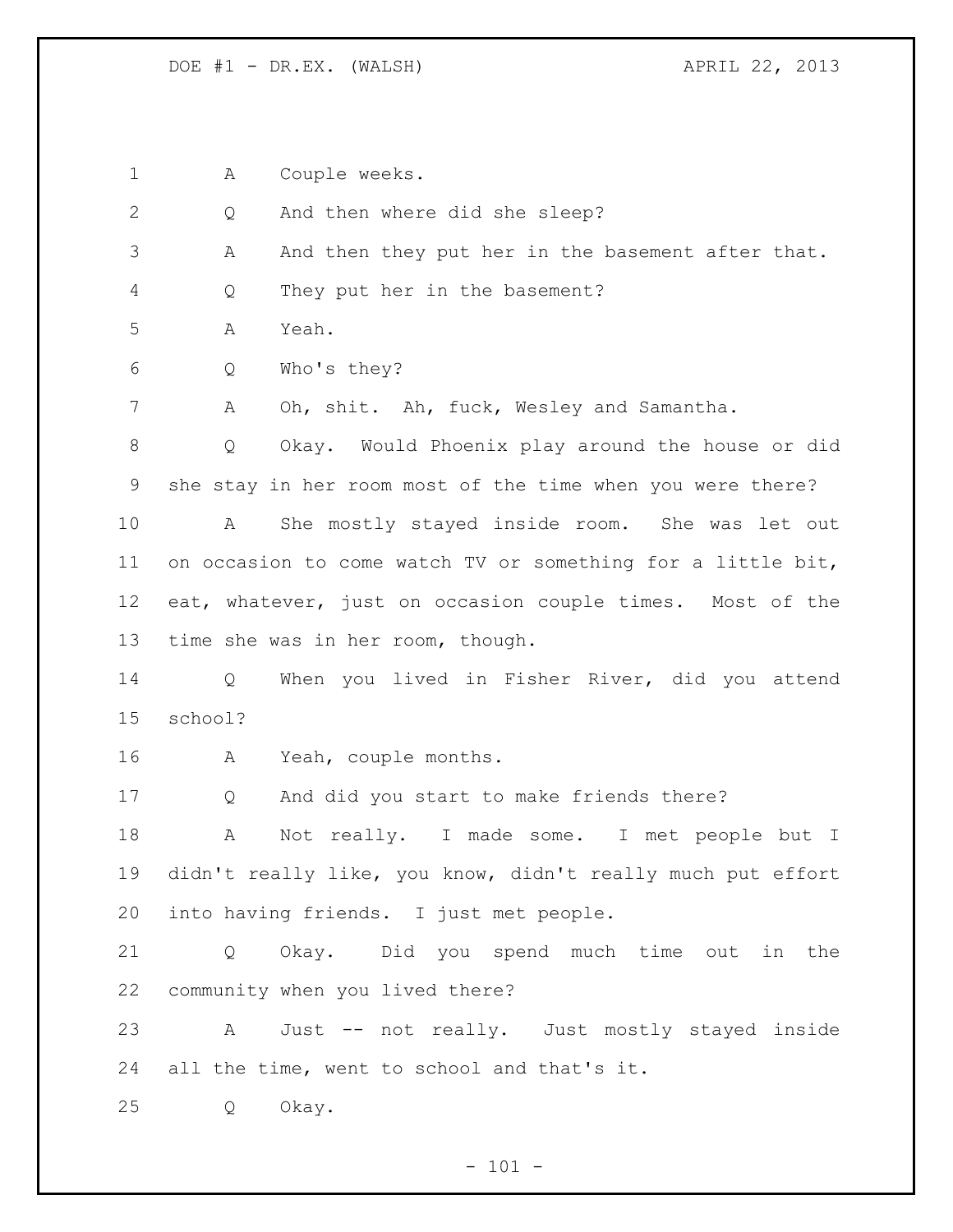1 A Went to my grandpa's. Q What about Phoenix, do you remember her being out in the community? A Couple times. Went to my grandpa's like once or twice. And then pretty sure went to a fair. There was a fair that was going on there. She went there and, yeah, and then that's pretty much it. That's the only time she was out. Q Do you ever remember her being outside the house in the yard? A Outside the house, just like to do like yard work, like my dad -- or fuck, fucking Wesley would make her pull out weeds and stuff, so he'd make her, like, oh, pick up the garbage and pull weeds and stuff like that. 15 Q Can you remember if, if anyone came by the house when Phoenix was there? A Just a couple people. But they, they didn't really like get past the door. They just like stayed outside. Q So do you remember if they saw Phoenix? A I wouldn't know. Because like I just say, you know, they're mostly at the door. Don't let (inaudible) don't see like at the door, so they wouldn't get past it. Q Okay. And from time to time your brother, DOE #2, would come to stay at this house in Fisher River?

 $- 102 -$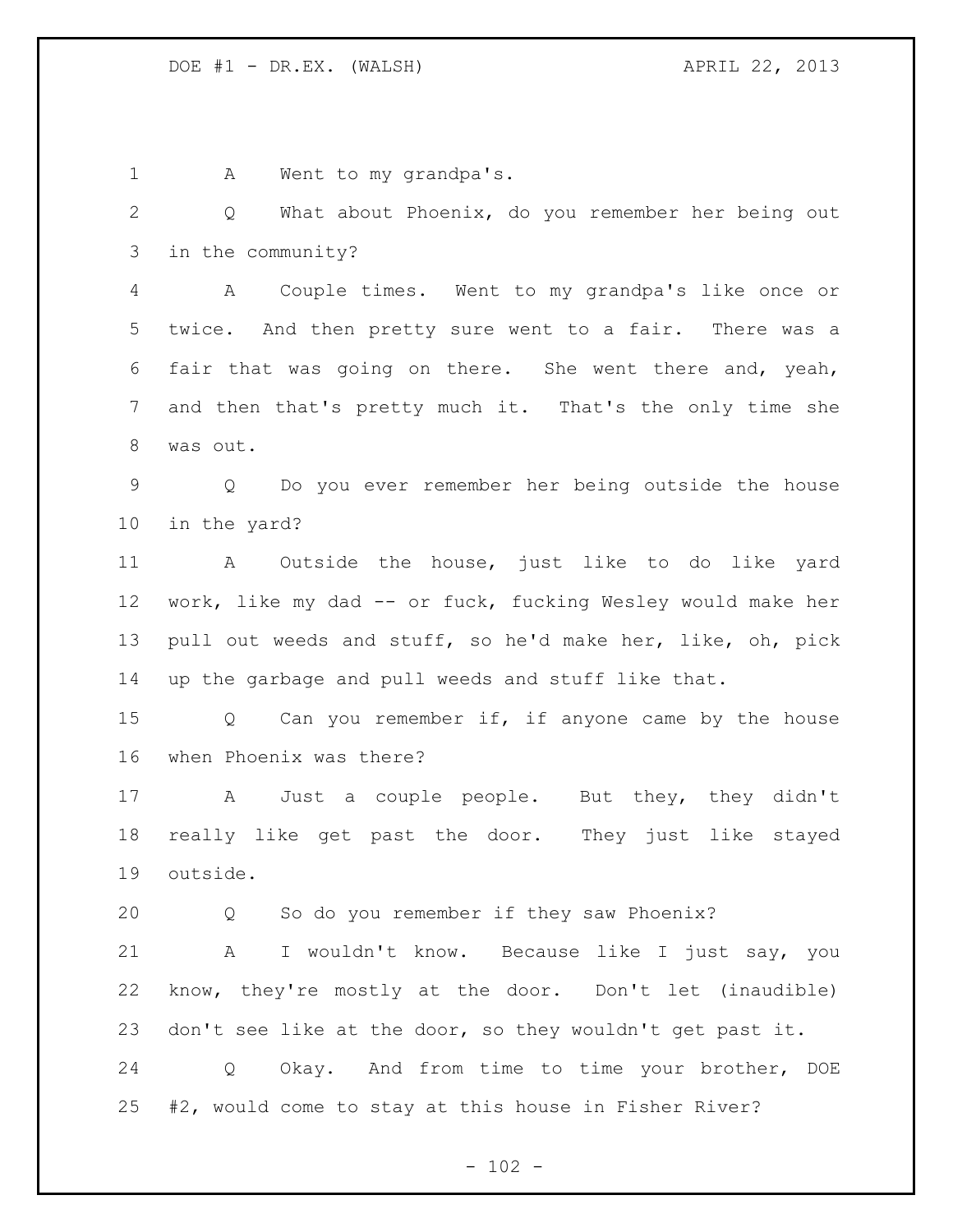A Yeah. Q You said your grandfather lived in Fisher River. That's Wes' dad? A Yeah. Q Did you visit with him sometimes? A Yeah, often. 7 Q Did you have to take care of him? A There was a time there when we had to, like me and my brother. Q Yes. A There's a time, there's a time when me and my brother had to take care of him, just like go check up on him, what not, see how he's doing. Q Okay. And your brother is, what, couple of years older than you? A Yeah. Q So you were 12 in the summer of 2005, your brother was 14? A Roughly, yeah, 13, 14, 15, I don't know. Q Do you remember if Phoenix ever went over to your grandfather's house? A Yeah, just said earlier there's a couple times there. Q Okay. You're right, you did say that. Do you remember what she looked like when she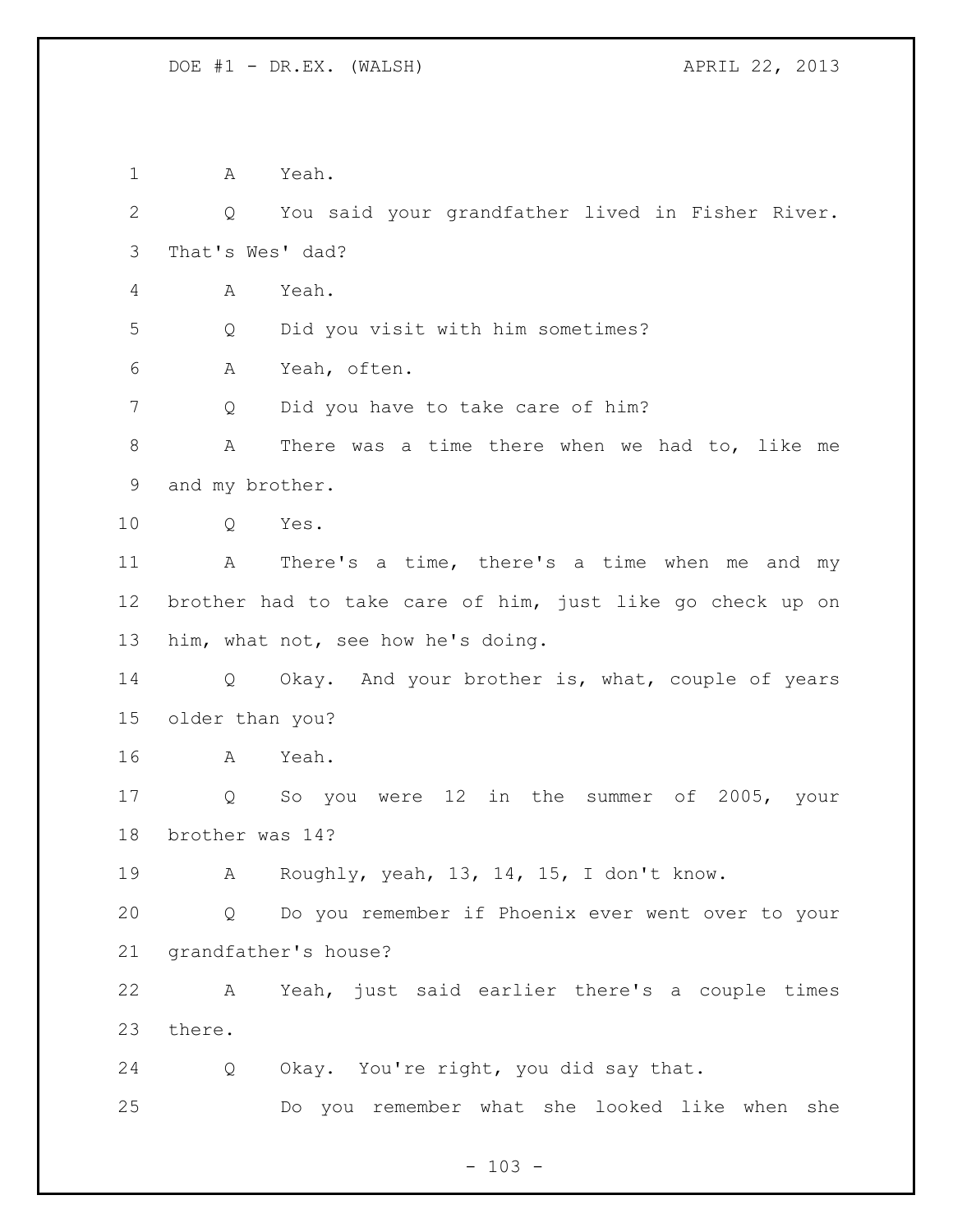DOE #1 - DR.EX. (WALSH) APRIL 22, 2013

visited your grandfather?

2 A She looked the same as when he -- when my dad -- or when Wesley picked me up, just like with a black hat and the glasses and the black shirt and the pants. Q Did your grandfather ever comment on her appearance? A There's one time when, I guess, she had like a scratch on her face or something, her face is all bruised up, and Grandpa asked what happened, what happened to her, to my -- to Wesley. Asked him what happened and, yeah, just told her that she fell in the bathroom, hit her face on the bathroom counter or some shit. Q That's what Wesley told your grandfather? A Yeah. Q Okay. 16 A I really don't know how that happened. That's, that's what he -- that's what I heard him tell him. Q That's not what happened, that's just what he told him? A It's like I just said, I wouldn't know what had happened. Q Oh, you didn't know. Okay. A I wouldn't have, I wouldn't have known that, what really happened, how she got that mark, you know. Q Right.

 $- 104 -$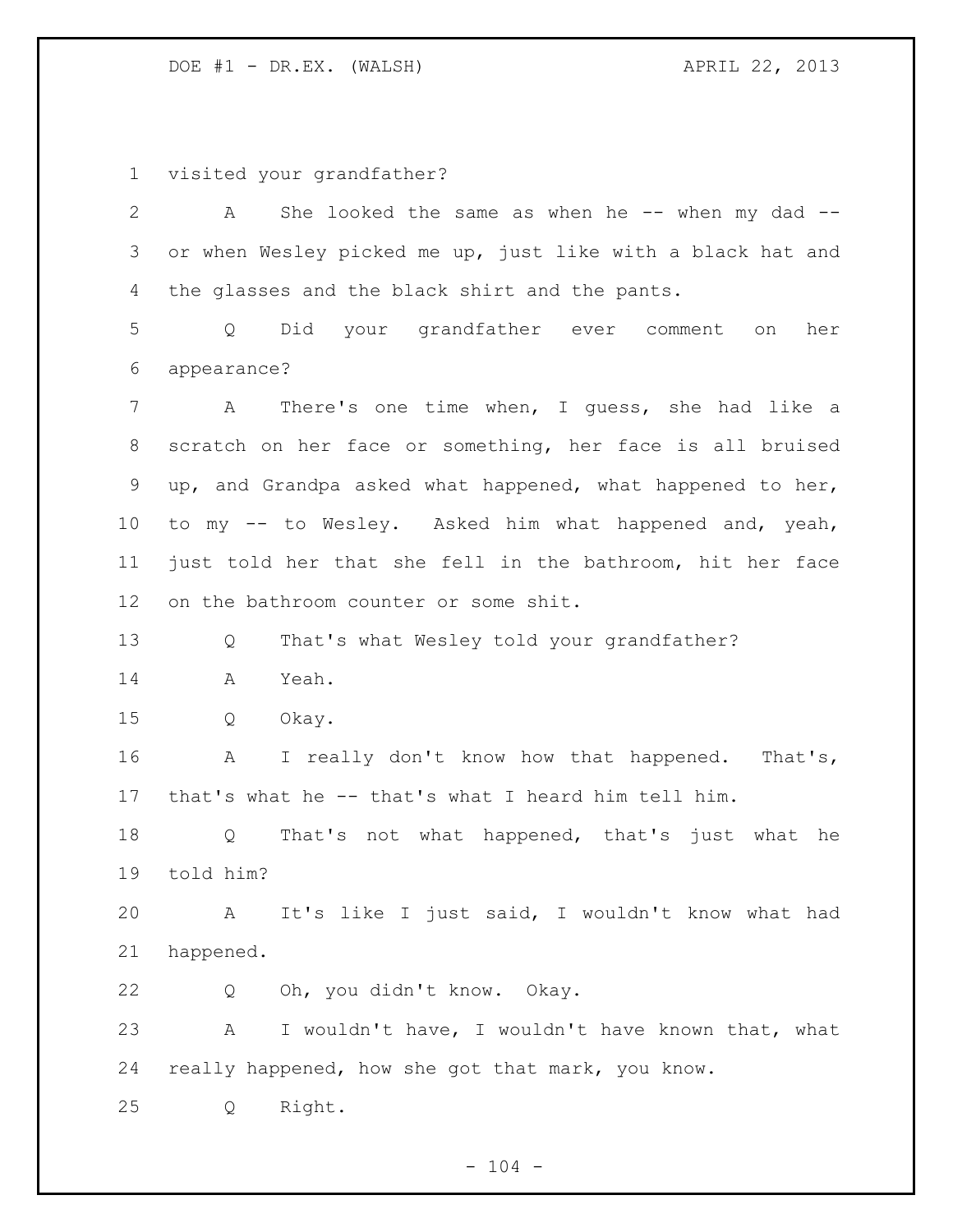1 A That's what I just heard. Q Now, while you were staying in Fisher River, you stayed in touch with your mom? A Yeah. Q How did you communicate with her? A Phone or computer. Q So sometimes you'd speak to her on the phone and sometimes on the computer? A Yeah. Q And when you talk about the computer, is that like with a webcam or something? A Yeah. Sometimes a webcam or chat. Q How often do you think you spoke to your mom for the time that you were living in Fisher River? A Couple times a week. Wasn't every day. Wasn't every day, just like couple times a week. Q Right. A Yeah. Q Now, when you were in this second house in Fisher River, you saw some things that Karl and Samantha did to Phoenix, right? A Yeah. Q And you testified about those things at the criminal trial? A Yeah.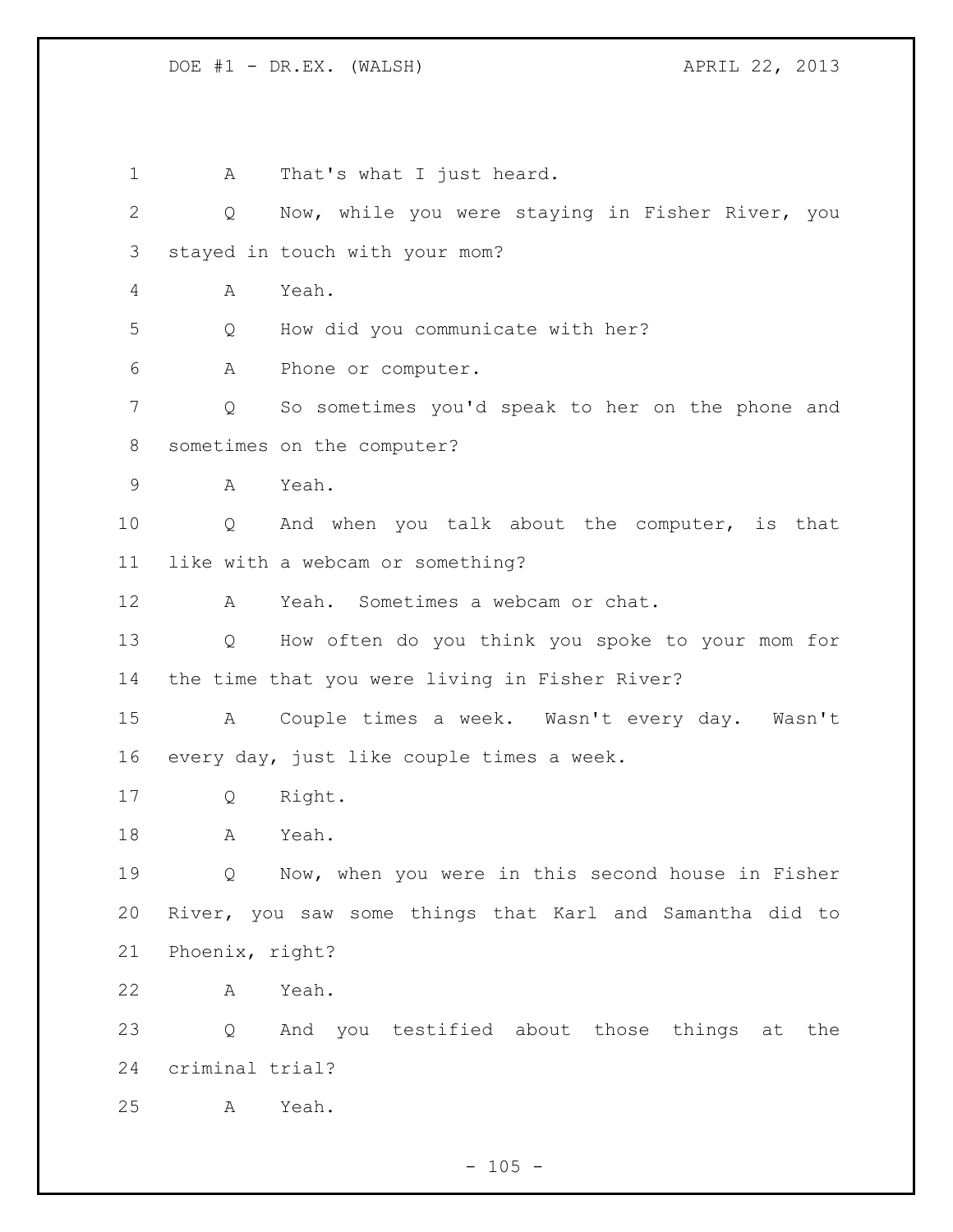| $\mathbf 1$ | Q          | So I just want to ask you very briefly about what         |
|-------------|------------|-----------------------------------------------------------|
| 2           |            | you saw without going into great detail, okay?            |
| 3           |            | You saw Karl and Samantha yell at Phoenix?                |
| 4           | A          | Yeah, they used to just like yell at her, call            |
| 5           |            | her names, whatever, degrading names.                     |
| 6           | Q          | Did Karl and Samantha regularly feed Phoenix?             |
| 7           | Α          | Just like a meal or two a day. Wasn't getting             |
| 8           |            | the right nutrition she, a regular kid should be getting. |
| 9           | Q          | Did you --                                                |
| 10          | А          | Couple times a day she got fed.                           |
| 11          | Q          | Sorry?                                                    |
| 12          | A          | Said, couple times a day she got fed.                     |
| 13          | Q          | Did you give Phoenix food sometimes?                      |
| 14          | Α          | Yeah, on occasion.                                        |
| 15          | Q          | Where would Wesley and Samantha be when you did           |
| 16          | that?      |                                                           |
| 17          | A          | They'd probably be sleeping or away,<br>gone<br>out       |
| 18          | somewhere. |                                                           |
| 19          | Q          | So you wouldn't do it in front of them?                   |
| 20          | A          | No.                                                       |
| 21          | Q          | Did Phoenix wear the same outfit most of the              |
| 22          | time?      |                                                           |
| 23          | А          | Yeah, most of the time she did.                           |
| 24          | Q          | And you told us earlier that after a certain time         |
| 25          |            | Phoenix was made to sleep in the basement of the house?   |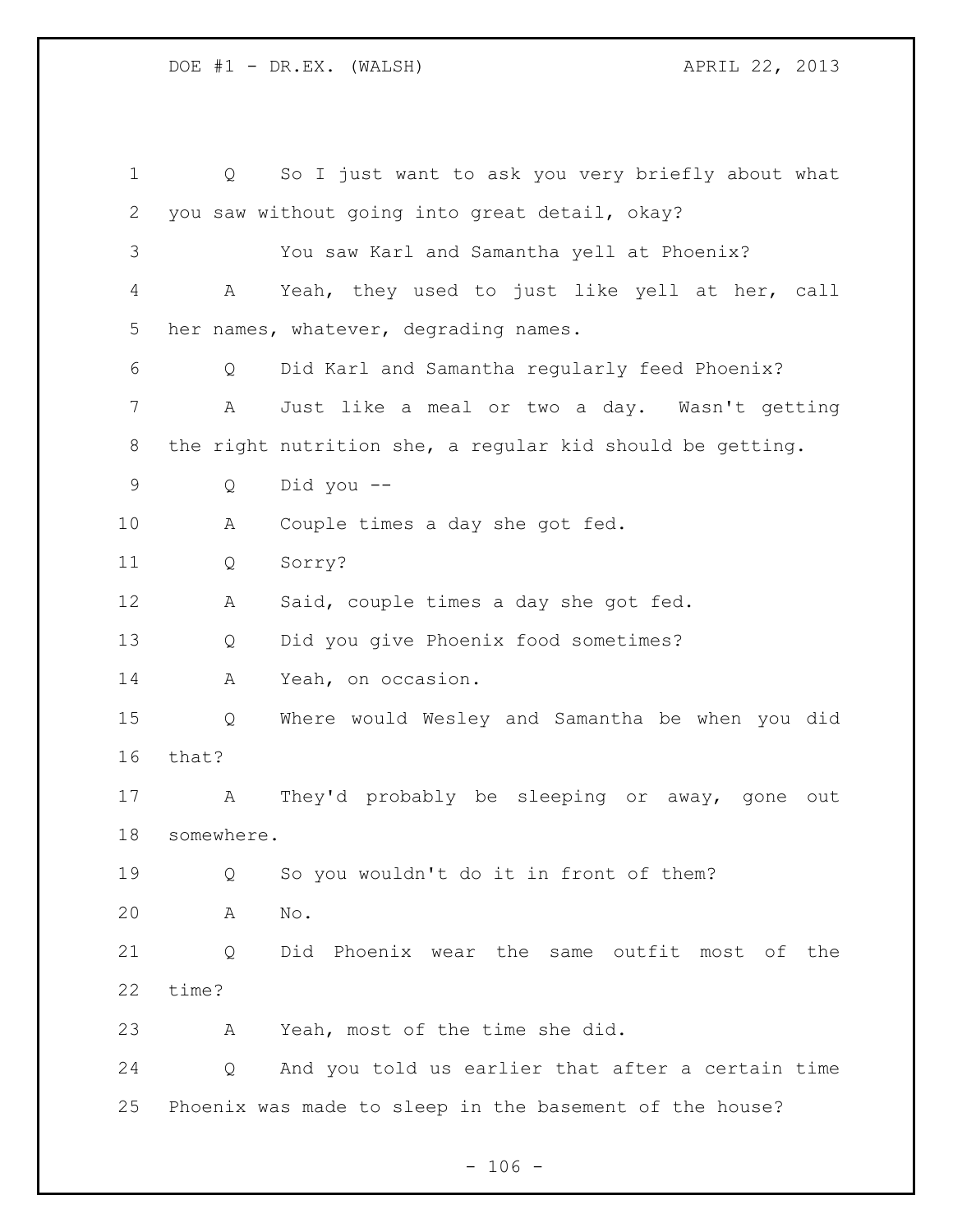A Yeah.

| $\mathbf{2}$    | Q              | What was the basement like?                                 |
|-----------------|----------------|-------------------------------------------------------------|
| 3               | A              | It was pretty dark, cold. You know, was like                |
| 4               |                | garbage, a little bit of garbage here and there. Just like  |
| 5               |                | how a typical basement would look, stark.                   |
| 6               | Q              | Was Phoenix allowed to come upstairs?                       |
| 7               | А              | On occasion, yeah.                                          |
| 8               | Q              | Did she have to wait for someone to ask her to              |
| $\mathsf 9$     | come upstairs? |                                                             |
| 10              | A              | Yeah. Usually just told her to come upstairs and            |
| 11              |                | eat or, or you know, do dishes or whatever, you know, watch |
| 12 <sup>°</sup> | some TV.       |                                                             |
| 13              | Q              | Understand that you used to go downstairs<br>to             |
| 14              |                | check on her; is that right?                                |
| 15              | A              | Yeah.                                                       |
| 16              | Q              | During the time that you lived in Fisher River,             |
| 17              |                | you saw Wesley hit Phoenix with a pole --                   |
| 18              | Α              | Yeah.                                                       |
| 19              | Q              | -- a broomstick, and a fridge handle?                       |
| 20              | Α              | Yeah.                                                       |
| 21              | Q              | You also saw Samantha hit Phoenix with her fists?           |
| 22              | Α              | Yeah.                                                       |
| 23              | Q              | You saw Wesley stomp on Phoenix with his feet?              |
| 24              | Α              | Yeah.                                                       |
| 25              | Q              | And you saw him shoot her with a BB gun?                    |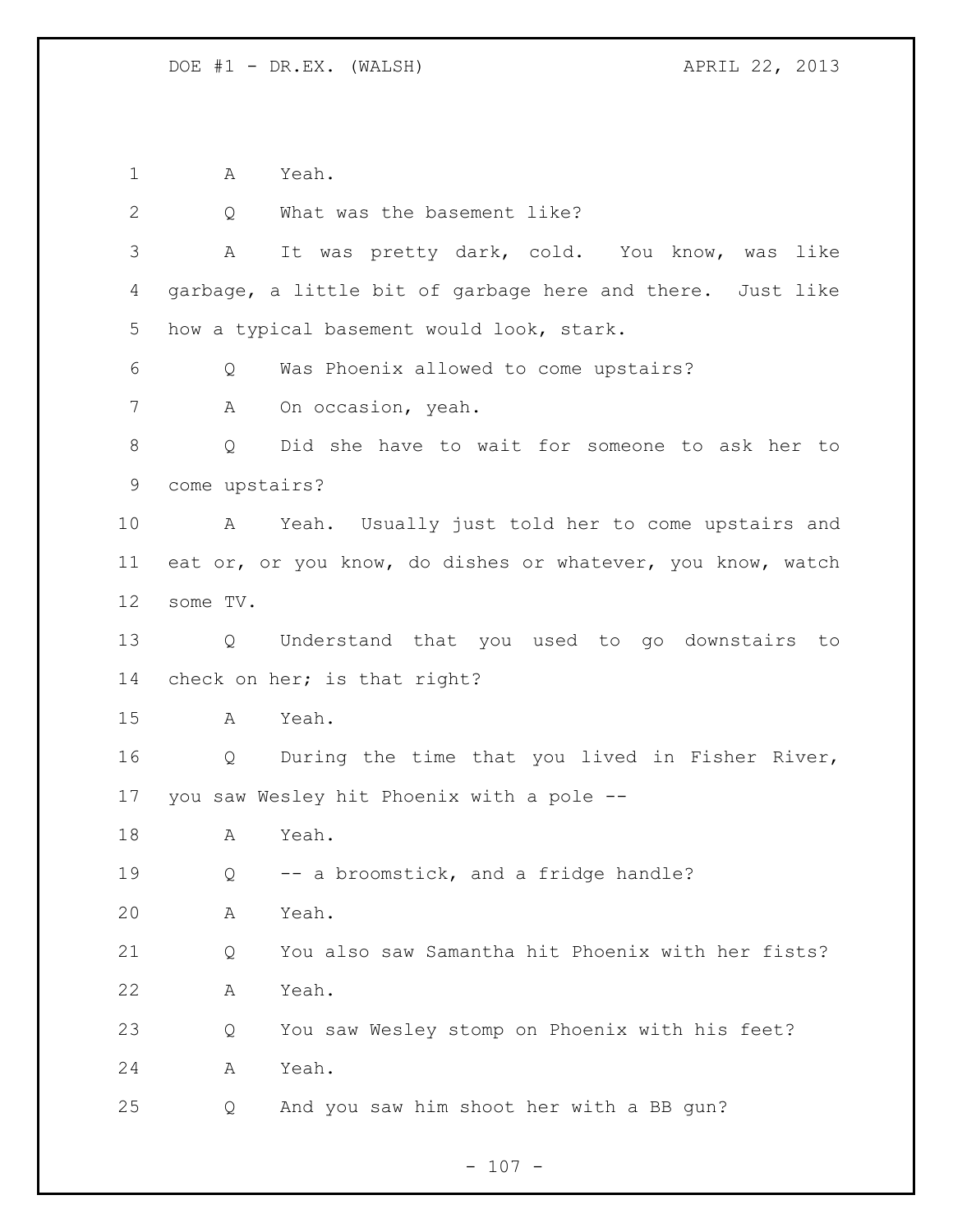A Yeah. Q You also saw Wesley choke Phoenix until she passed out? A Yeah. Q That was something that Wesley called choking the chicken? A Yeah. Q And you saw Karl and Samantha force Phoenix to eat her own vomit? A Yeah. Q Did you ever see Karl or Samantha take Phoenix to the doctor or the medical centre in Fisher River? 13 A No, not once. Q You were in the house in Fisher River on the day that Phoenix died? A Yeah. Q And in the days leading up to Phoenix's death, you saw Karl and Samantha beat Phoenix? A Yeah. Q The day that Phoenix died, you saw Karl beat her for about 15 or 20 minutes in the basement? A Yeah. Q And while he did that, where was Samantha? A She's sitting on the stairs watching him. Q And where were you?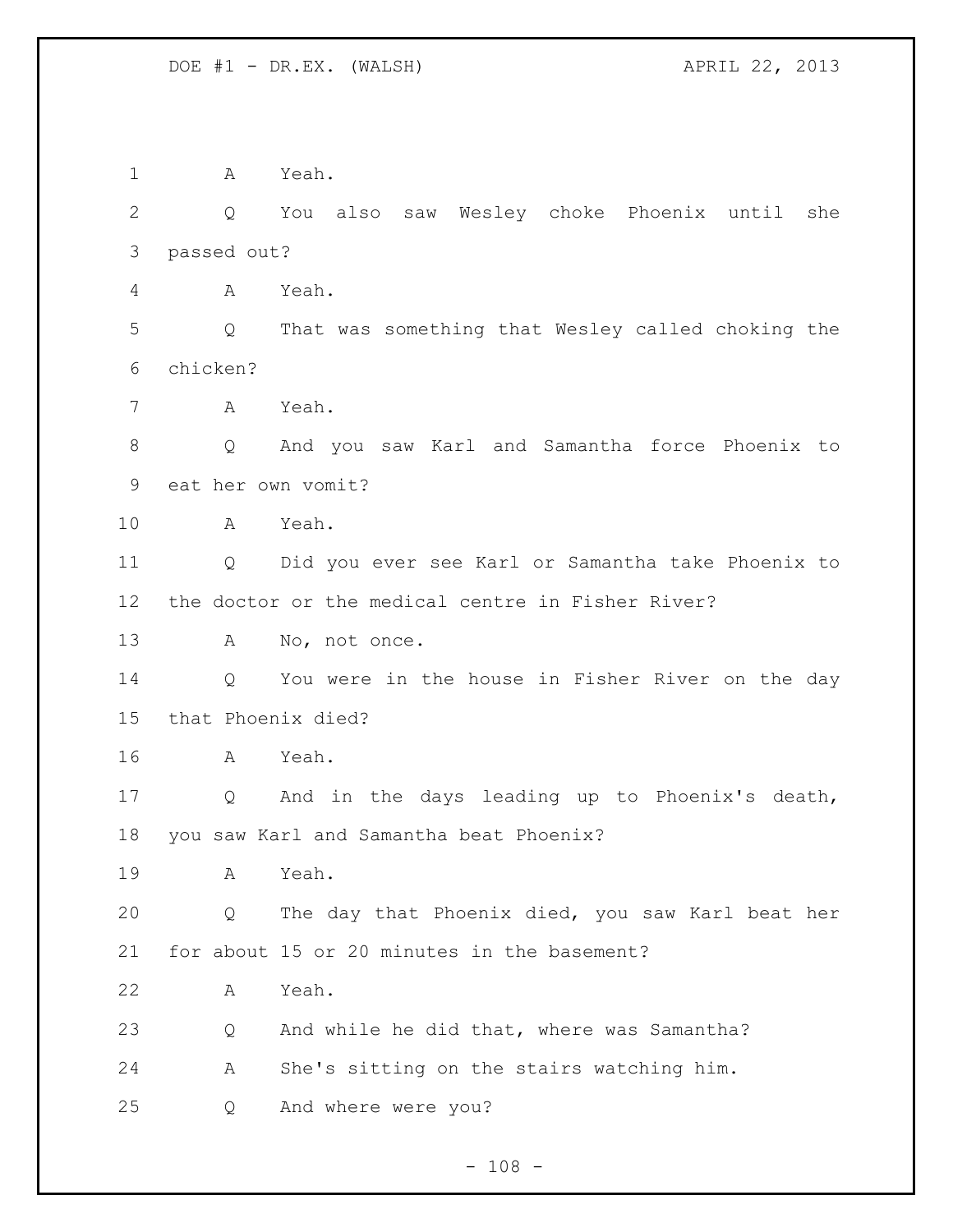1 A I was peeking around the corner. 2 Q You must have been very scared? A Yeah. I'm just a little kid, you know. Q Right. A And I didn't even know what the fuck's going on. Q And then after you saw this beating, Wesley and Samantha left the house and you stayed behind? A Yeah. They told me they were going to go to my grandpa's, go get some pie and go check up on him, and then they left with my little sister, told me to watch her. 11 Q That was the baby? A Yeah. Q And Samantha and Wesley went to your grandfather's to get some pie? A Yeah, and go check up on him. Q And check up on him. So did you go to check up, to check on Phoenix? A Yeah. Q And she wasn't breathing? A No (inaudible). Went downstairs, checked it out, thought she was laying there. And then, and when I just checked it out, touched her, she's all cold and shit. Was all cold. And put my hand by her mouth. She wasn't even breathing. Q Then did you phone your grandfather's house?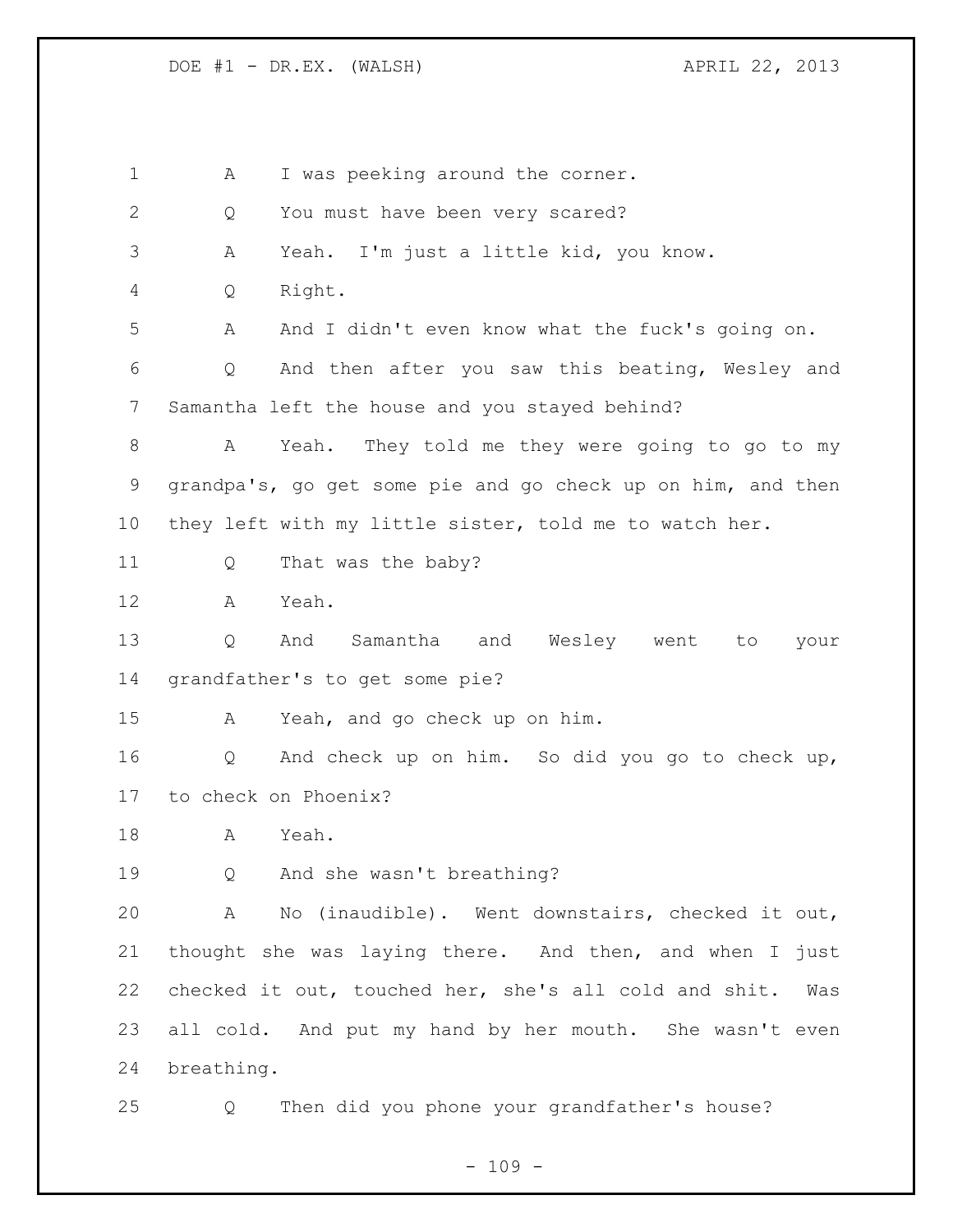A Yeah. Q Did you tell your grandfather what had happened? A No. Q Were you looking for Wesley? A Yeah. Q And shortly after you made that call, Wesley came 7 back to the house where you were, right? A Yeah. Q And what did Wesley and Samantha do with Phoenix when they got home? A They just looked at her and they brought her upstairs, put her in the bathtub, tried running water on her, tried to do CPR. And then, I don't know, I guess they took her downstairs, wrapped her up, took her out. Q They put her in the trunk of Wes' car? A Yeah. Q You -- A Put her in trunk. Q You saw this happen? A And -- what? Q You saw all this happen? A Yeah, saw most of it happen. Q Did anyone else -- 24 A And --Q -- see this happen?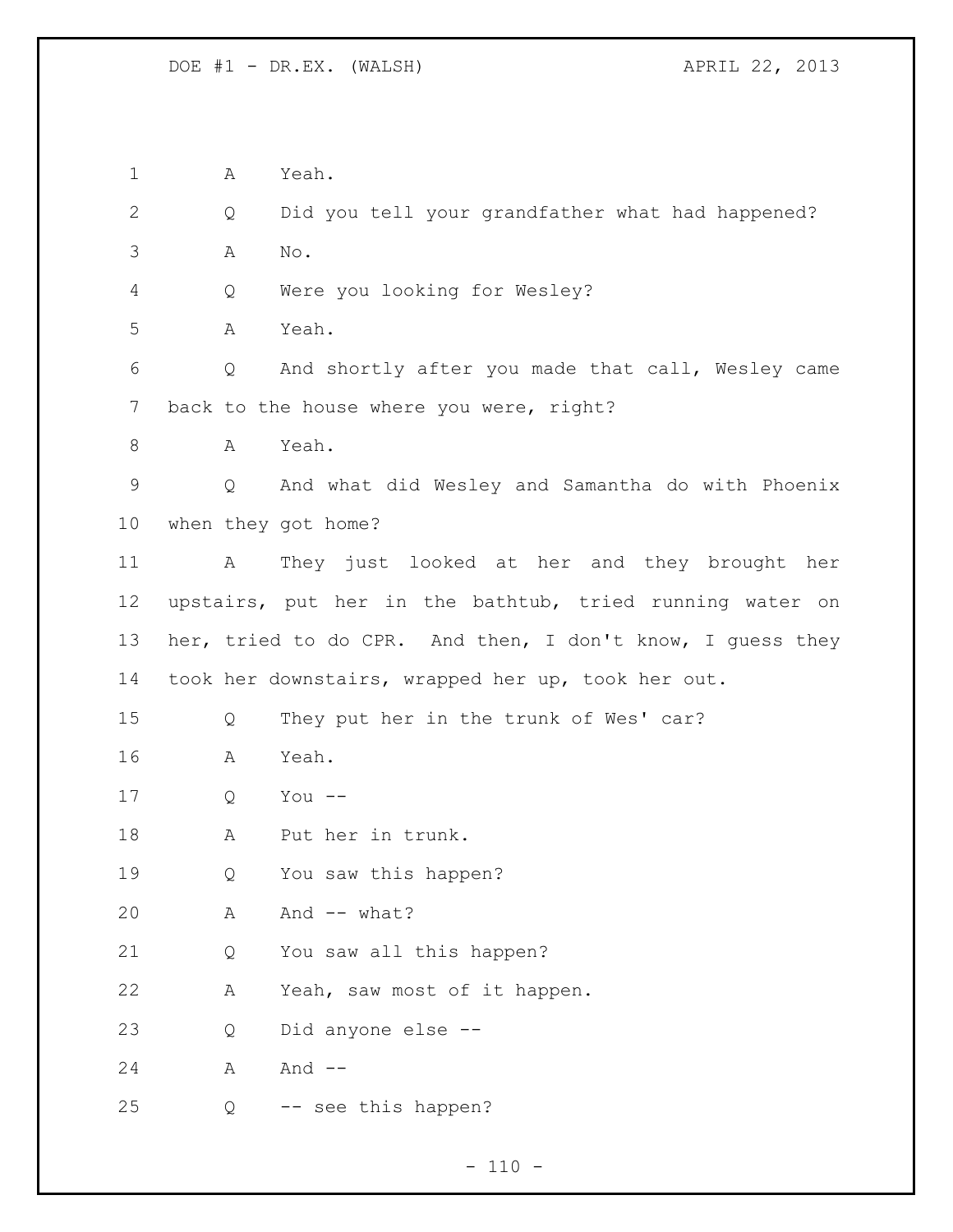A No. I guess not. Like what, see him, see him bring her to the car? Q Right. A Is that what you're asking, if I saw anybody -- if I know that anybody saw her -- saw him bring her to the car? Is that what you're asking? Q That or any of the other things that you've just told us Wesley and Samantha did? A No (inaudible) nobody saw that, just me most of the time. Q You and the baby girl? A Yeah. Q So Wesley and Samantha wrapped Phoenix up and put her in the trunk of Wes' car. And then you never saw Phoenix again? A No. They just told me, they're just telling me, watch my little sister, going to take her to the dump and bury her. Q During the time that you were in Fisher River, did anyone see Karl or Samantha treat Phoenix badly? 21 A No. Not that I know of. Q What about your brother? A Like did he see? Q Yes. A Yeah, on occasion he saw, he saw it, too.

- 111 -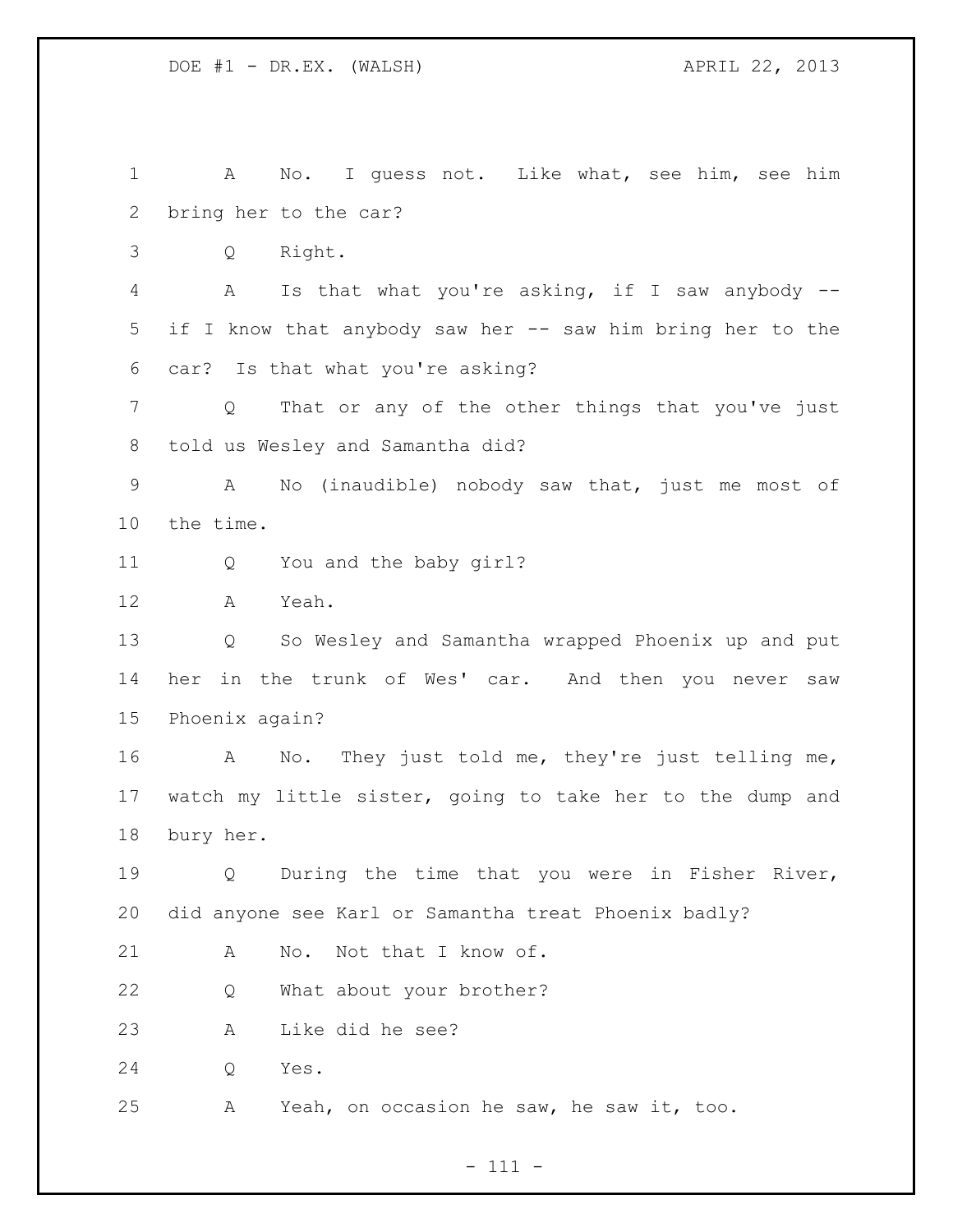Q Okay. But he wasn't there the day she died? A No. There's mostly (inaudible), is just me most 3 of the time there. Like my brother and shit, he'd just come visit once in a while, but it wasn't frequent, wasn't all the time, was just like once in a while. So is mostly just me, just me most of the time alone. Q Now, did Wesley and Samantha tell you what to say if anyone asked about Phoenix? A Yeah. They told me that if anybody asks, that she went to go live with her dad in Winnipeg. Q Did you know who her dad was? A No. Had no idea. Q Do you know if Wesley and Samantha cleaned up the basement after Phoenix died? A I'm pretty sure they dropped me off at Winnipeg at my mom's, and then, and then, whatever, did that over the weekend and cleaned up the basement. They painted over and shit. Then they came back and picked me up, and picked me and my brother up after that weekend, brought us back there, and everything was all painted and cleaned up. Q Now, you told us that you knew that Wes had been violent towards your mom? A Yeah. Heard stories over the years.

 Q What about to Jeremy Roulette; did you know that he'd been violent to him?

 $- 112 -$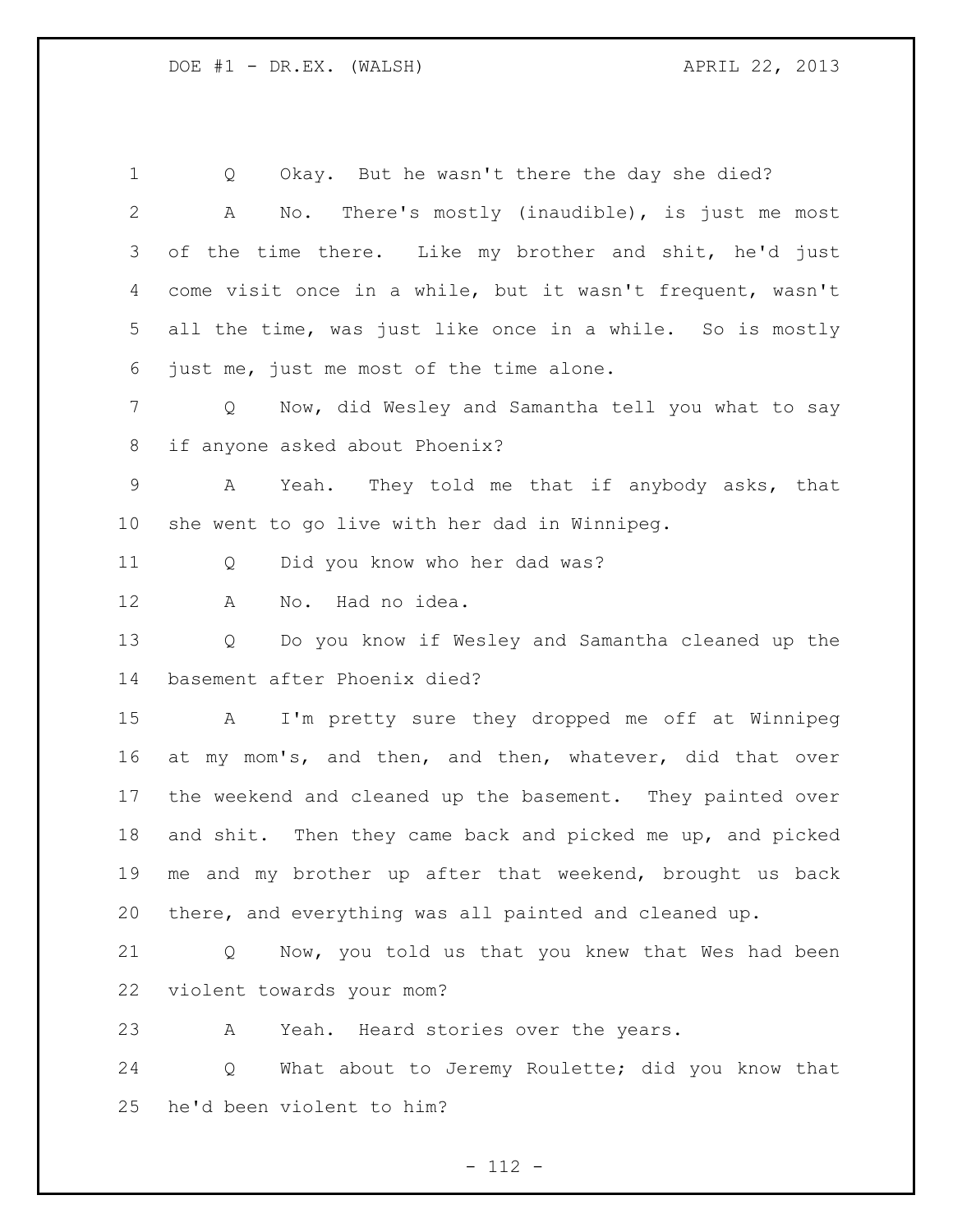1 A Well, I wouldn't have known that that -- that, because I was just a little baby. But I hear stories, like he's -- like my other cousins, and all my cousins, I heard stories of them, all of them, like getting something from, from Wesley. Q Something like violence? A Yeah. Q Okay. Did Wesley ever -- A Pretty sure (inaudible), pretty sure I heard of a rape at (inaudible). Q You heard about rape? A Yeah, sexual assault, one of my cousins. I just didn't find that out till recently. Q But when you were living in Fisher River, you 15 had, by that time, heard stories that Wesley had been violent towards your mom and other family members? A Yeah. Q Now, did Wesley ever threaten you while you were in Fisher River? A There's one time there with a BB gun. Q With a BB gun? A Yeah. Q Tell us what happened? A Well, I'm pretty sure you guys recorded this, but remember when I was, when I told you I was -- about that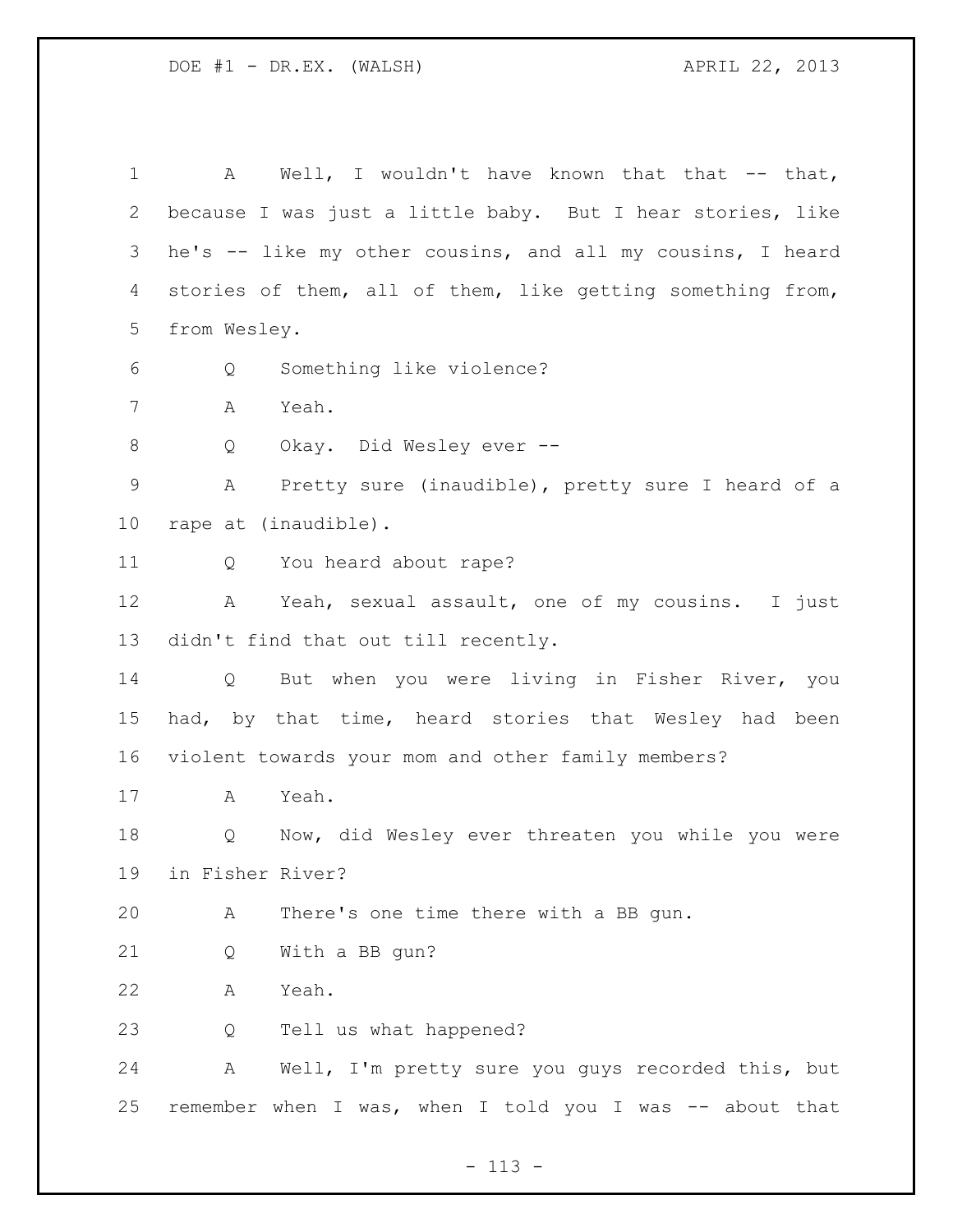time we had a dog and that dog was chained up in the front, and that dog was chained up in the front and I was in the front yard with my BB gun shooting at like (inaudible), shooting at like cans and bottles and shit, so I guess there's that dog, that dog's chained up outside on the stairs, and that dog runs down the stairs a couple times 7 and he gets like caught on the chain or whatever, so starts crying. And I guess my dad -- or Wesley heard that dog crying, heard that dog crying, and then he opens his window and he starts yelling at me, why the fuck did you shoot my dog, blah-blah-blah, you know, shit like that, why the fuck you shoot my dog, come inside, bring that fucking gun here, that BB gun. Say, yeah, I'm just a little kid so I obviously I'm going to listen to him and bring his, bring my, my BB gun to him and shit, right, go see what he wanted. So I go in there, I give him by BB gun and he turns around, he points it at me. (Inaudible) me so I was like obviously I'm going to be a little bit scared --

Q Sure.

 A -- about that you know. Like that's, that's like one time he threatened me. And over the years of growing up, you know, seeing him on occasion, you know what I mean, there's the, the occasional spanking, you know, where I'll give you a licking, stuff like that, you know, just to scare me.

 $- 114 -$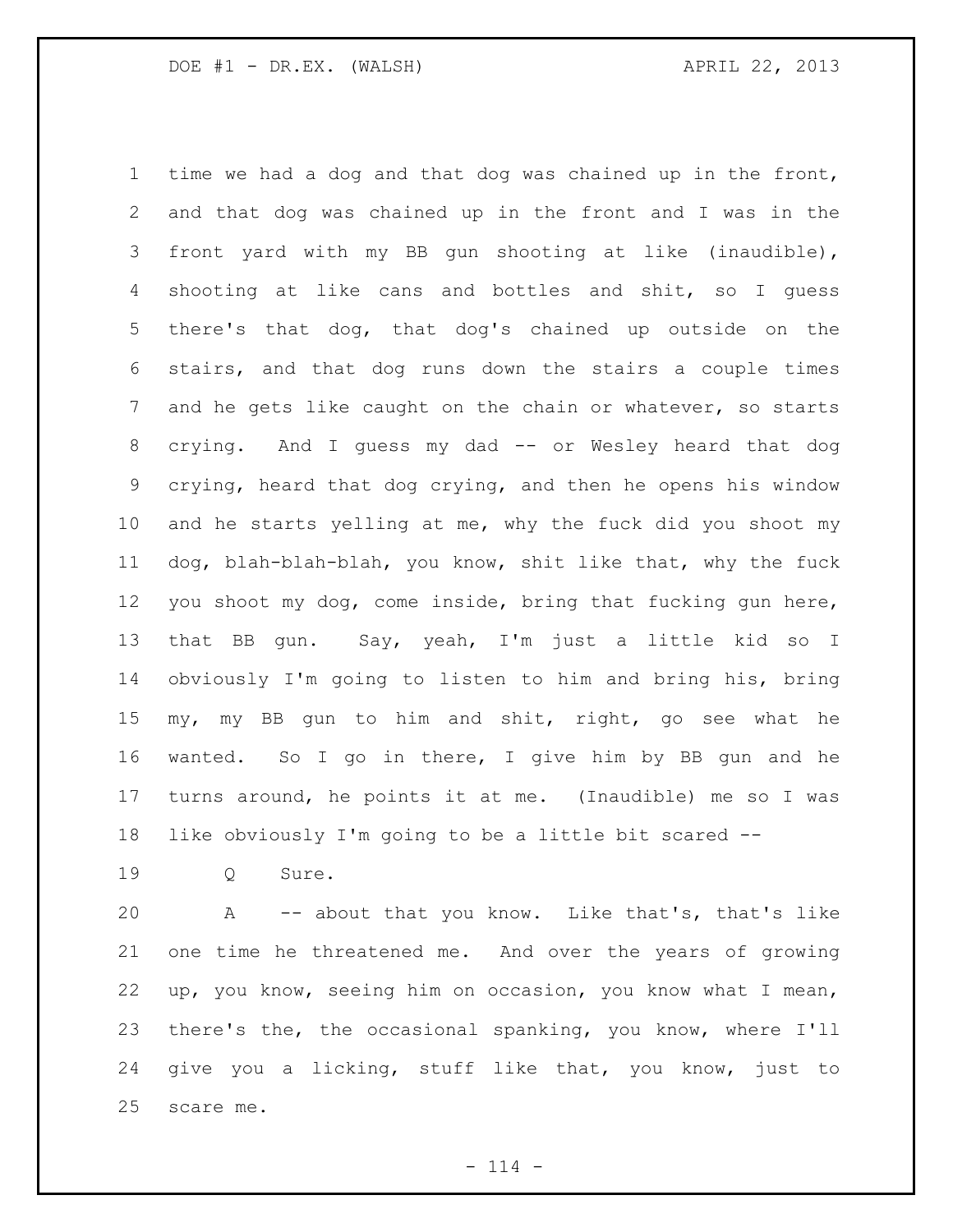Q Wesley was a scary guy.

A Pretty much, yeah.

 Q Now, we discussed earlier about how when you were in Fisher River you stayed in touch with your mom?

A Yeah.

 Q Did you tell her how Wes and Samantha were treating Phoenix?

A On occasion.

Q Do you remember what you told her?

 A Well, it all started out just like spankings, you know, like I'd call her, whatever, we'd be talking. You know, I mean, I was just a little kid so I didn't really much think of what was going on, like, the spankings and the lickings, you know. I just thought of this as like any other fucking, any other parent giving their kids licking. But it all started from just like spankings and, you know, slaps on the bum. And then it just started escalating to more and more. That's about it. Just like (inaudible) tell Mom. It all started with like, like occasional lickings, you know.

Q You told your mom about the lickings?

 A Yeah. And just like occasional and that and then just started escalating from time -- like later on.

Q Did you --

A Like more and more, as more time went on it got

 $- 115 -$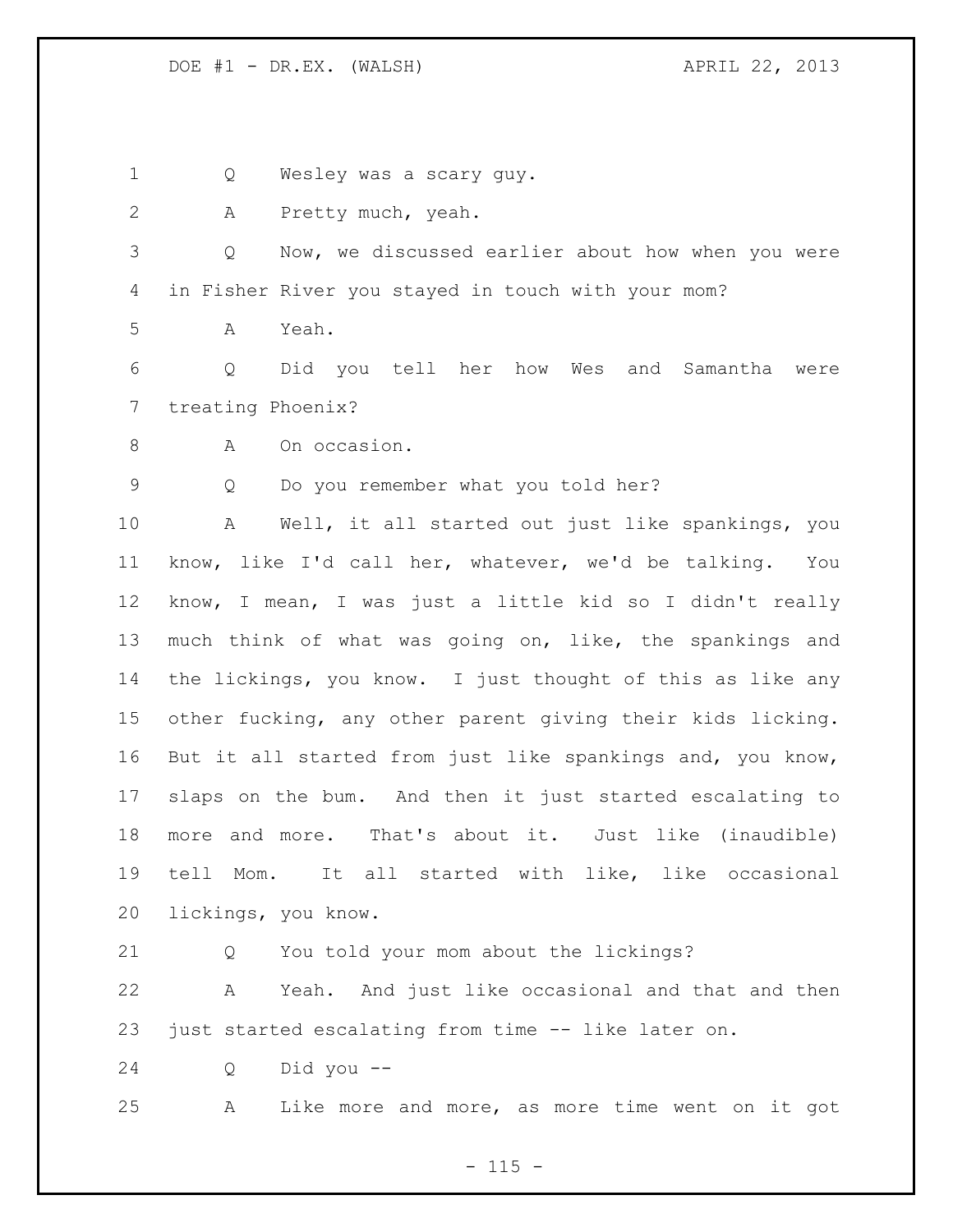more like serious lickings and shit. Q Did you tell your mom about what was happening when it escalated? A Like I said, on occasion, you know. I didn't tell her like every time I picked up the phone to call her. I wasn't like telling like every single little thing, but I said (inaudible) lickings about, you know, like occasional (inaudible) here and there and shit, then they started going more and more. Q Did you tell her that you were scared? A I, I was scared but I just didn't want to tell her that. Q Did you tell her that you didn't always have food in the house? A I didn't really tell her much of that. I told her, I told her there was no food but wasn't like every single time that we talked. Q Did you ever ask your mom to do something about how Samantha and Wesley were treating Phoenix? A Like, what? Call CFS or something? Q I guess. A No. And I didn't think of that because like I say, you know, I was just a little kid, you know what I mean. Like I -- my mind wasn't fully developed and I haven't got the right mindset I do now, and now I see like

 $- 116 -$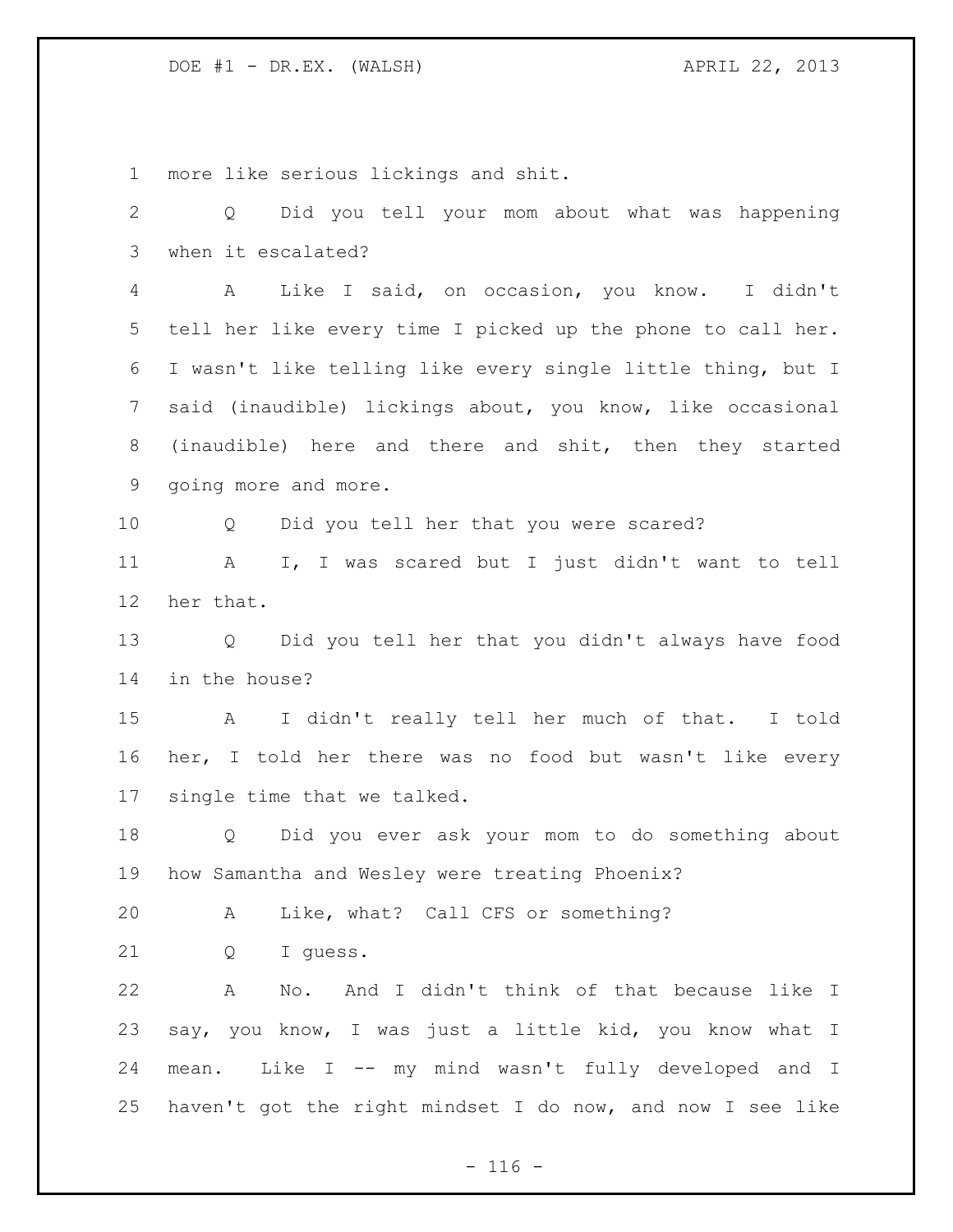all the child abuse and like, you know what I mean, hitting kids and shit, all that's wrong, right.

Q Right.

 A I can see that now, but if I was like littler and like, you know, if I was like (inaudible) right now, if I'd go back to then and I just -- I would have told my mom something, I would have told her to report them or something, but you know, I was just a little kid so obviously I thought it was just like little spankings and shit, little lickings, you know. I thought is just like typical shit.

 Q Did you think your mom was going to do with the information you gave her about how Phoenix was being treated?

 A Honestly, it wasn't that -- it didn't come to mind at the time.

Q Okay. You were just a kid?

 A Yeah. Just a little kid, you know, I haven't the, I haven't got the, whatever, intelligence I got now. Now that I'm older and I know stuff, I can see shit clear, right.

Q Sure.

23 A And now I know that, like, all the child abuse and all this CFS and all this shit, like it's all, it's all wrong, it's all bad, you know what I mean, but if I could

- 117 -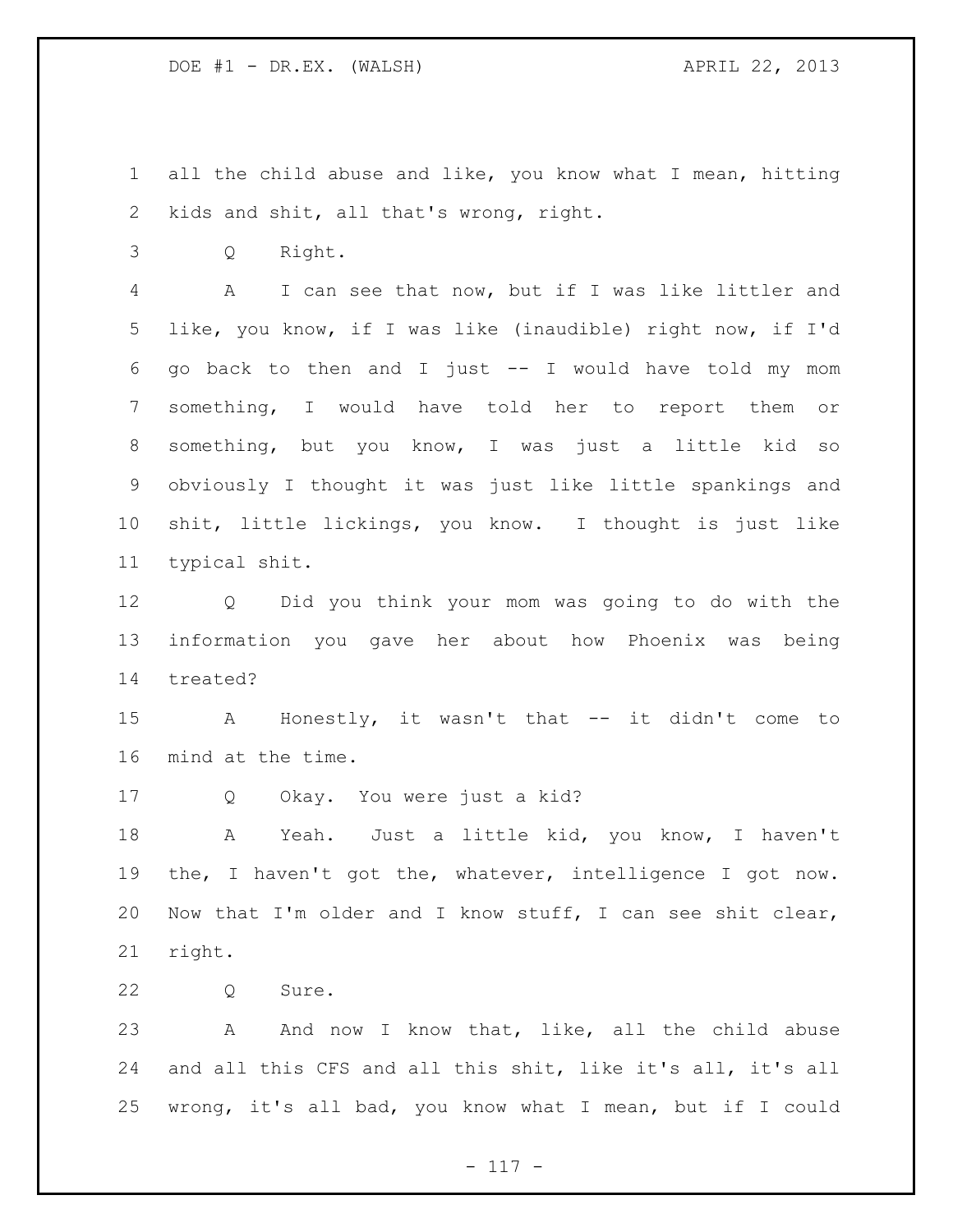| $\mathbf 1$ | go back then, I would have said something, I would have          |
|-------------|------------------------------------------------------------------|
| 2           | told her to report it or something. I would have reported        |
| 3           | myself. But from what I was seeing, you know, I just             |
| 4           | thought it was just normal.                                      |
| 5           | You didn't --<br>Q                                               |
| 6           | A<br>Now I see, I see kids, like I seen, I<br>seen               |
| 7           | friends and, you know, other kids get spanked with like          |
| 8           | belts and extension cords and sticks, you know, so I just        |
| 9           | thought oh, that was just like a typical thing, just a           |
| 10          | typical licking from a parent.                                   |
| 11          | You didn't tell your<br>mom when Phoenix<br>Q<br>was             |
| 12          | murdered, did you?                                               |
| 13          | No.<br>A                                                         |
| 14          | Why not?<br>Q                                                    |
| 15          | Because I was scared and I just, I don't know, I<br>A            |
| 16          | just didn't want to say anything because I was scared.           |
| 17          | You were afraid of what --<br>Q                                  |
| 18          | I didn't know what to, I didn't know what to do.<br>$\mathbf{A}$ |
| 19          | Were you afraid for your own safety?<br>Q                        |
| 20          | I was afraid for me and my sister's safety.<br>Α                 |
| 21          | The baby?<br>Q                                                   |
| 22          | Yeah.<br>Α                                                       |
| 23          | So did you ever think yourself to call the police<br>Q           |
| 24          | or CFS?                                                          |
| 25          | Yeah, time to time I thought about it, but we're<br>Α            |

- 118 -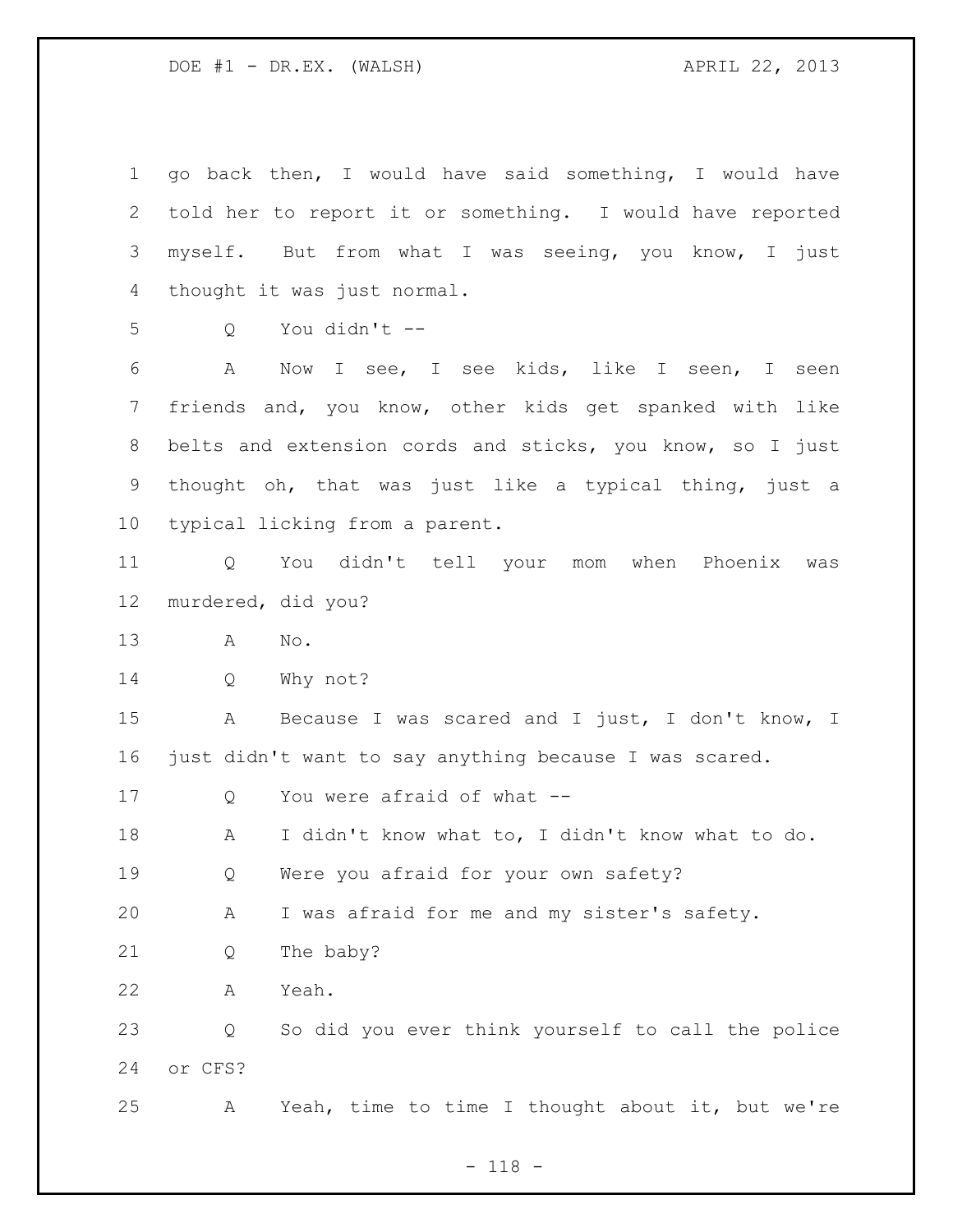living in Fisher River still, right.

Q Yes.

 A You know what I mean, so like, so what I was thinking is like if I was to call the cops or somebody, you know what I mean, the cops would come in, you know, on reserve there's like a long road, there's a big road, that take like a while for the cops or whatever to come see me, know what I mean. So what I was thinking about is like what if he just fucking whatever, what if he hurts me and my little sister. I call the cops, I call CFS or somebody, you know, and my -- Wesley sees them coming, coming down the road, you know, and fuck, you know, anything could happen, man, you know what I mean. He's a violent person to my mom, he's a violent person to all my other family members and stuff. So obviously I'm going to be thinking stuff like that, you know. Like, obviously I'm going to 17 fear for the safety of me and my sister, which is why I, I didn't really call.

 Q Sure. These are the things that were going through your head.

 A Yeah, you know. Like, like, like that was like the most part, dangerous to my little sister. I could really care less about me but I just didn't want to see it happen to my little sister.

Q Do you remember visiting with your mom's Aunt

 $- 119 -$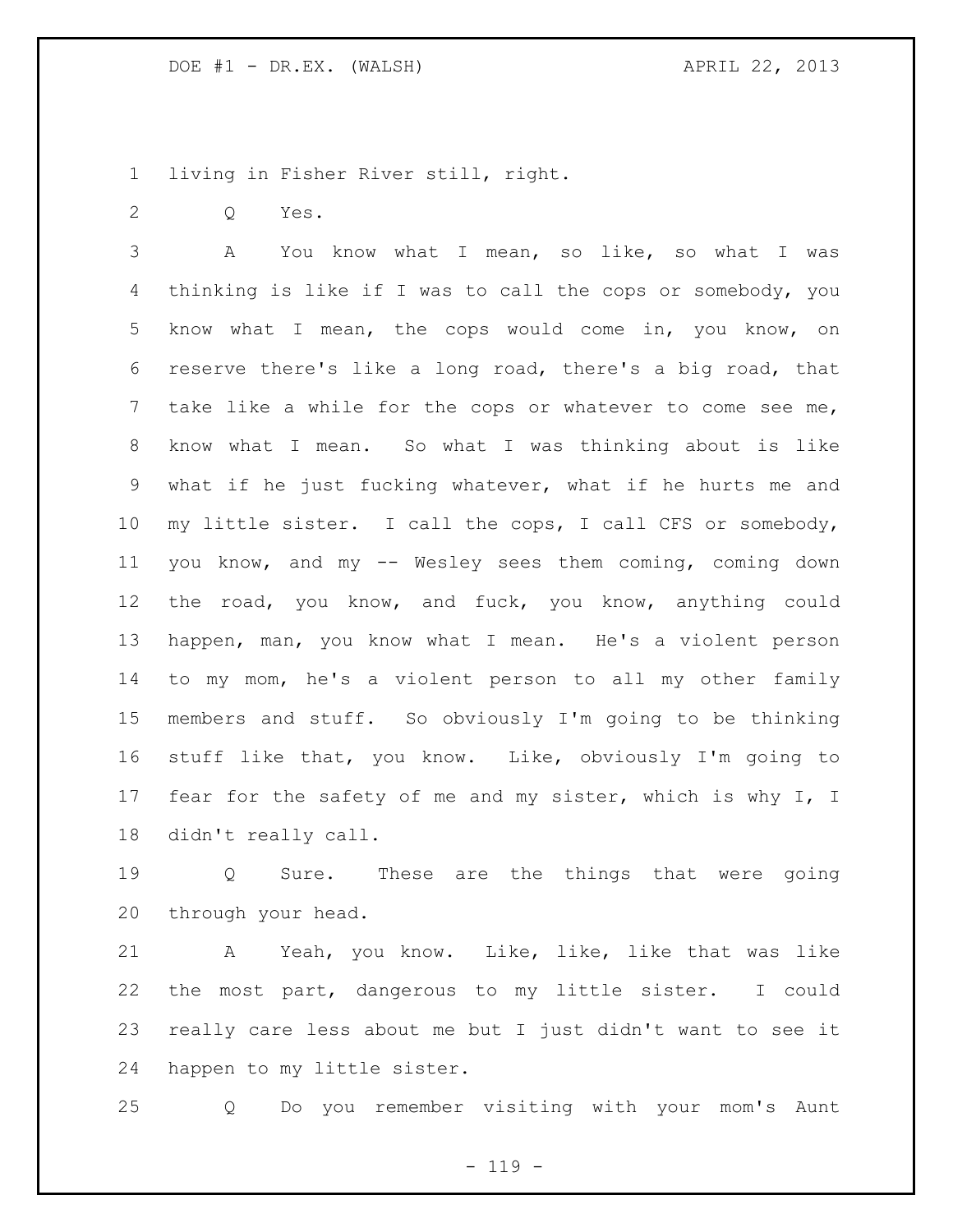Cecilia while you lived in Fisher River? A Yeah. Q Did you ever tell her anything about how Phoenix was being treated? A No. Q Any reason why not? A I don't know. Like I say, you know, I was little kid, I was scared. Q Okay. And when you were staying in Fisher River, I think you've explained that from time to time you'd go back to your mom's house in Winnipeg? A Yeah. Q And when you spent time with your mom in Winnipeg, did you tell her this is -- before you came back for the last time from Fisher River, did you tell her what you saw happen, was happening to Phoenix? A Like, what, leaving? Q So this is not on the phone but when you were actually visiting with your mom in Winnipeg, did you talk to her about how Phoenix was being treated by Wesley and Samantha? A Yeah. Q Do you remember where you were when you talked to her about that? A I remember that one time was at that restaurant,

 $- 120 -$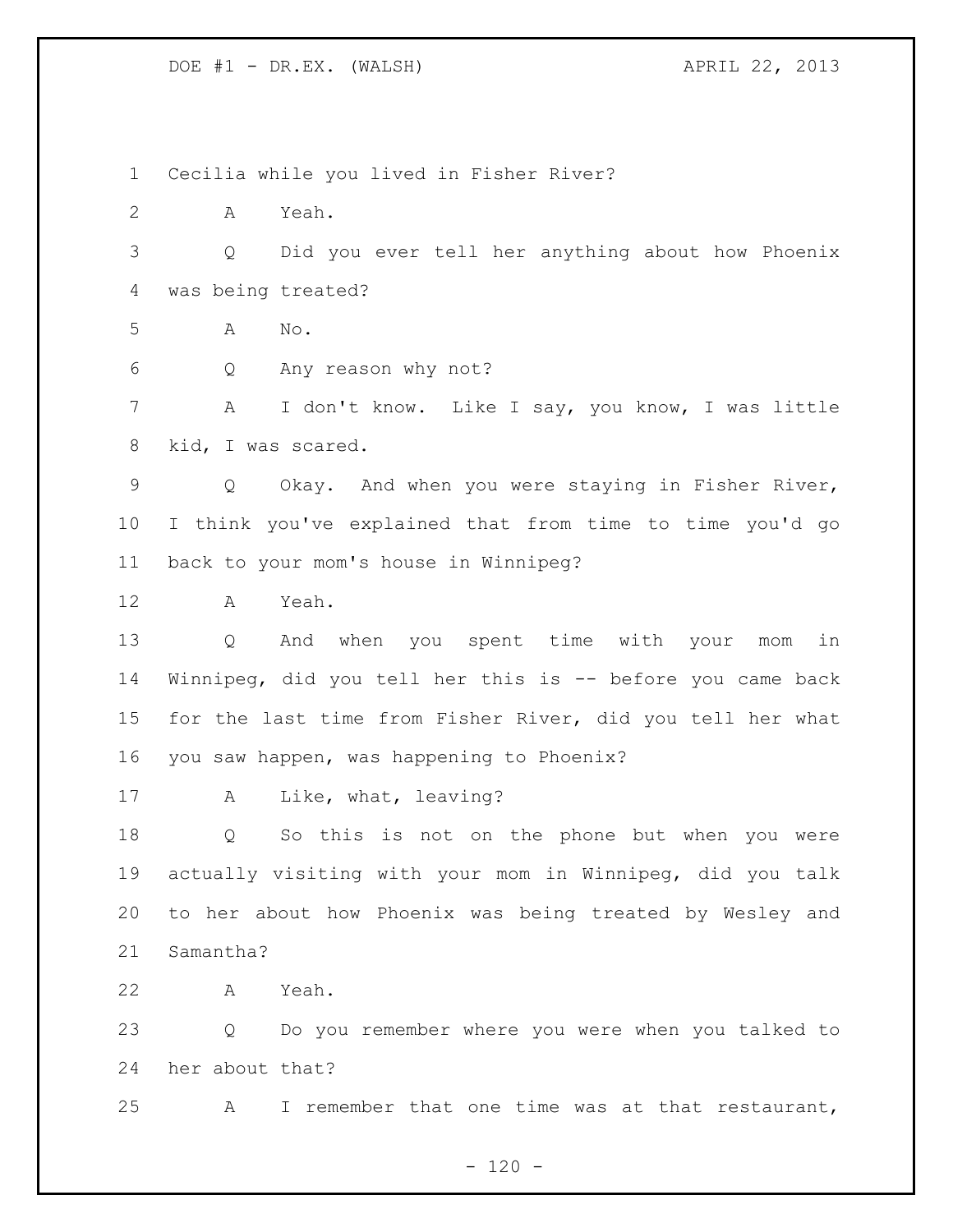was at the restaurant when I told her about that choking the chicken shit. I told her about that. That's like, that's like mainly the only time I can remember. Then off and on when I'd tell her about it is just, you know, spankings, like I said, you know.

Q Right.

 A Whenever I tell her something about how they're treating her, just spankings. And then eventually, like I said, it just started escalating more and more. And then, when I got to Winnipeg I when whatever (inaudible) telling Mom that one time about that chicken game, at that restaurant.

Q Did you think your mom believed you?

A Honestly, I didn't know. I didn't know.

 Q Okay. At some point, did you start asking your mom to have you brought back to Winnipeg permanently?

A Yeah.

 Q How long after you'd moved up there did you start asking to be brought home?

A Couple months.

 Q Okay. And we've heard evidence that on July 12th, 2005 you and your brother were driven back to Winnipeg. Do you remember that?

A Yeah.

Q Do you remember Child and Family Service workers

- 121 -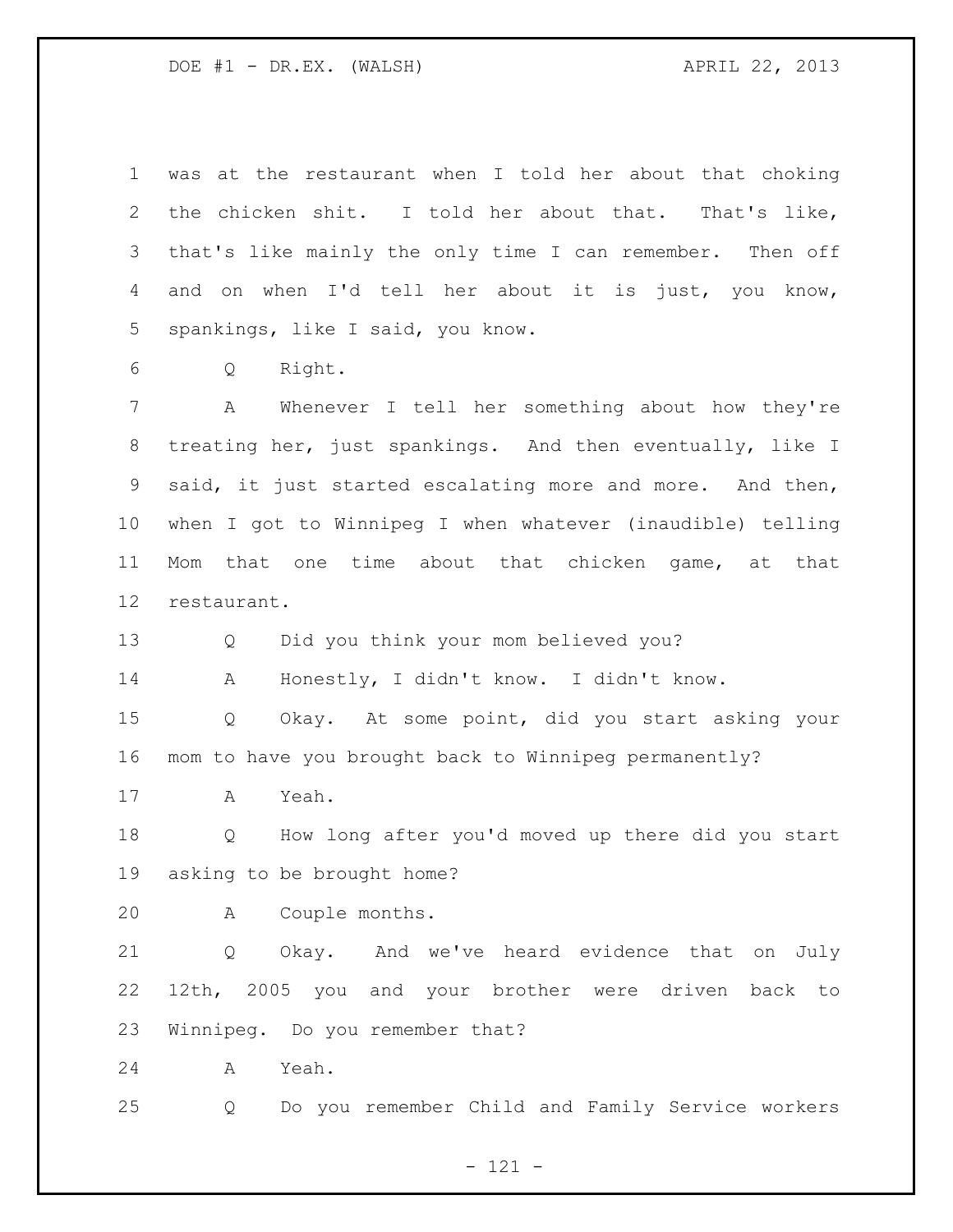coming to the house earlier that day before you were brought back to Winnipeg? A Yeah. Q Now, had Wesley left you and your brother in the house with someone named CJ? A Yeah. Q And where was Wesley and Samantha? A They went on a road trip somewhere, Edmonton or Alberta or somewhere. I can't remember where it was, but they just left us on a road trip. Q Okay. Did they take the baby with them? A Yeah. Q Did you tell CJ anything about what had happened to Phoenix? A No. Q Why not? A Because I didn't know him. I'm not going to tell some fucking random stranger, like that's a criminal like that, my business. Q You didn't know CJ? A No. Q What about when the, when the CFS workers came to the house that day, did you tell them about Phoenix? A No. Q Any reason why not?

- 122 -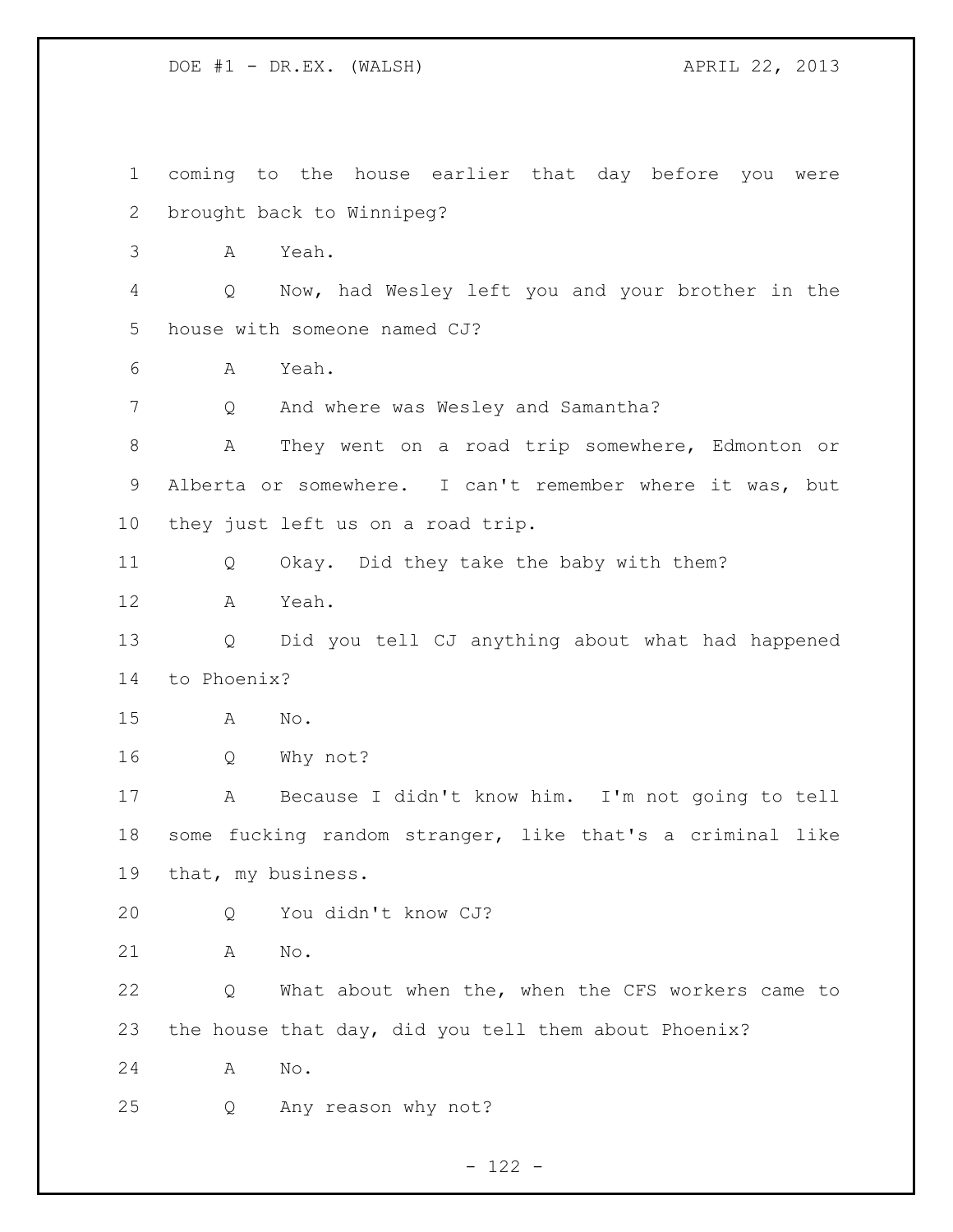1 A Because like I say, you know, I was scared, you know. Q Right. A I just kept all that shit to myself for so long I just didn't want to tell nobody about it. Q That can't have been easy to keep that inside? A Yeah. Was pretty rough (inaudible). Q Do you remember who it was that drove you and your brother back to Winnipeg, to your mom's house? A I can't remember. I think it was two ladies or a guy and a lady. Can't remember. Q Okay. And that was in July of 2005? A Yeah. Q After that you didn't go back to Fisher River? A No. Q Now, do you remember in the fall, after you returned from Fisher River, do you remember having some involvement with a therapist at Macdonald Youth Services? A Yeah. Q Remember his name? A No. Just remember some, meeting some guy at that office on St. Mary's. Q Right. We heard evidence last week from a man named Grant Wiebe who said he was the, the therapist who met with you and worked with you. Does that name ring a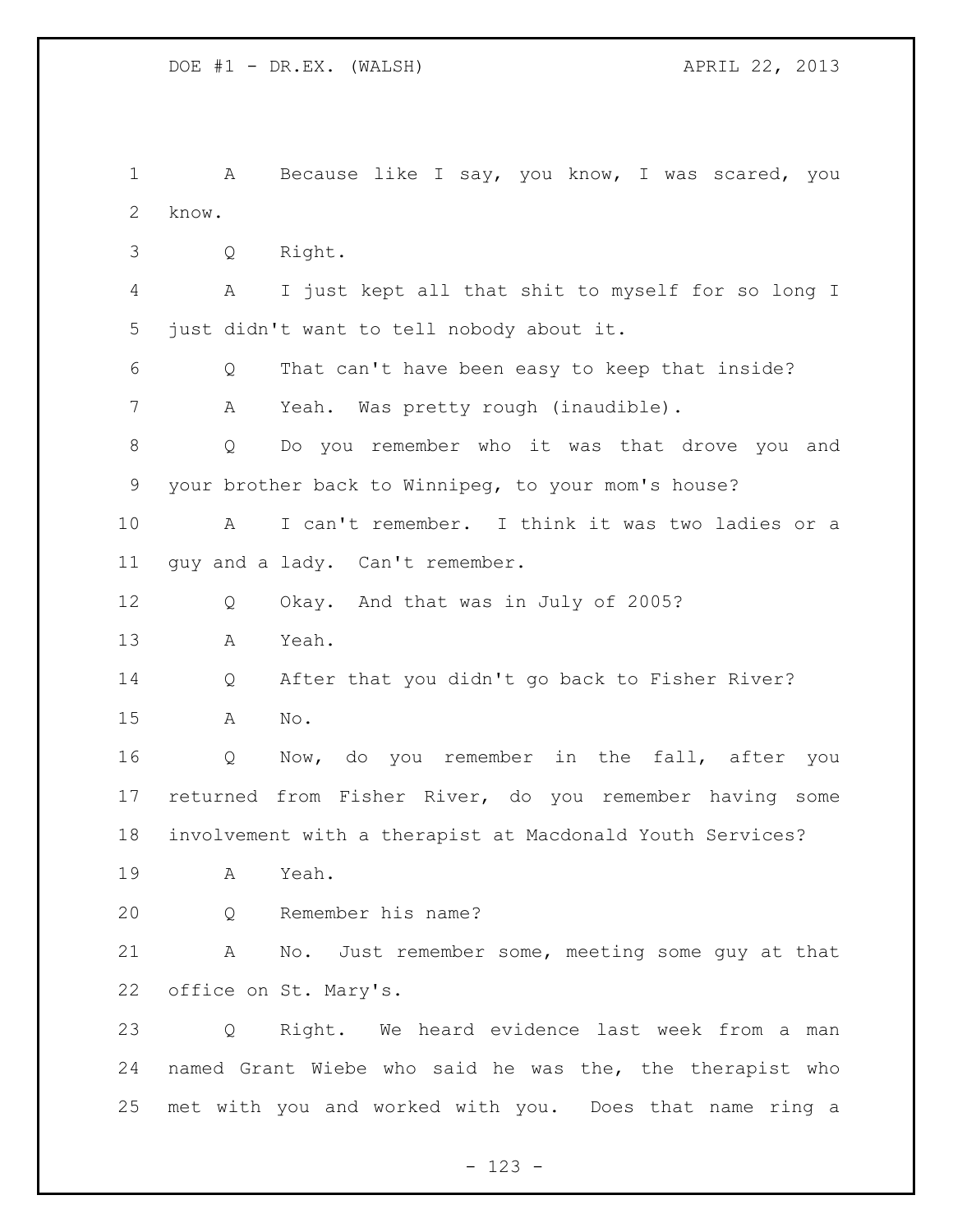bell? A No, I don't -- but I know I met a guy so that must have been him. Q Okay. A But I don't remember names. Q So I'm going -- A That's like what (inaudible), what I did eight years ago. Q Yes. Absolutely. A I, no, I wouldn't honestly remember his name that point. Q But you remember meeting with him? A Yeah, I remember meeting with some therapist, 14 whatever, psychiatrist, whatever he was. Q So I'm going to pull up his notes from that meeting on the screen. That's page 37991. 17 A Are you okay to hear me if I sit from hearing? Because I'm like stand, like putting my, my face right up to the thing. So can I sit back? Q Oh, absolutely. We can hear you just fine. A Can you still hear me? Q Yeah. A All right. All right, cool. Q Okay. You're comfortable? A Yeah.

 $- 124 -$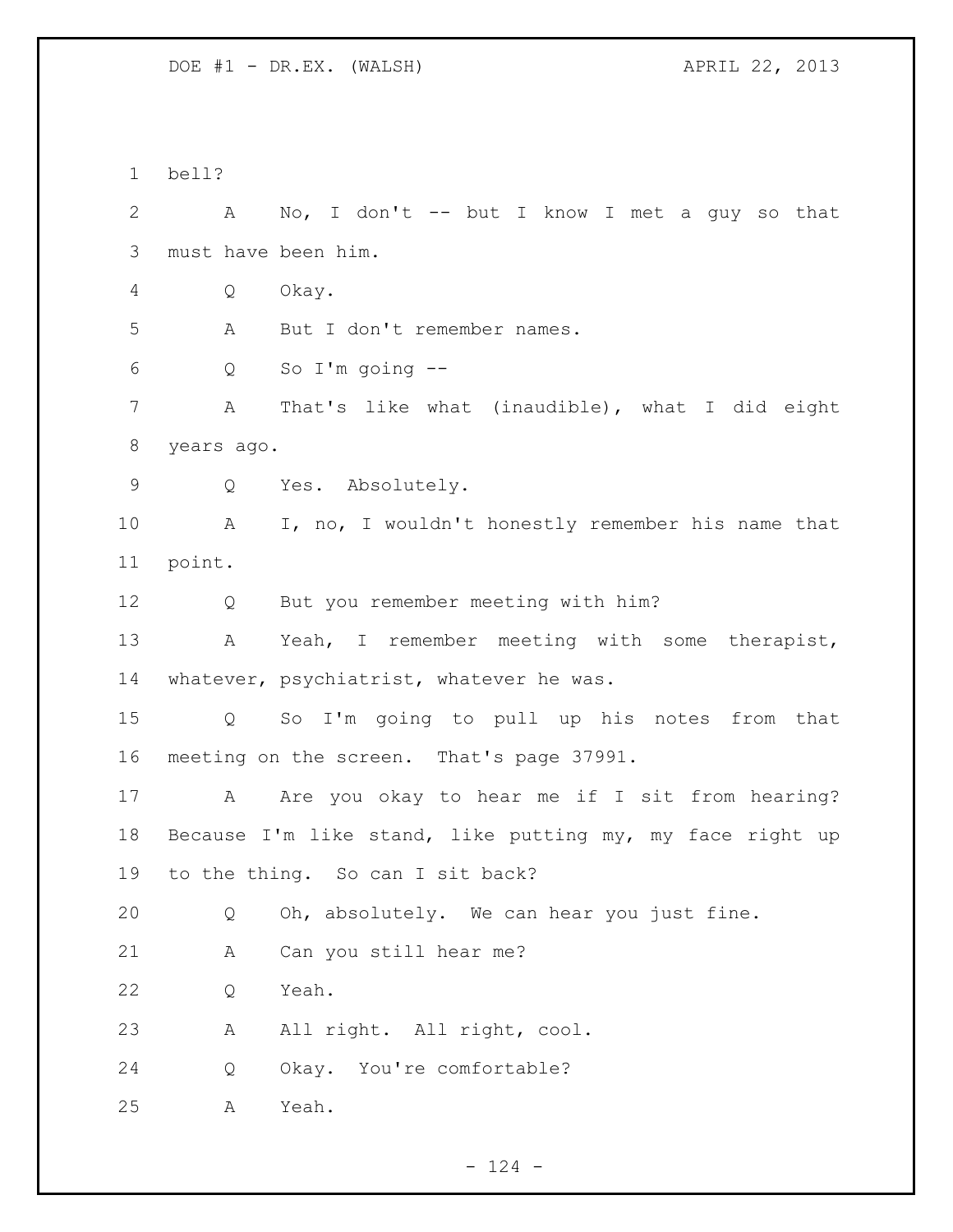Q Okay. Yes, you're coming through loud and clear. Thank you. These notes were dated November 22nd, 2005. Mr. Wiebe testified last week that he met with you and your mother and this is what his notes say about that meeting. A lot of it has been blocked out for your privacy. Then he says: 9 The client also ..." The client is you: **...** reports difficulty over the 14 summer. The client reports that he resided with his biological father at Fisher River from May to 17 July of this year. The client reports he was returned home after Child and Family Services intervened when the client was left with an inappropriate caregiver. The client also reports that while in the home a four-year-old girl was being abused by the father and the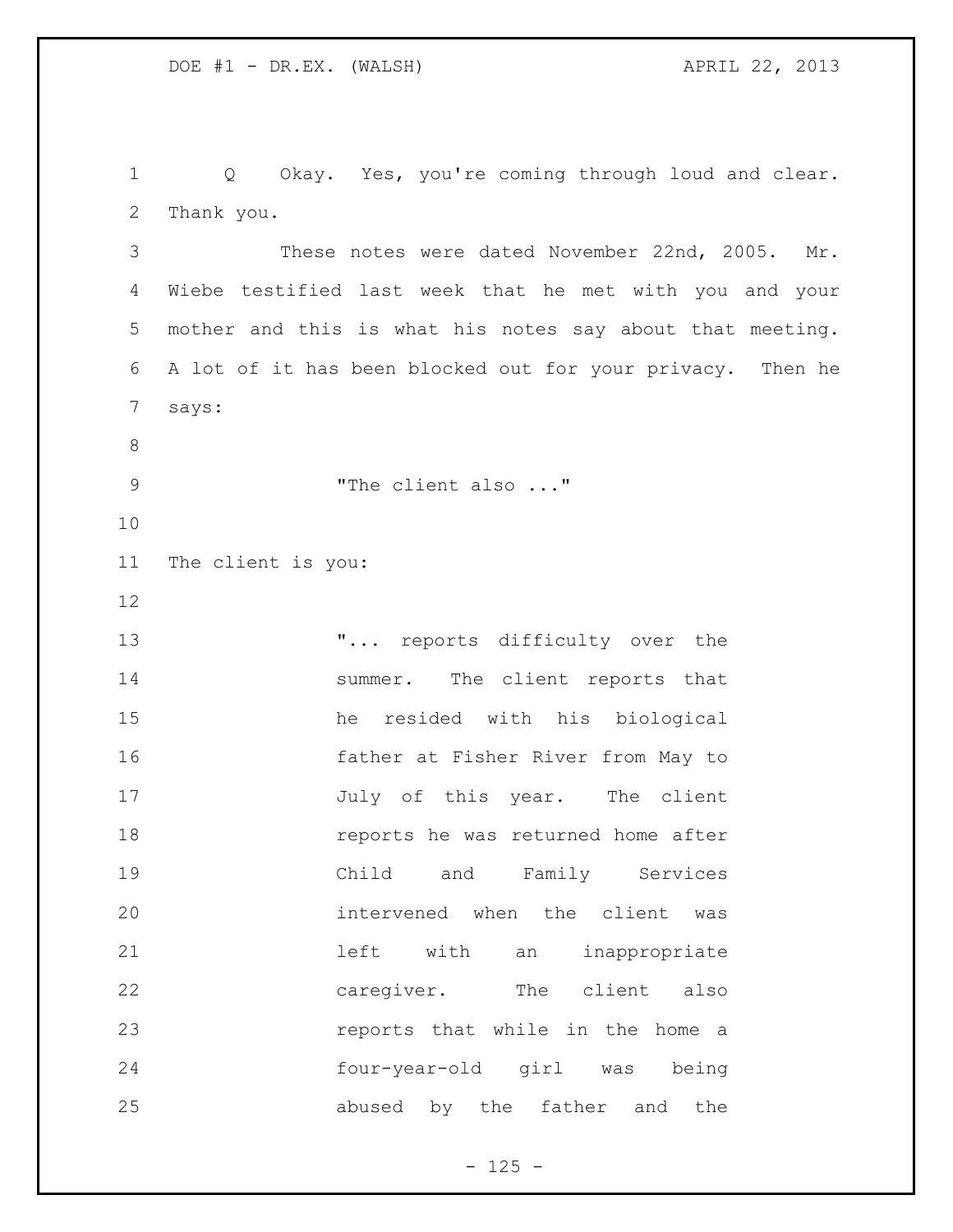stepmother. The client informed his mother secretly via the internet of the ongoings and the mother contacted Child and Family Services. The mother reports that the family was then investigated and the client and his old brother 8 were returned home. The client reports witnessing his father being abusive towards the child. The client is also aware that the father has a history of being 13 abusive towards the mother." Does that help to jar your memory in any way of the meeting that you had with this therapist? A Yeah. Q Do you remember why you told the therapist about what you witnessed in Fisher River? A Because he's a therapist. I'm pretty sure that's what their job is, to hear my problems. Q And what you saw caused you problems, right? A Yeah. Q What about when you told him he's -- his notes say that you informed your mother secretly via the internet

 $- 126 -$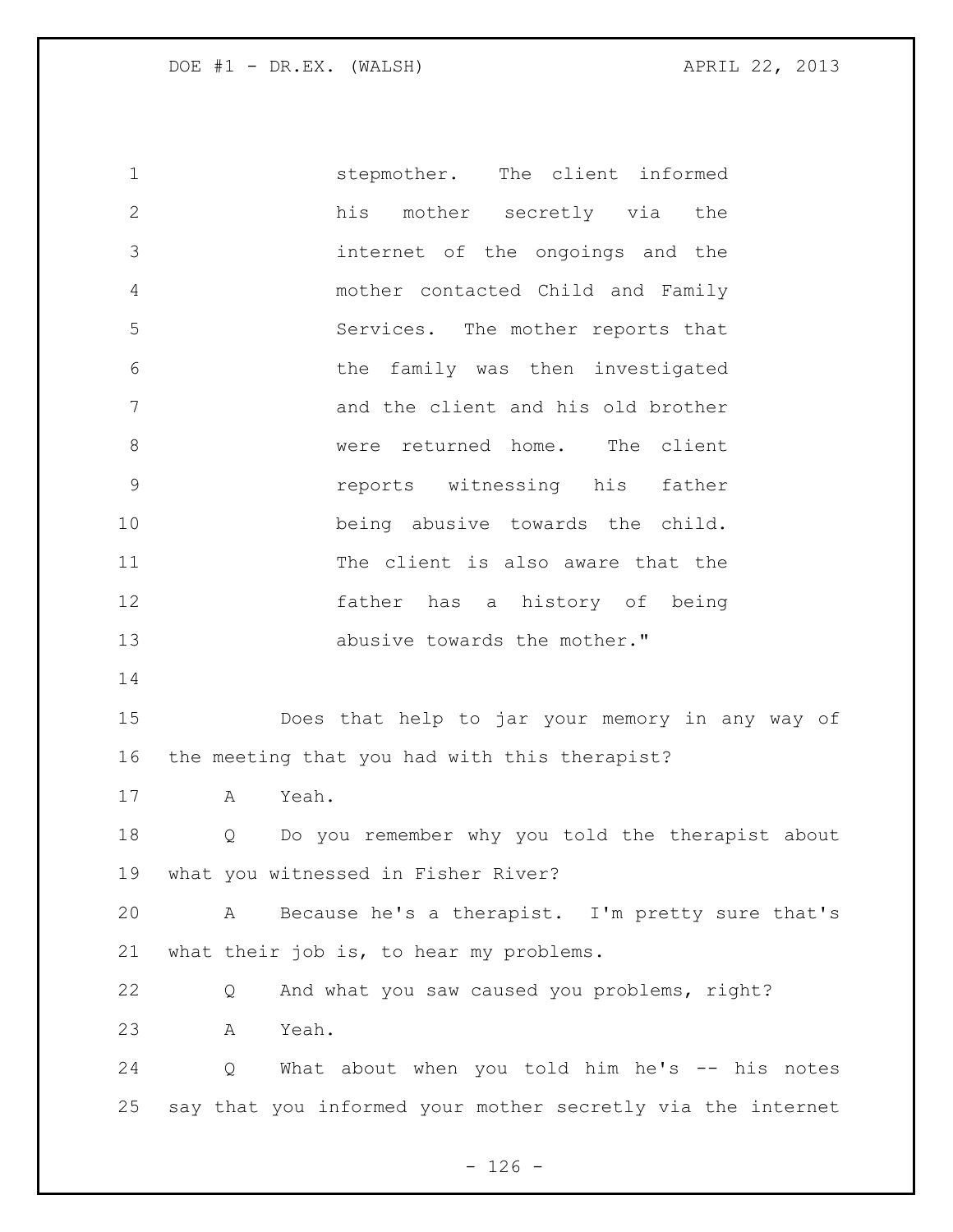of the ongoings and the mother contacted Child and Family Services. Was that something that you thought your mother had done?

 A That's ... Well, no, what are you talking about like?

Q See, it says on the, on the notes --

 A Like, I know, I know, I'm reading it, but I'm like, I'm like, shit, you know, it's like it says here that I informed her secretly. Like what did I inform her about, is that what you're asking, what I informed her about?

Q I'm asking --

 A From what, from what it looks like here, it says that, that, that, that you're trying to make it seem like I told him to tell my mom to report that to CFS. Is that basically what it's, what is saying right now?

 Q Maybe. I mean, it says what it says. So did you think that -- it says the mother contacted Child and Family Services. Was that something that you thought your mother had done?

 A No. I thought -- I'm thinking that's what he's talking about when they picked us up. I don't think that he's talking about Phoenix and that.

Q Okay.

 A I think he's talking about when he picked us up. Q Was your mother in the room, in the meeting room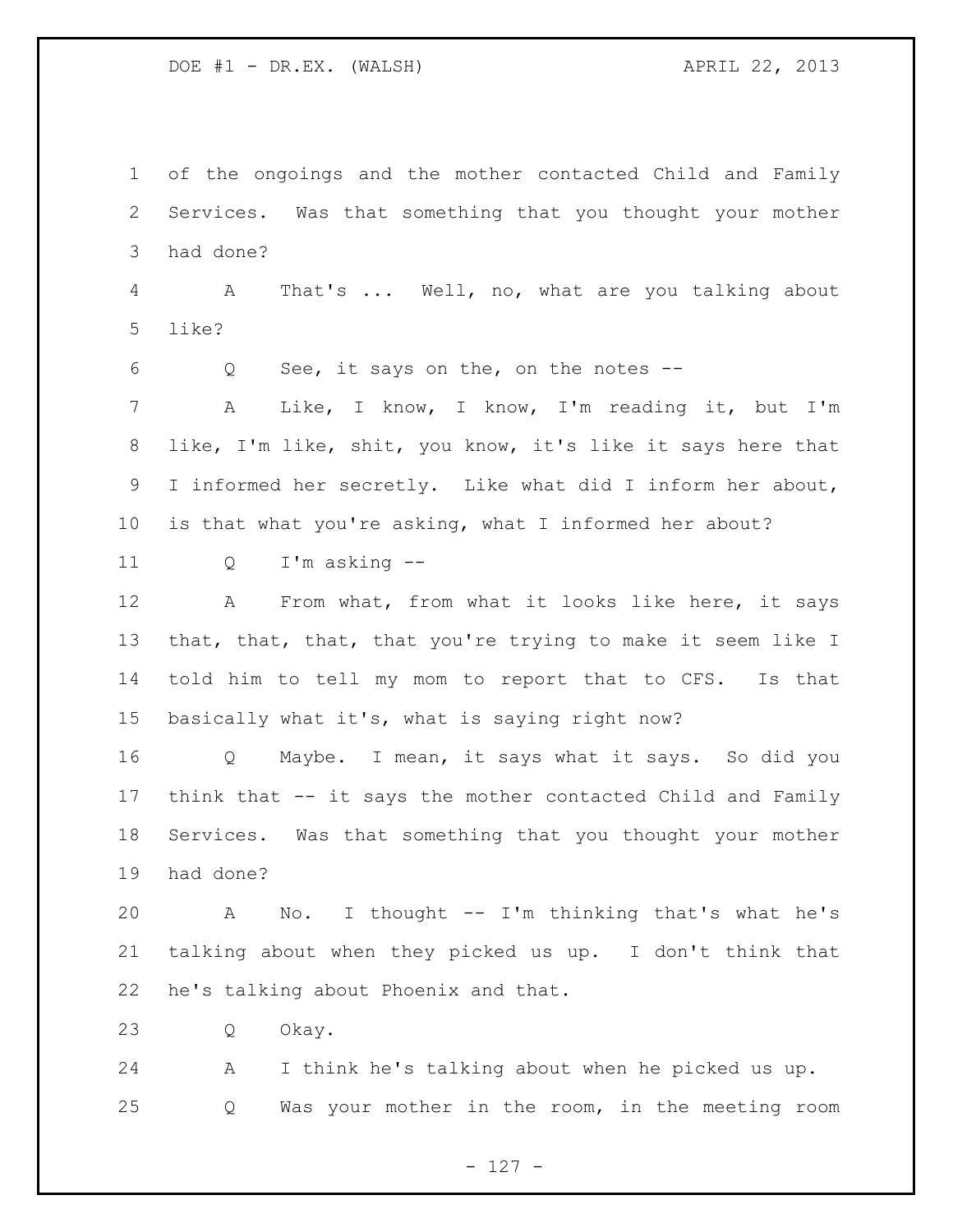with you?

 A She was there briefly, then she left. Q Then do you know what -- A Was just like me, was just me and that therapist guy after, after she left the room. Q Your mother spent some time with the therapist? A Yeah. Not long, though. 8 Q All right. Now, this is November of 2005, when you met with this therapist you didn't tell him that Phoenix had been murdered? A No. Q Had you told anyone at that point that Phoenix had been murdered? A No. I don't think so. Q Why didn't you tell this Mr. Wiebe? You told him some things about Phoenix but you didn't say she'd been murdered. Why not? 18 A Because, I keep saying, I was scared, I just kept it inside. Q Okay. You and your brother were close; is that fair? A Yeah. Yeah. Q You didn't tell your brother when Phoenix was murdered; you didn't tell him right away, did you? A No.

- 128 -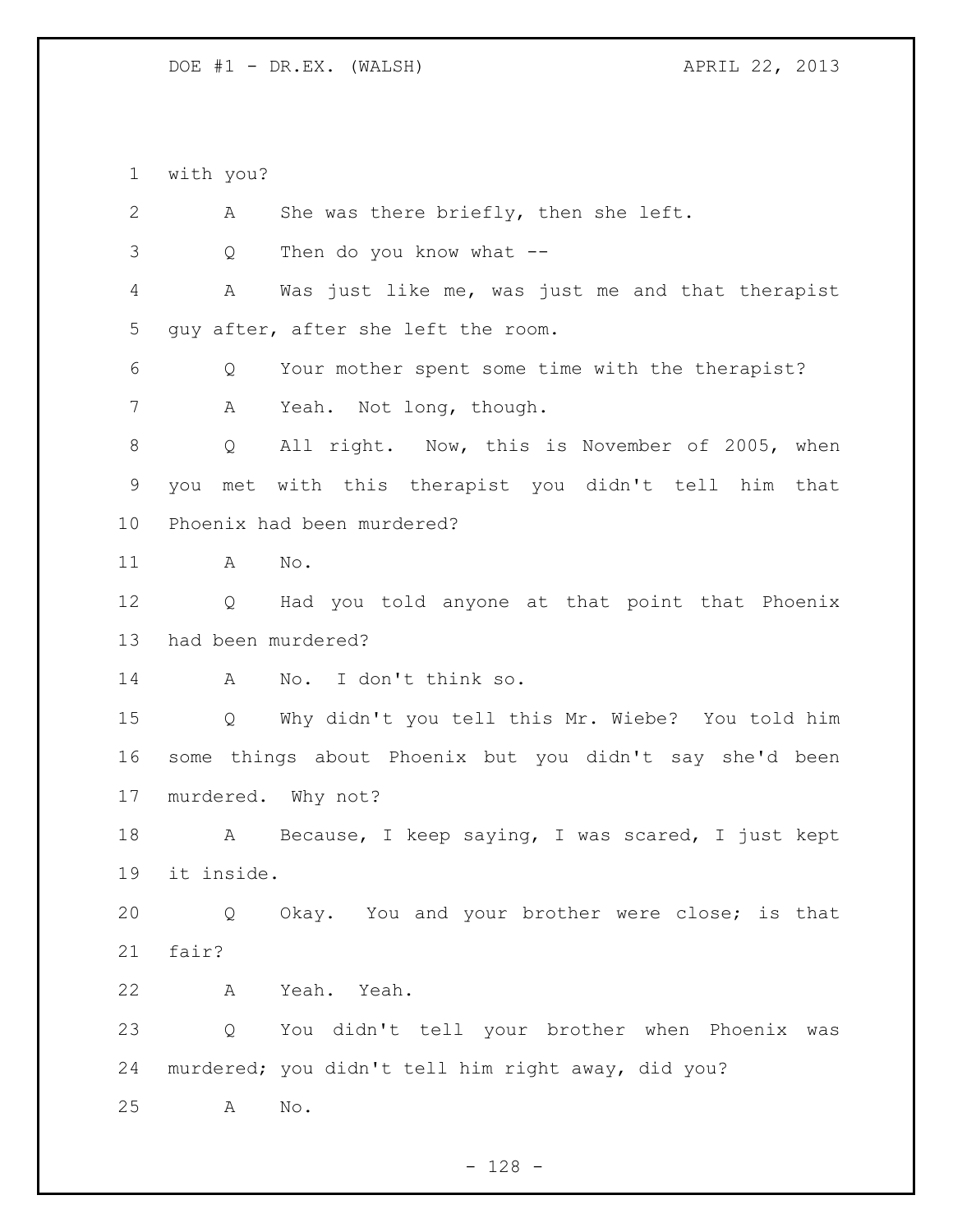Q So you kept that inside even from your brother? A Yeah. Q Eventually you did tell your brother that Phoenix had been killed? A Yeah. Q Do you remember when you told him? A I don't remember exact day but I remember we're sitting there, it's like nighttime, probably midnight, after midnight or something, we're sitting around the computer, and then whatever, you know, sitting around the computer and I just came out with it. Q Was it in the wintertime, do you think? A Yeah. Yeah, is in the wintertime. Q And was there something that finally prompted you to tell your brother what had happened to Phoenix? A Yeah. Q Tell us about that, please? 18 A Well, fucking came back to Winnipeg, whatever, I guess I heard that Wesley had moved out of Fisher River and they're back in the city. (Inaudible) went to go visit, went to get visit him and get some money off him. And then when we're visiting him, I seen him, he's like putting a table or something together. And then, yeah, seen him, seen him smash my little sister's hands with a screwdriver. Q This was the, the baby?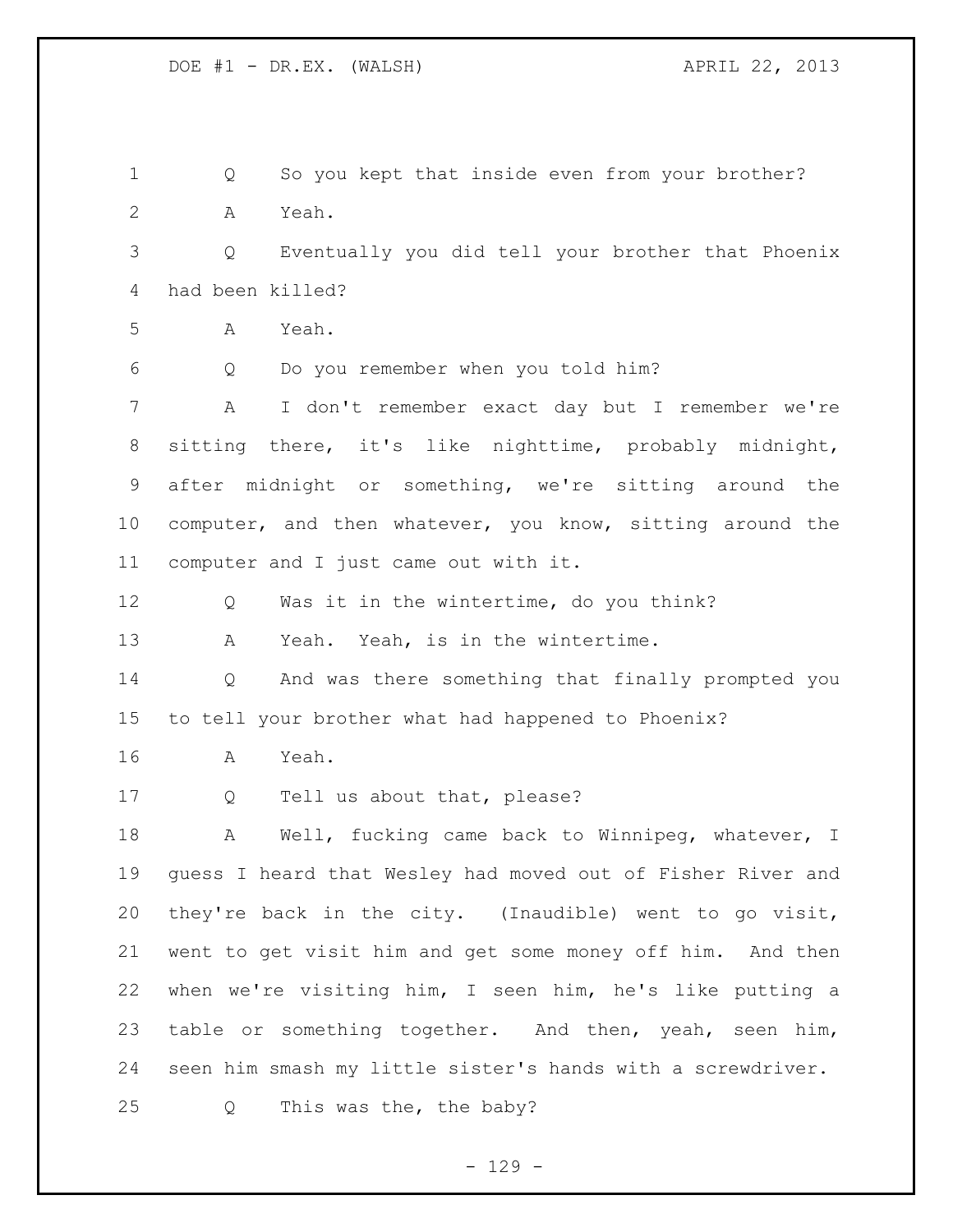A Seen him smash -- yeah, smash my little sister's hand with a screwdriver.

Q So what did you think?

 A Then after I see it, and then after I seen that, I was like, shit, you know, I ain't going to fucking let him do it again, and that's when I said something. And that's when I just came out with it, next day or next couple days after I seen that happen at, at that apartment, I seen what he was doing to her, and I was like, I'm not having that, I ain't going to let that shit happen again.

Q So you told your brother about Phoenix.

A Yeah. I just told him (inaudible) --

 Q Do you know how your mom found out about Phoenix's death?

 A From what I heard, they're at the, the clinic or something.

Q They being --

18 A (Inaudible).

Q -- your brother and your mother?

A Yeah.

Q We --

A Then my brother and mom were at the clinic.

 Q And your brother told your mother what you had told him?

A Yeah.

 $- 130 -$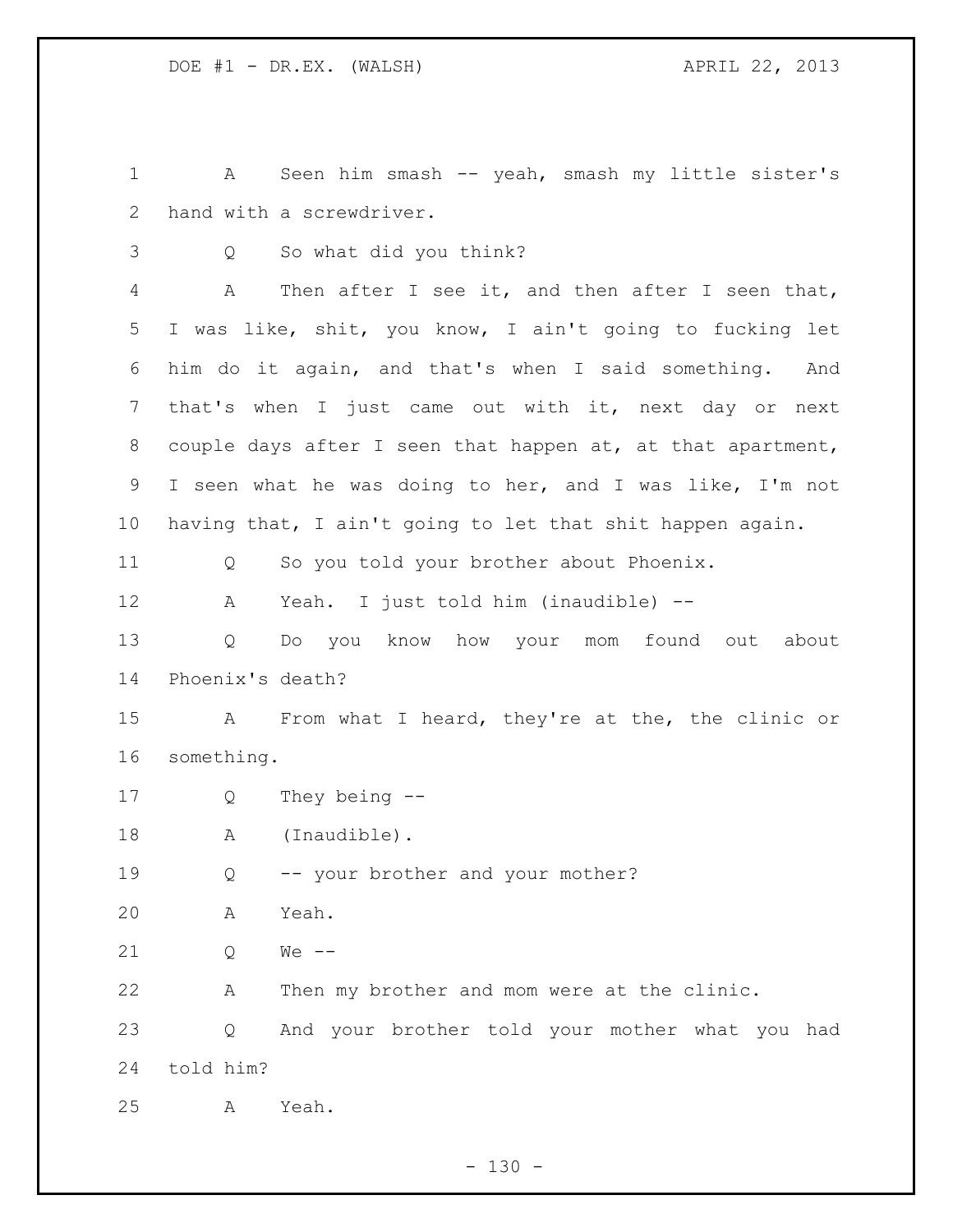1 Q And then after that, do you remember what happened?

 A Pretty sure they came home, she made a call. She made a call or something. I don't know, can't really remember, but I just remember her making calls. And while later cops started coming and then all of a sudden there's like 10 cops in the house or some shit.

 Q How long after your mother and your brother had gone to the, the clinic did you hear your mother making calls?

A Oh, she made a call right when she got back.

12 Q That same day?

13 A Yeah. And whatever, I remember we're sitting there, can't remember when it was, but I remember we're 15 sitting there and she asked me, she's like, what really happened to that little girl? And then, then I told her what happened. And then after that, after that, I guess it was confirmed, was confirmed or whatever. And then, I don't know, guess she called the cops or she called RCMP, whoever she called, then all of a sudden there's all these cops there.

- Q They spoke to you?
- A Yeah.
- Q I know you don't like --
- A Base --

- 131 -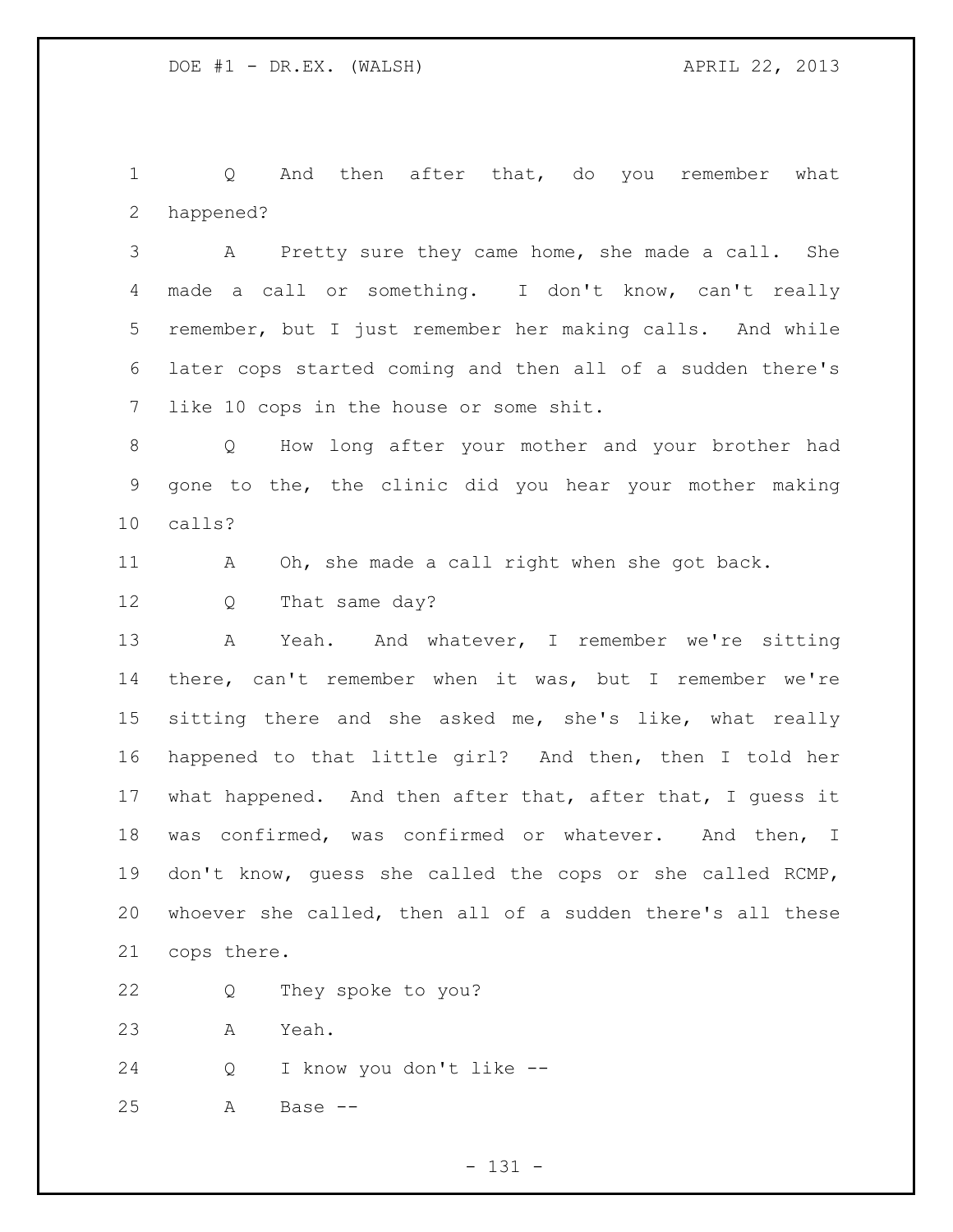Q Sorry?

A No, no, go ahead.

Q I know you don't --

 A I was going to say I was pretty -- I was going to say I was pretty sure (inaudible) just had like a brief conversation when they came to my house.

Q With the police?

 A Yeah. Just like little brief conversation, because I remember sitting around the computer listening to music, and one of those cops came up to me, he was like, oh, what are you listing to, blah-blah-blah, and I don't know, was trying to make small talk, I guess, that Baker guy.

Q Then you gave a statement to the RCMP?

 A Yeah. Then they, whatever, they took us, took us out to (inaudible) for statements and stuff.

17 Q Was that the next day or the same day?

18 A Honestly, I don't remember.

19 O Okay. I know you don't like to talk about this, but can you tell us how all of this has affected your life? A (Inaudible) I start. How it's all affecting me? I don't know, man, have to admit I'm a pretty fucked up person now. Shit, after all that happened, whatever, you know, I just, I don't know, just ain't been the same. I used to be a good kid, you steal all this shit and all,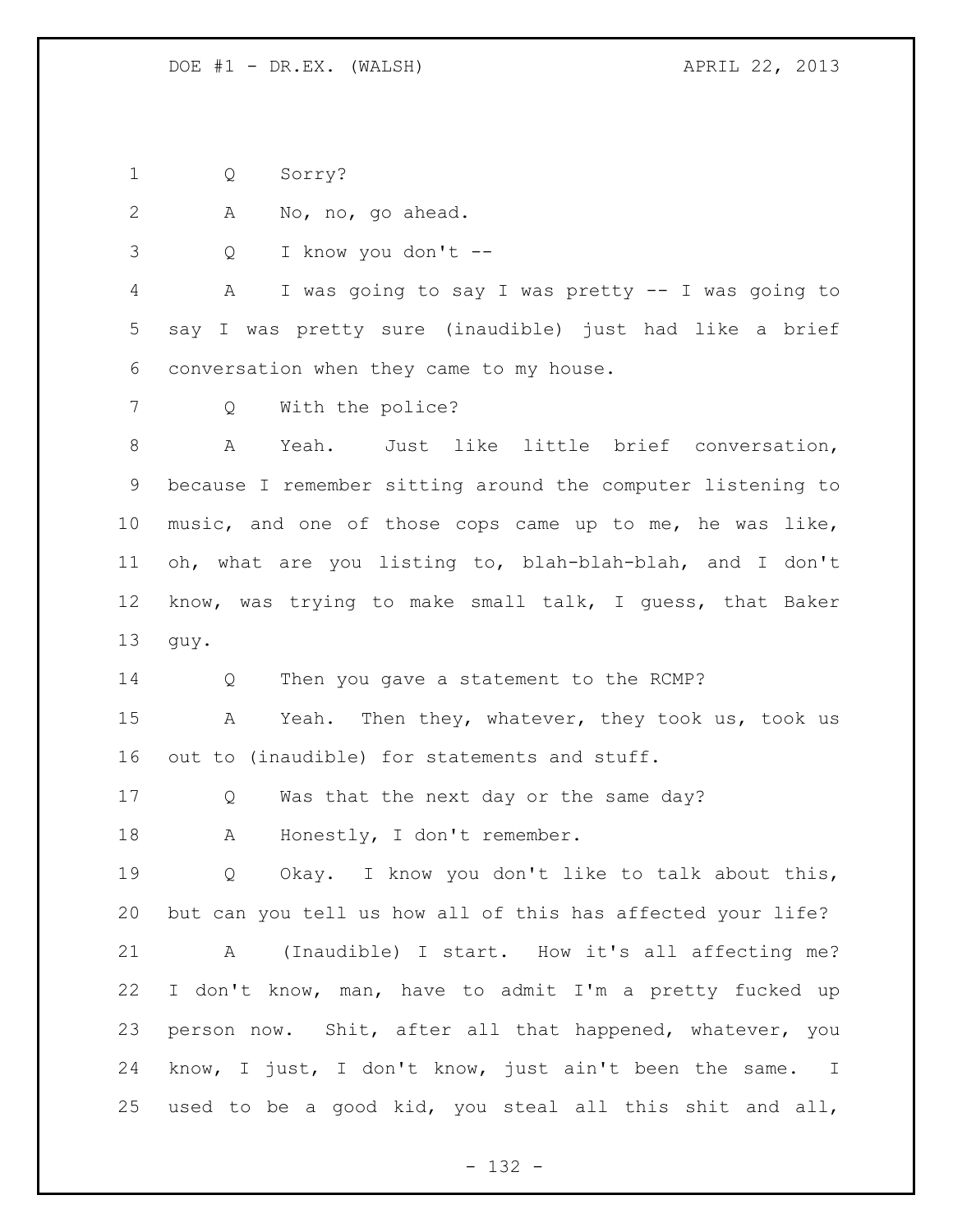it's just gone like that. And then whatever, you know. You know, people, like they turn to like drugs and whatever to help with stuff like that, traumatic events like that. Me, I (inaudible) one of those people that fucking turn to drugs and alcohol, I turned to the streets though, fucking did crimes. You know, I did all this shit, man, all this 7 shit just to try block out what I seen, what I, what I saw, what I heard, you know. Like, I don't know, honestly just made me a fucked-up person. I'm trying to get my life back together now, slowly doing that, I'm slowly doing it, you know, but after all that, just, I don't know. Made me a terrible person.

13 Q No. How about your brother?

 A I don't know. He's just, he's not the same no more. He's pretty quiet. Doesn't really talk much anymore.

Q And your mom?

 A I don't know. I don't really know about her. We don't really talk much anymore. Like we talk, but we just don't talk about like our feelings and stuff. We just, you know, keep that stuff to ourself.

 Q So you saw a terrible crime and you kept it to yourself for several months and, and then you couldn't keep the secret anymore because you were afraid for other children; is that right?

- 133 -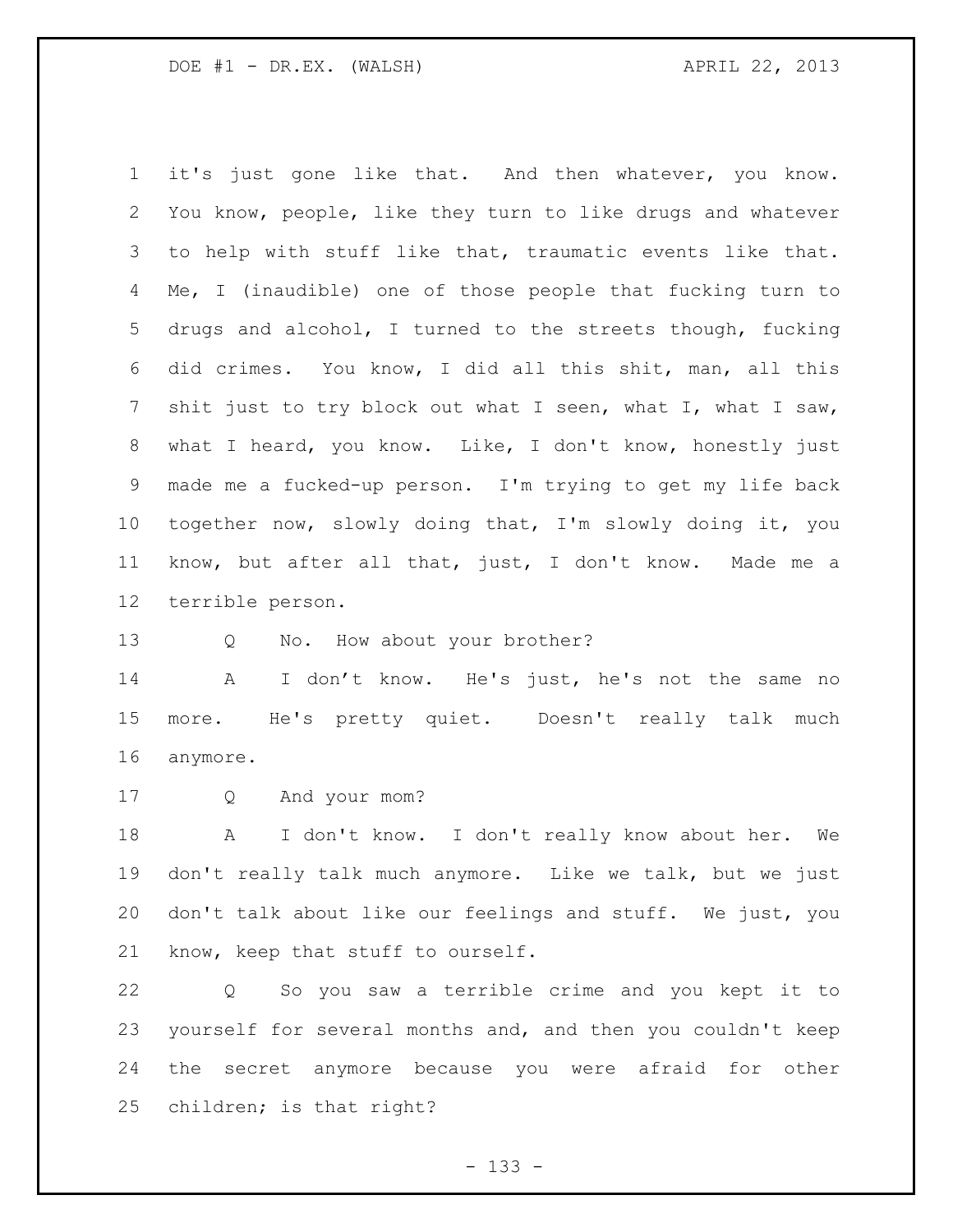A Yeah. Yeah.

 Q It was hard to talk about what you saw but you did that because of your baby sister?

 A Yeah. And I just thought about like all the other people that this could be happening to. Like if I, if I, if I could, I would have went back and fucking (inaudible) stopped it all, I would have did something sooner. But I was just a little kid and I was scared, you know.

Q Absolutely.

 A After hearing, after hearing all this shit about my -- about Wesley and what he does, what he's been doing to my family, my mom and stuff, you know, I mean, try, tried pushing me and my mom down the stairs before, you know what I mean, so I was still a scared little kid, man. You guys, like honestly, I know you're (inaudible) doing this, and all I got to say is, like, if I could, I would, I would have changed all that (inaudible). But I just didn't know any better. I was just a scared little kid.

Q And ultimately you can --

 A Now that I'm older -- now that I'm older, you know, you know I'm older, shit, that's how bad that, that looks, how bad it makes me look that I didn't say anything or do anything about it.

Q Ultimately, you came forward with the information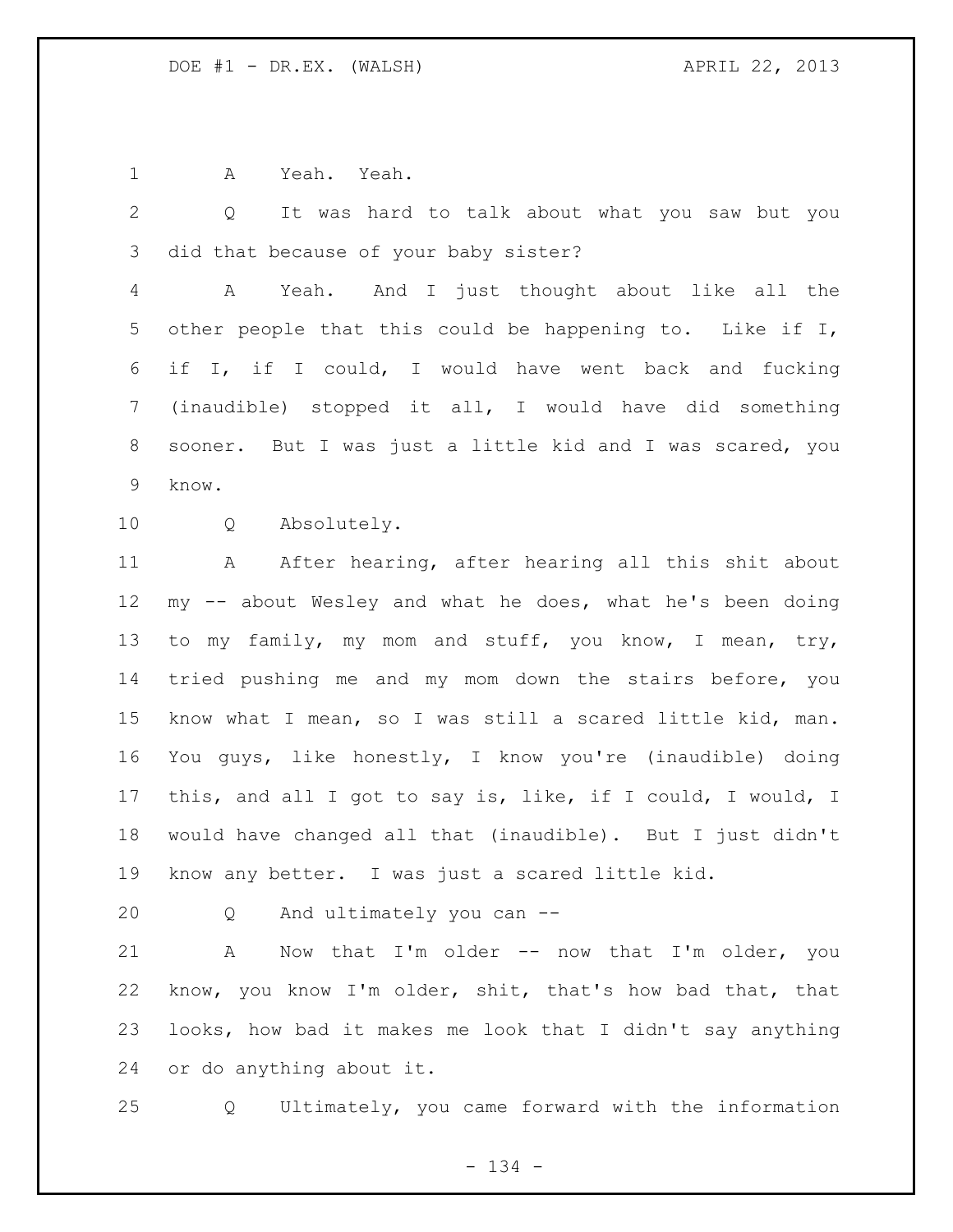and that was a brave thing to do.

A Yeah.

 MS. WALSH: I want to thank you for talking with us today. Those are all the questions that I have of you. There will be some lawyers who have questions --

THE WITNESS: Yeah. Could --

7 MS. WALSH: -- for you.

8 THE WITNESS: -- like, could I make a statement? 9 THE COMMISSIONER: Yes.

10 THE WITNESS: Could I just ask like you reporters and don't try to make me sound like the baddest guy on earth. I read the paper. You guys make it sound bad, you guys make it sound horrible, you know how I mean. I, shit, I couldn't help it, man. That's like the only thing I ask, is don't make it sound really bad and terrible because I already feel bad. Now that I'm older I feel like so terrible and it's bad enough that you guys are bringing this all back to me and I got like all these little memories flashing in my head, you know, and I just want to, just want to forget all that.

 MS. WALSH: Okay. I'm sorry for your trouble and I thank you for participating with us and all the questions that we've asked you over the last few years.

 Those are my questions, Mr. Commissioner. 25 THE COMMISSIONER: Yes. There, there will be one

 $- 135 -$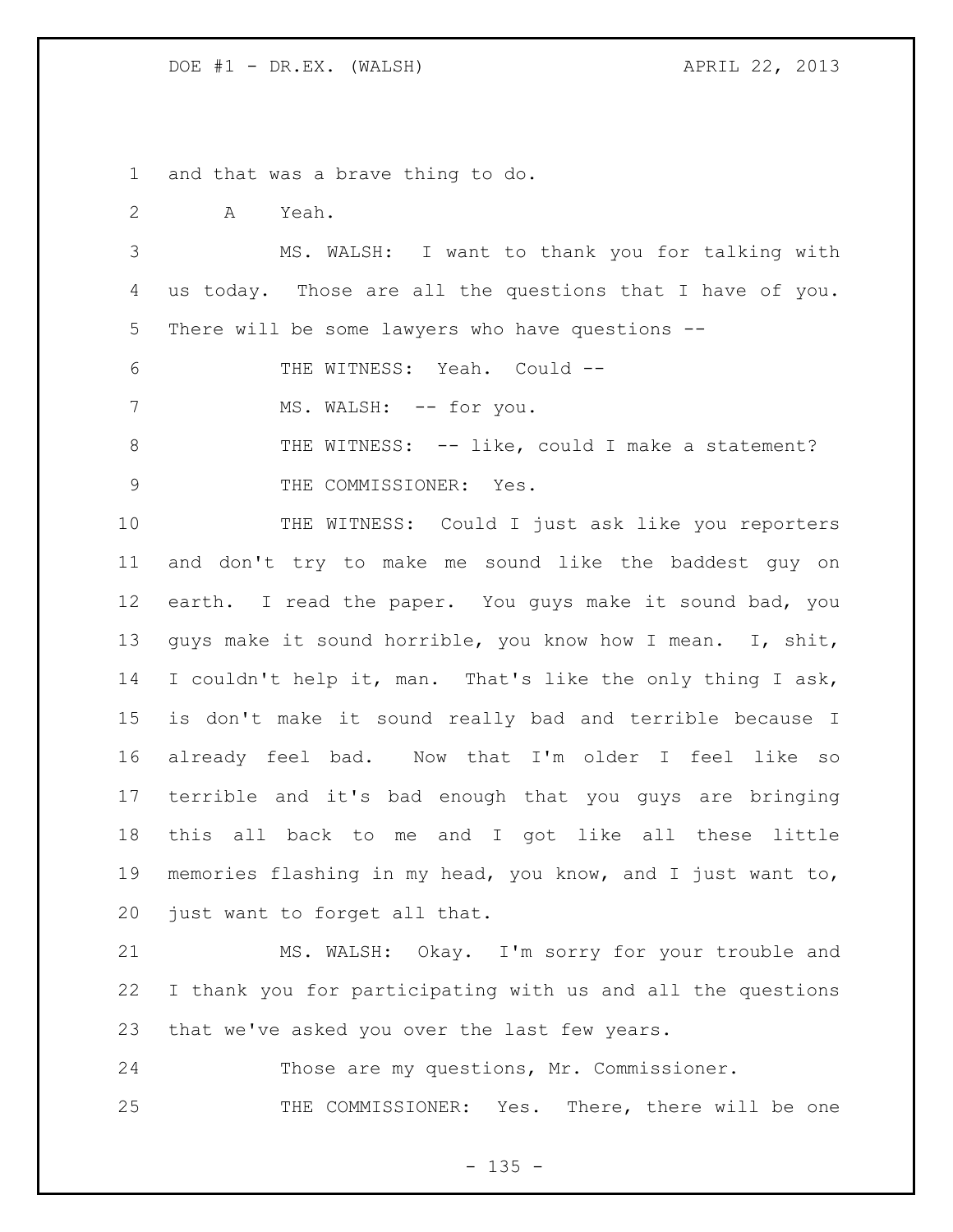DOE #1 - CR-EX. (KHAN) APRIL 22, 2013

 or two lawyers who want to ask you questions likely, we'll just see now. Are you ready, are you okay for going on for another few minutes? THE WITNESS: Yeah. THE COMMISSIONER: All right. Who would like to ask questions? Mr. Khan? UNIDENTIFIED PERSON: I'm still thinking about it. THE COMMISSIONER: One of the lawyers is going to come up to the microphone and, and ask a few questions of you. CROSS-EXAMINATION BY MR. KHAN: Q Hello, DOE #1. My name is Hafeez Khan. I'm the lawyer for Intertribal Child and Family Services. I just have a few questions for you. A What's this guy's name? Q My name is Hafeez Khan. A Hi. Q Do you still have that, the document page 37991 in front of you? A Yeah. Q That's, that's the note taken by Mr. Grant Wiebe on November 22nd, 2005. And I didn't catch everything you said about the note, particularly the paragraph that, the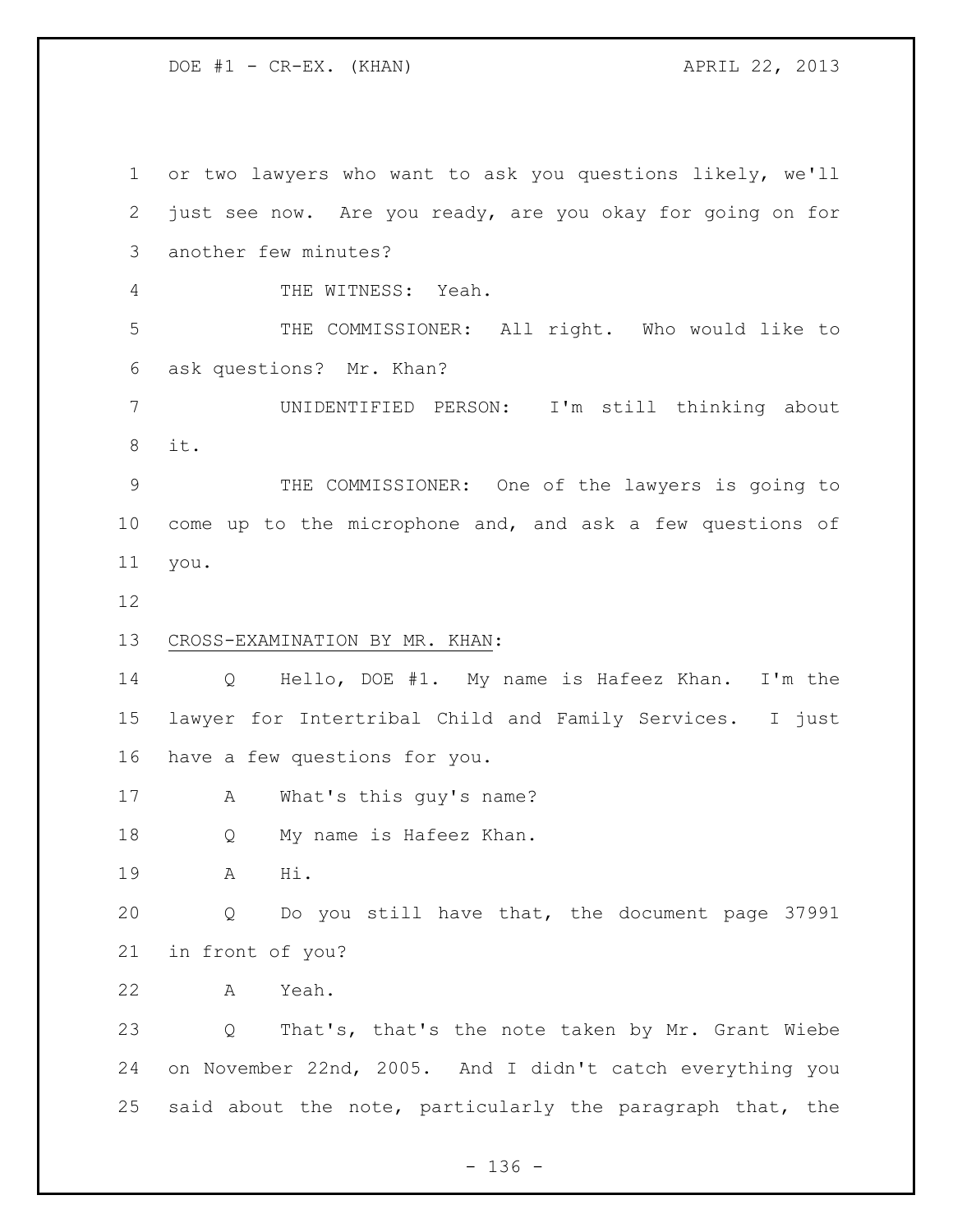DOE #1 - CR-EX. (KHAN) APRIL 22, 2013

 sentence that reads: "The client informed his mother secretly via the internet of the ongoings and the mother contacted Child and Family Services." Can you repeat what you had -- what you were saying about that part? And I'm sorry, I didn't hear you clearly. A Well, yeah, I was just saying, you know, I'm fucking confused about that shit because says here: "The client informed his mother secretly via the internet of the ongoings and the mother contacted 16 Child and Family Services." So then what do you, what do you mean like? I'm trying to figure out like which, which part that -- Q Oh. 21 A -- that you think that he thinks that, that my mom contacted Child and Family Services. Like, which part did he -- which part does he assume that she called for, for me and my brother or for Phoenix? Q Oh.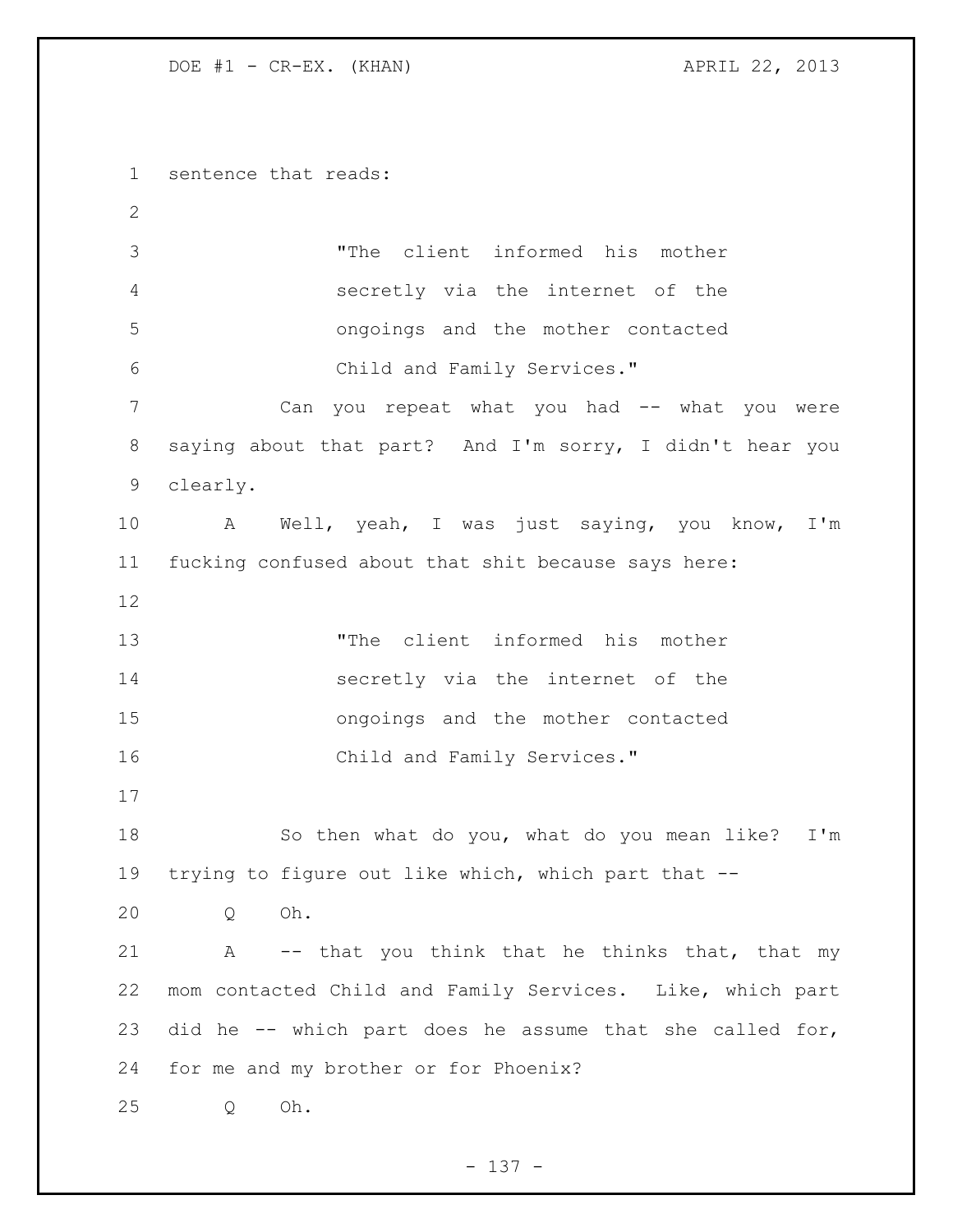A That's what I'm confused about. Q Okay. A Now, maybe you get me now. Q Sorry, didn't catch that last little bit. A You, you get me now? Because I'm confused like. Q I, I think you -- I'm just going to ask you a couple questions on that. Of course you know when it says the client, know Mr. Wiebe's referring to you, right? A Yeah. Q Okay. Now, when he wrote: "The client informed his mother 13 secretly via the internet ..." Are you -- do you remember what you, what you told your mother over the internet exactly? A Just like I said, there was the spankings, the lickings, that's, that's the only thing I told her about on the internet or the phone. Q Okay. So that's the only -- A Spanking (inaudible). Q Okay, so you -- A (Inaudible). Q Sorry, I keep interrupting you. A Yeah, just the spankings and shit, you know,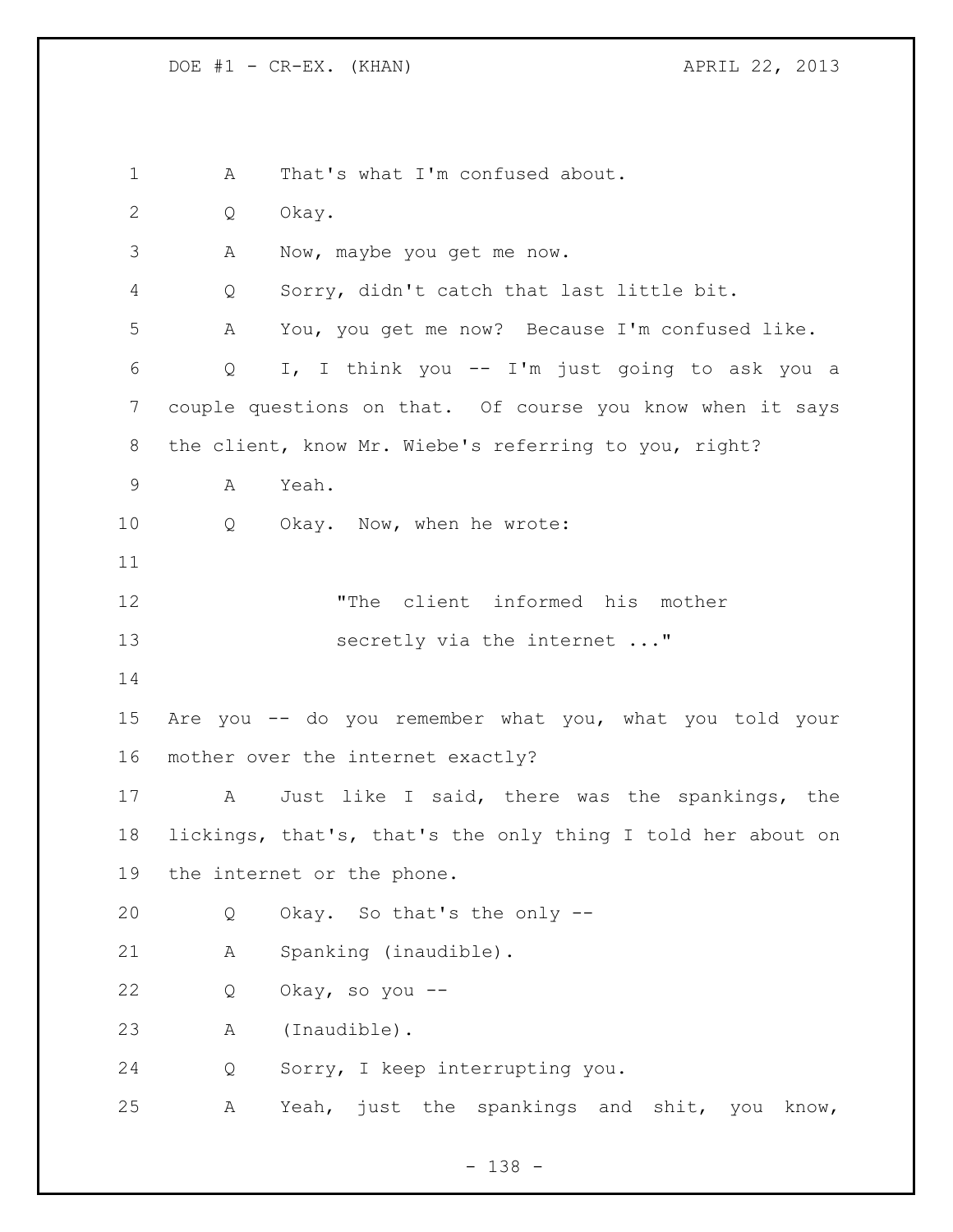DOE #1 - CR-EX. (KHAN) APRIL 22, 2013

wasn't like too serious.

| 2           | Okay. The, the time you talked about at the<br>Q              |
|-------------|---------------------------------------------------------------|
| 3           | restaurant where you gave more gruesome details of what was   |
| 4           | going on, was that after you returned home for good?          |
| 5           | I don't know, I'm trying to remember. I think<br>$\mathbf{A}$ |
| 6           | it's before or after.                                         |
| 7           | So you're not too sure if it was before or after?<br>Q        |
| 8           | Well, if you give me time to think about it.<br>А             |
| $\mathsf 9$ | Q<br>Sure.                                                    |
| 10          | Think, I think really hard about when that was.<br>Α          |
| 11          | I just got to like get a minute to think about it really      |
| 12          | clear.                                                        |
| 13          | Sure. I don't want to rush you. Take your time.<br>Q          |
| 14          | Okay. I got that mixed up. I remember earlier I<br>A          |
| 15          | said it was before I came back but it was after I came        |
| 16          | back, was when the snow first started falling on the          |
| 17          | ground.                                                       |
| 18          | Okay, great. So that was after you came back?<br>Q            |
| 19          | Is when the snow first started falling on the<br>A            |
| 20          | ground.                                                       |
| 21          | Q Okay. Thank you.                                            |
| 22          | A And I, I didn't -- I returned back, when was                |
| 23          | that, July?                                                   |
| 24          | That's right.<br>Q                                            |
| 25          | A Came back July. So obviously, the first snow                |

- 139 -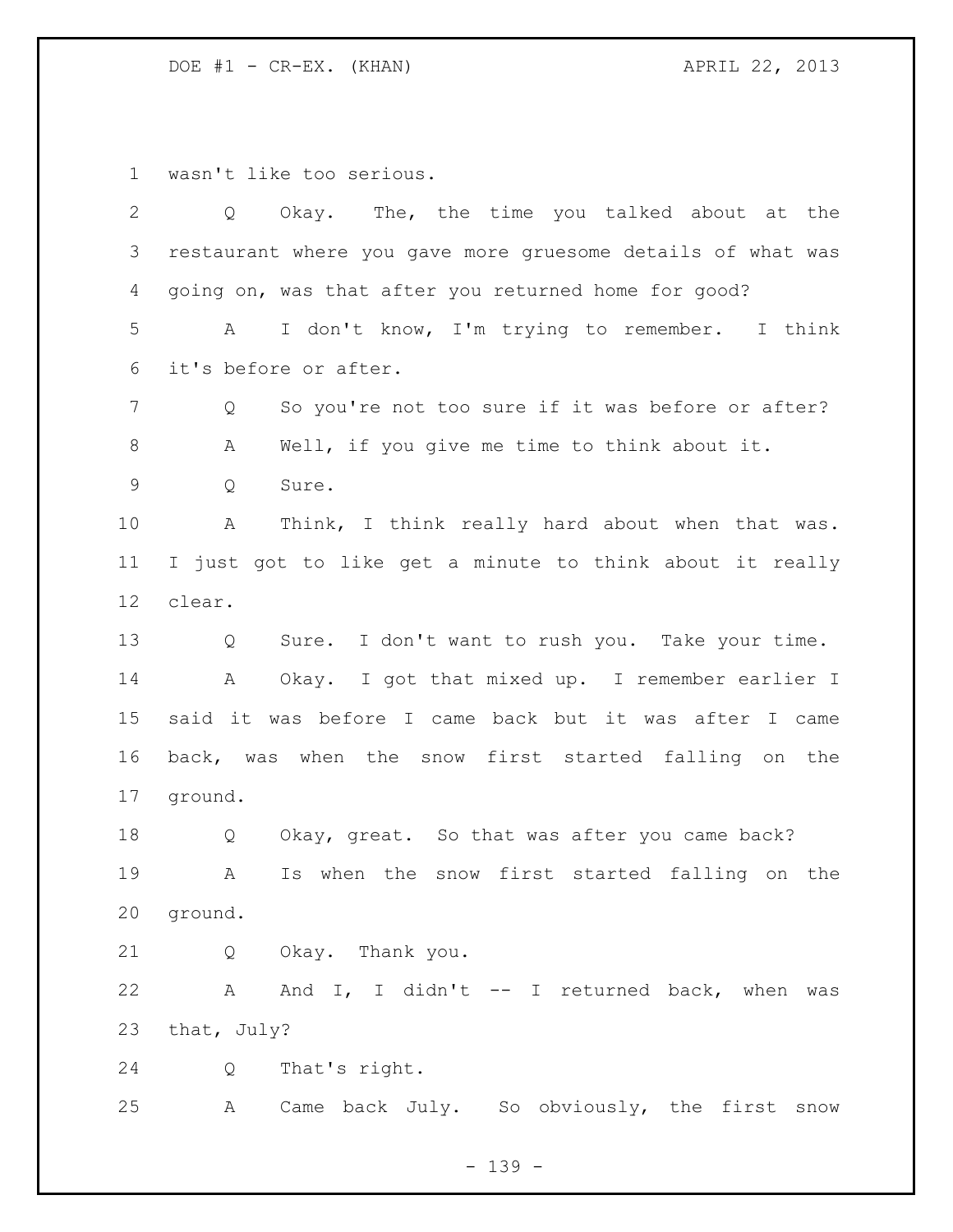DOE #1 - CR-EX. (KHAN) APRIL 22, 2013

 first going down in like October/November, so I'm pretty sure it was after.

Q Okay. Thank you.

 MR. KHAN: Madam Clerk, if you can bring up page 1397, please. And right to the --

 THE WITNESS: That's not bad memory, you know, because it's been like, what, like eight years, eight or nine years. I'm not going to, I'm not going to remember every single little detail.

BY MR. KHAN:

 Q No, and I don't think anyone's asking you to, either.

 A Like I got, like I got a thousand new memories and things that pop through my head since then so it's kind of hard.

17 Q No, I understand. And --

 A Okay, well yeah, you can go on, you can go on now.

 Q Okay. Now, at the bottom of this page, do you have in front of you page 1397?

A Yeah.

 Q Okay. At line 34, this is -- just so you know what this is, this is your testimony on November 13th, 2008, and that's at the criminal trial.

 $- 140 -$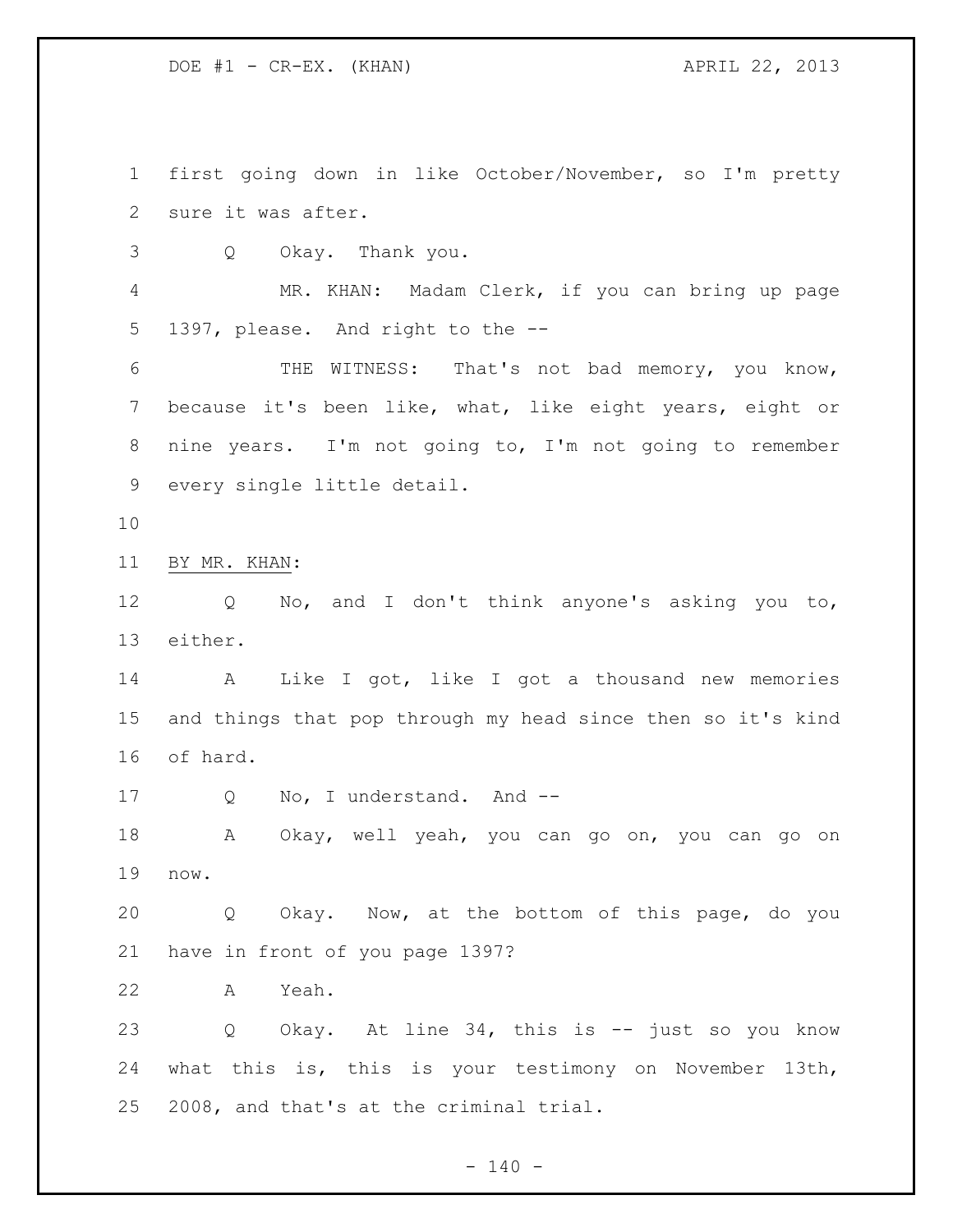A Yeah. Q And you were asked by the lawyer at the time: "And would it be fair to say that you were threatened by your dad not to tell anybody what went on?" 7 And that's -- and the answer is: "Yeah." 11 Now, are you -- is that in reference -- do you know if that's in reference to the murder itself or just to sort of what was going on in the home before the murder? Do you recall? A Yeah, that was like what was going on. 16 Q Okay. And I take it from your evidence, and I think it's very understandable, you were, you know, you were scared of Wes? A Yeah. And after like all the stories I heard. MR. KHAN: He was a scary guy. Thank you very much, Witness. Those are my questions. Thank you. 22 THE COMMISSIONER: Thank you, Mr. Khan. Anything else before Mr. -- anybody -- Mr. McKinnon? MR. MCKINNON: No questions.

 $- 141 -$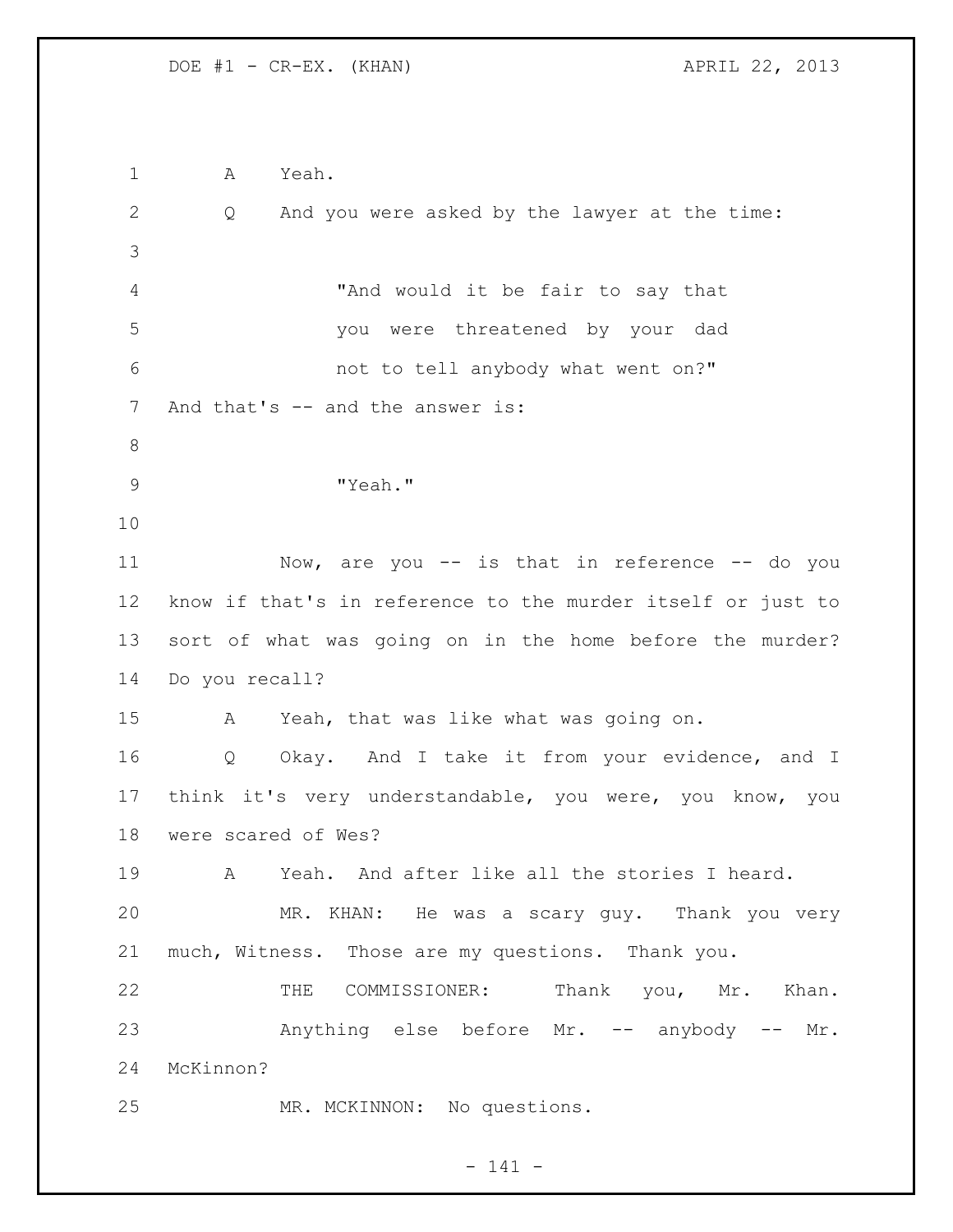PROCEEDINGS APRIL 22, 2013

1 THE COMMISSIONER: Nobody else before Mr. Gange? All right. I guess you're on, Mr. Gange. MR. GANGE: Mr. Commissioner, I have no questions. The evidence went in so I don't have any questions, thank you.

 THE COMMISSIONER: Thank you. Ms. Walsh? MS. WALSH: I have nothing further, Mr. Commissioner.

 THE COMMISSIONER: Well, Witness, you're completed your tour here. You've given your evidence and we thank you very much for coming. And I know it has not 12 been easy for you, but you've done your -- you've met your responsibility and, and we're appreciative of that and hopefully that things will go better for you from here on in, in life, and we -- you can leave here knowing that you did what was expected of you, to tell this terrible story. Not easy, and we, we thank you.

(WITNESS EXCUSED)

21 THE COMMISSIONER: All right. With that we'll take a 15-minute break and then have the other witness. MS. WALSH: Yes. Thank you, Mr. Commissioner. THE COMMISSIONER: Right.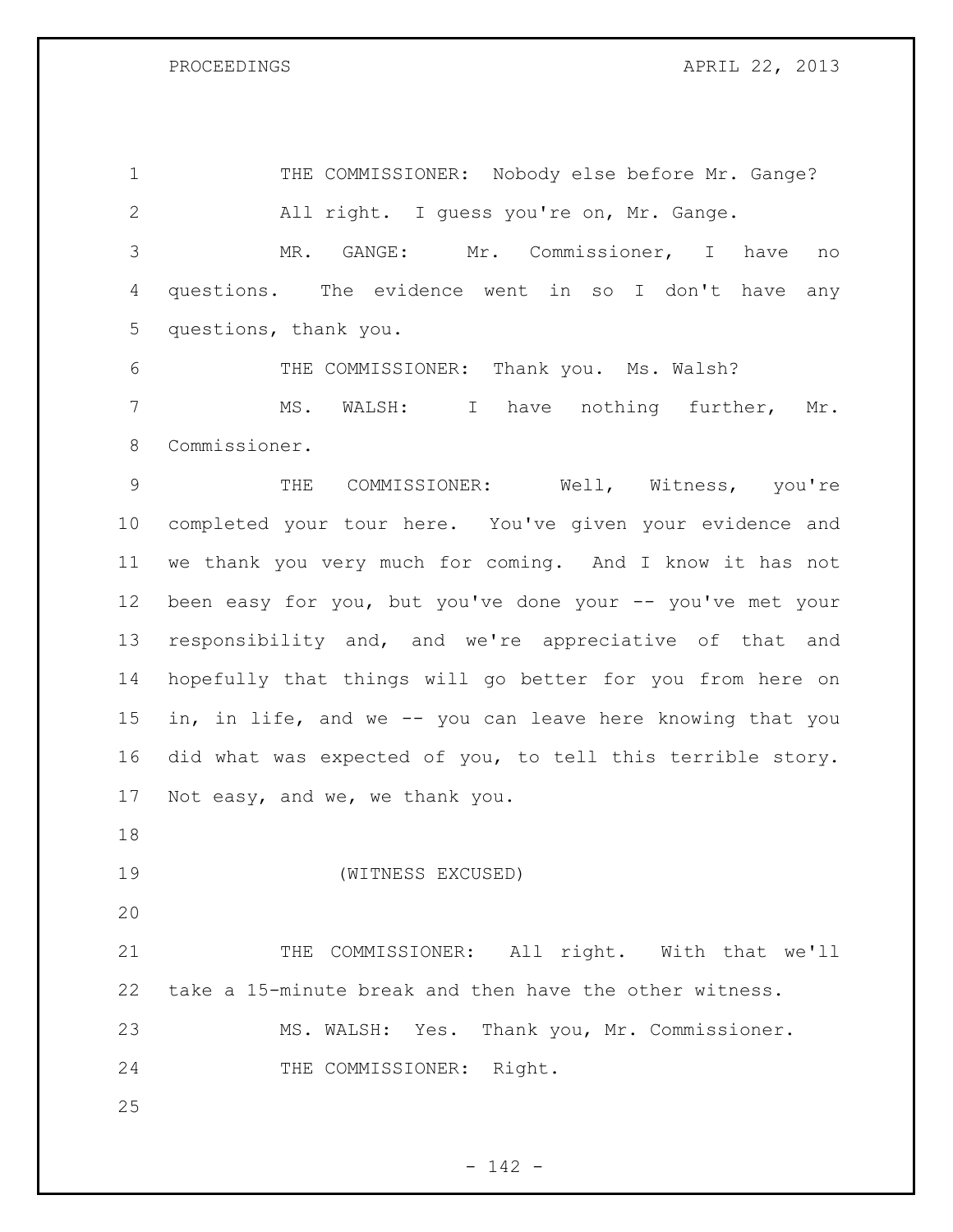| $\mathbf 1$   | (BRIEF RECESS)                                          |
|---------------|---------------------------------------------------------|
| $\mathbf{2}$  |                                                         |
| 3             | (WITNESS SWORN ON THE RECORD - REDACTED)                |
| 4             |                                                         |
| 5             | DOE #2, sworn, testified as                             |
| 6             | follows:                                                |
| 7             | THE CLERK: Thank you.                                   |
| 8             | THE COMMISSIONER: All right.                            |
| $\mathcal{G}$ | MR. GANGE: I'll go get                                  |
| 10            | MS. WALSH: Okay.                                        |
| 11            | THE COMMISSIONER: You'll explain the DOE to him.        |
| 12            | MS. WALSH: Yes. Now we're just letting everyone         |
| 13            | back in the room.                                       |
| 14            | THE COMMISSIONER: All right, Ms. Walsh, please.         |
| 15            | MS. WALSH: Thank you, Mr. Commissioner.                 |
| 16            |                                                         |
| 17            | DIRECT EXAMINATION BY MS. WALSH:                        |
| 18            | All right, witness, we are calling you in these<br>Q    |
| 19            | proceedings DOE #2 so that we don't use your real name. |
| 20            | You understand that?                                    |
| 21            | Α<br>Yes.                                               |
| 22            | And your brother we are calling DOE #1 and your<br>Q    |
| 23            | mother is DOE #3. You understand all of that?           |
| 24            | Yes.<br>A                                               |
| 25            | And everyone who's here, the media and the<br>Q         |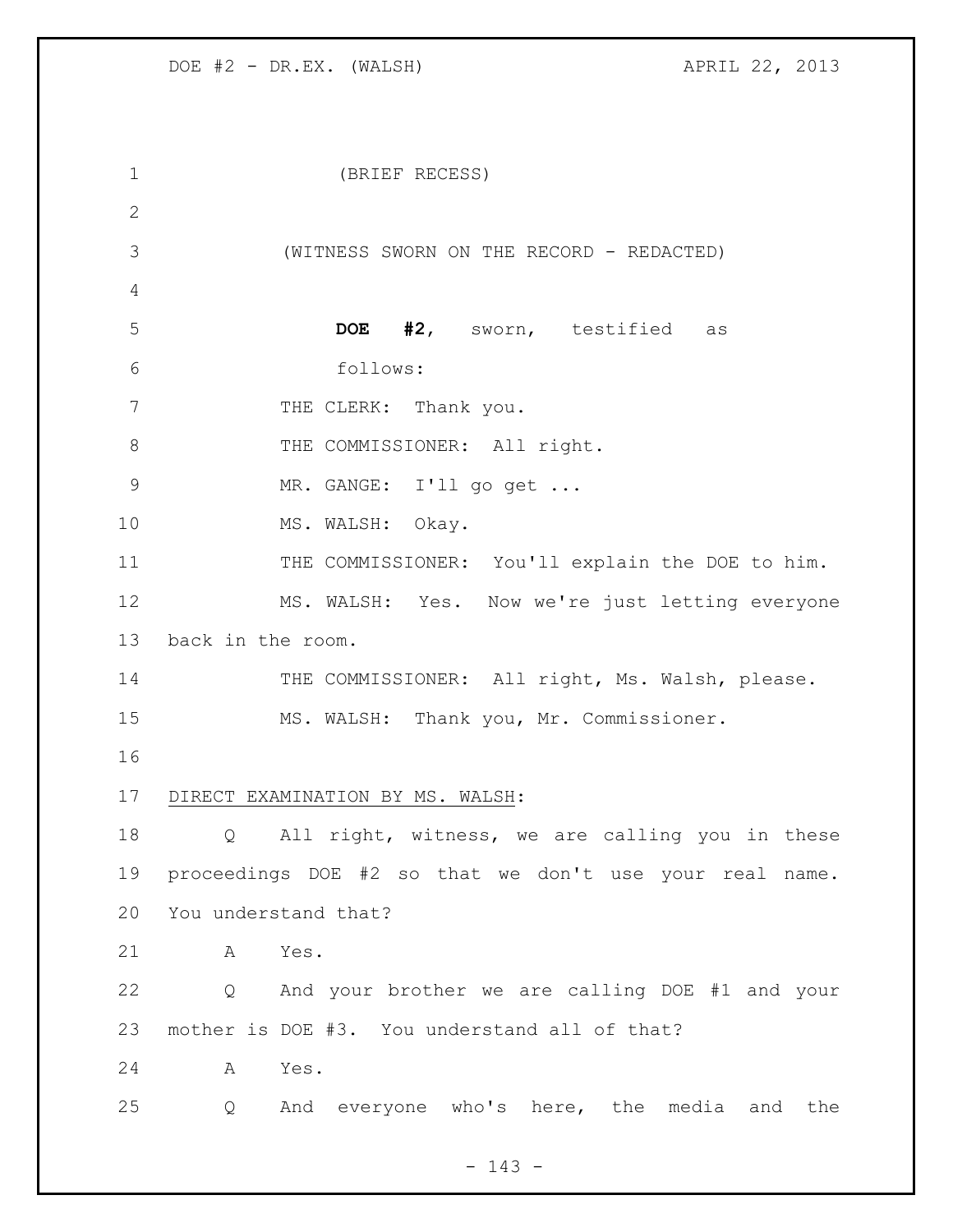| $\mathbf 1$    |             | public, know that if by accident we say someone's name,    |
|----------------|-------------|------------------------------------------------------------|
| 2              |             | that's not to be reported or to be made public, okay.      |
| 3              | Α           | Okay.                                                      |
| 4              | Q           | You can see me and hear me all right?                      |
| 5              | A           | Yes.                                                       |
| 6              | Q           | We can hear you. The only person who can see you           |
| $\overline{7}$ |             | is the Commissioner. He has a small monitor that's on his  |
| 8              |             | desk facing him, and he's the only person who can see you, |
| 9              |             | but we can hear you.                                       |
| 10             |             | Now, how old are you?                                      |
| 11             | A           | Twenty-two.                                                |
| 12             | Q           | In 2005 you were, in the summer of 2005 you were           |
| 13             | 14?         |                                                            |
| 14             | A           | Yes.                                                       |
| 15             | Q           | Without telling us where, are you<br>attending             |
| 16             |             | school or taking some courses?                             |
| 17             | A           | Yes.                                                       |
| 18             | Q           | And your father is Karl Wesley McKay?                      |
| 19             | Α           | Yes.                                                       |
| 20             | Q           | Your parents split up when you were small; is              |
| 21             | that right? |                                                            |
| 22             | Α           | Yes.                                                       |
| 23             | Q           | Do you remember much about your father growing             |
| 24             | up?         |                                                            |
| 25             | A           | No.                                                        |

- 144 -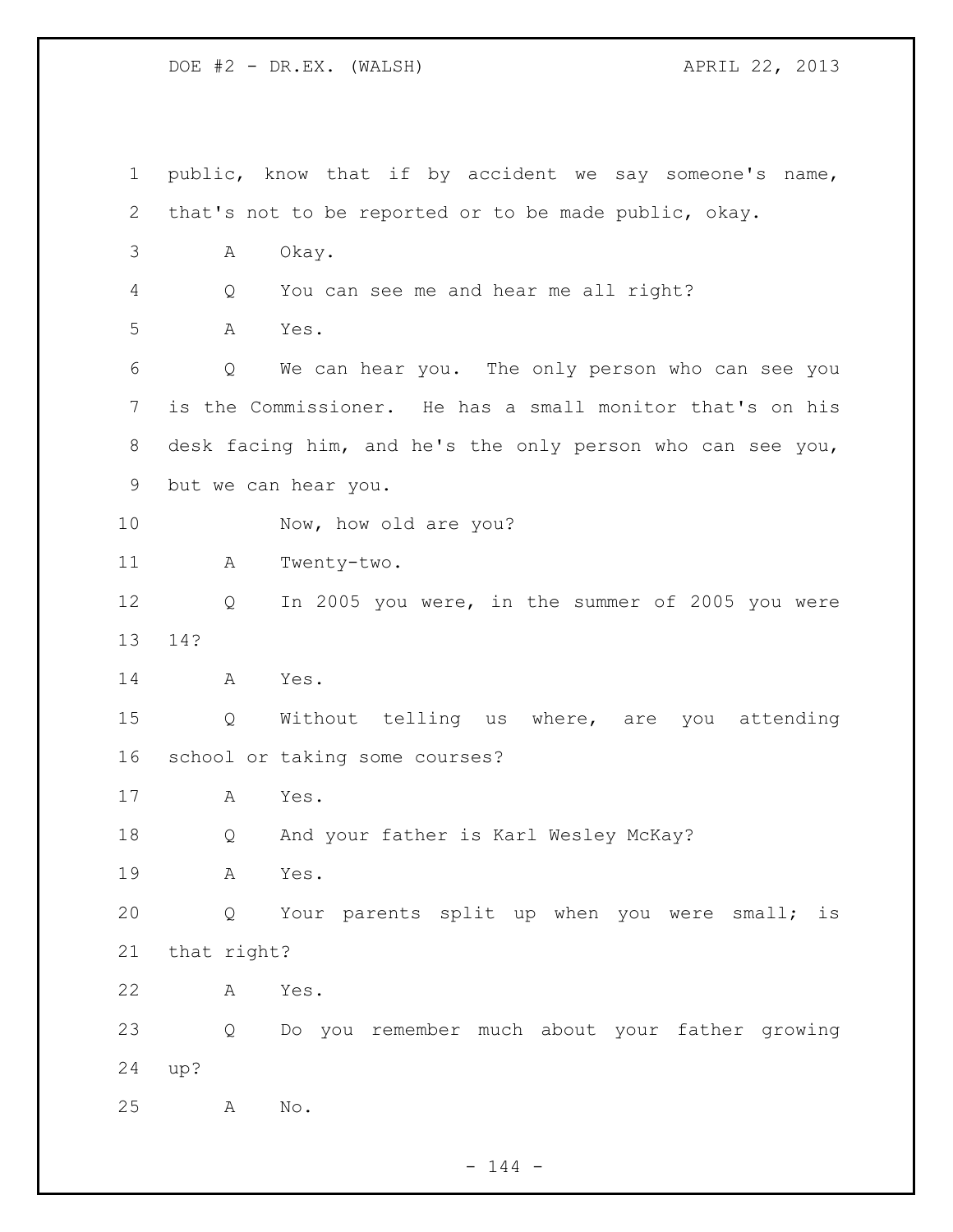Q Did he ever physically abuse you? A No. Q Did you know, at some point when you were older, that Karl had been violent towards your mother? A Yes. Q What about to other people; did you know whether he'd been violent to other people? A No. Q In the spring and summer of 2005, you were living with your mother? A Yes. Q And your brother had been having some trouble around that time? A Yes. Q So your mother thought it would be a good idea to send him to live with Karl in Fisher River? A Yes. Q You also spent some time in Fisher River between April and July of 2005? A Yes. Q Do you remember how many times you went to Fisher River during that time period? A Maybe four or five. Q Four or five times? A Yeah.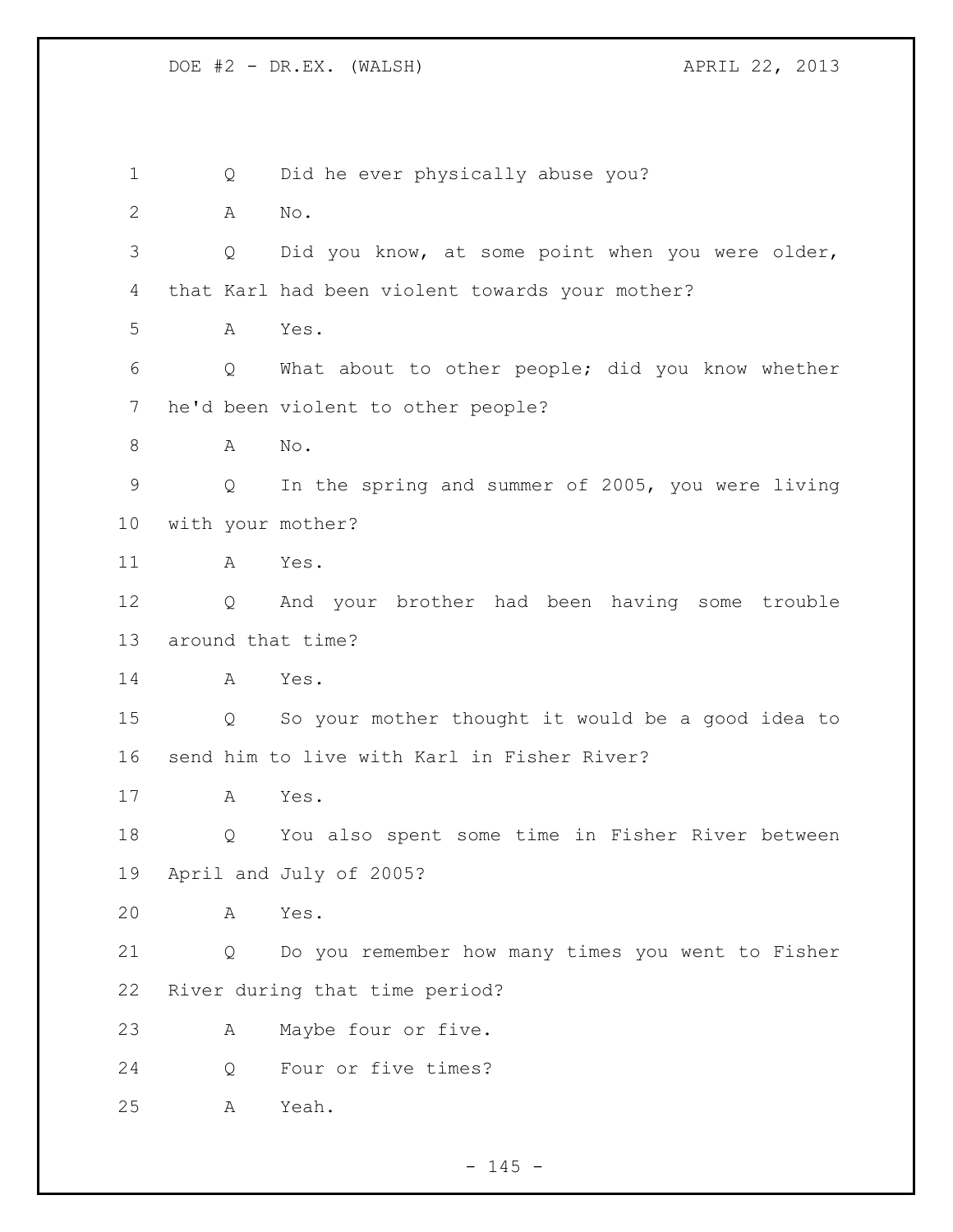Q Typically, when you went there, how long did you stay? A Some -- only for weekends. Q Who was living in Fisher River that you stayed with? A Karl McKay and Samantha Kematch and Phoenix and the baby. 8 Q The baby was your sister? A Yes. Q Okay. Had you met Phoenix before you went to Fisher River? A Yes. Q Was that when Karl lived with Samantha in an 14 apartment on McGee? A Yes. Q Do you know how long before you went to Fisher River it was that you saw Phoenix in the apartment on McGee? A No. Q Was it months or weeks or years? 21 A It was months. Q Okay. So when you saw Phoenix in the apartment on McGee, what did she look like? A She looked healthy. Q What was her weight like?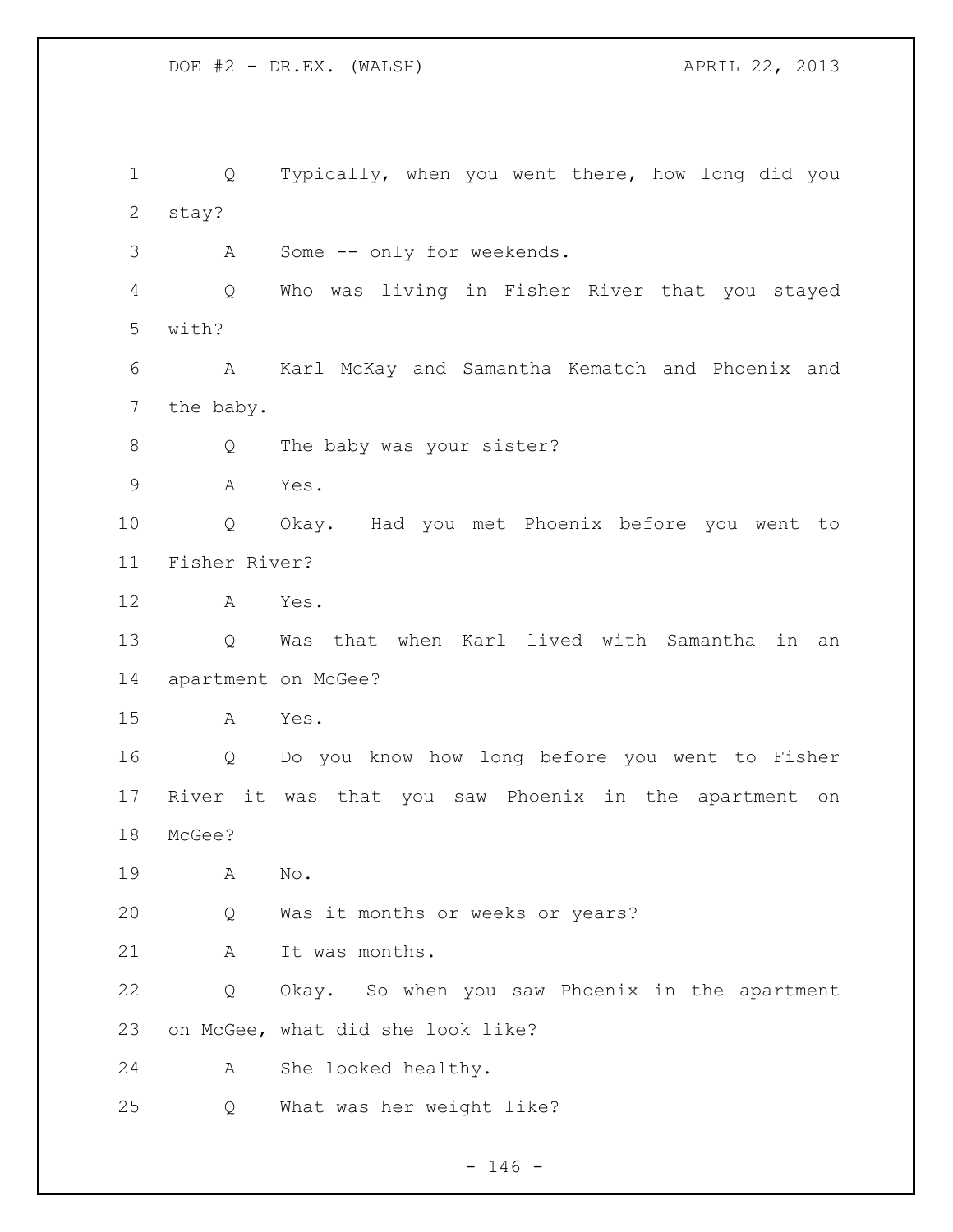1 A She was chubby a little bit. Q We've heard evidence that your brother went up to Fisher River towards the end of April of 2005. Do you know how soon after he went up you first visited in Fisher River? A No. Q Do you remember seeing Phoenix in Fisher River? 8 A Yes. Q What did she look like when you saw her there? A She looked abused. 11 Q Can you be more specific? A She was skinny and she had bruises on her. Q What did she wear? A She wore a, a hat. Q Do you remember what her face and head looked like? A No. Q Would Phoenix play around the house or did she stay mostly in her room when you were there? A She stayed in her room. Q You testified at the criminal trial in 2008, right? A Yes. Q I want to ask you briefly about some of the things that you saw happen to Phoenix when you stayed at

- 147 -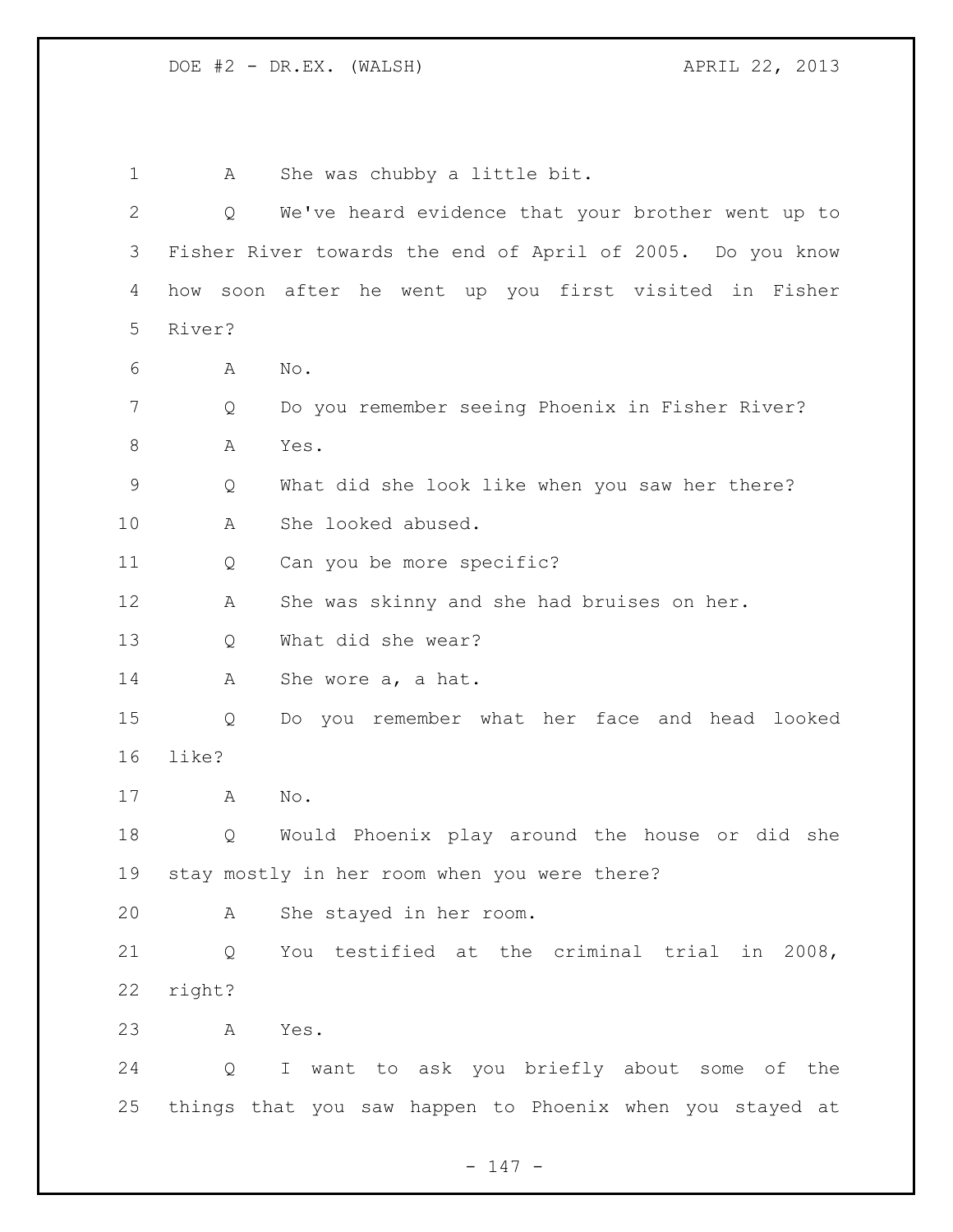the house in Fisher River, okay? A Okay. Q Do you remember seeing Wes shoot Phoenix with a BB gun? A I don't remember but I'm sure something like that happened. Q And how, how are you able to say that if you don't remember it? A Because you guys are saying it. Q You don't have a memory of that, of seeing that? A No. Q Do you remember seeing Wes and Samantha choke Phoenix until she blacked out? A No. Q What do you remember about how Wes and Samantha treated Phoenix when you were in Fisher River? 17 A I remember they would yell at her. Q What else? 19 A They would push her around. Q Did you ever see them give Phoenix food? A No. Q Did you try to feed her? A Yes. Q That's because you like to help people; is that right?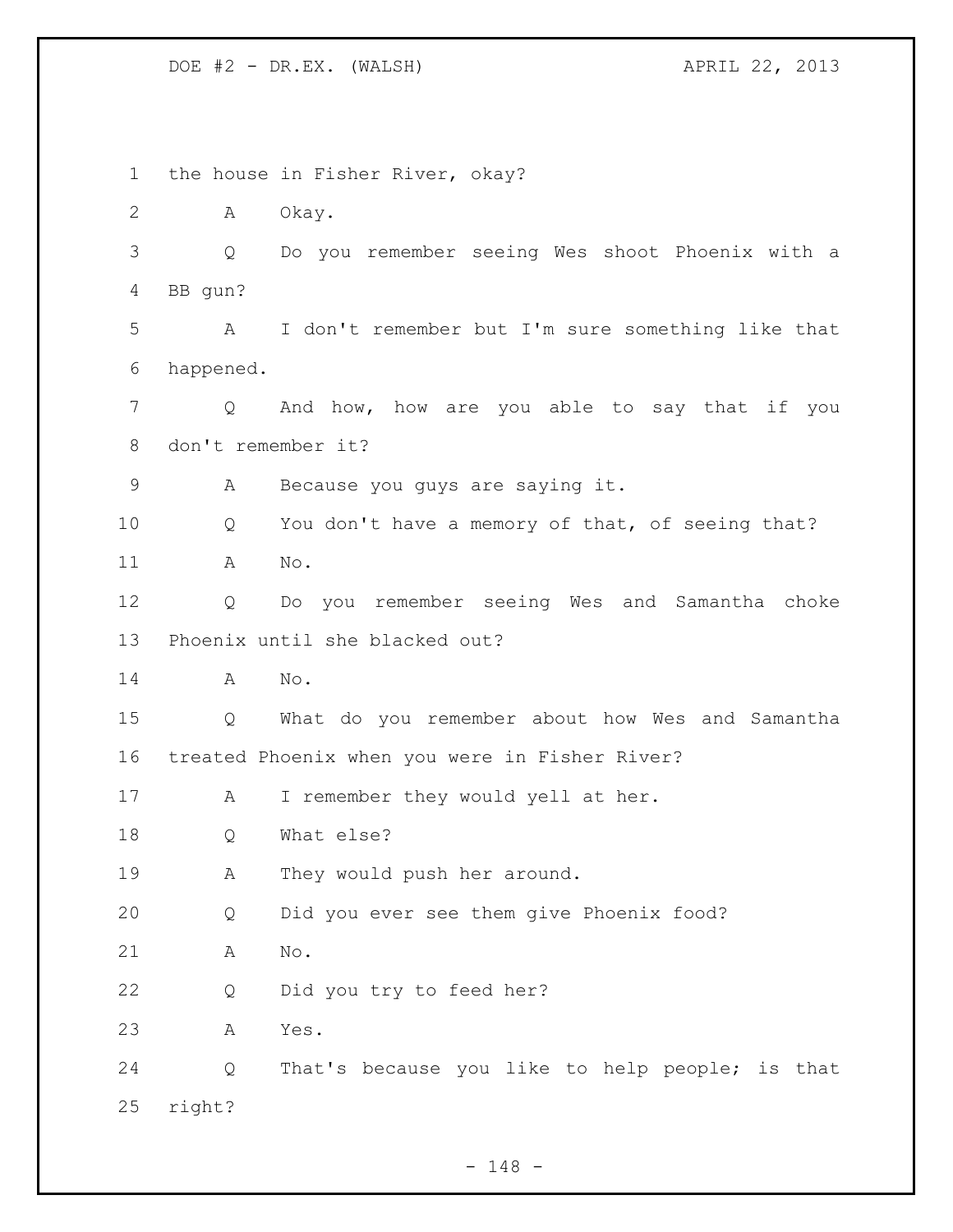A Yes. Q Do you remember what happened when Samantha saw you giving Phoenix food? A Yes. Q What happened? A She yelled at me. Q She didn't want you to feed Phoenix? A No. Q You saw Wes and Samantha hit Phoenix with a stool? 11 A I can't remember that. 12 Q How about with a metal bar? 13 A I can't remember that. Q When you testified at the criminal trial those were things you said you saw. Today you're not saying it didn't happen, you're just saying you don't remember? A My memory's shot. Q You tried to, to shut out a lot of memories of what happened to Phoenix? A Yes. Q They're painful memories, right? A Yes. Q When you were in Fisher River, did you spend much time out in the community? A No.

- 149 -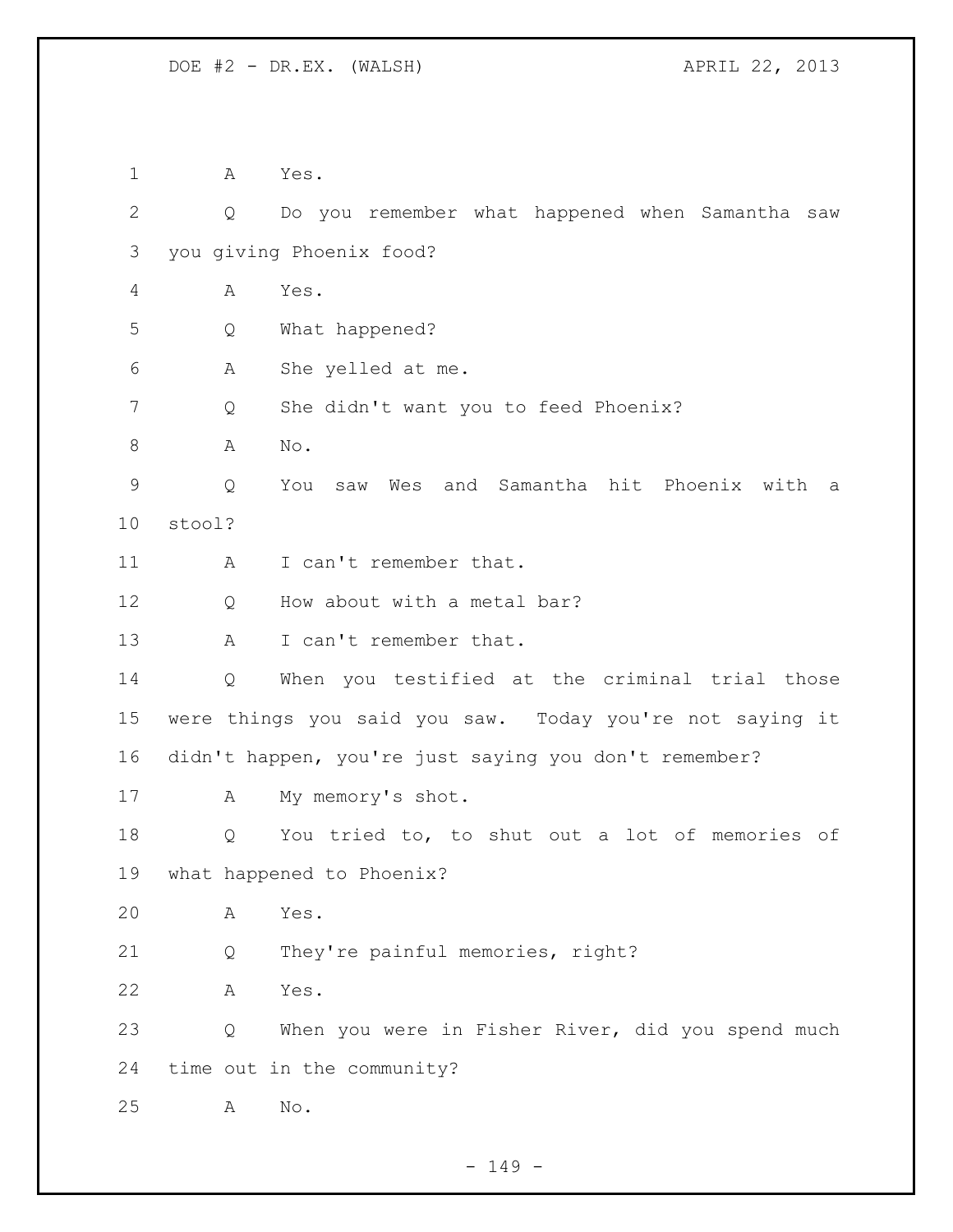Q Did you have any friends there? A No. Q Do you remember ever seeing Phoenix play outside? A No. THE COMMISSIONER: What part of the house did she occupy? Do you -- can you ask him that. BY MS. WALSH: Q When, when you saw Phoenix in Fisher River, where would she be? A She would be in her room. 12 O Where was her room? A I can't remember. Q Do you remember her spending time on the main floor of the house as compared to the basement, for instance? A I can't remember. Q Remember Phoenix being in the basement? A No. Q Do you remember if anyone came by the house when Phoenix was there? A I can't, I can't remember. Q Do you remember if anybody ever saw Phoenix, any visitors? A Just some of Karl's relatives.

 $- 150 -$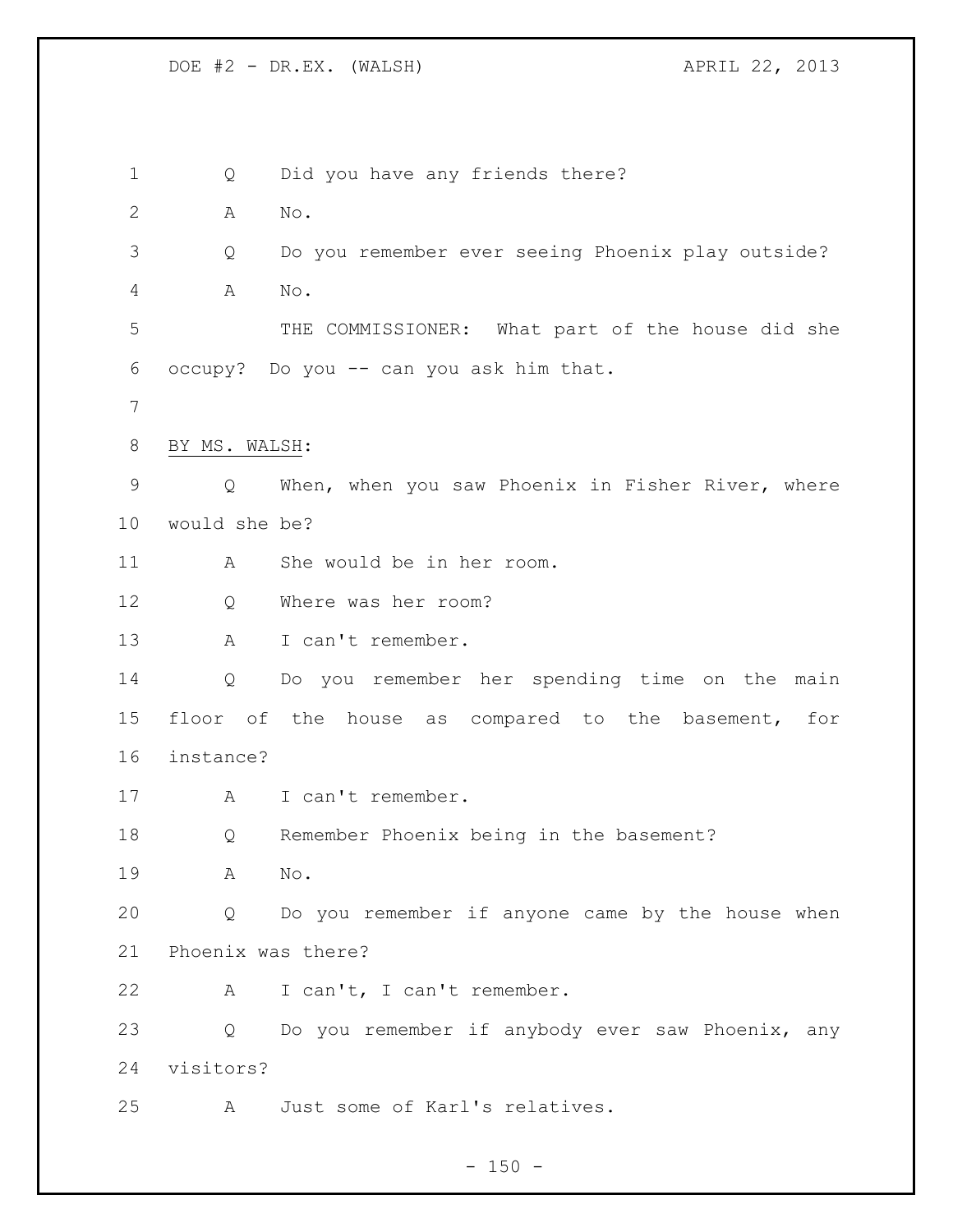| 1            | Q      | Do you know whether they saw Phoenix, whether she |
|--------------|--------|---------------------------------------------------|
| $\mathbf{2}$ |        | was out of her room when the visitors were there? |
| 3            | Α      | Yes.                                              |
| 4            | Q      | Do you remember which relatives?                  |
| 5            | Α      | Yes.                                              |
| 6            | Q      | Who, who was there and saw Phoenix when you were  |
| 7            | there? |                                                   |
| $\,8\,$      | Α      | Matthew McKay.                                    |
| $\mathsf 9$  | Q      | That's your cousin?                               |
| 10           | Α      | Yeah.                                             |
| 11           | Q      | Anyone else?                                      |
| 12           | Α      | No.                                               |
| 13           | Q      | And while you were staying in Fisher River, did   |
| 14           |        | you keep in touch with your mother?               |
| 15           | A      | Yes.                                              |
| 16           | Q      | How did you communicate with her?                 |
| 17           | А      | By phone or computer.                             |
| 18           | Q      | When you say "computer", was that with a webcam?  |
| 19           | A      | A chat room or a webcam, yeah.                    |
| 20           | Q      | Did you ever talk to your mom about how Phoenix   |
| 21           |        | was treated by Karl and Samantha?                 |
| 22           | Α      | No.                                               |
| 23           | Q      | Why not?                                          |
| 24           | A      | I don't know.                                     |
| 25           | Q      | Were you afraid to tell them -- to tell her?      |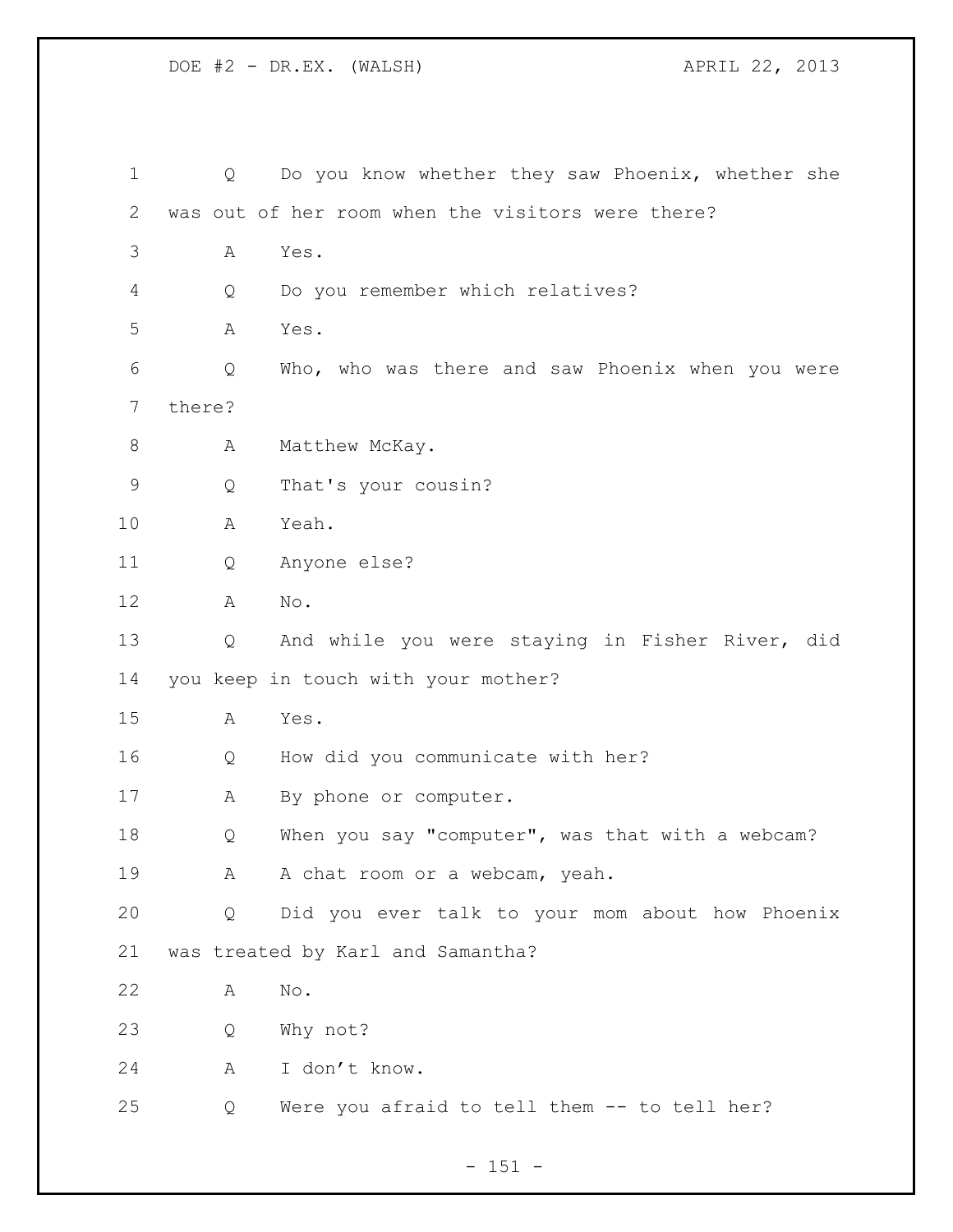A I don't know. Q You had a grandfather in Fisher River? A Yes. Q Did you see him from time to time when you were there? A Yes. Q Did you ever tell your grandfather anything about how Phoenix was being treated? A No. Q Did you have other relatives that you saw or talked to when you lived in Fisher River? A No. Q You would go back to your mom's house during the week, in Winnipeg? A Yes. Q When you spent time with your mom, did you tell her anything about how Phoenix was being treated by Karl and Samantha? A I can't remember. Q We've heard evidence from social workers, from Intertribal Child and Family Services, the Child and Family Service agency on Fisher River, that on July 12th, 2005 you and your brother were driven back to Winnipeg. Do you remember that? A I remember something like that.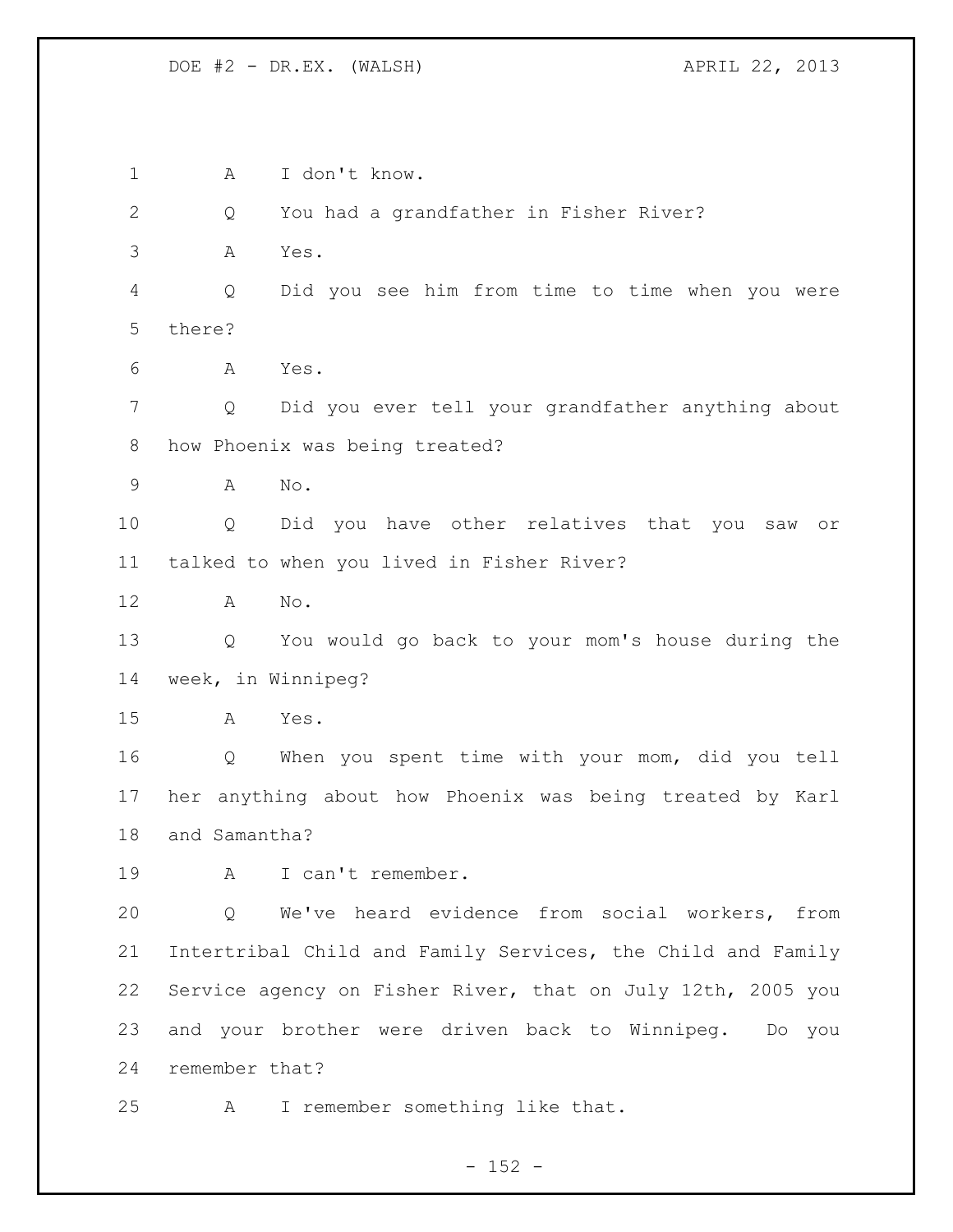Q Do you remember being at the house and Child and Family Service workers -- the house on Fisher River, and Child and Family Service workers came to the house to check on you and your brother? A I don't remember. Q Do you remember being left with a babysitter named CJ? A Yes. Q And that was before you and your brother were brought home to Winnipeg? A Yes. Q Where was Karl and where was Samantha when CJ was looking after you? 14 A They went on a road trip. Q What about the baby and Phoenix, did you know where they were? 17 A They were supposedly with Karl and Samantha. Q And how did you know that? A Because my brother told me. Q Okay. Did your brother, while you were living in Fisher River, did your brother tell you anything about what he saw in terms of how Wes and Samantha were treating Phoenix? A No. Q He was younger than you? He is younger than you?

 $- 153 -$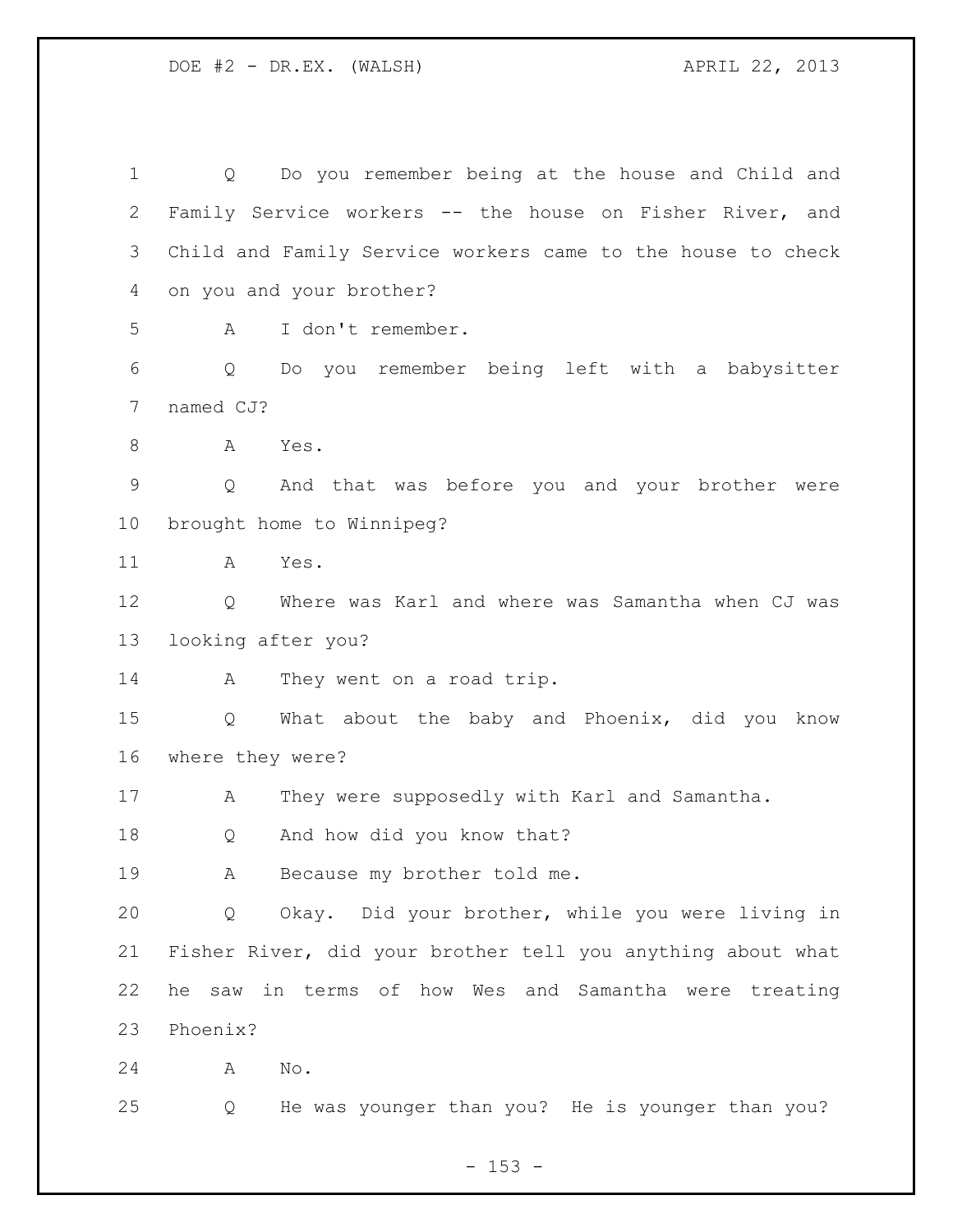A Yes. Q How did your brother seem when you would come to visit on, in Fisher River? A I don't know. Q Okay. Do you remember who it was that drove you and your brother home to Winnipeg, to your mom's house, in July of 2005? 8 A No. Q Do you remember was it one person, two people? A I remember two people. Q A man, a woman, two women? 12 A I think it was two women. Q Do you remember anything else about them? A No. Q After you came home from Fisher River did anyone ever ask you about Phoenix? A No. Q Did anyone ever tell you where she was? A No. Q You and your brother didn't talk about her? A No. Q The day that Phoenix died, you weren't in Fisher River, were you? A No. Q By the time you were brought home to Winnipeg in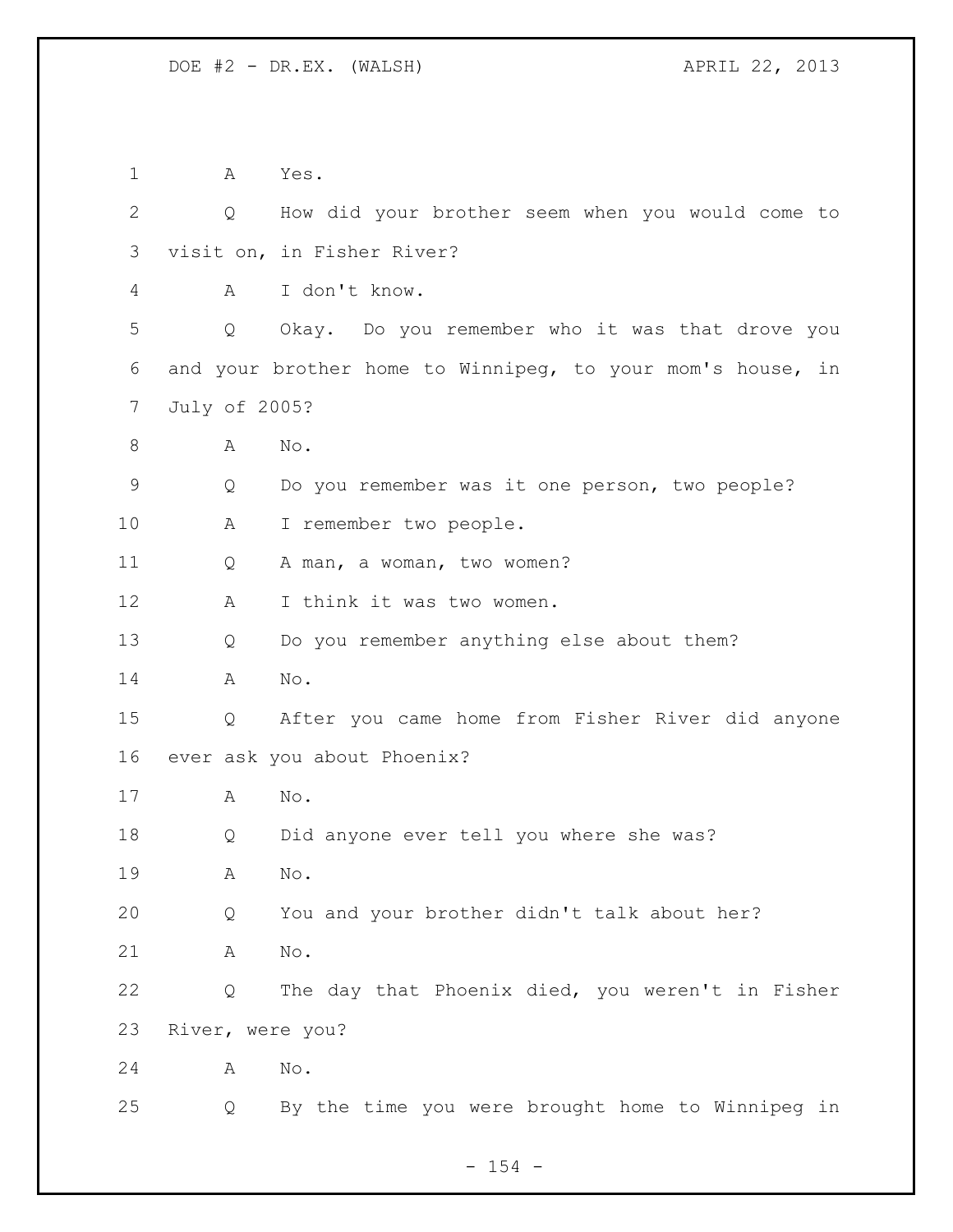| $\mathbf 1$  |                  | July of 2005 did you know that Phoenix had been murdered? |
|--------------|------------------|-----------------------------------------------------------|
| $\mathbf{2}$ | Α                | No.                                                       |
| 3            | Q                | Eventually you did find out that Phoenix had been         |
| 4            | killed, right?   |                                                           |
| 5            | Α                | Yes.                                                      |
| 6            | Q                | How did you find that out?                                |
| 7            | Α                | My brother, my brother told me.                           |
| 8            | Q                | Where were you when he told you?                          |
| 9            | Α                | I was downstairs on the computer.                         |
| 10           | Q                | In your mom's house?                                      |
| 11           | Α                | Yes.                                                      |
| 12           | Q                | Do you remember when this was?                            |
| 13           | Α                | No.                                                       |
| 14           | Q                | Was it in the wintertime?                                 |
| 15           | Α                | I can't remember.                                         |
| 16           | Q                | Can't remember what the weather was like?                 |
| 17           | A                | No.                                                       |
| 18           | Q                | When your brother told you what had happened,             |
| 19           | what did he say? |                                                           |
| 20           | А                | He said you know that little girl we were living          |
| 21           |                  | with, I quess they killed her.                            |
| 22           | Q                | They being Samantha and Karl?                             |
| 23           | Α                | Yes.                                                      |
| 24           | Q                | How did you feel when he told you that?                   |
| 25           | Α                | I don't know.                                             |
|              |                  |                                                           |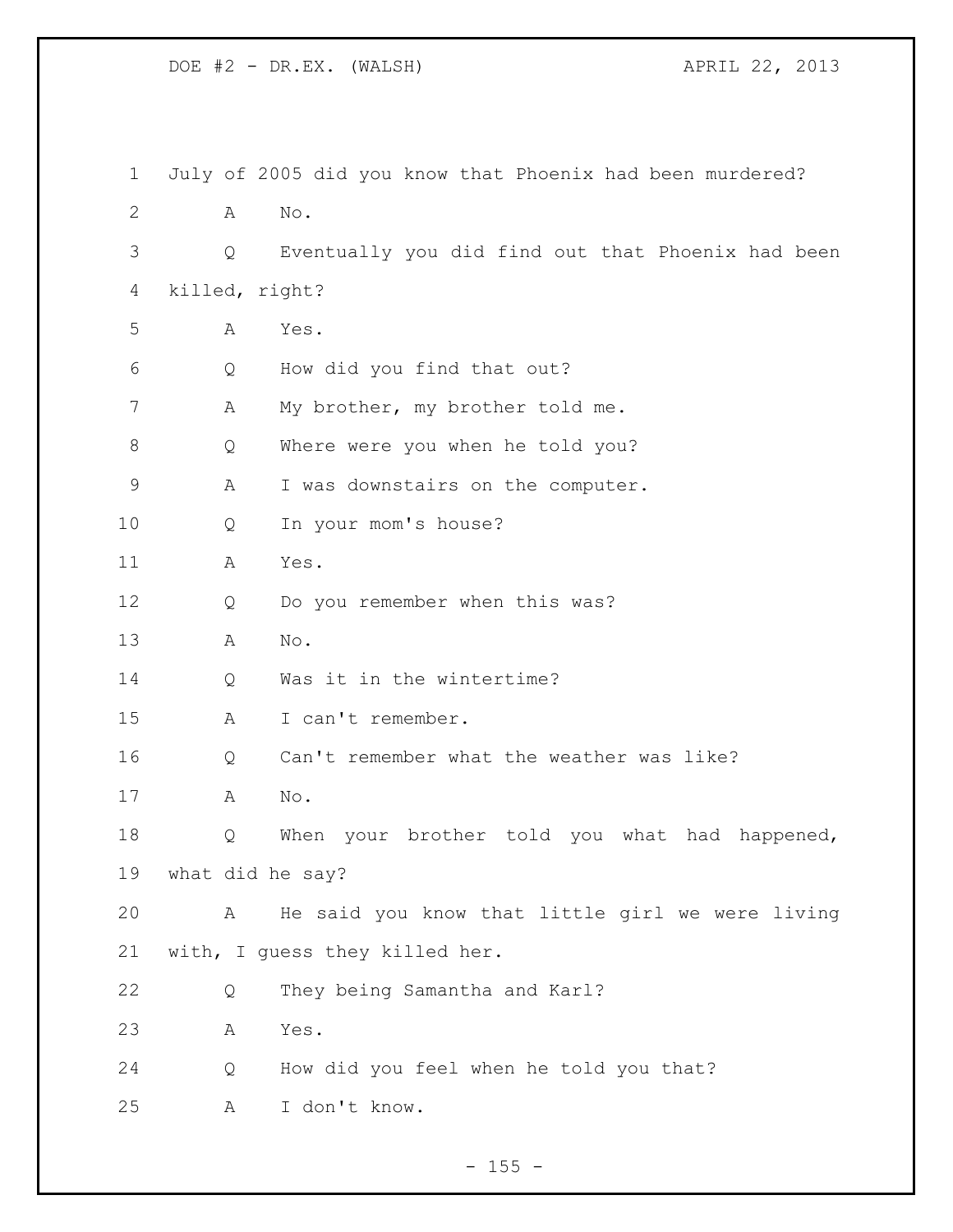| 1              | Q        | Did you believe him?                              |
|----------------|----------|---------------------------------------------------|
| $\overline{2}$ | Α        | Yeah.                                             |
| 3              | Q        | Did you tell anyone else about that right away,   |
| 4              |          | right after he told you?                          |
| 5              | Α        | No.                                               |
| 6              | Q        | Were you afraid?                                  |
| 7              | Α        | I don't know.                                     |
| 8              | Q        | Eventually, you did tell someone that you knew    |
| 9              |          | that Phoenix had been murdered, right?            |
| 10             | Α        | Yes.                                              |
| 11             | Q        | Who did you tell?                                 |
| 12             | Α        | My mom.                                           |
| 13             | Q        | Must have been a hard thing to tell her?          |
| 14             | A        | Yes.                                              |
| 15             | Q        | Why did you decide to tell her?                   |
| 16             | А        | I don't know.                                     |
| 17             | Q        | Do you remember where you were when you told her? |
| 18             | Α        | Yes.                                              |
| 19             | Q        | Where were you?                                   |
| 20             | А        | I was in a doctor's office.                       |
| 21             | Q        | Do you remember what day of the week it was?      |
| 22             | Α        | No.                                               |
| 23             | Q        | Do you remember whether it was a week day or the  |
| 24             | weekend? |                                                   |
| 25             | A        | I don't know.                                     |
|                |          |                                                   |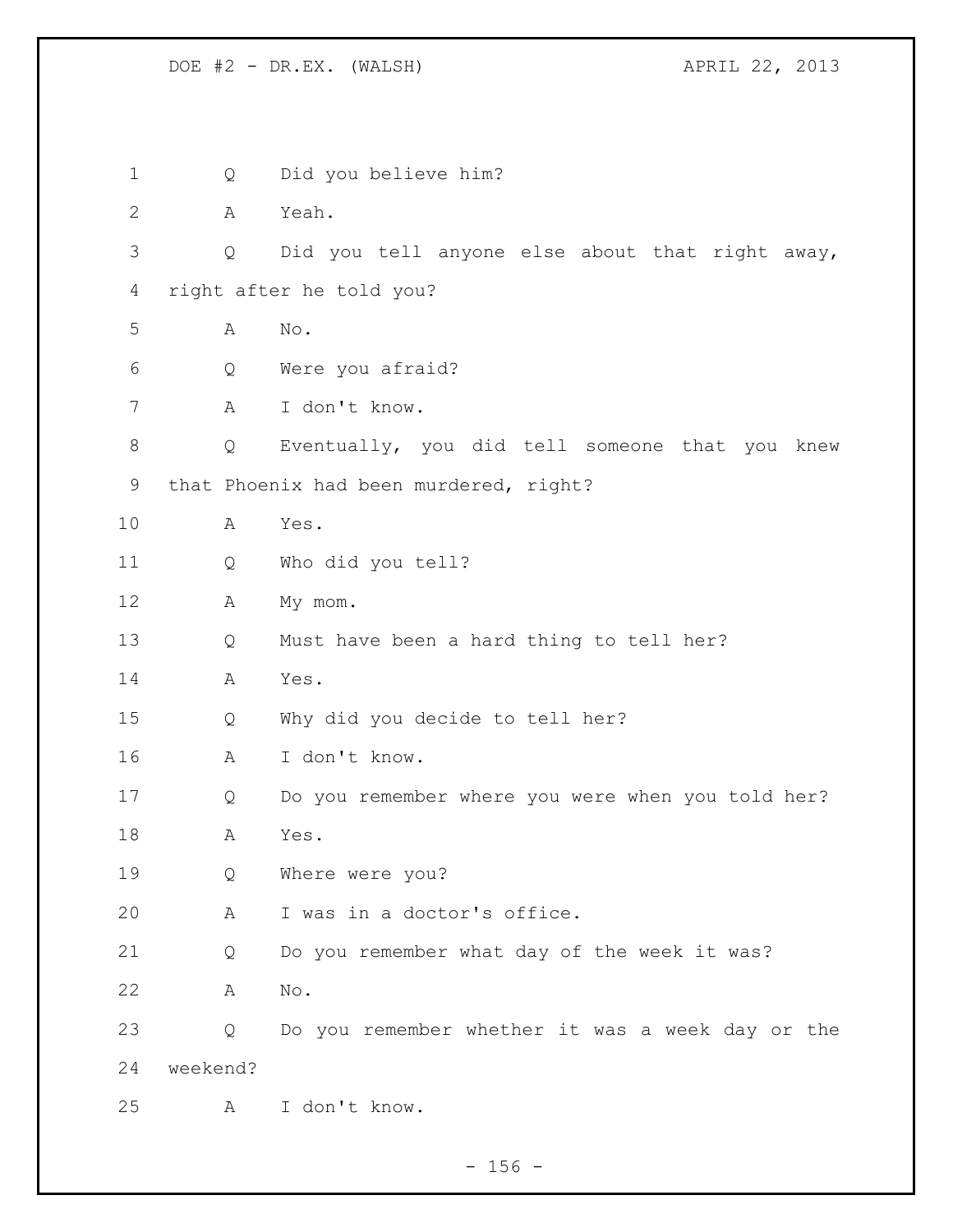Q What happened after you told your mother? A I think she was in shock trying to find out what really happened. Q Did you tell her how you knew this information? A I can't remember. Q You knew this information from your brother, though, right? A Yes. Q Did you feel better for having told her the information? A Yes. Q What happened then, after you told your mother than your brother said that Phoenix had been murdered? You were at the medical clinic. Did you go home? A Yes. Q Do you remember what happened when you got home? A I think my mom asked my brother if she really did die, and she tried phoning around trying to, tried phoning around for somewhere to get the right people to look for her, I guess. Q Did she make phone calls as soon as she got home from the clinic or on the same day? A I can't remember. Q Do you remember where she called? A No.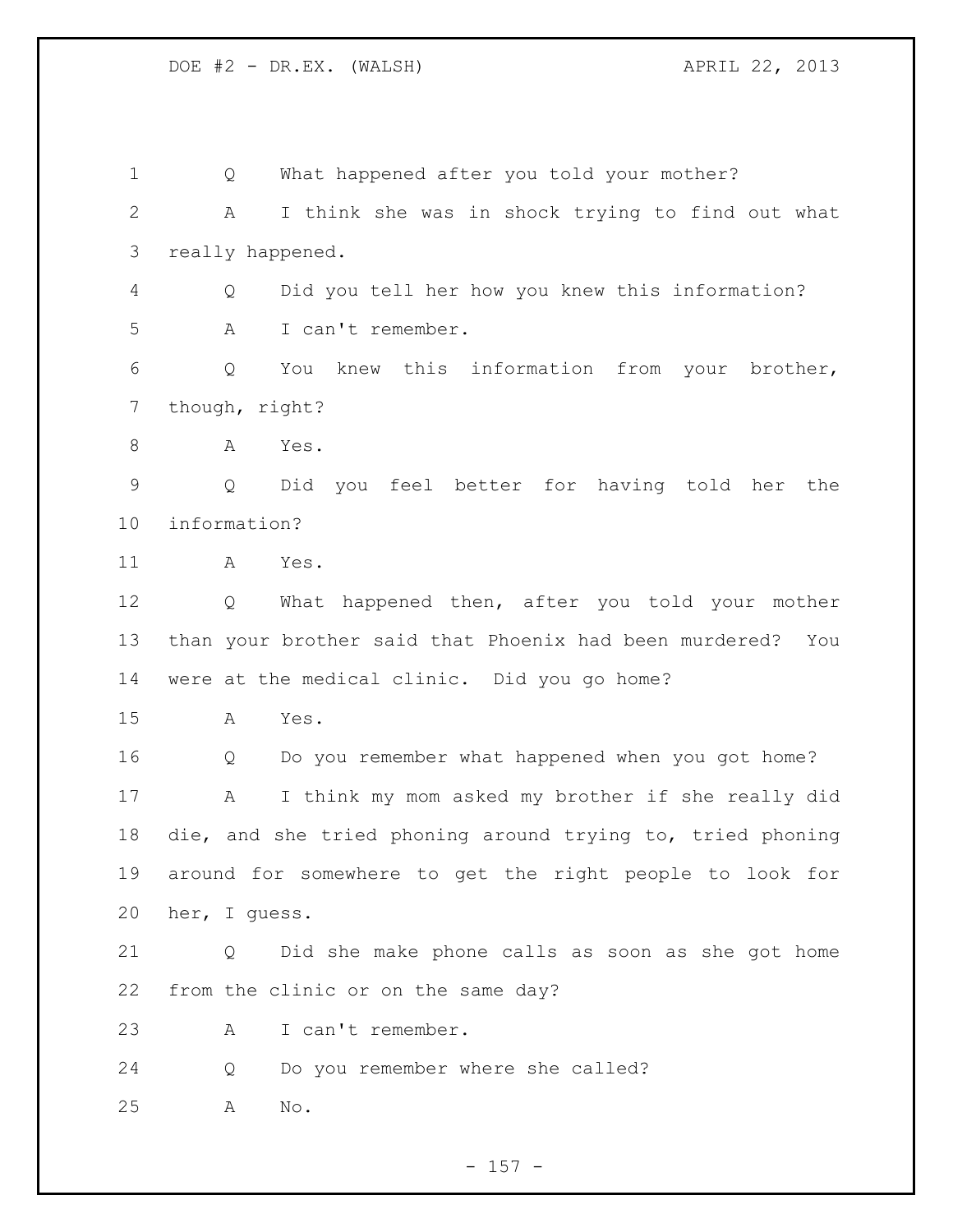Q Do you remember the police coming to your house? A No. Q Do you remember being interviewed by the RCMP? A Yes. Q And you testified at the criminal trial? A Yes. Q Again, I know that this isn't something you like to talk about, but can you tell us how being involved with this tragedy around Phoenix has affected your life? A I think it made me more, more like my dad because I get my rage, I can do some damage. 12 Q It doesn't feel good, does it? A No. 14 Q What about your brother, how has it affected him? 15 A He isn't as, as worse as I am but he got -- he's pretty messed up, too. Q And your mom, what have you seen in her? A Seems like -- I don't know anything what happened to my mom, and I don't know anything about what happened to my brother, but I know something happened to me. 21 O You're not the same? A No. MS. WALSH: I want to say to you that you and your brother did a brave and honourable thing and your mother in coming forward with the information about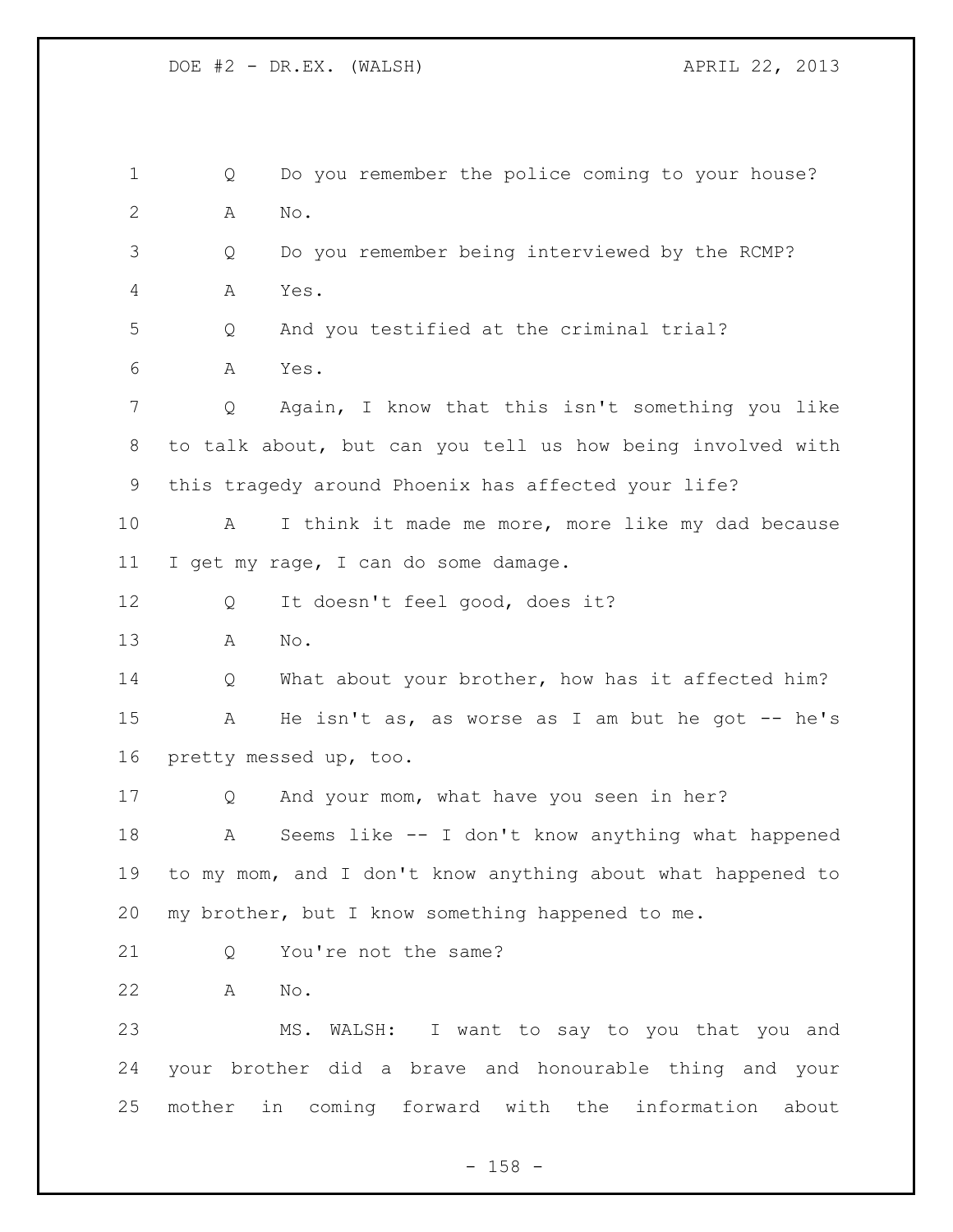PROCEEDINGS APRIL 22, 2013

 Phoenix. I know it hasn't been easy to talk to me and my colleagues but I want to thank you for participating with this inquiry. Those are my questions, Mr. Commissioner. THE COMMISSIONER: Thank you. There may be some other questions to come. We'll know that in just a very few minutes. 8 Anybody coming forward? It would appear not, Mr. Gange. MR. GANGE: And, and I have no questions for DOE #2. MS. WALSH: I have nothing further, Mr. Commissioner. 14 THE COMMISSIONER: Well, thank you, Witness. As Commission counsel has just said, we're appreciative of you coming here and telling your story. It's not easy for you, we know, but thank you very much and you're now concluded and hopefully this, having to repeat the story, is over. Thank you very much. (WITNESS EXCUSED) THE COMMISSIONER: So we stand adjourned till tomorrow morning? MS. WALSH: Yes, Mr. Commissioner.

 $- 159 -$